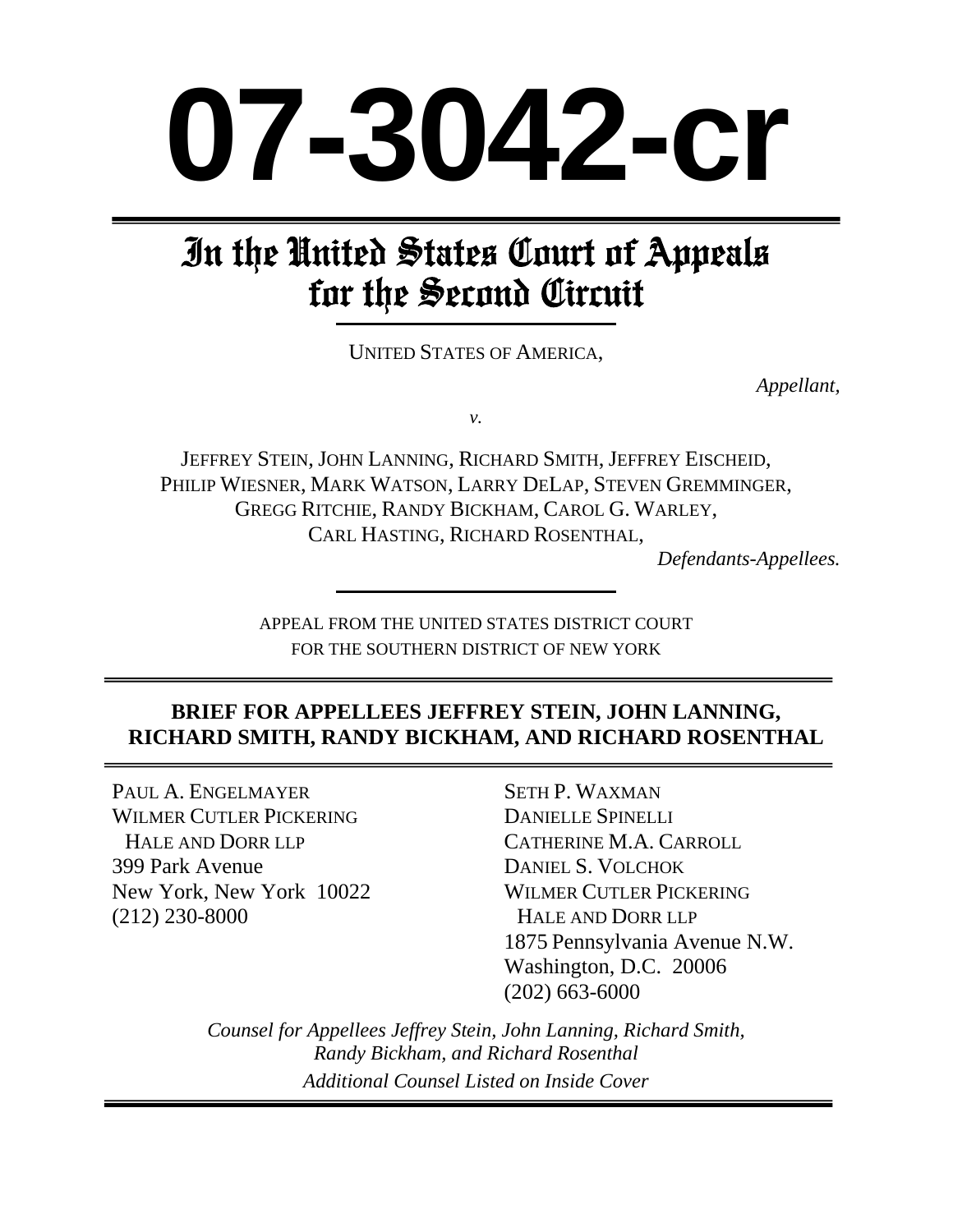DAVID SPEARS SPEARS & IMES LLP 51 Madison Avenue New York, New York 10010 (212) 313-6996

CRAIG D. MARGOLIS VINSON & ELKINS LLP 1455 Pennsylvania Avenue, N.W. Washington, D.C. 20004 (202) 639-6540

*Counsel for Appellee Jeffrey Stein* 

MICHAEL J. MADIGAN ROBERT H. HOTZ, JR. AKIN GUMP STRAUSS HAUER & FELD LLP 590 Madison Avenue New York, New York 10022 (212) 872-1000

*Counsel for Appellee John Lanning* 

ROBERT S. FINK CAROLINE RULE FRAN OBEID KOSTELANETZ & FINK, LLP 530 Fifth Avenue New York, New York 10036 (212) 808-8100

*Counsel for Appellee Richard Smith*

GEORGE D. NIESPOLO STEPHEN H. SUTRO DUANE MORRIS LLP One Market, Speak Tower, 20th Floor San Francisco, California 94105 (415) 957-3000

*Counsel for Appellee Randy Bickham*

SUSAN R. NECHELES HAFETZ & NECHELES 500 Fifth Avenue New York, New York 10110 (212) 997-7595

*Counsel for Appellee Richard Rosenthal*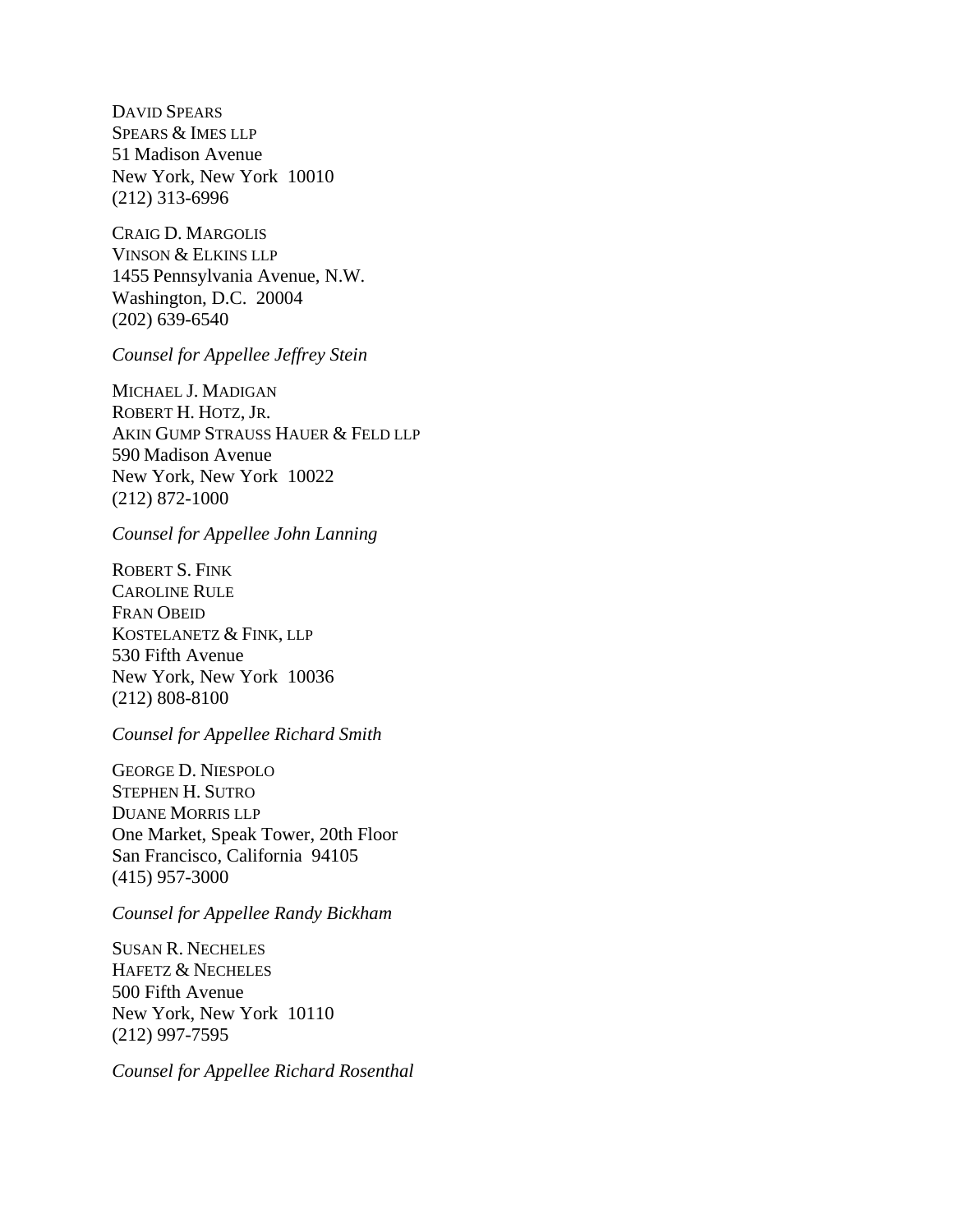# **TABLE OF CONTENTS**

|    | A.              | The Widespread Practice Of Indemnification And                    |
|----|-----------------|-------------------------------------------------------------------|
|    | <b>B.</b>       |                                                                   |
|    | $\mathcal{C}$ . |                                                                   |
|    | D.              |                                                                   |
|    | Ε.              |                                                                   |
|    | F.              |                                                                   |
|    | G.              | KPMG's Termination Of Attorneys' Fees For Persons The             |
|    | H.              | KPMG's Struggle To Avoid Indictment And Its Repudiation Of<br>.21 |
|    | I.              |                                                                   |
|    |                 |                                                                   |
|    |                 | .30                                                               |
|    |                 |                                                                   |
| I. |                 | THE EVIDENCE FULLY SUPPORTS THE DISTRICT COURT'S FINDINGS OF      |
|    | A.              | The District Court's Findings Regarding The Thompson              |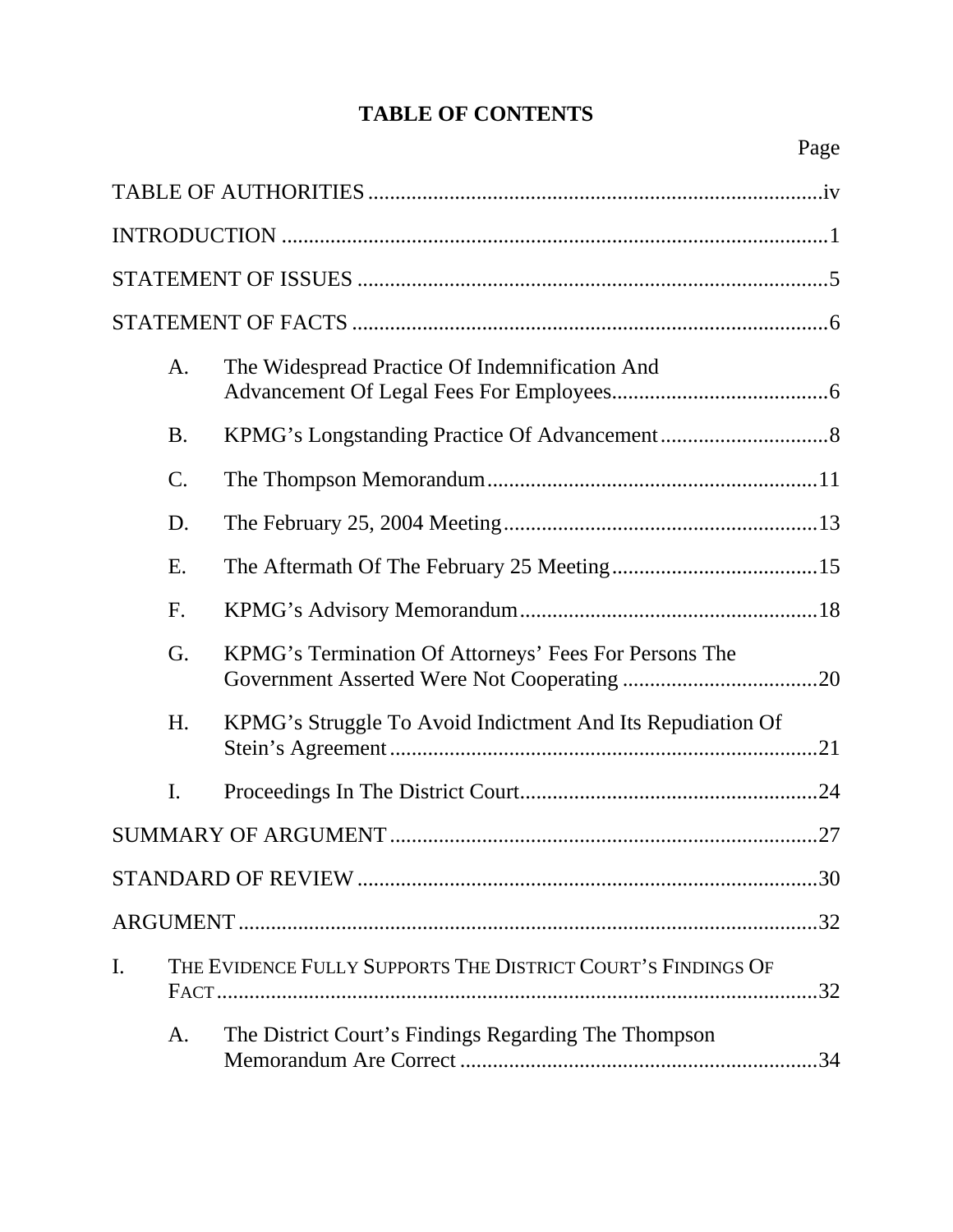|     | <b>B.</b>                                          |    | The Government's Challenges To The District Court's Findings                                                                                                   |  |  |
|-----|----------------------------------------------------|----|----------------------------------------------------------------------------------------------------------------------------------------------------------------|--|--|
|     |                                                    | 1. | The district court's findings regarding what was said at<br>the February 25 meeting are fully supported by<br>documentary evidence and witnesses' testimony42  |  |  |
|     |                                                    | 2. | The district court correctly found that the USAO's<br>statements conveyed the message that payment of legal<br>fees would increase KPMG's risk of indictment46 |  |  |
|     | $\mathcal{C}$ .                                    |    | The District Court Correctly Found That KPMG Would Have<br>Paid All Of Appellees' Fees But For The Government's                                                |  |  |
|     |                                                    | 1. | The government stipulated that KPMG had always paid<br>legal fees fully and unconditionally before this case51                                                 |  |  |
|     |                                                    | 2. | KPMG itself represented that the Thompson<br>Memorandum and the USAO's actions substantially                                                                   |  |  |
|     |                                                    | 3. | A wealth of other record evidence indicates that KPMG<br>intended to adhere to its practice of advancing fees in this                                          |  |  |
|     | D.                                                 |    | The District Court's Finding That The USAO Sought To<br>Minimize The Involvement Of Defense Counsel Was Amply                                                  |  |  |
| II. | THE GOVERNMENT'S CONDUCT VIOLATED APPELLEES' SIXTH |    |                                                                                                                                                                |  |  |
|     | A.                                                 |    | The Sixth Amendment Bars The Government From<br>Unjustifiably Interfering With Funds Lawfully Available To                                                     |  |  |
|     | <b>B.</b>                                          |    | Unjustified Government Interference With Lawfully Available<br>Funds Violates The Sixth Amendment Even Where The Funds                                         |  |  |
|     | C.                                                 |    | The Government Had No Legitimate Justification For<br>Interfering With KPMG's Payment Of Appellees' Legal Fees73                                               |  |  |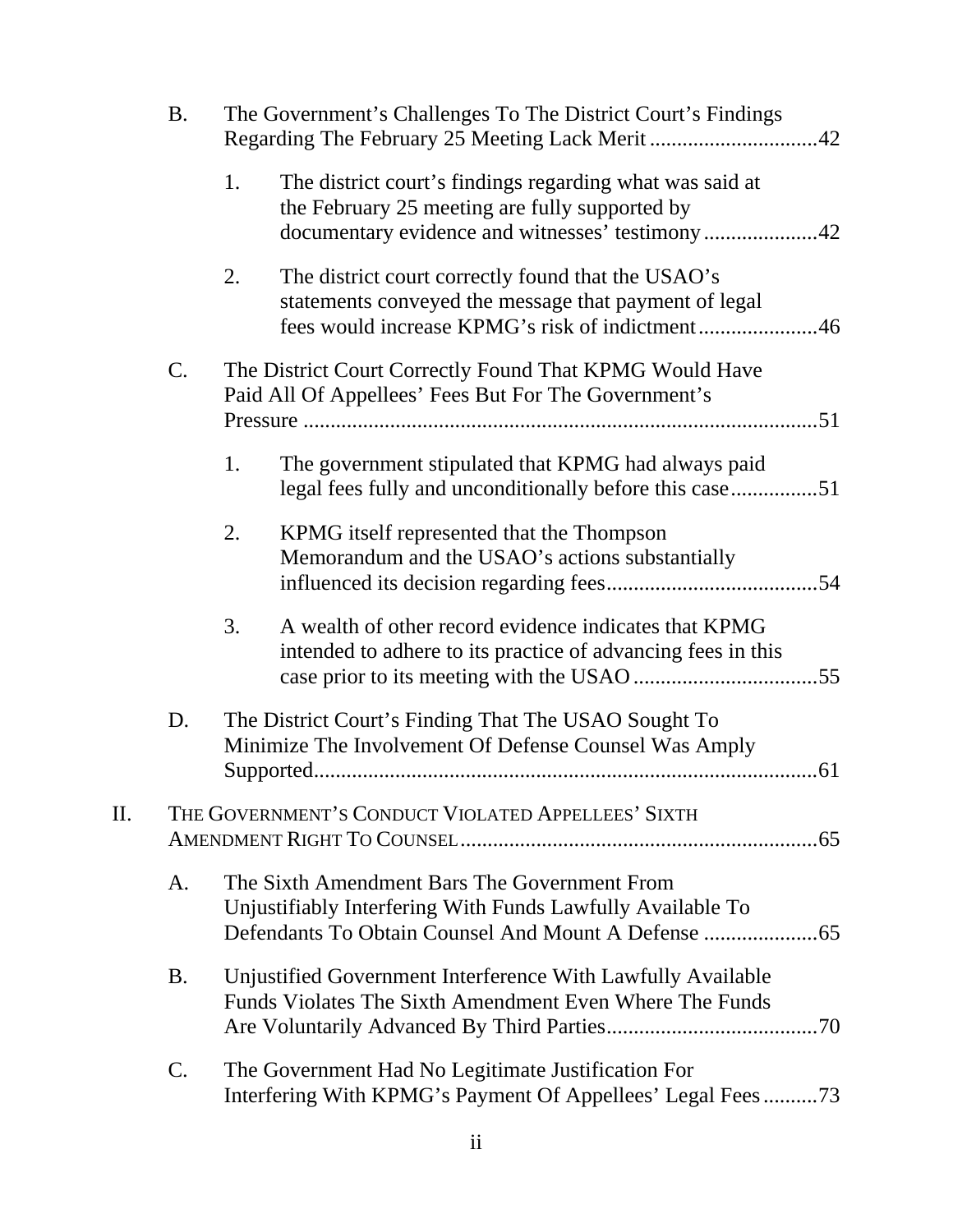|      | D.                                                 |                                                       | The Government's Coercion And State-Action Arguments Fail77 |  |
|------|----------------------------------------------------|-------------------------------------------------------|-------------------------------------------------------------|--|
| III. | THE GOVERNMENT'S CONDUCT VIOLATED APPELLEES' FIFTH |                                                       |                                                             |  |
|      | A.                                                 |                                                       | The Government's Conduct Violated Appellees' Procedural     |  |
|      |                                                    | 1.                                                    | The due process right to a fair trial is independent of the |  |
|      |                                                    | 2.                                                    | Unjustified government interference with a defendant's      |  |
|      |                                                    | 3.                                                    | The government's actions crippled appellees' ability to     |  |
|      | <b>B.</b>                                          | In The Alternative, The Government's Actions Violated |                                                             |  |
| IV.  |                                                    |                                                       | DISMISSAL OF THE INDICTMENT WAS THE ONLY ADEQUATE REMEDY    |  |
|      |                                                    |                                                       |                                                             |  |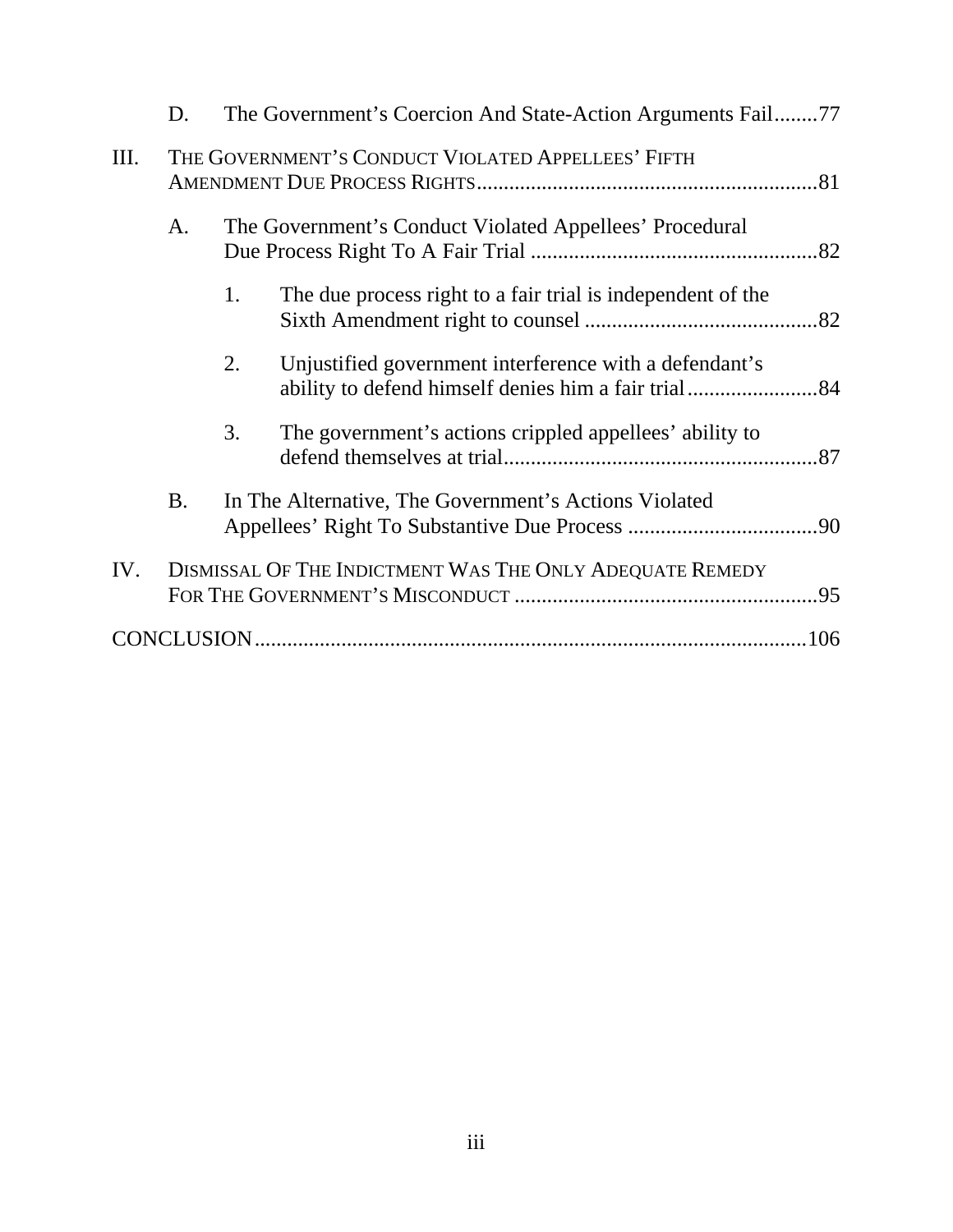# **TABLE OF AUTHORITIES**

### **CASES**

| Anderson v. City of Bessemer City, 470 U.S. 564 (1985)30, 31, 34          |
|---------------------------------------------------------------------------|
|                                                                           |
|                                                                           |
|                                                                           |
|                                                                           |
| Brentwood Academy v. Tennessee Secondary School Athletic Ass'n,           |
|                                                                           |
|                                                                           |
|                                                                           |
| Caplin & Drysdale, Chartered v. United States, 491 U.S. 617               |
| City of Cuyahoga Falls v. Buckeye Community Hope Foundation,              |
|                                                                           |
|                                                                           |
|                                                                           |
|                                                                           |
|                                                                           |
| Flagg v. Yonkers Savings & Loan Ass'n, 396 F.3d 178 (2d Cir. 2005)  79-80 |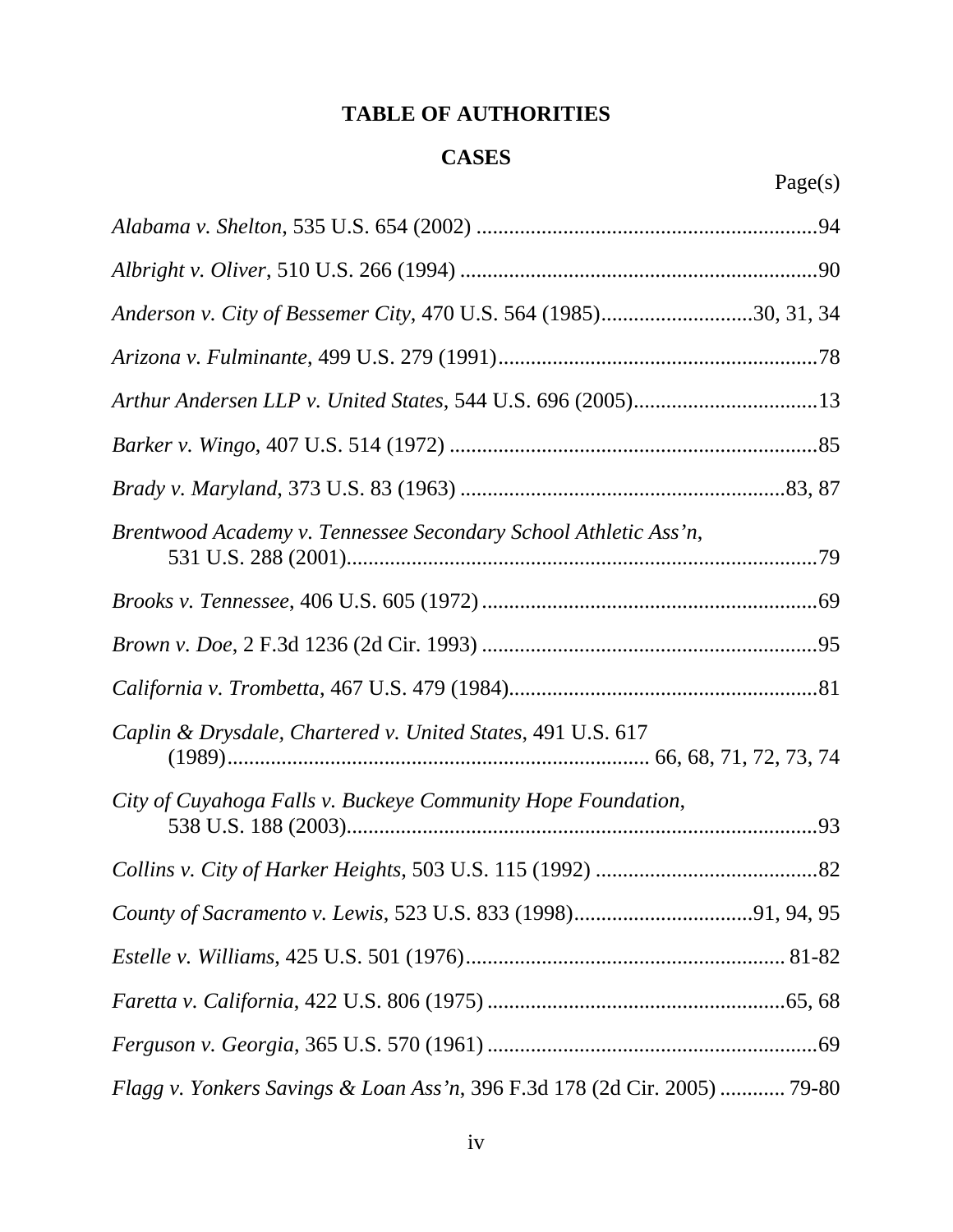| Harlen Associates v. Incorporated Village of Mineola, 273 F.3d 494 |  |
|--------------------------------------------------------------------|--|
|                                                                    |  |
|                                                                    |  |
|                                                                    |  |
|                                                                    |  |
|                                                                    |  |
|                                                                    |  |
|                                                                    |  |
|                                                                    |  |
|                                                                    |  |
|                                                                    |  |
|                                                                    |  |
|                                                                    |  |
|                                                                    |  |
|                                                                    |  |
|                                                                    |  |
|                                                                    |  |
|                                                                    |  |
|                                                                    |  |
|                                                                    |  |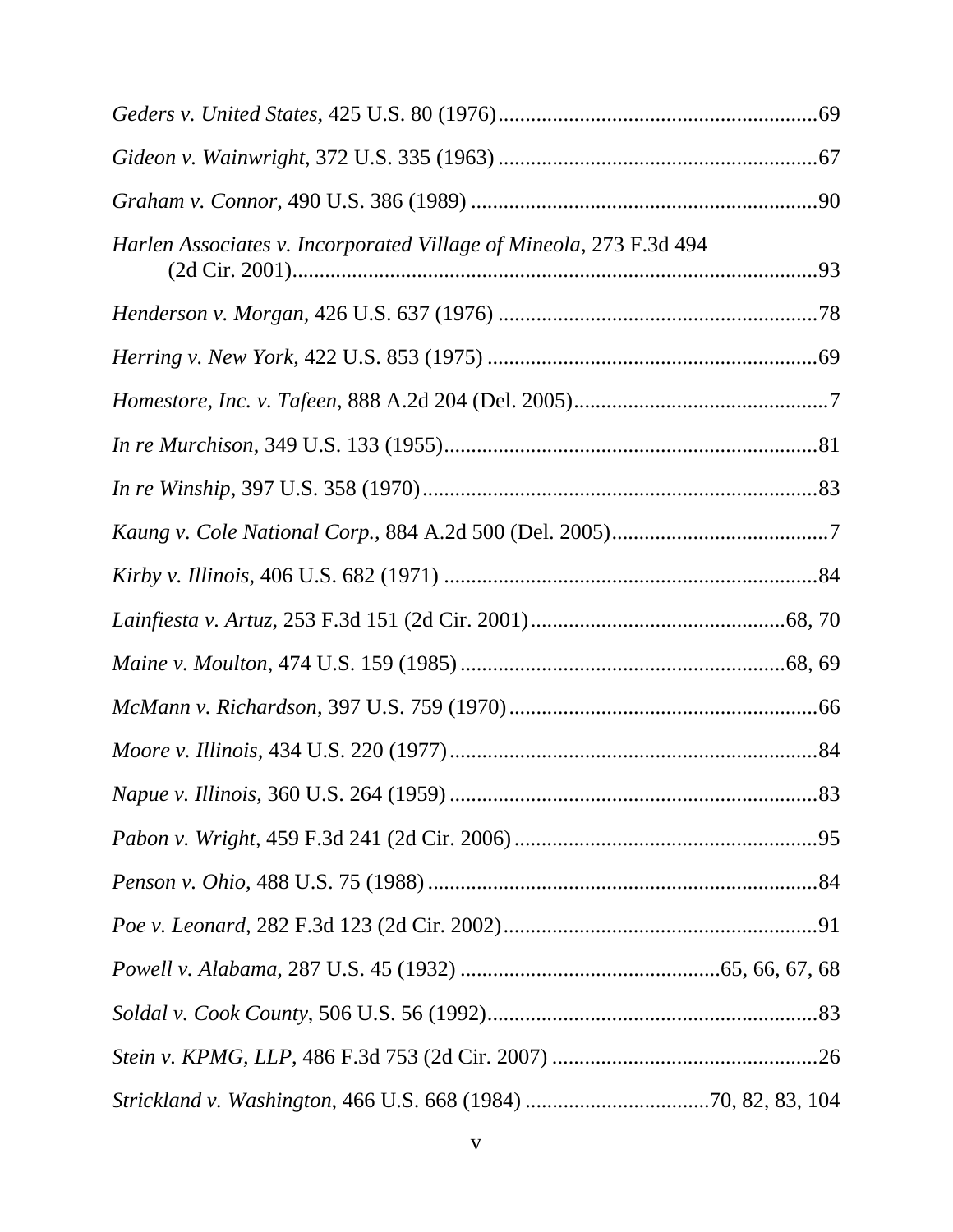| United States v. Carmichael, 216 F.3d 224 (2d Cir. 2000) 95, 99, 101      |
|---------------------------------------------------------------------------|
|                                                                           |
| United States v. Gonzalez-Lopez, 126 S. Ct. 2557 (2006)66, 67, 68, 98, 99 |
|                                                                           |
|                                                                           |
|                                                                           |
| United States v. James Daniel Good Real Property, 510 U.S. 43             |
|                                                                           |
|                                                                           |
|                                                                           |
|                                                                           |
|                                                                           |
|                                                                           |
|                                                                           |
|                                                                           |
|                                                                           |
| United States v. Quinones, ___ F.3d ___, 2007 WL 4571412 (2d Cir.         |
|                                                                           |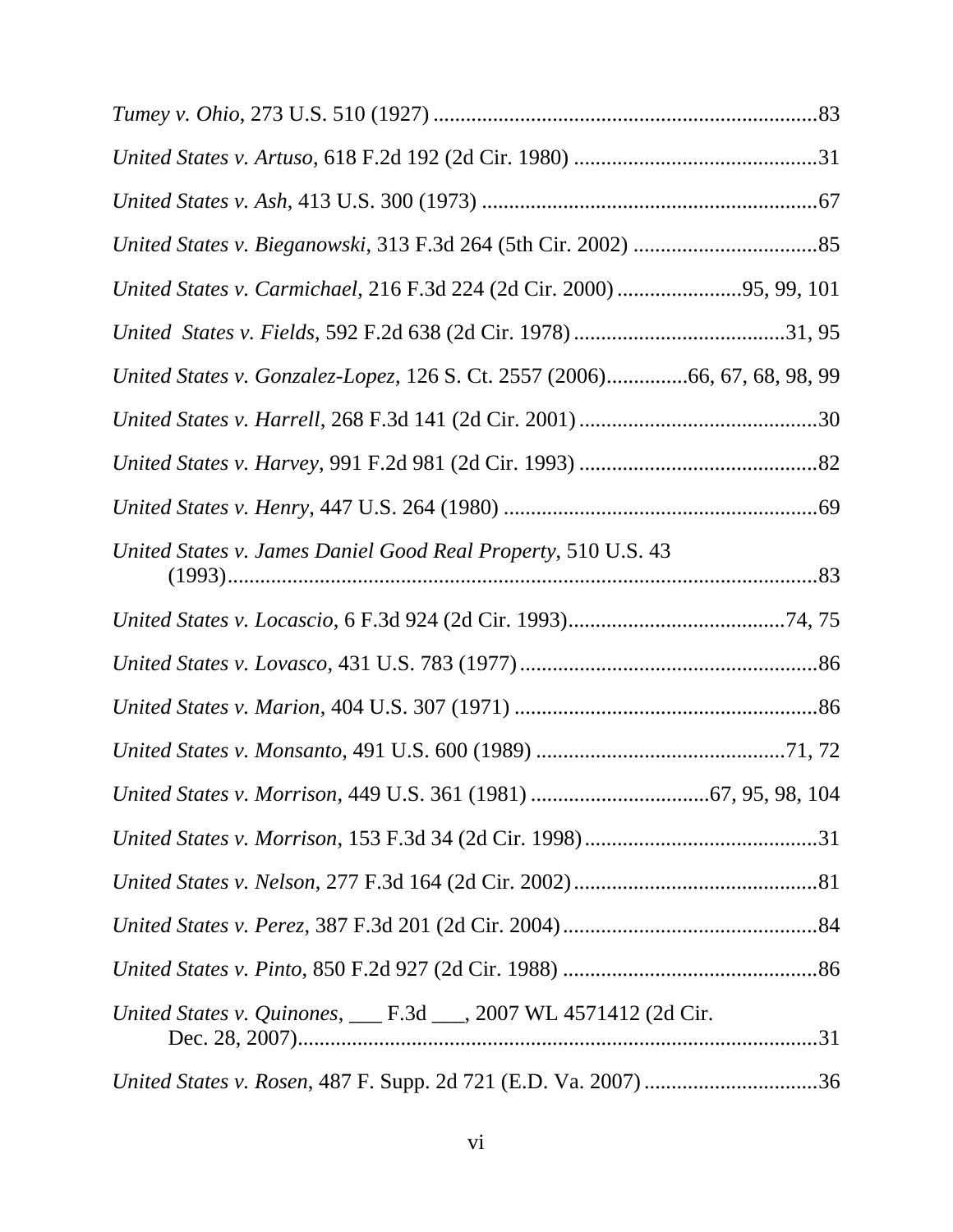| Wal-Mart Stores, Inc. v. Visa U.S.A., Inc., 396 F.3d 96 (2d Cir. 2005)77 |  |
|--------------------------------------------------------------------------|--|
|                                                                          |  |
|                                                                          |  |
|                                                                          |  |
|                                                                          |  |
| Zervos v. Verizon New York, Inc., 252 F.3d 163 (2d Cir. 2001) 31, 106    |  |

# **CONSTITUTIONAL PROVISION**

|  | U.S. Const. amend. V. |  |  |
|--|-----------------------|--|--|
|--|-----------------------|--|--|

# **LEGISLATIVE MATERIALS**

| The McNulty Memorandum's Effect on the Right to Counsel in    |  |
|---------------------------------------------------------------|--|
| Corporate Investigations: Hearing Before the Subcommittee on  |  |
| Crime, Terrorism, and Homeland Security of the House          |  |
|                                                               |  |
| The Thompson Memorandum's Effect on the Right to Counsel in   |  |
| Corporate Investigations: Hearing Before the Senate Judiciary |  |
|                                                               |  |
|                                                               |  |
|                                                               |  |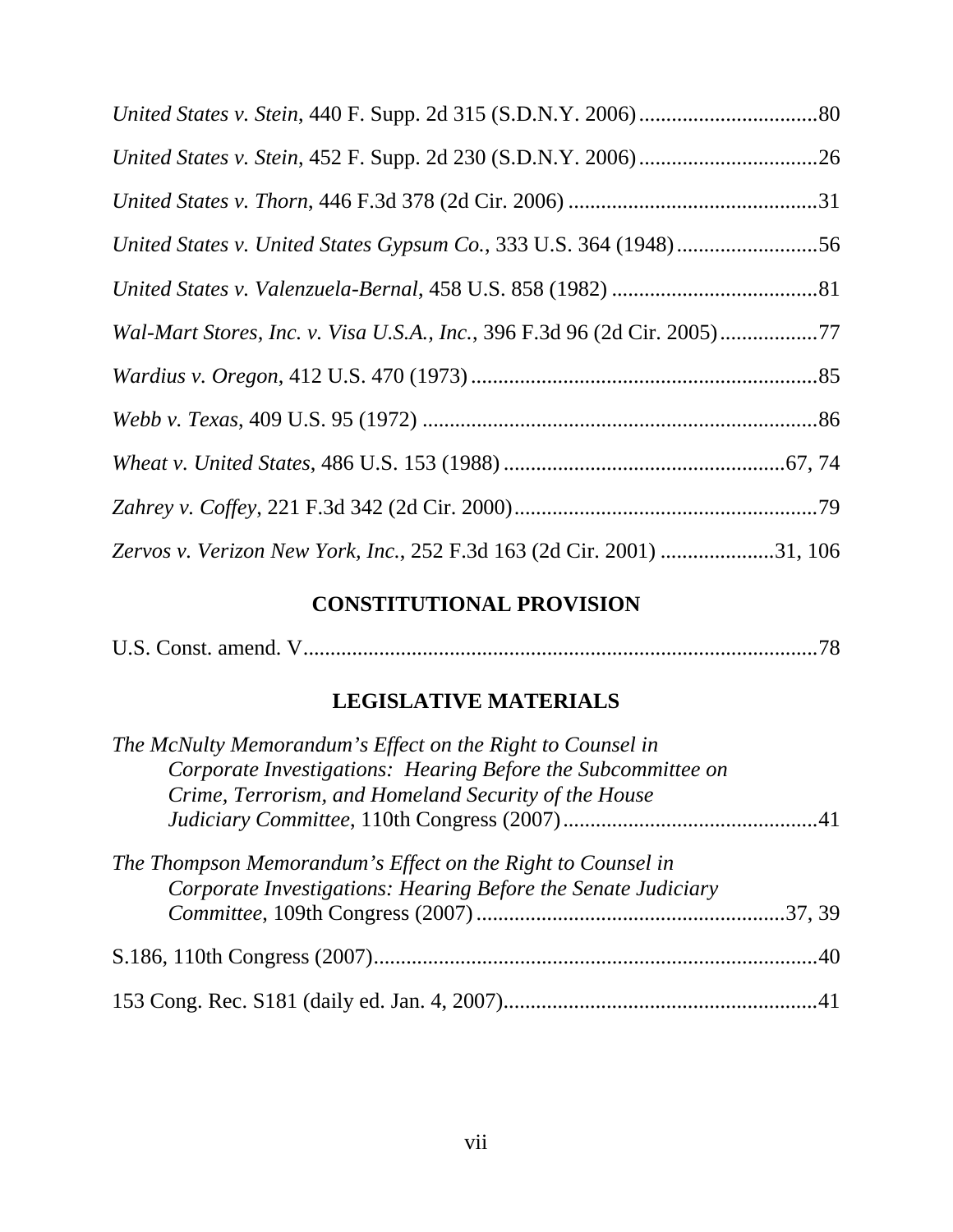# **OTHER AUTHORITIES**

| American College of Trial Lawyers, Report: The Erosion of the<br>Attorney-Client Privilege and Work Product Doctrine in<br>Federal Criminal Investigations, 41 Duq. L. Rev. 307 (2003)36 |  |
|------------------------------------------------------------------------------------------------------------------------------------------------------------------------------------------|--|
| Brown, Ken, Called to Account: Indictment of Andersen in Shredding<br>Case Puts Its Future in Question, Wall St. J., Mar. 15, 2002, at                                                   |  |
| Bryan-Low, Cassell, Andersen Staff Works To Tie Up Loose Ends,                                                                                                                           |  |
| Griffin, Lisa Kern, Compelled Cooperation and the New Corporate                                                                                                                          |  |
| Henning, Peter J., Targeting Legal Advice, 54 Am. U. L. Rev. 669                                                                                                                         |  |
|                                                                                                                                                                                          |  |
| Koppel, Nathan, U.S. Pressures Firms Not To Pay Staff Legal Fees,                                                                                                                        |  |
|                                                                                                                                                                                          |  |
| Robinson, Constance K., Get-Out-of-Jail Free Cards: Amnesty<br>Developments in the United States and Current Issues,                                                                     |  |
| Sitarchuk, Eric W., & Gina M. Smith, New Department of Justice<br>Guidelines on Corporate Prosecutions: Does the Song Remain                                                             |  |
| Tomkovicz, James J., The Right to the Assistance of Counsel (2002) 65, 66                                                                                                                |  |
|                                                                                                                                                                                          |  |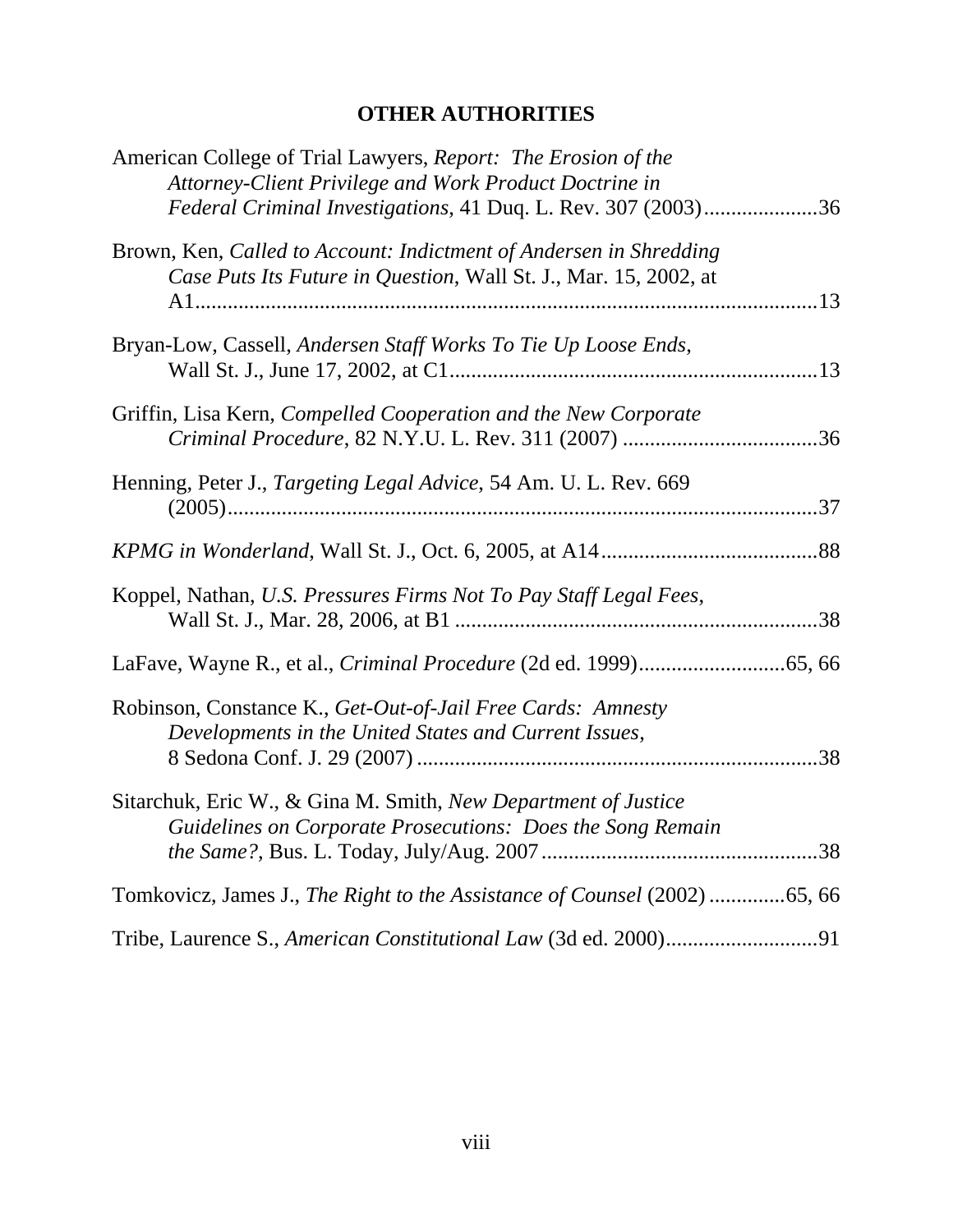#### **INTRODUCTION**

This appeal presents a single, straightforward question: may prosecutors, without justification, deprive a criminal defendant of funds that otherwise would lawfully be available for his defense? While the facts of this case are unusual, basic constitutional principles provide a clear answer: prosecutors may not tilt the playing field in their favor by interfering with a defendant's ability to pay counsel to defend him. Both the Sixth Amendment right to the assistance of counsel and the Fifth Amendment right to due process forbid such conduct.

The district court found that prosecutors in this case wielded the threat of indictment—the corporate equivalent of a death sentence—against the accounting firm KPMG to pressure it not to pay attorneys' fees for partners and employees who were subjects of the prosecutors' investigation. It is undisputed—indeed, the government stipulated below—that prior to this case, KPMG had always paid attorneys' fees for partners and employees in all criminal, civil, and regulatory actions arising out of their employment, unconditionally and without regard to cost. As the district court found, however, matters changed when the U.S. Attorney's Office commenced its criminal investigation of KPMG in early 2004.

KPMG determined early that, to avoid indictment, it would cooperate as fully as possible with the USAO's investigation. What it meant to "cooperate," however, was up to the USAO. The 2003 Thompson Memorandum—since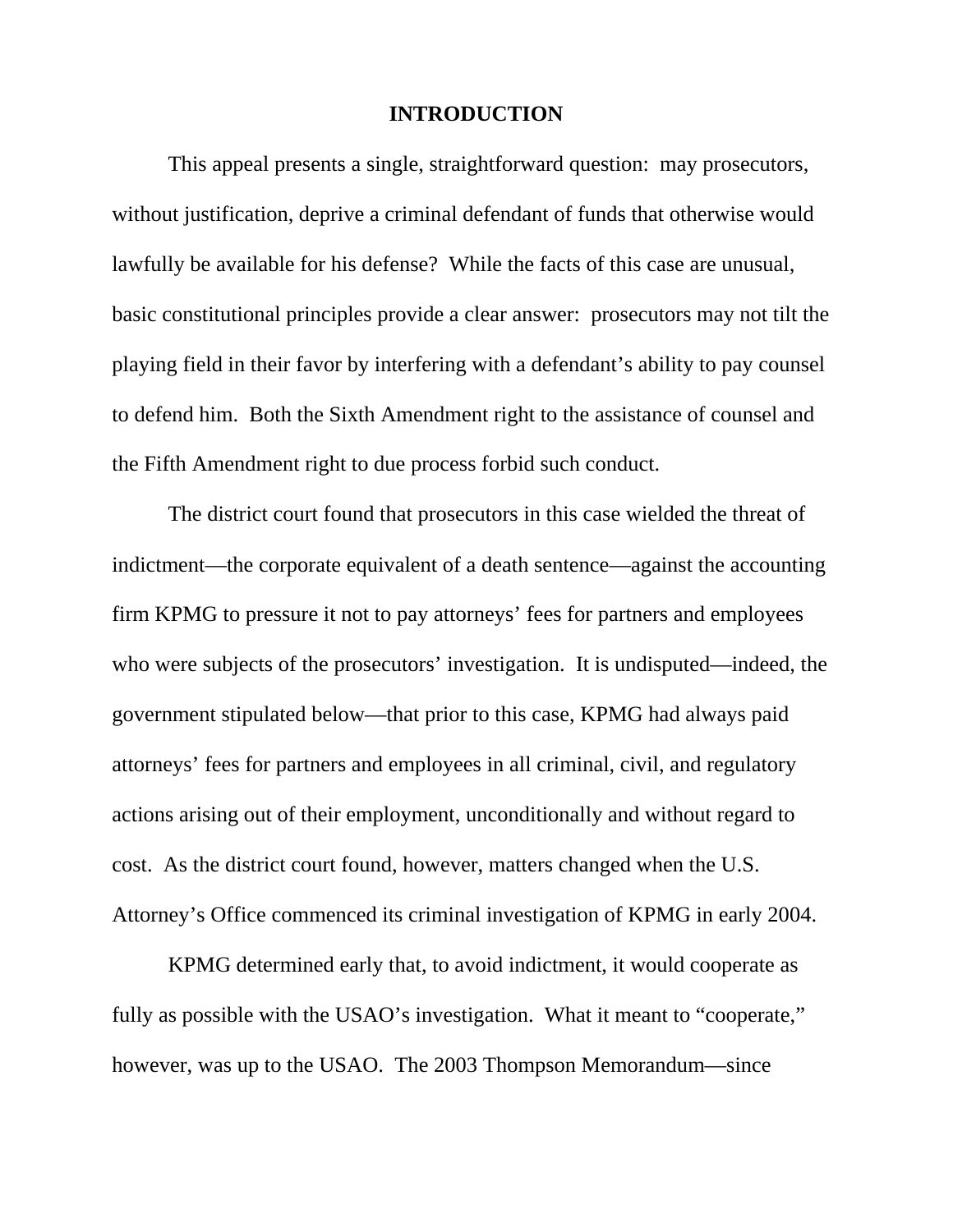repudiated by the Justice Department—required prosecutors assessing a business entity's cooperation to consider whether the entity was paying attorneys' fees for employees whom prosecutors deemed "culpable." And the USAO made very clear to KPMG that it would view payment of attorneys' fees as evidence that KPMG was not cooperating. KPMG therefore took an unprecedented step: rather than advancing fees fully and unconditionally, as it had always previously done, it decided to make only limited payments, conditioned on full cooperation with the USAO's investigation—and to cut off all fees immediately for anyone indicted.

Following a three-day evidentiary hearing, and based on the testimony of numerous witnesses, KPMG's own representations, and substantial documentary evidence, the district court found that, absent the government's pressure, KPMG would have paid all of appellees' attorneys' fees, both before and after indictment—just as it always had. Most of the government's brief is devoted to overt or covert attacks on this factual finding. But the government cannot demonstrate that the finding is clearly erroneous. While the government presents its own preferred interpretation of the evidence, nothing required the district court to adopt that interpretation. The court's findings were squarely based on the evidence and eminently reasonable—far more so than the government's preferred findings. In no event can they be set aside as clearly erroneous.

2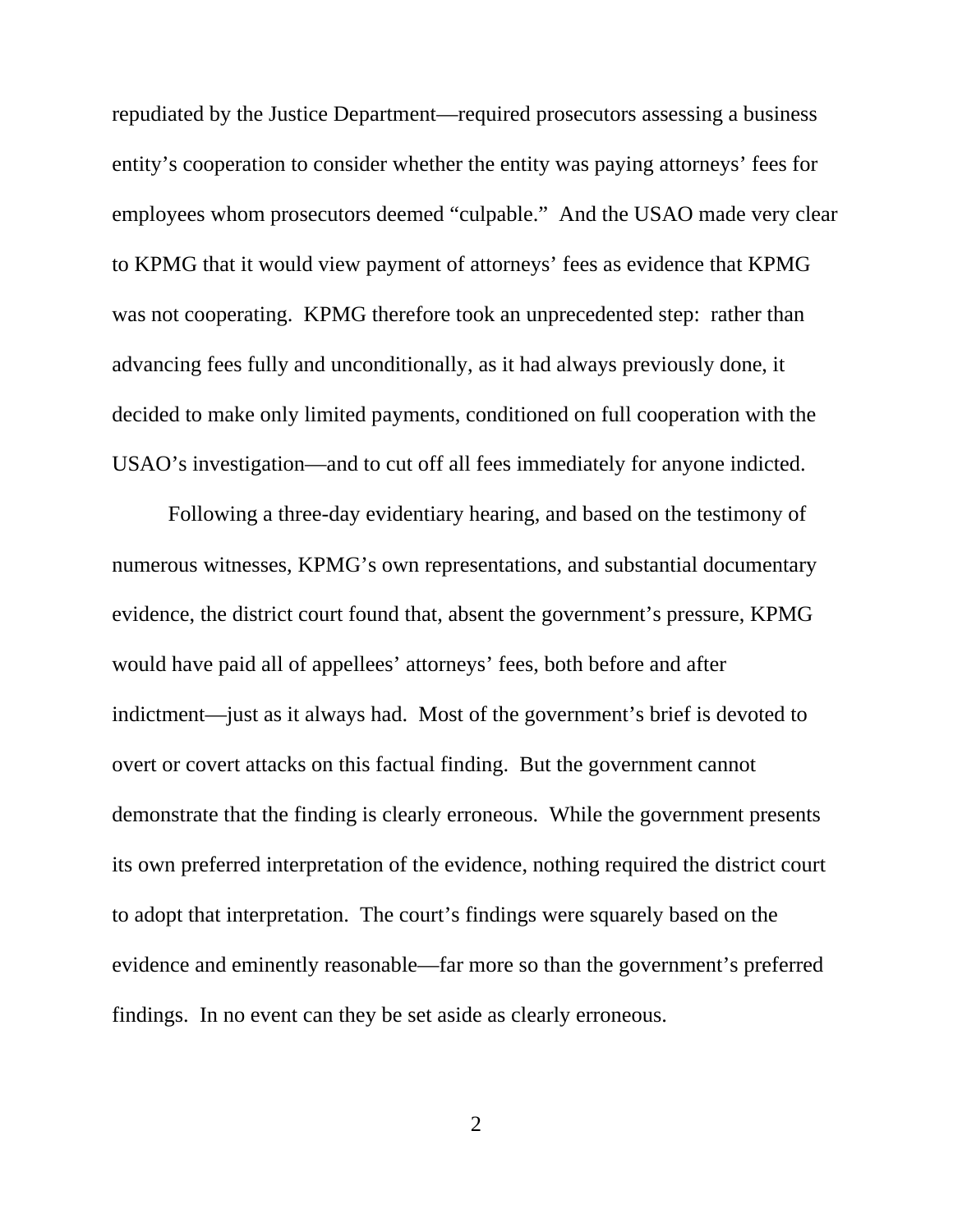On the facts found by the court, the government violated appellees' Sixth Amendment right to counsel. That right has long been understood to mean that the government may not unjustifiably interfere with a criminal defendant's retention of counsel to assist in his defense. The government does not contest that, without good reason, it may not stop a defendant from spending his own money to hire the counsel of his choice. Likewise, the government may not, without justification, prevent a third party from lawfully advancing funds to a defendant to pay for his counsel. The government's only response is that the Sixth Amendment confers no right to spend other people's money. But appellees claim no such right: they merely contend that when a third party would otherwise lawfully provide defense funds—as businesses do every day for their employees, and as the district court found KPMG would have done absent the government's pressure—the government may not stand in the way without good reason.

No such reason was present here. While the government contends that payment of employees' legal fees may appropriately weigh in favor of indictment when an organization is "circling the wagons"—paying fees to buy employees' silence or otherwise impede an investigation—the government concedes that it never believed any "wagon-circling" was occurring here. As the district court found, far from revealing any legitimate justification for pressuring KPMG to limit its payment of fees, the record shows that the government's evident purpose was "a

3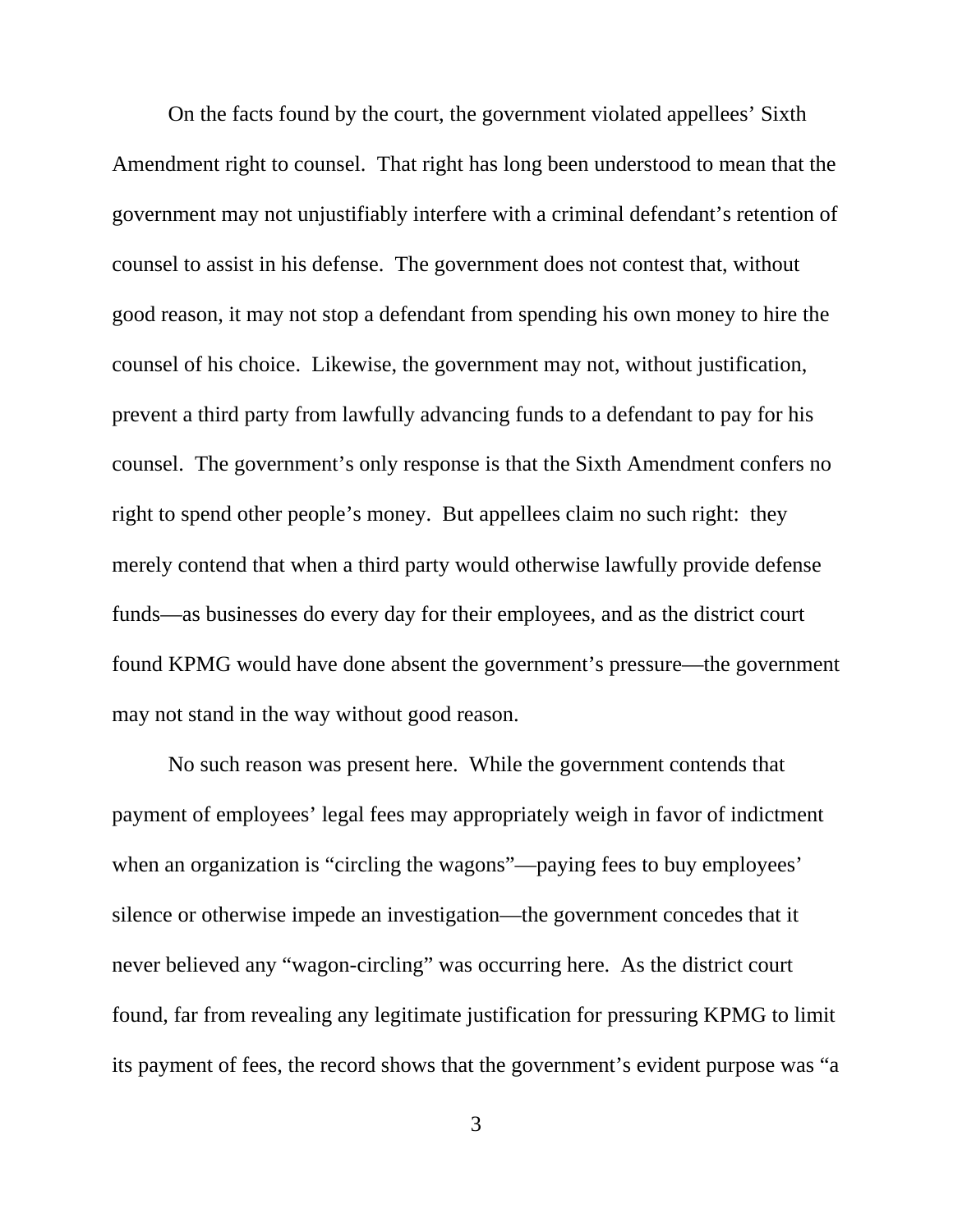desire to minimize the involvement of defense attorneys." *Stein* A.861; *see also Stein* A.1651. Such a purpose runs counter to the basic guarantee of the Sixth Amendment.

The government's actions also violated the Fifth Amendment's guarantee that all defendants receive a fair trial. The government's conduct here ensured just the opposite, by taking away, without justification, resources appellees otherwise would have had to defend themselves. Our criminal-justice system is premised on the notion that prosecutor and defendant face each other as equals. Simply put, the government may not tie one hand behind a defendant's back.

Finally, the district court did not abuse its discretion in concluding reluctantly, and after exhausting all other options—that dismissal of the indictment was required. Absent payment of appellees' attorneys' fees—something the government refused to make any effort to accomplish—no remedy but dismissal could redress the constitutional violation. Deprived of the fees they would otherwise have received from KPMG, appellees were left to rely wholly on their own limited resources to fund the defense of "the largest tax fraud case in United States history," *Stein* A.870 (*Stein I*), involving novel and intricate issues of tax law, over 22 million pages of documents, and the prospect of a trial lasting many months. As the district court found, the government's interference has thus severely impaired appellees' ability to defend this enormous and complex case.

4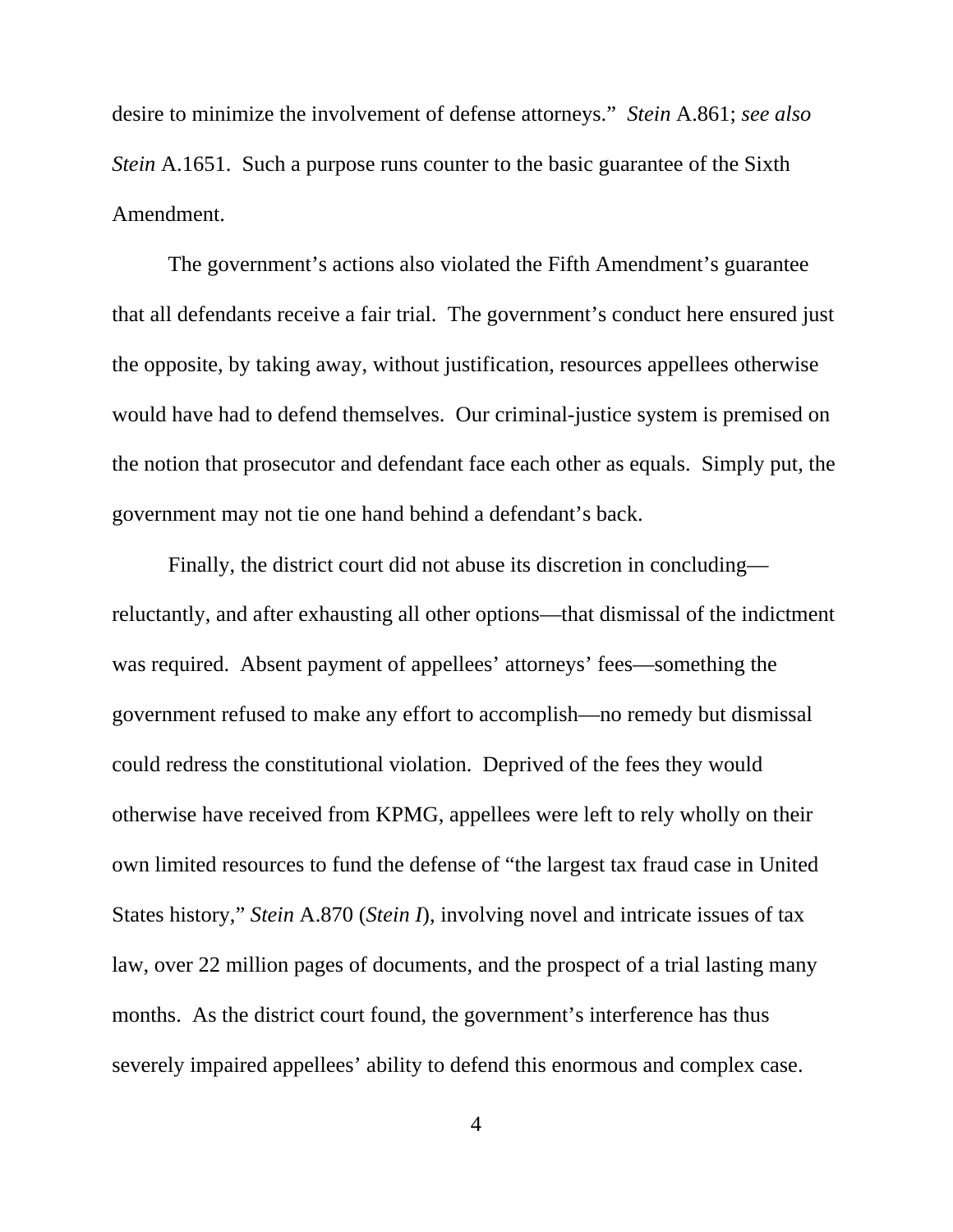Indeed, the government rightly conceded below that if the district court's findings and conclusions in *Stein I* were correct, only dismissal of the indictment could redress appellees' injury.

The government now contends that it "cured" any harm to appellees by proclaiming, some five to seven months after appellees were indicted, that it would not hold payment of fees against KPMG. But the government's remarks—made long after KPMG had already cut off appellees' fees—could not restore appellees to the position they would have occupied had the government never applied its improper pressure in the first place. Absent that pressure, the district court found, KPMG would have paid all of appellees' fees. The government's argument thus reduces to the contention that the district court's factual finding is clearly erroneous. It is nothing of the kind. To the contrary, it was firmly based on the government's own stipulation, KPMG's own representations to the court, and a wealth of documentary evidence.

In short, the government's unjustified actions crippled appellees' ability to defend themselves, and nothing short of dismissal could adequately remedy that harm. The district court's judgment should be affirmed.

#### **STATEMENT OF ISSUES**

1. Whether the district court's findings of fact were clearly erroneous.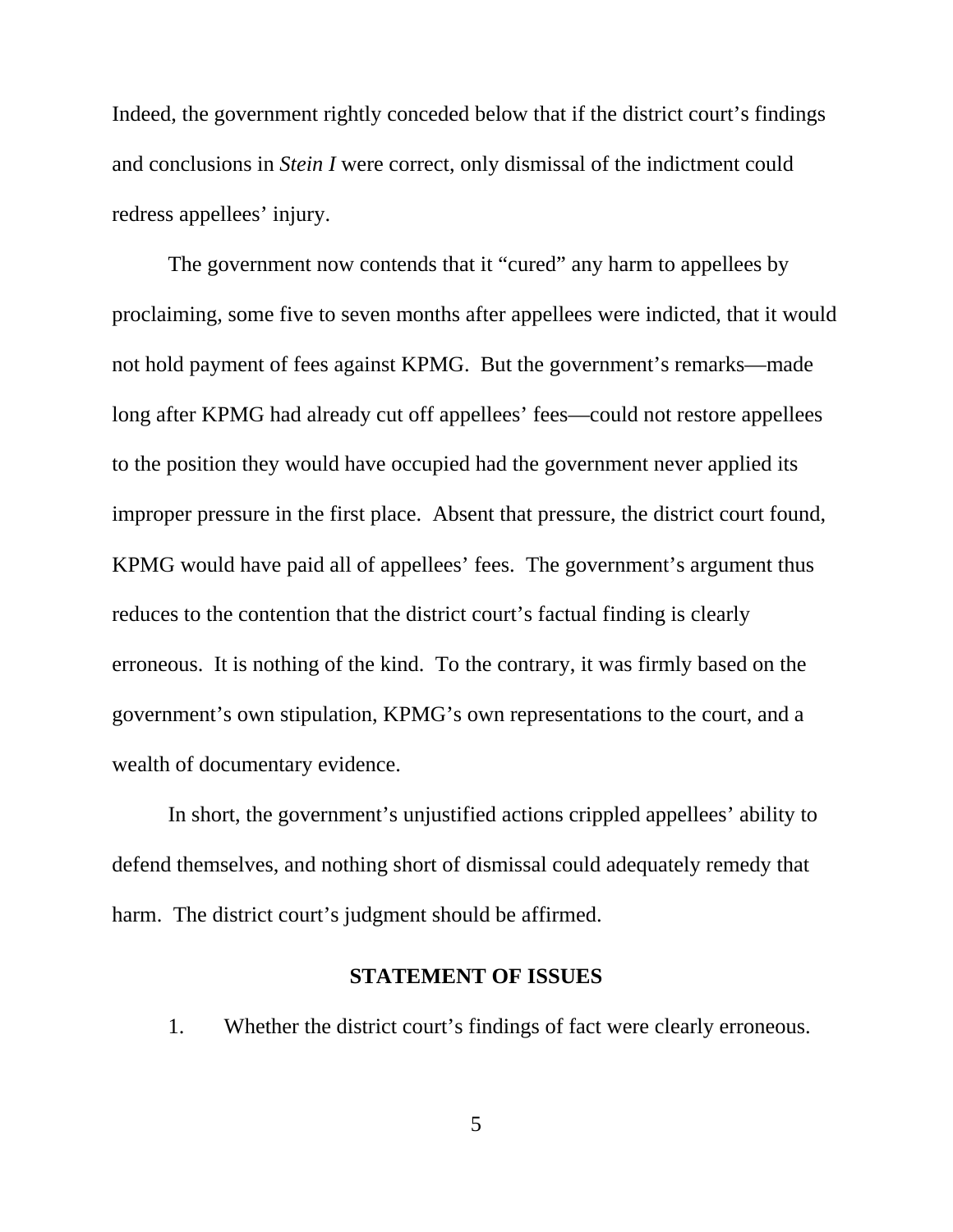2. Whether, on the facts as found, the government violated appellees' Sixth Amendment right to counsel.

3. Whether, on the facts as found, the government violated appellees' Fifth Amendment right to due process.

4. Whether the district court abused its discretion in concluding that dismissal of the indictment was the appropriate remedy for the constitutional violations.

#### **STATEMENT OF FACTS**

#### **A. The Widespread Practice Of Indemnification And Advancement Of Legal Fees For Employees**

For many years, business organizations have indemnified employees who are civilly sued or criminally charged in connection with their employment for legal fees expended in the successful defense of such actions.<sup>1</sup> In addition, because such fees can pose an enormous burden on employees, who may themselves lack sufficient funds to mount a robust defense, organizations commonly advance fees as they are incurred.

Indemnification and advancement policies are both widespread and, for many business organizations, essential. "Indemnification encourages corporate

<sup>&</sup>lt;u>1</u>  $\frac{1}{1}$  For simplicity, this brief will use the term "employees" to encompass partners (including principals) and employees, unless otherwise noted.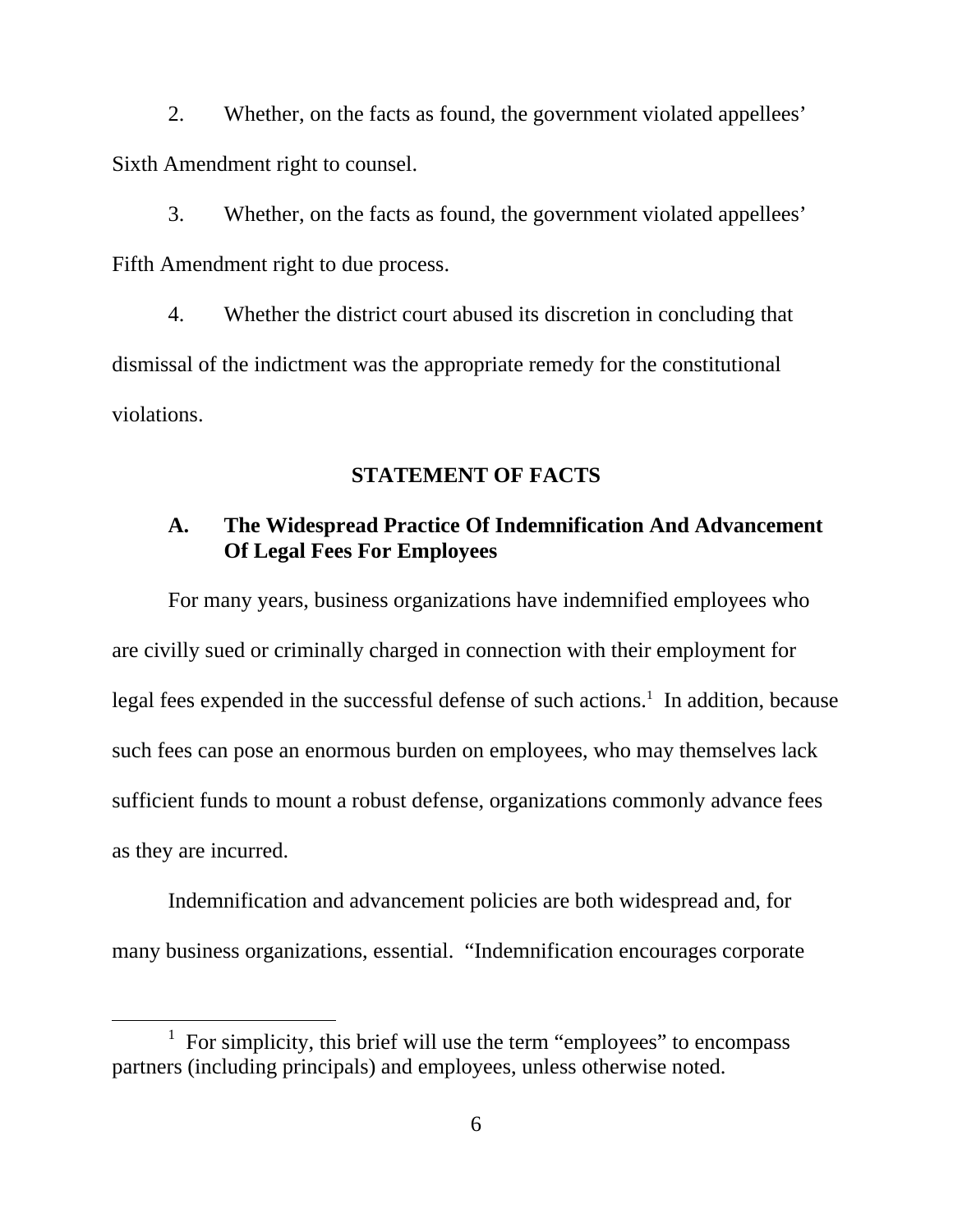service by capable individuals by protecting their personal financial resources from depletion by the expenses they incur during an investigation or litigation that results by reason of that service." *Homestore, Inc. v. Tafeen*, 888 A.2d 204, 211 (Del. 2005). And "[a]dvancement is an especially important corollary to indemnification" because it ensures that such individuals will have the funds to obtain and pay counsel while legal action is in progress. *Id.*

Indemnification and advancement are "salutary public policy" as well as sound corporate policy. *Homestore*, 888 A.2d at 218. As the Chamber of Commerce and other business amici explained in the district court, organizations "routinely … use indemnification and advancement policies as recruiting tools to attract the best-qualified directors and officers." Dkt. 470, at 11. Beyond "attracting the most capable people into corporate service" by protecting them against personal loss, *Homestore*, 888 A.2d at 218, these policies constitute a "desirable mechanism to manage risk in return for greater corporate benefits" for shareholders, *Kaung v. Cole Nat'l Corp.*, 884 A.2d 500, 509 (Del. 2005). For this reason, every state now has a statute authorizing (some even requiring) corporate indemnification, and many also authorize advancement of fees. *Stein* A.862-863  $(Stein\,D)^2$ 

 $\frac{1}{2}$  $2$  We cite the government's brief in this appeal as "Br." and use the same abbreviations for the various appendices as that brief does. *See* Br. 7 n.\*. We cite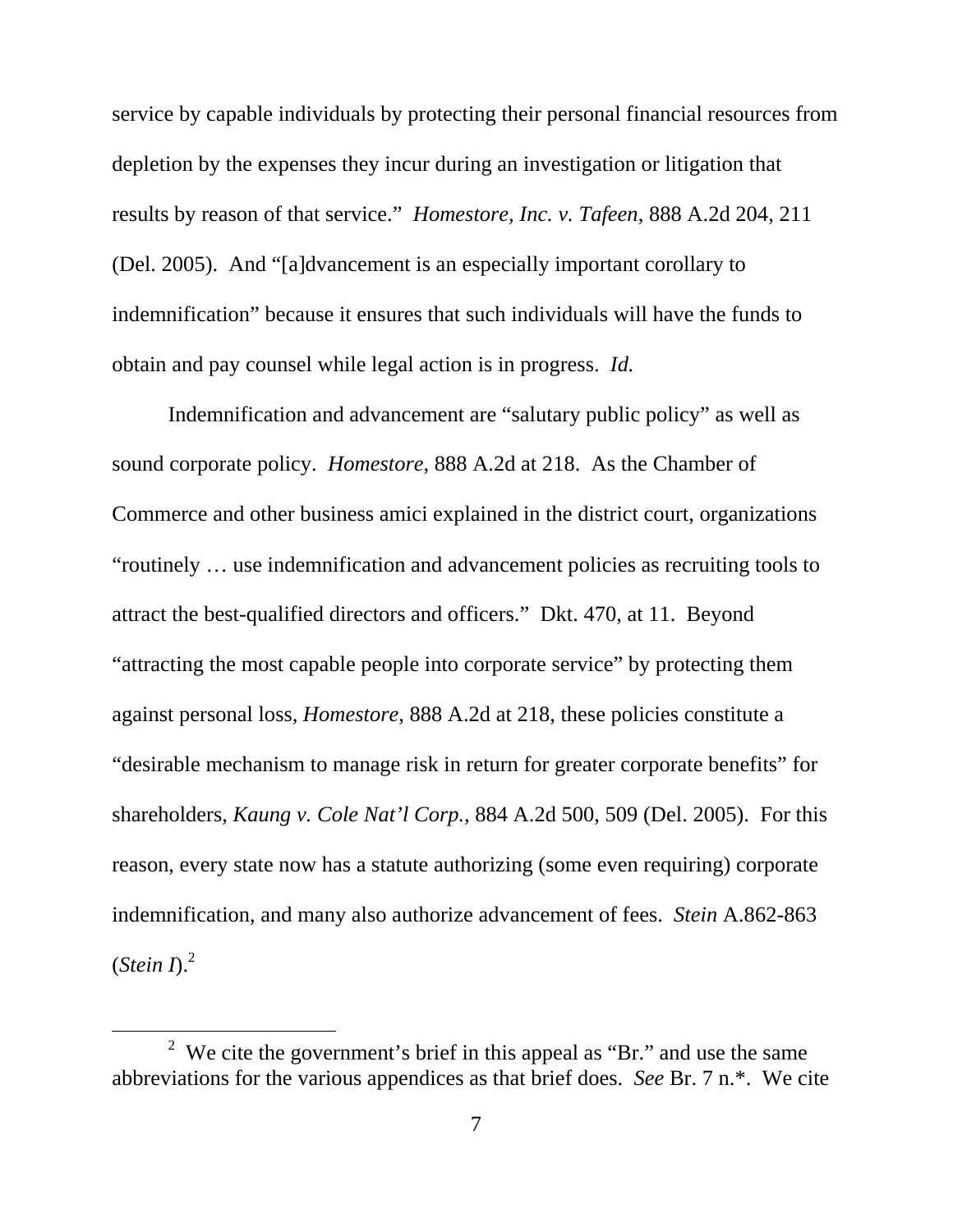#### **B. KPMG's Longstanding Practice Of Advancement**

Prior to the events at issue here, KPMG had an unbroken practice of advancing, and indemnifying employees against, legal fees incurred in defending actions arising out of their employment. Indeed, the government and appellees stipulated that "[p]rior to February 2004, … it had been the longstanding voluntary practice of KPMG to advance and pay legal fees, without a preset cap or condition of cooperation with the government, for counsel for … employees of the firm … in any civil, criminal or regulatory proceeding" arising from their employment. *Smith* A.1133. Moreover, "[t]his practice was followed without regard to economic costs or considerations with respect to individuals or the firm." *Smith* A.1134. KPMG's general counsel testified that full, unconditional payment of fees was the rule throughout his 19 years with the firm. *Smith* A.469-471.

This consistent practice stretched back at least 30 years, to a 1974 case in which KPMG paid the pre- and post-indictment fees of a partner and employee convicted of a federal offense. *Stein* A.848 (*Stein I*); *see also Smith* A.1134. The practice continued through several criminal investigations in the 1980s. *Smith* A.473. And it included a more recent criminal investigation into KPMG's relationship with Xerox Corporation, as well as related civil litigation with the

 $\overline{a}$ 

the government's briefs in the related appeal (No. 06-3999) as "Suppression Br." and "Suppression Reply."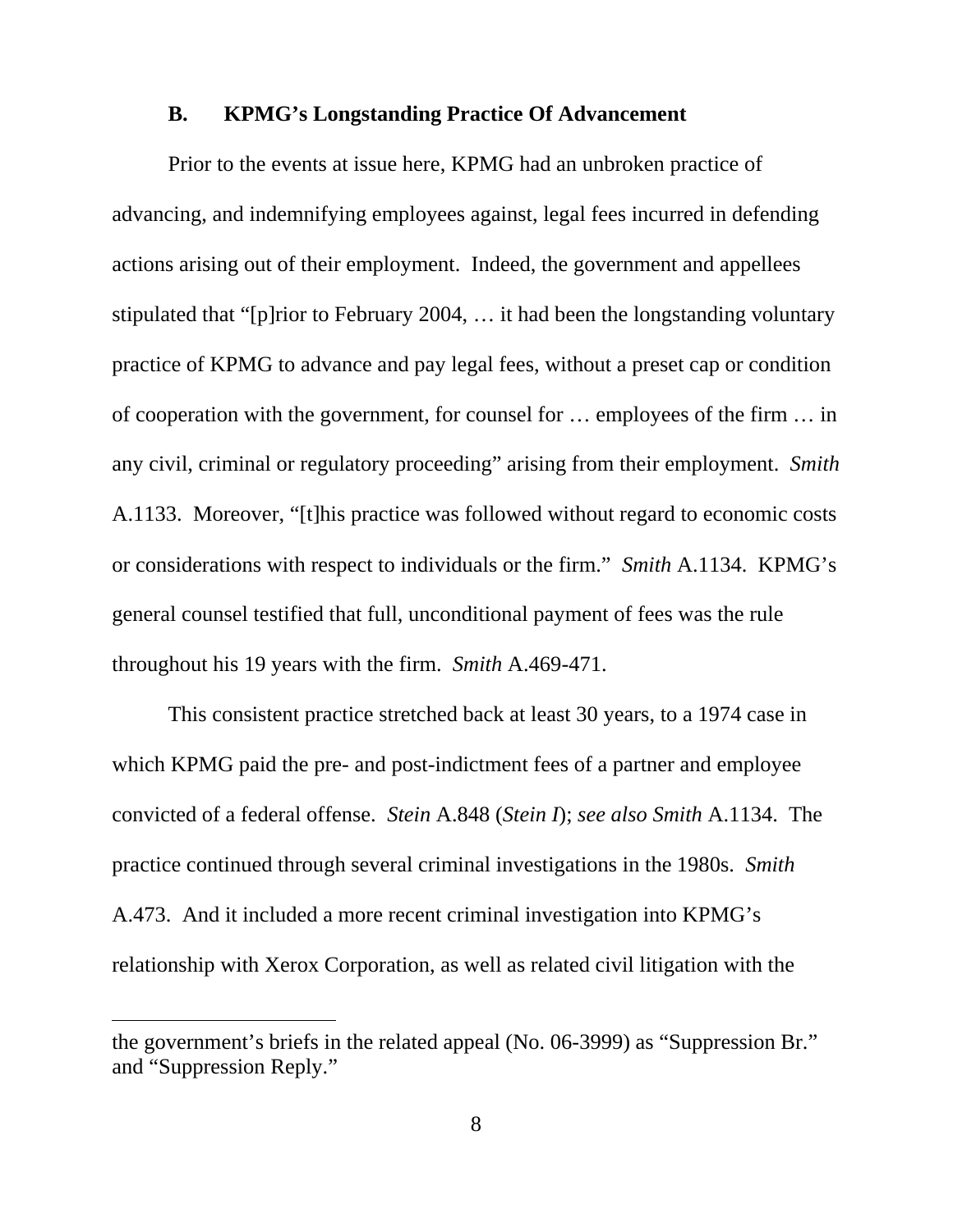SEC; KPMG paid over \$20 million in legal fees incurred by four partners in connection with the Xerox matter. *Smith* A.471-472. In sum, it is undisputed that before the USAO initiated its investigation of KPMG in this matter, KPMG had always paid its employees' legal fees in civil and criminal proceedings arising from their employment, without regard to cost.<sup>3</sup>

Several pieces of evidence demonstrate that, during the early stages of the USAO's investigation, KPMG intended to adhere to its longstanding practice. Just before the USAO's investigation began, KPMG was under intense pressure resulting from an IRS investigation and Senate hearings into its tax-shelter activities. In January 2004, KPMG requested the resignation of appellee Jeffrey Stein, then serving as deputy chairman of the board of directors and chief operating officer of the firm. KPMG's severance agreement with Stein provided that, "[c]onsistent with the Firm's general policy and practice," KPMG would pay for Stein's representation in any legal proceeding brought against him arising out of his responsibilities as a partner of the firm. S.A.6-7. Stein's agreement included

 $\frac{1}{3}$  $3$  Notably, because KPMG was a partnership, those costs were borne by the partners. Thus, those appellees who were partners at KPMG themselves bore a share of the burden of the millions of dollars in fees KPMG paid over the years on behalf of other partners and employees. In part for that reason, KPMG had a particularly strong stake in continuing its long-established practice of paying fees. *See, e.g.*, *Smith* A.1146 (KPMG's counsel told the government that because KPMG was a partnership, "it would be a big problem" not to advance fees); *Stein*  A.1639 (*Stein IV*).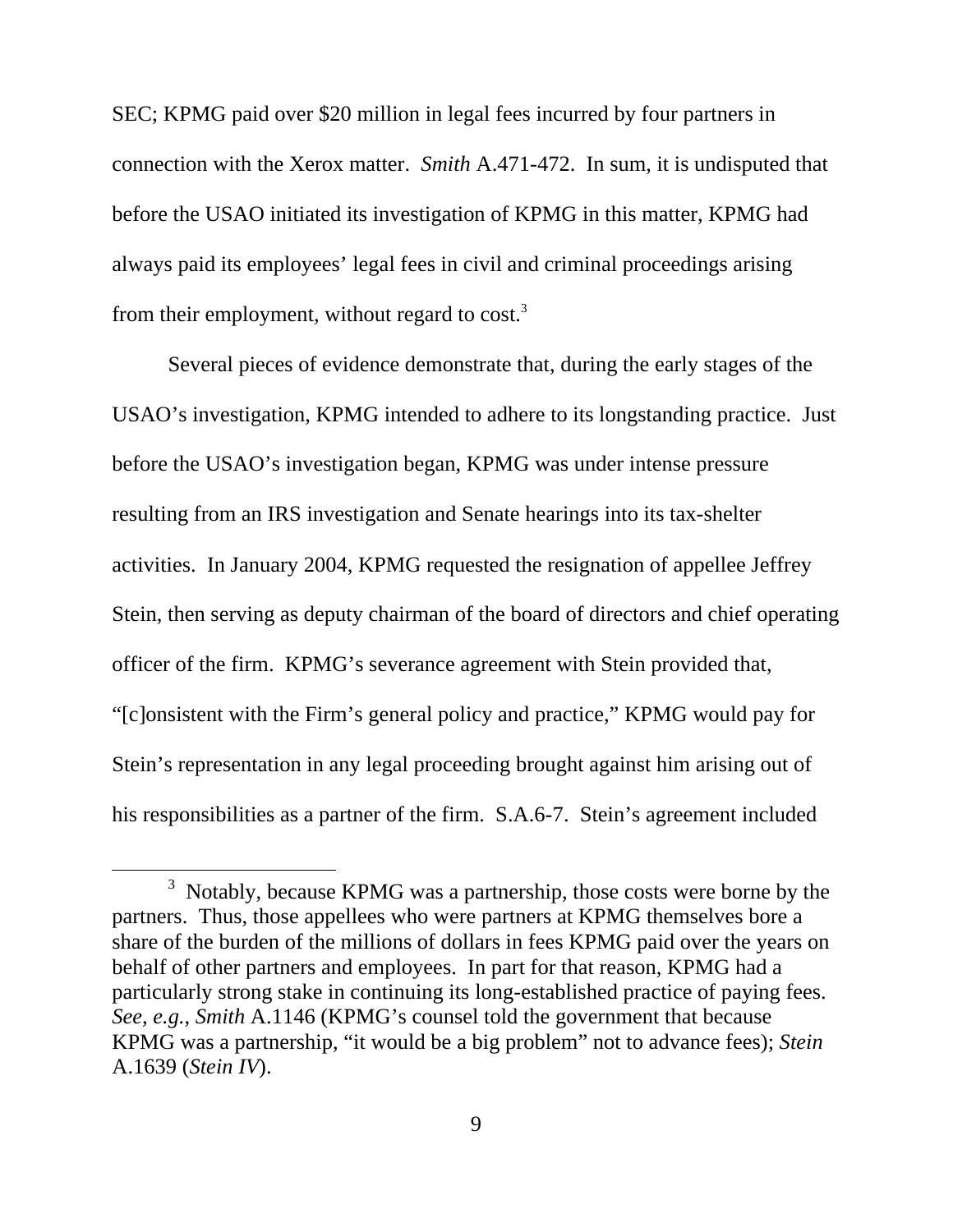neither any limitation on fee payments nor any requirement that Stein cooperate with any government investigation.

Also in January 2004, KPMG reassigned appellee Richard Smith from his position as vice chair of tax services to a new position with KPMG International. *Stein* A.928. In January and early February 2004, Smith and KPMG negotiated the terms of a retention agreement providing—like Stein's contract—that, "consistent with the Firm's general policy and practice," KPMG would pay for Smith's legal representation in any action against him arising out of his responsibilities as a partner. *Stein* A.942. Also like Stein's contract, Smith's draft agreement included neither a cap on fees nor a requirement of cooperation.

In early February 2004, the USAO notified counsel for KPMG—Robert Bennett and others at the law firm of Skadden, Arps, Slate, Meagher & Flom—that it had begun a criminal investigation into KPMG's conduct. *Smith* A.610-611. Within days, KPMG's then-CEO sent a voice message to all partners informing them of the investigation and stating that "[a]ny present or former members of the firm asked to appear will be represented by competent coun[se]l at the firm's expense." *Stein* A.1070. The message made no mention of any limitations on fee payments, and it expressly referred to the Xerox matter, in which KPMG had paid more than \$20 million in legal fees for four partners. *Id.* KPMG also continued to negotiate with Smith, sending him a new draft retention agreement in mid-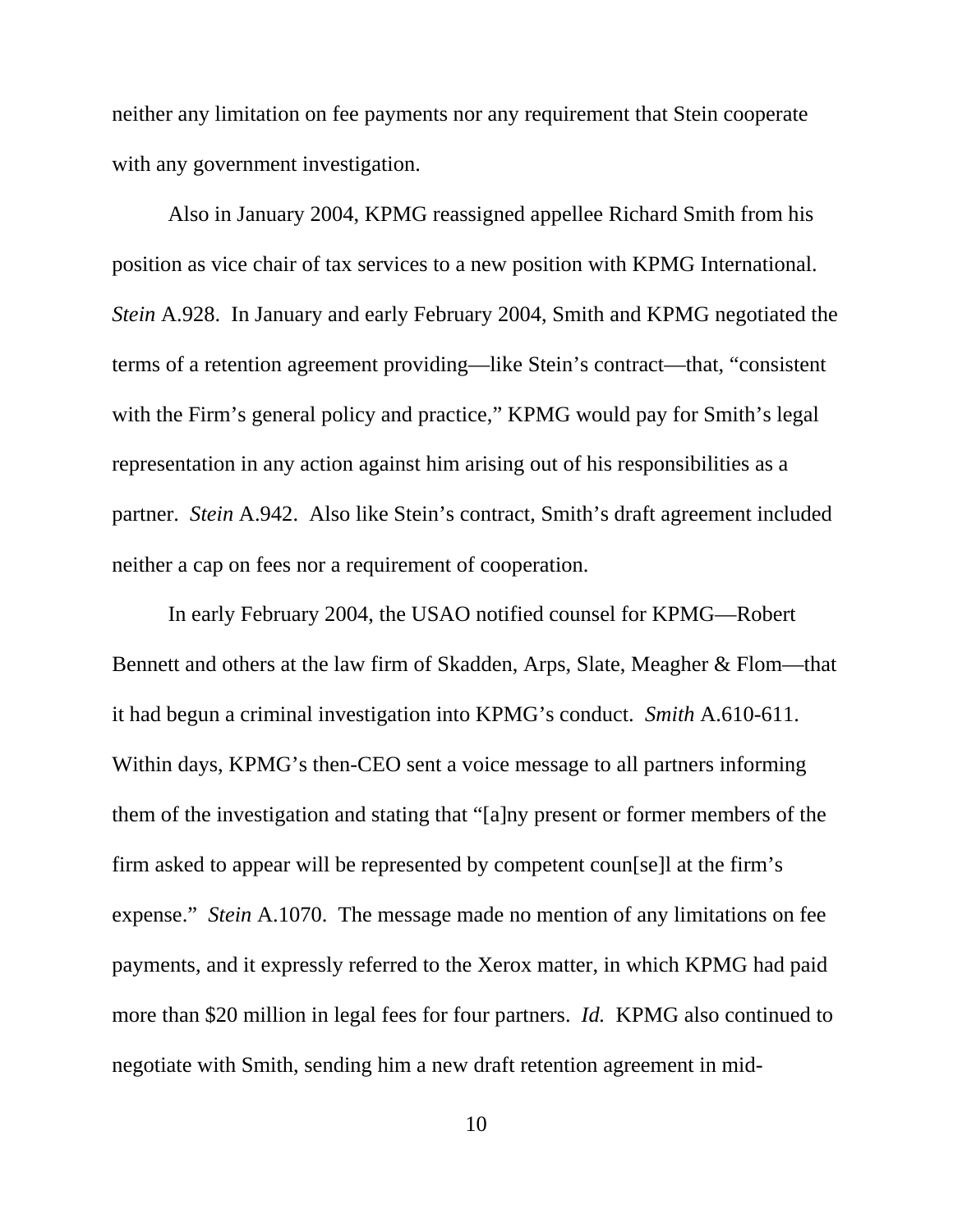February that contained the same provisions as the earlier draft regarding payment of attorneys' fees. *Stein* A.949, 952-953. Smith and KPMG's then-CEO arranged a meeting for February 27 to finalize and execute the agreement. *Stein* A.930.

The record thus demonstrates that, at the outset of the USAO's investigation, KPMG intended to continue its decades-old, uninterrupted practice of full and unconditional advancement of fees. As will be seen below, however, KPMG's attitude changed after its counsel's first meeting with the USAO—a meeting that ultimately led KPMG to abandon its longstanding practice.

#### **C. The Thompson Memorandum**

The USAO's decision whether to indict KPMG was informed by a memorandum issued in January 2003 by then-Deputy Attorney General Larry Thompson. *Smith* A.1135-1144. Entitled "Principles of Federal Prosecution of Business Organizations," but commonly referred to as the "Thompson Memorandum," this document comprised a "set of principles to guide Department prosecutors as they [decide] whether to seek charges against a business organization." *Smith* A.1135. Federal prosecutors were required to consider those principles in making charging decisions. Suppression Br. 17 n.\*.

The Thompson Memorandum directed prosecutors to scrutinize whether an organization was cooperating with the government, in part by examining "whether [it] appears to be protecting its culpable employees and agents." *Smith* A.1139.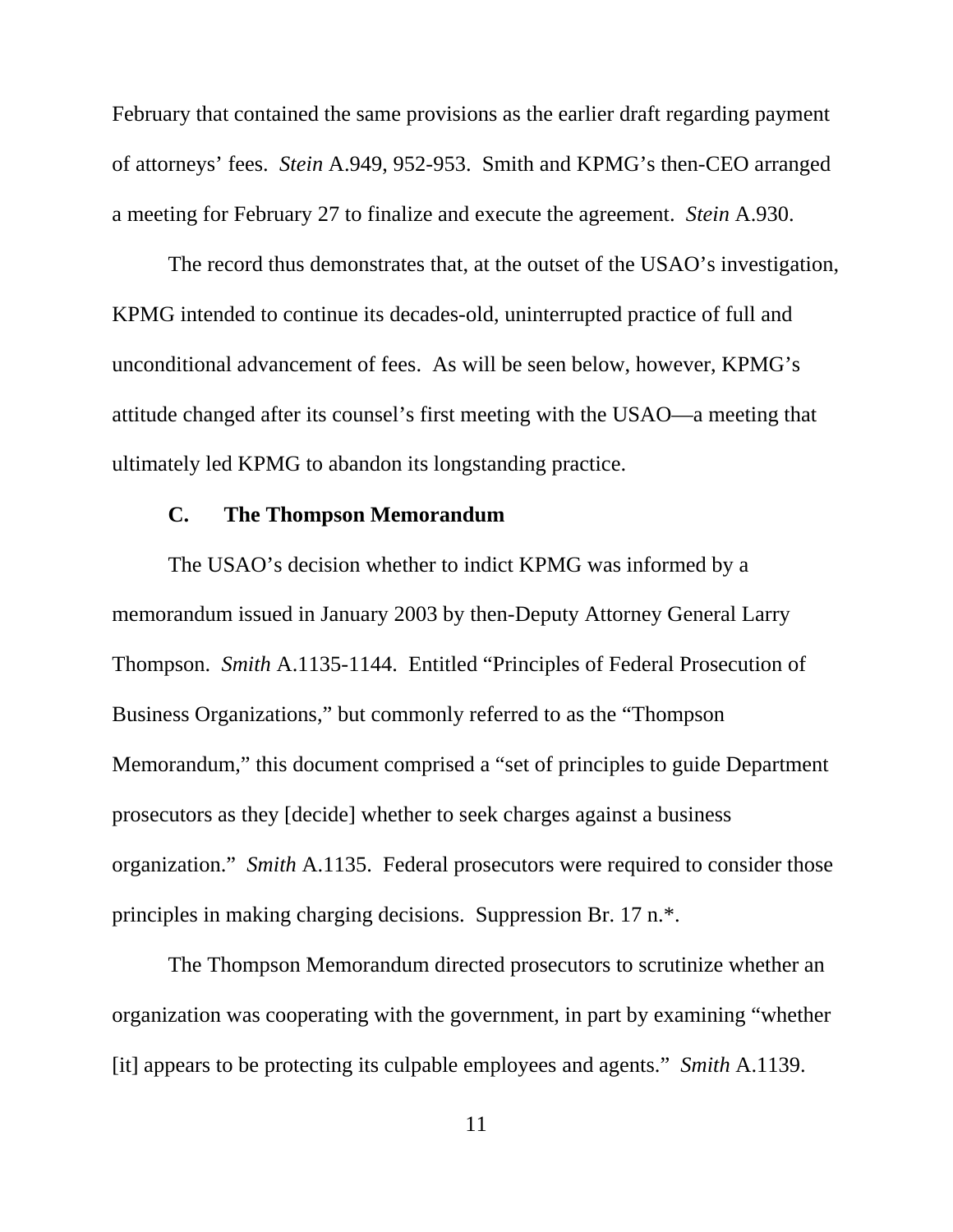More specifically, the Memorandum explained, "a corporation's promise of support to culpable employees and agents, either *through the advancing of attorneys fees* [or in other ways] may be considered by the prosecutor" in deciding whether it was cooperating. *Id.* (emphasis added). A footnote attached to this sentence carved out a single exception, stating that if state law required a corporation to advance fees, compliance with that law "should not be considered a failure to cooperate." *Smith* A.1144.

The Thompson Memorandum thus required prosecutors, in deciding whether to indict a business organization, to consider whether the organization was voluntarily advancing legal fees for its employees—a widespread practice long recognized as legitimate and beneficial. As the district court found, the Memorandum made clear that advancement might "be viewed as protection of culpable employees and thus cut in favor of indicting the entity." *Stein* A.871.4

 $\frac{1}{4}$ <sup>4</sup> As discussed in Part I.A below, the fee-advancement and other provisions of the Thompson Memorandum engendered significant controversy. In 2006, then-Deputy Attorney General Paul McNulty issued a revised set of charging guidelines. S.A.76-77. These new guidelines, which remain in effect, "instruct prosecutors that they *cannot* consider a corporation's advancement of attorneys' fees to employees when making a charging decision." S.A.76 (emphasis added). Although there is an exception for cases in which advancement is "intended to impede a criminal investigation," the guidelines label such cases "extremely rare" and require prosecutors to obtain approval from the Deputy Attorney General before considering fee advancement in making charging decisions. S.A.94 n.3.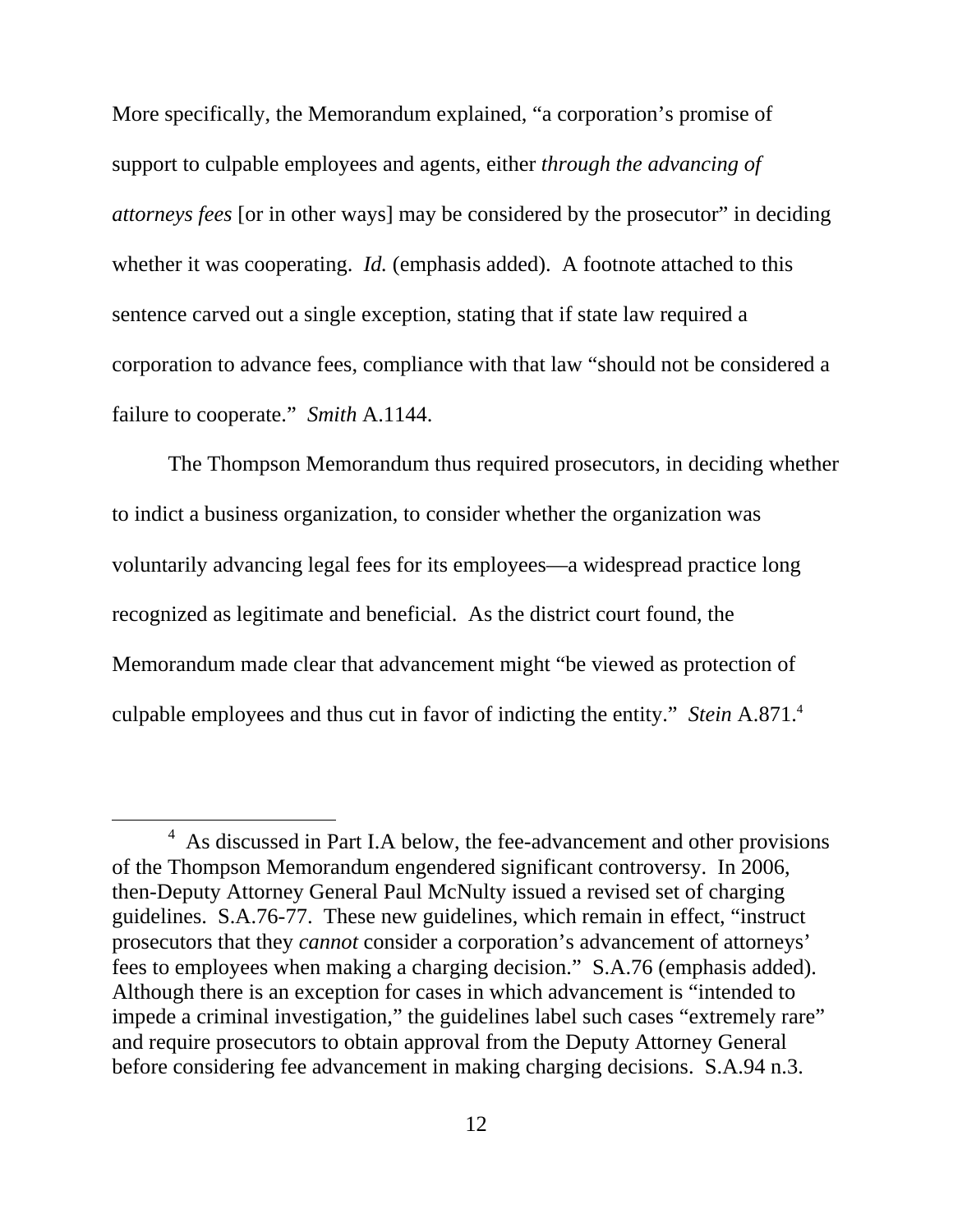#### **D. The February 25, 2004 Meeting**

The USAO first met with Skadden to discuss the investigation of KPMG on February 25, 2004. Before that meeting, prosecutors decided—consistent with the Thompson Memorandum—to ask whether KPMG was paying or would pay legal fees incurred by employees as a result of the investigation. *Smith* A.408. A multipage agenda for the meeting, drafted by AUSA Justin Weddle and reviewed by other prosecutors, *Smith* A.405-406, 624-625, read on the first page: "Is KPMG paying/going to pay the legal fees of employees? Current or former? … Any agreements or other obligations to do so? What are they?" *Smith* A.1145, 1183.

The Skadden team came to the meeting convinced that an indictment of KPMG would amount to a death sentence for the firm, a belief shared by top KPMG officials. *Smith* A.613.<sup>5</sup> Bennett voiced this belief in his opening remarks. *Smith* A.421. He also said that to avoid being charged, KPMG would cooperate

 $rac{1}{5}$  $5$  That belief was well-founded: "In the 212-year history of the U.S. financial markets, no major financial-services firm has ever survived a criminal indictment." Brown, *Called to Account: Indictment of Andersen in Shredding Case Puts Its Future in Question*, Wall St. J., Mar. 15, 2002, at A1. Arthur Andersen—once, like KPMG, one of the "Big Five" accounting firms—lost nearly all its clients following its indictment stemming from the Enron scandal. Bryan-Low, *Andersen Staff Works To Tie Up Loose Ends*, Wall St. J., June 17, 2002, at C1. The indictment itself sounded the "death knell" for Andersen, well before its conviction, *id.*, and despite the conviction's later reversal, *see Arthur Andersen LLP v. United States*, 544 U.S. 696 (2005). KPMG's general counsel testified that his belief that an indictment would kill the firm derived partly from his knowledge about the Andersen case. *Smith* A.473-474.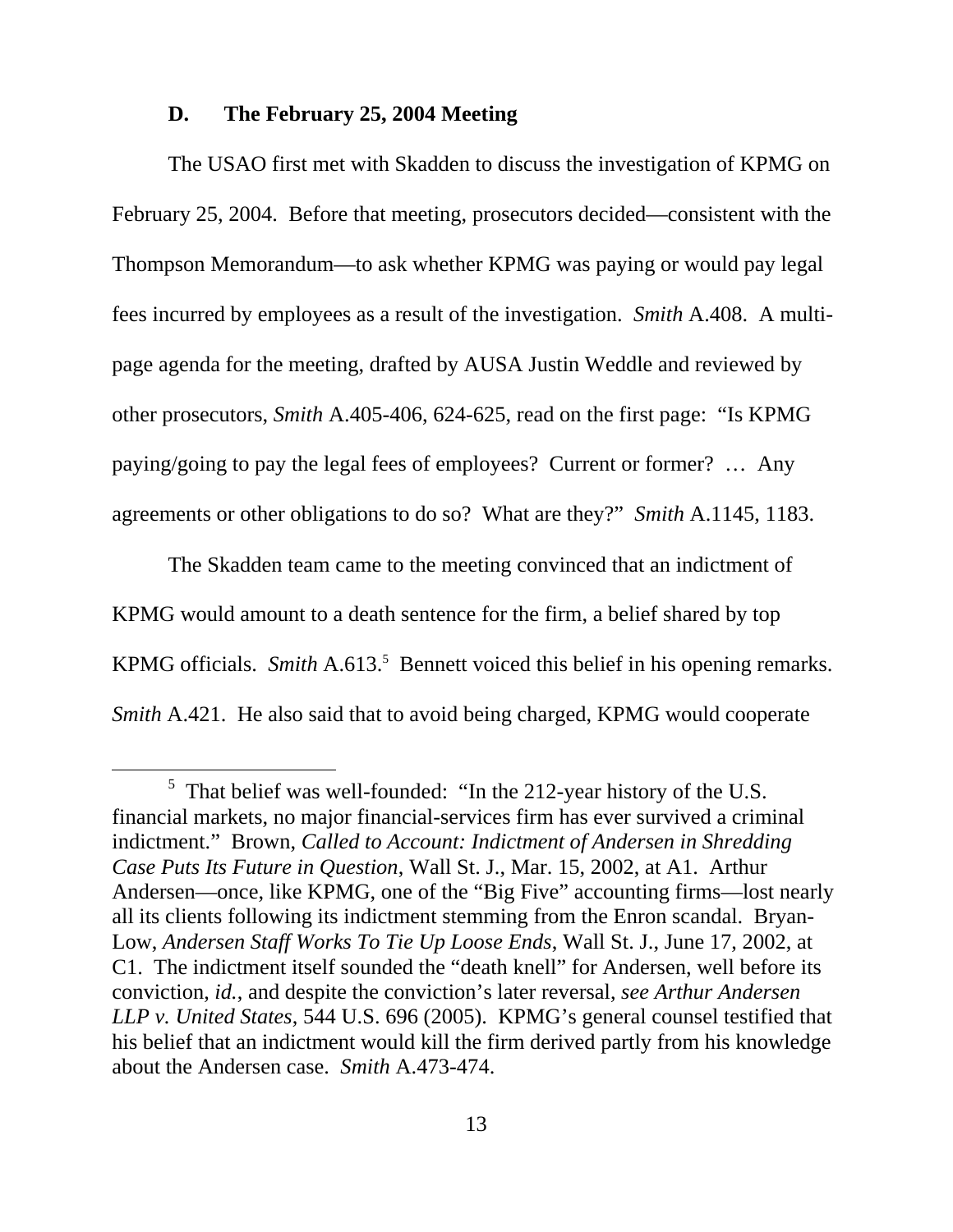fully with the investigation. *Smith* A.613, 1196-1197. Weddle responded that the USAO "would follow the federal guidelines," *Smith* A.1197—a clear reference to the Thompson Memorandum, *see Smith* A.655.

Following discussion of other topics, Weddle broached the subject of fees. *Smith* A.374-375. Adhering to the prosecutors' written agenda, Weddle asked if KPMG was paying legal fees for its employees and whether KPMG was obligated to make such payments. *Smith* A.614. Bennett responded by asking prosecutors for their views on the subject. *Smith* A.1338. AUSA Shirah Neiman, the senior prosecutor on the case, replied that although the USAO would take account of any legal obligations KPMG had regarding advancement, "the Thompson memorandum and the factors in that memo" were "a point that had to be considered." *Smith* A.365; *see also Smith* A.1338. Bennett and another Skadden attorney told prosecutors that KPMG was still checking on its legal obligations but noted that KPMG's "common practice" had been to pay fees, *Smith* A.365-366, and that "generally, KPMG would pay the legal fees of a partner involved in legal proceedings," *Smith* A.1199. They added that as a way to demonstrate its cooperation, KPMG would likely not pay fees for those who invoked their privilege against self-incrimination. *Id.* But, they stressed, "no final decisions had been made." *Smith* A.422; *see also Smith* A.1338.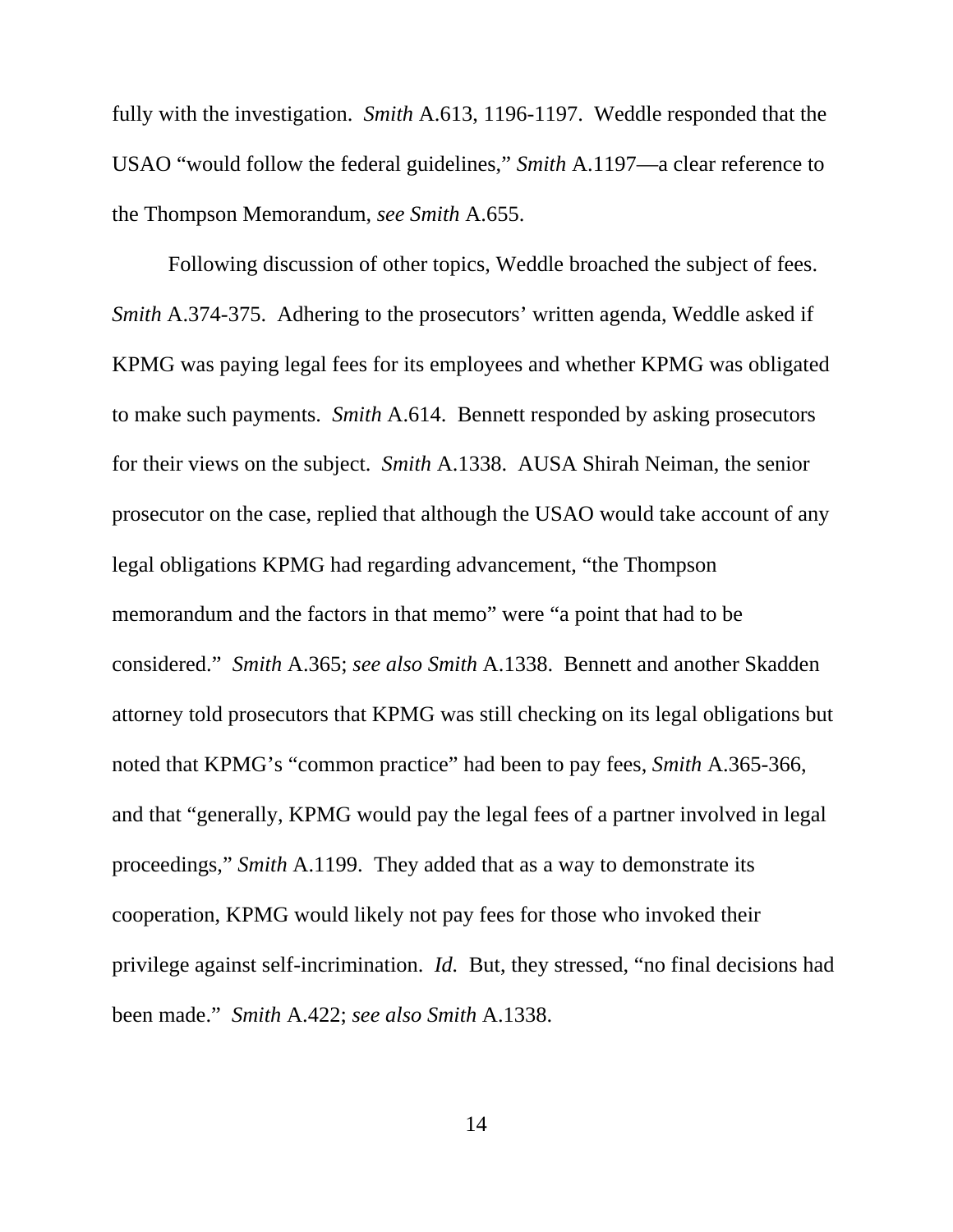Later in the meeting Weddle again raised the issue of advancement, reiterating that KPMG should determine whether it was legally obligated to advance fees. *Smith* A.618. Neiman added that "under [the] federal guidelines misconduct" cannot or should not "be rewarded." *Smith* A.1189; *see also Smith* A.1338. The district court found that this statement "was understood by both KPMG and government representatives as a reminder that [under the Thompson Memorandum] payment of legal fees by KPMG, beyond any that it might legally be obligated to pay, could well count against KPMG in the government's decision whether to indict the firm." *Stein* A.852. Weddle then reinforced Neiman's message by warning that if KPMG had discretion regarding the advancement of fees, the USAO would "look at that under a microscope." *Smith* A.1339.

Based on the evidence regarding the February 25 meeting, the district court found that "while the USAO did not say in so many words that it did not want KPMG to pay legal fees, no one at the meeting could have failed to draw that conclusion." *Stein* A.852.

#### **E. The Aftermath Of The February 25 Meeting**

As soon as the meeting ended, Skadden briefed KPMG officials on what had transpired. *Smith* A.506-507. KPMG executive Greg Russo's notes from that briefing begin with the words "[a]ngry" and "[t]ake everything in our power not to charge the firm," and attribute to Neiman the statement that KPMG faced an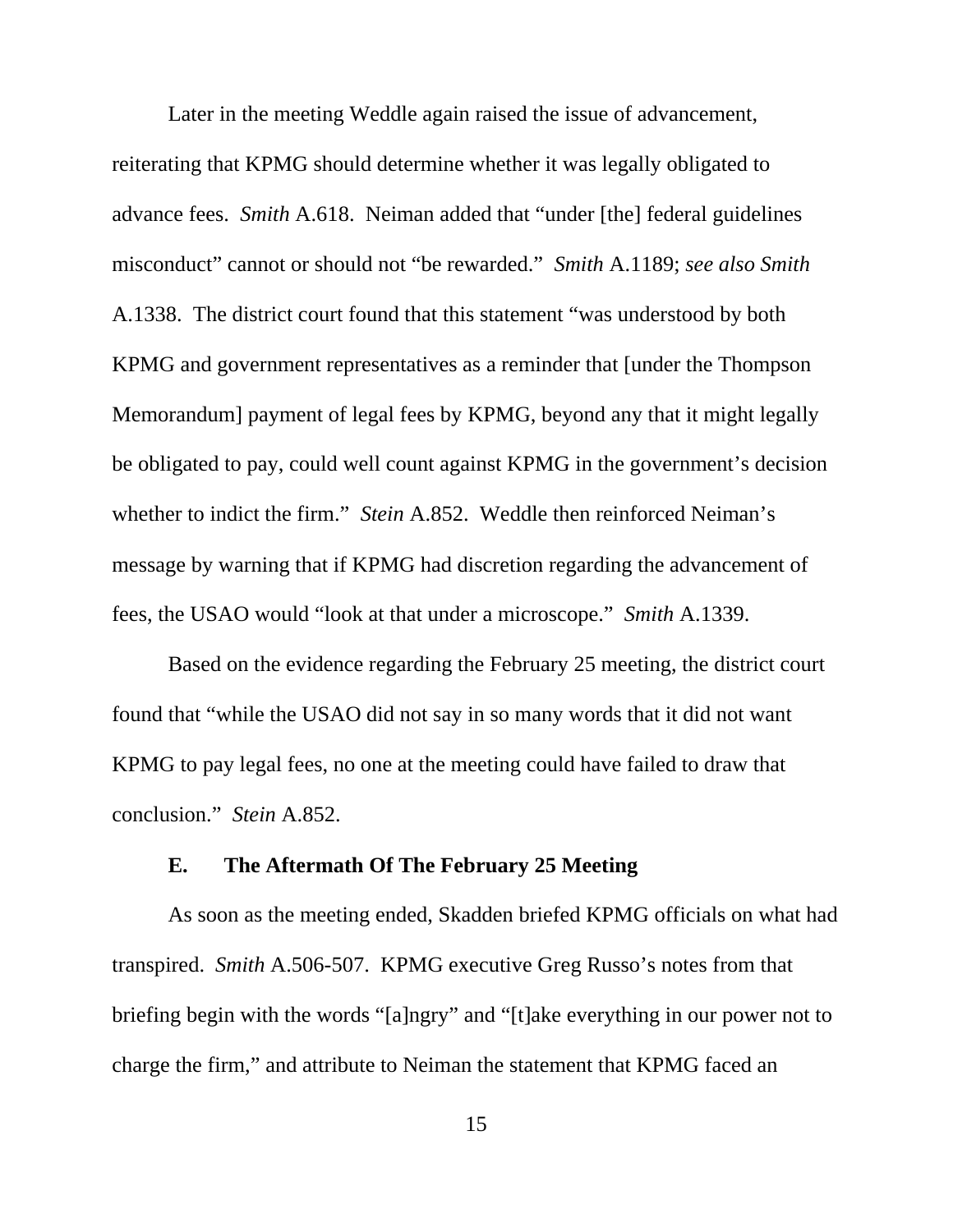"uphill battle." *Stein* A.1072. Next to the words "[p]aying legal fees" and "severance," Russo wrote "not a sign of cooperation." *Id.* Based on those notes, the district court found that the Skadden lawyers had conveyed to KPMG "that the government was 'angry,'" that "avoiding an indictment of the firm would be an 'uphill battle,'" and that "payment of legal fees and entering into severance agreements would increase the chance that KPMG would be indicted" and thus destroyed. *Stein* A.1645-1646 & n.77.

The USAO's message immediately had the intended effect. Two days later, Richard Smith met with KPMG's then-CEO, as planned, to finalize and execute Smith's fully negotiated retention agreement, which provided that KPMG would pay legal fees in all actions arising out of Smith's activities at KPMG. The CEO, however, informed Smith that KPMG had decided that it could not enter into the retention agreement while the USAO's investigation was ongoing. *Stein* A.930.

Several days later, Bennett told Weddle that although KPMG believed it had no legal obligation to advance fees, "it would be a big problem" for the firm not to do so. *Smith* A.1146. Bennett added that a final decision still had not been made, but that KPMG was tentatively planning to limit the amount of fees it would pay,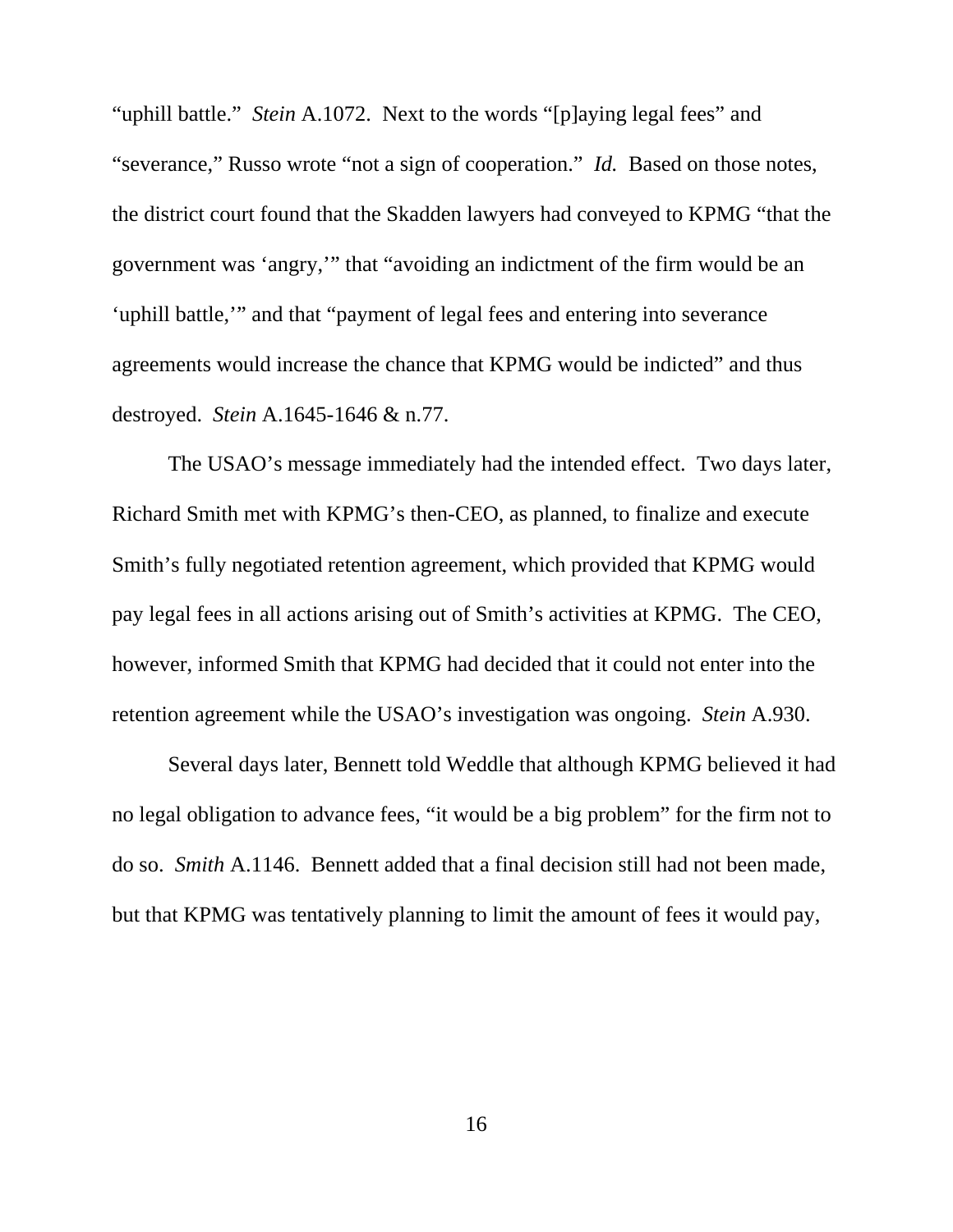and to pay the limited amount only to those who "cooperat[ed] fully with the company and the government." *Id.*<sup>6</sup>

On March 11, Skadden forwarded the USAO a letter that it simultaneously sent to lawyers for KPMG employees identified as subjects of the USAO's investigation. *Smith* A.1204, 1214-1215. Consistent with Bennett's earlier conversation with Weddle, the letter imposed a \$400,000 cap on legal fees and expenses, and conditioned payment on cooperation with the government. *Smith*  A.1214-1215.<sup>7</sup> It also provided that "payment of ... legal fees and expenses will cease immediately" if the recipient "is charged by the government with criminal wrongdoing." *Smith* A.1215.8

At the same time that KPMG imposed these unprecedented limitations on the payment of legal fees for employees in criminal proceedings, it continued its longstanding practice of full advancement for those same employees in civil

 <sup>6</sup>  $6$  In an internal email reporting this conversation, Weddle noted that he had told Bennett that he "had had a bad experience in the past with a company conditioning payments on a person's cooperation, where the company did not define cooperation as 'tell the truth' the[] way we define it," and that Bennett had "said he understood and it would not be a problem." *Smith* A.1146.

 $7$  Because Stein's severance agreement included no such limitations on fee payments, neither he nor his counsel received this letter.

<sup>&</sup>lt;sup>8</sup> Confirming that KPMG's decisionmaking was driven by the USAO's pressure, an attorney for a KPMG defendant testified that a Skadden attorney told him in early March that "KPMG wanted to pay attorney's fees, [but] the government did not want KPMG to pay attorney's fees," and that KPMG was "doing a balancing act" by capping and conditioning fees. *Smith* A.981-982.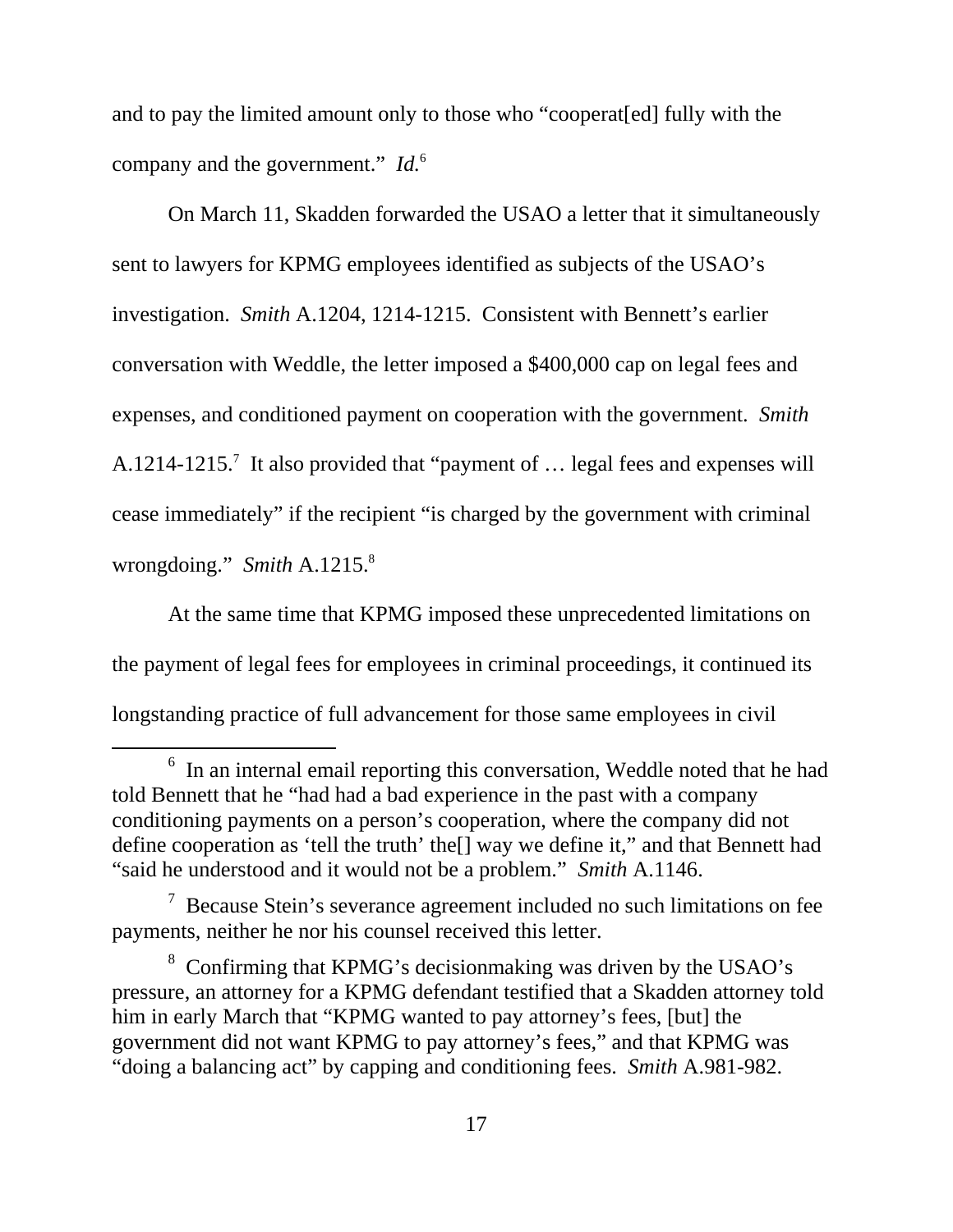actions arising out of the same conduct, subject to only one condition—that the same lawyer not represent the employee in both the civil and criminal proceedings. *Smith* A.558; *Stein* A.1343-1344, 1541-1543, 1547, 1559-1560, 1592-1594, 1623- 1626, 1643-1644 (*Stein IV*). Through the date of dismissal of the indictment against appellees, these payments exceeded \$3.4 million. *Stein* A.1557-1558, 1643-1644 (*Stein IV*).

#### **F. KPMG's Advisory Memorandum**

Around the same time that it sent its March 11 letter regarding fees to subjects of the government's investigation, Skadden sent the USAO an "advisory memorandum" that KPMG was simultaneously distributing to all other firm personnel regarding the government's investigation. *Smith* A.1296-1299. The memorandum informed recipients that they had a right to consult with counsel and to have counsel present during any meeting with government officials (or, of course, to meet with the government without counsel). *Smith* A.1298-1299. It also stated that the firm had hired independent attorneys with whom employees could consult if the government contacted them, and that because the government would likely ask "about matters that you dealt with in your capacity as a KPMG professional," KPMG would pay those attorneys' fees. *Smith* A.1298. Noting the benefits of counsel, the memorandum explained: "[C]onsultation with independent legal counsel may help you to better understand the nature of the investigation and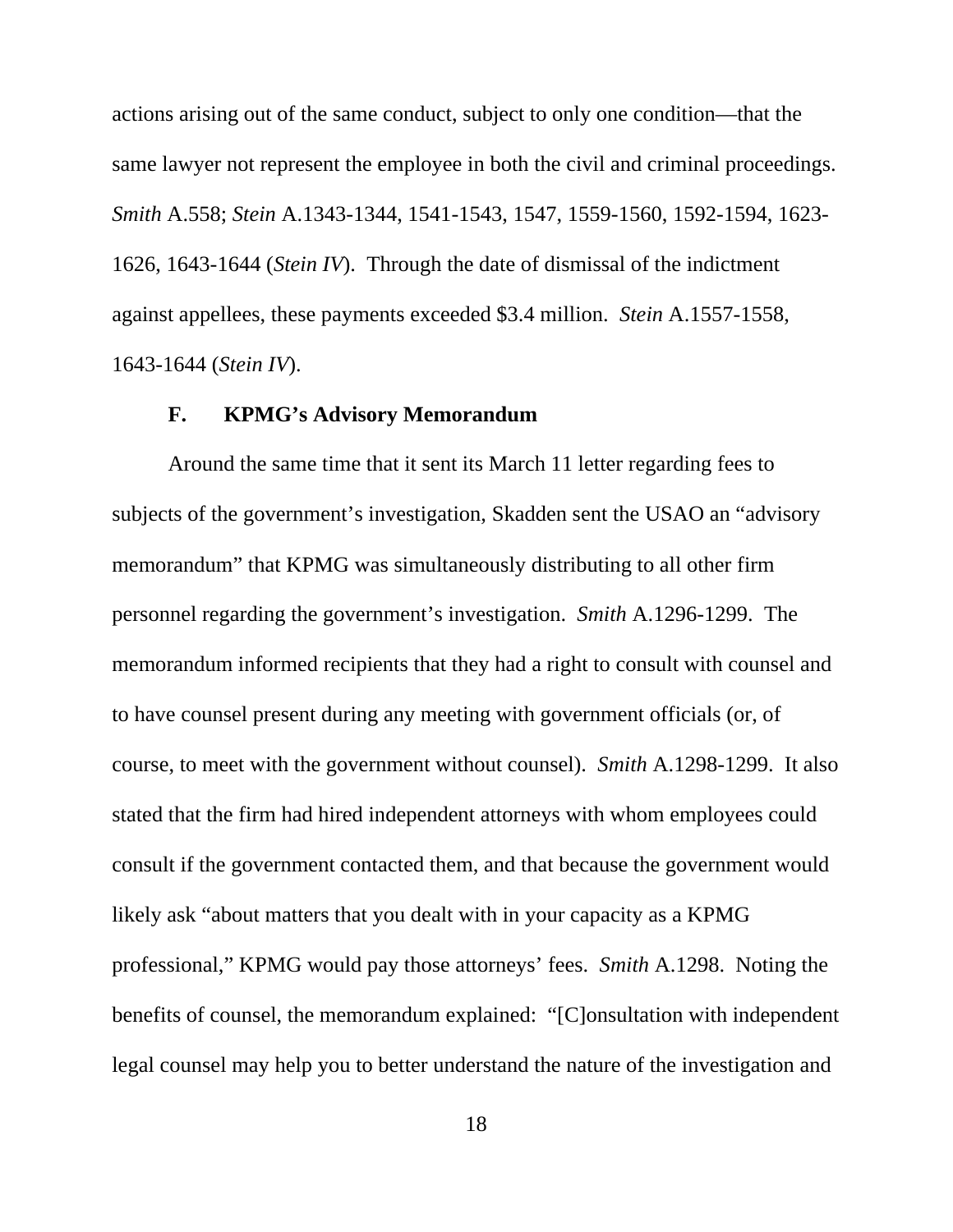to ensure that any interview is conducted in accordance with your legal rights. Counsel can also take notes on your behalf at the interview to avoid future misunderstandings of what was said." *Smith* A.1299.

The advisory memorandum displeased the USAO, *Smith* A.491-492, which wrote to Bennett that it was "disappointed with the tone" of the memorandum and its "one-sided presentation of potential issues …, as well as the substance of certain of its directives," *Smith* A.1300. The USAO declared that "[t]hese problems must be remedied," and "propose[d] that the firm send out a supplemental memorandum to do so." *Id.* The government's "proposal" was attached. The USAO's letter concluded by invoking Bennett's earlier acknowledgment that KPMG had to cooperate fully in order to avoid extinctionby-indictment, stating: "The proposal assumes that KPMG truly is committed to fully cooperating with the Government's investigation." *Id.*

The USAO's proposed supplement repeatedly stated that employees were not required to use the attorneys the firm had retained—or any attorneys at all. *Smith A.1301.* It also omitted any discussion of the benefits of consulting with counsel. And it omitted language from the original memo explaining that employees had the right not to speak to the government, that it would be "improper for investigators to resort to threats or intimidation, whether express or implied, in order to obtain an interview," and that employees who did agree to an interview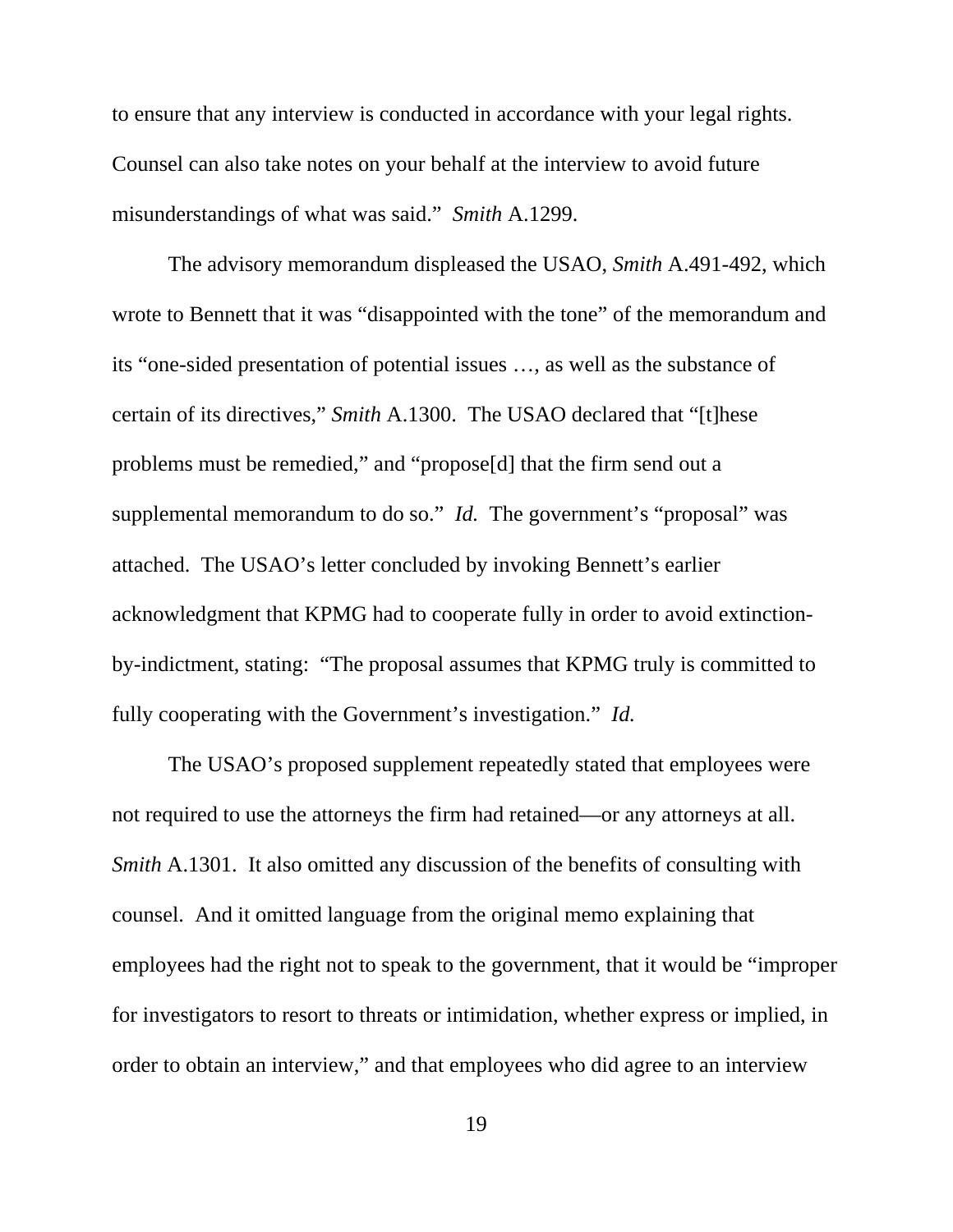"retain[ed] the right to suspend or terminate [the] interview at any time." *Smith*  A.1298-1299.

Bennett initially responded by noting that KPMG had sent out similar memoranda in other matters without objection. *Smith* A.1346. But after the USAO refused to relent, with Weddle stating that "[s]o far, we're not getting coop[eration]," *id.*, KPMG capitulated and (after pre-clearing it with the USAO, *Smith* A.1303) issued a supplemental memorandum in question-and-answer format. One question in the supplement asked: "Do I have to be assisted by a lawyer?" *Smith* A.1309 (italics omitted). The four-sentence answer stated in three different ways that there was no such requirement—the first being a flat "No." *Id.*

#### **G. KPMG's Termination Of Attorneys' Fees For Persons The Government Asserted Were Not Cooperating**

Shortly after the original advisory memorandum was distributed, Skadden seeking to demonstrate KPMG's full cooperation, *see Stein* A.1099-1100—asked prosecutors to notify it if they believed that any current or former KPMG employee was not fully cooperating with their investigation. *Smith* A.436-437. The USAO repeatedly obliged. *See, e.g.*, *Smith* A.1216, 1226, 1228. When prosecutors were displeased with an individual's cooperation, Skadden wrote to the individual's counsel stating that payment of legal fees would cease unless the firm promptly received word from the USAO that the individual had begun to cooperate. *See, e.g.*, *Smith* A.1225, 1227, 1229. Letters sent to current employees also threatened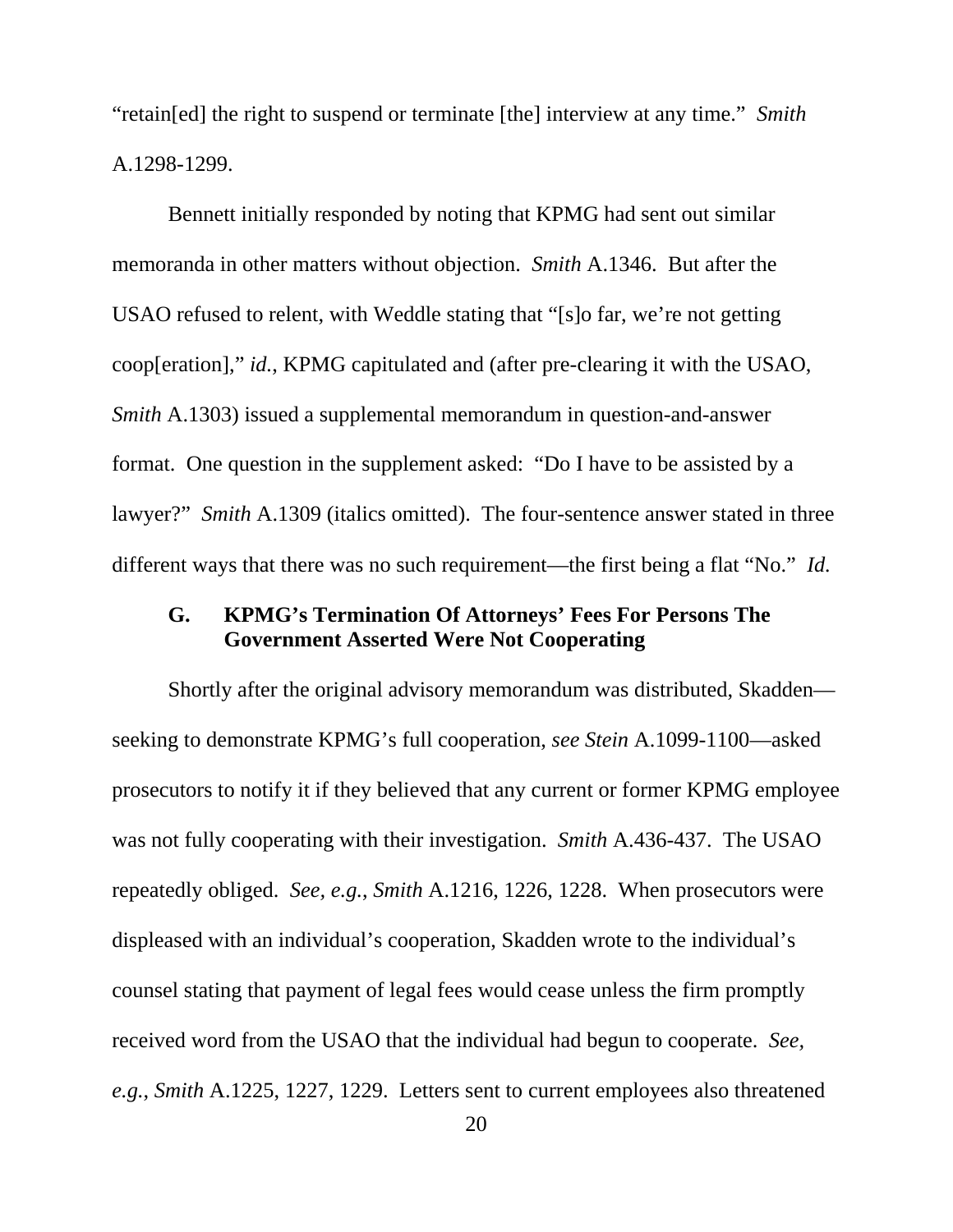"disciplinary actions, including expulsion from the Firm." *Smith* A.1227. As Bennett later wrote to Weddle: "Whenever your Office has notified us that individuals have not … cooperat[ed], KPMG has promptly and without question encouraged them to cooperate and threatened to cease payment of their attorneys fees and … to take personnel action, including termination." *Smith* A.1244.

Skadden sent a copy of every such letter to the USAO, making sure prosecutors were aware that KPMG was leaving it up to them to decide whether a person had cooperated sufficiently to warrant continued payment of fees. *Smith* A.1227.As AUSA Stanley Okula confirmed, "KPMG ultimately … looked to us to determine whether … somebody had … cooperated or not cooperated." *Smith*  A.462. In some instances these letters led the targeted individuals to change course. *See, e.g.*, *Smith* A.1231. When the letters did not have that effect, KPMG terminated fee payments and, in some cases, fired the purportedly non-cooperating employees. *See, e.g.*, *Smith* A.1234, 1260-1261, 1290, 1355-1356; *see also Smith*  A.447 (Okula: "[Y]es, I think almost invariably it resulted in [fees] being cut off.").

#### **H. KPMG's Struggle To Avoid Indictment And Its Repudiation Of Stein's Agreement**

As the investigation proceeded, KPMG did its best to persuade prosecutors not to indict the firm, but the USAO remained skeptical. At a meeting in early March 2005 with Skadden and KPMG's top leadership, then-U.S. Attorney David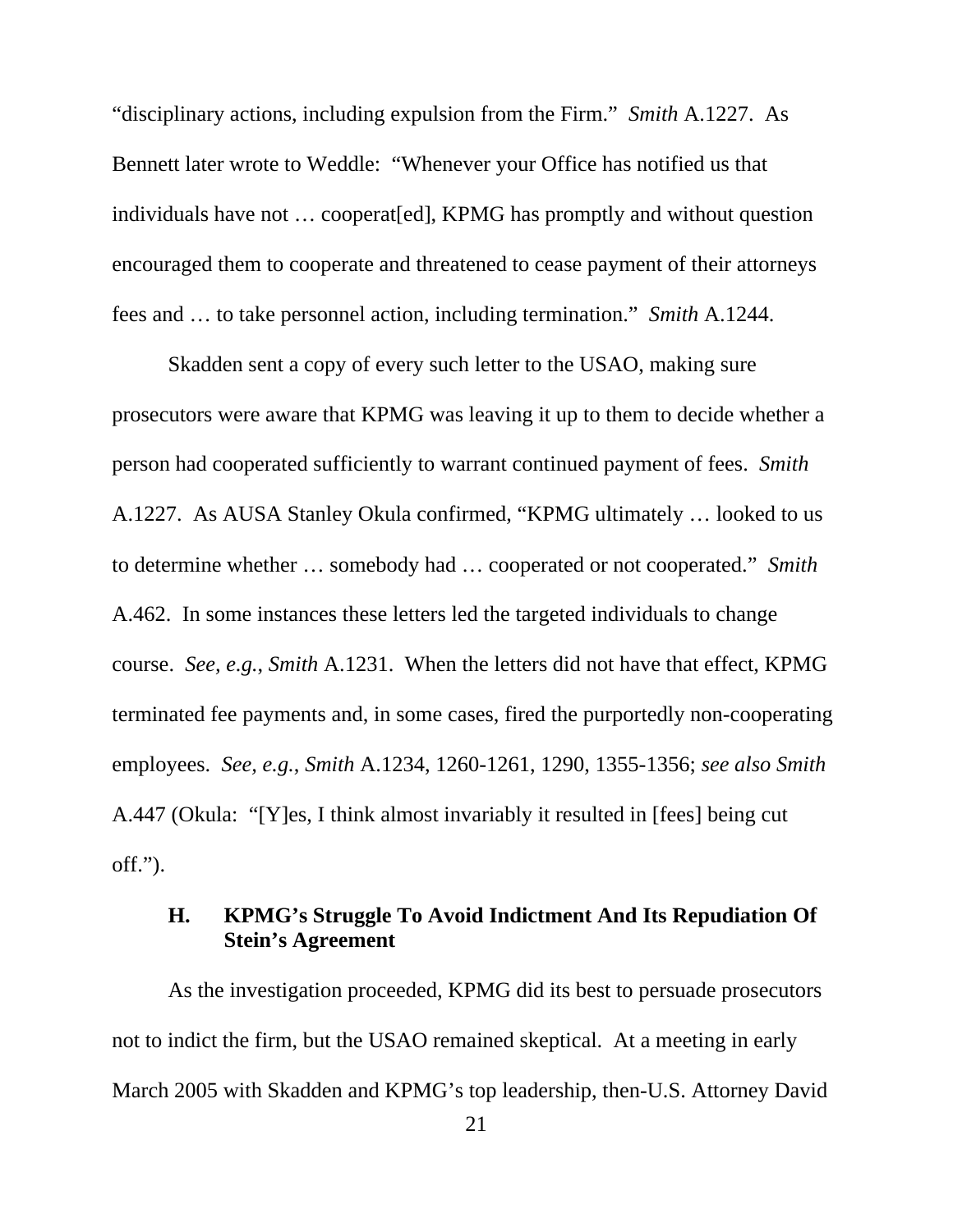Kelley stated that he found the case "very troubling," adding that a nonprosecution agreement "was not likely." *Stein* A.1120. Kelley also expressed reservations about KPMG's cooperation, stating: "I've seen a lot better from big companies." *Smith* A.529, 1350. Bennett defended KPMG's cooperation, stressing its decision to limit fee payments and to terminate payments for those who did not cooperate. *Smith* A.1350; *Stein* A.1121.

Kelley ultimately decided that KPMG could not be allowed to escape indictment. *Stein* A.1095-1096. In a late April meeting, however, he told Skadden that he would give KPMG time to appeal his decision to Deputy Attorney General James Comey. *Stein* A.1089, 1091.

Facing a last-ditch appeal, KPMG grew increasingly concerned about the terms of its severance agreement with Stein. In an earlier meeting, prosecutors had made clear to Skadden that they strongly disapproved of KPMG's decision to grant Stein a severance package, describing it as a "troubling issue under the 'Thompson Memo.'" *Smith* A.1177. Moreover, by early May 2005, KPMG had paid substantially more than \$400,000 in legal fees for Stein pursuant to its obligation under Stein's contract, *Stein* A.803-804—a fact that conflicted with KPMG's representations to the government that each individual's fees had been capped at \$400,000 and that it had no legal obligation to advance fees. *Stein* A.855-856 (*Stein I*). On May 5, 2005, KPMG wrote to Stein repudiating its obligations to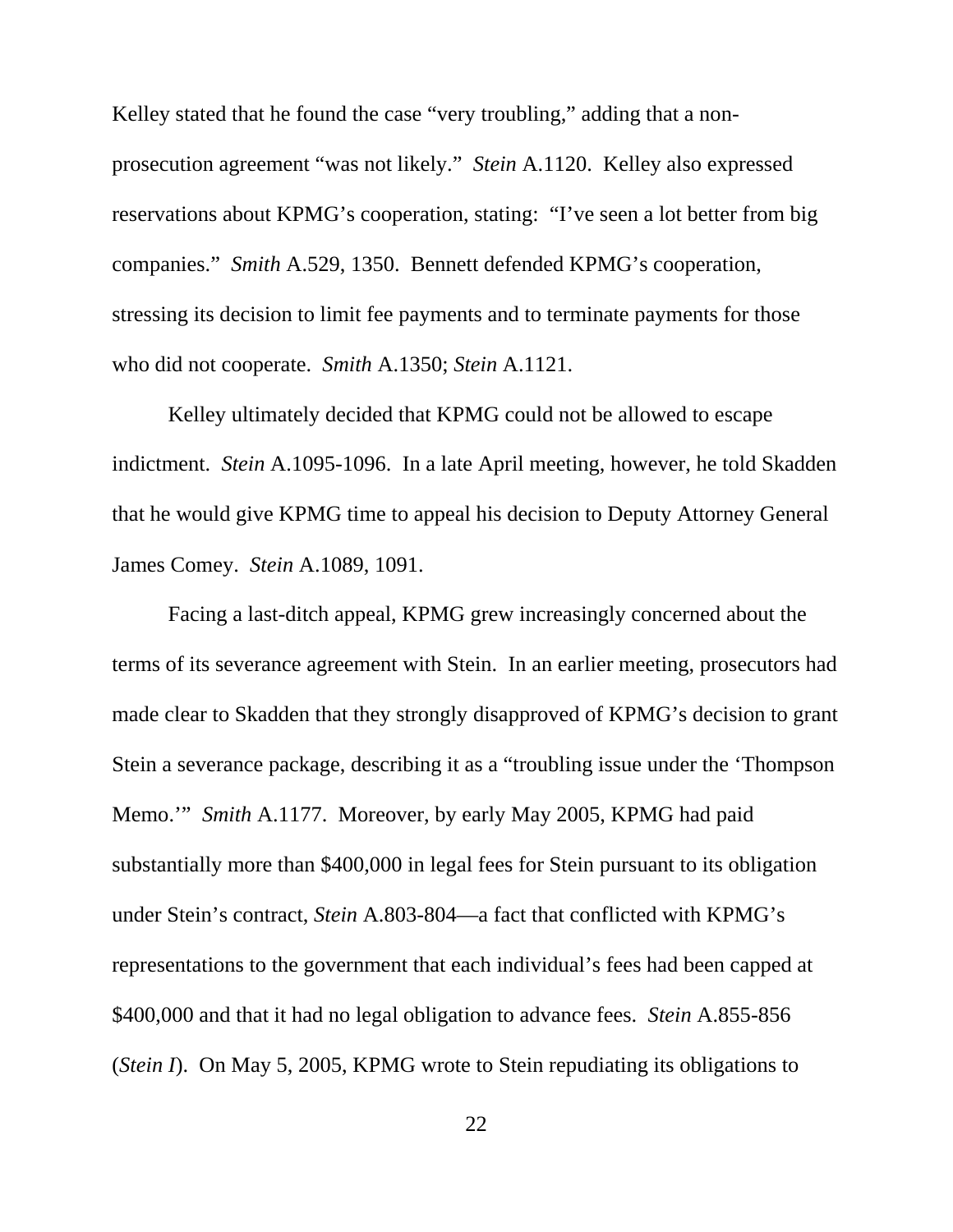advance Stein's attorneys' fees and to make further severance payments. S.A.10. According to KPMG's general counsel, who signed the letter to Stein, the timing of the letter was not coincidental: KPMG repudiated its contract with Stein precisely in order to "help [the firm] with the government." *Smith* A.538; *see also Stein* A.855-856 & n.80 (*Stein I*).

During its meeting with Comey, Skadden again touted KPMG's cooperation. Bennett stated that KPMG "had done something 'never heard of before' conditioned the payment of attorney's fees on full cooperation with the investigation." *Smith* A.1355-1356. He added, "We said we'd pressure—although we didn't use that word—our employees to cooperate," and explained that KPMG had threatened to terminate fee payments every time the USAO reported that a current or former employee was not cooperating. *Smith* A.1356. The result, Bennett argued, was that people "who otherwise would not have cooperated did cooperate, and those who did not had their fees cut off." *Id.* Bennett emphasized that "what was really 'precedent-setting' about the case was the conditioning of payment of legal fees on cooperation." *Smith* A.1357.

These and other arguments persuaded Comey, *Stein* A.1203, who allowed KPMG to avoid indictment by entering into a deferred prosecution agreement ("DPA") under which KPMG admitted wrongdoing, paid a \$456 million fine, and accepted restrictions on its practice, *Stein* A.317-344. KPMG also obligated itself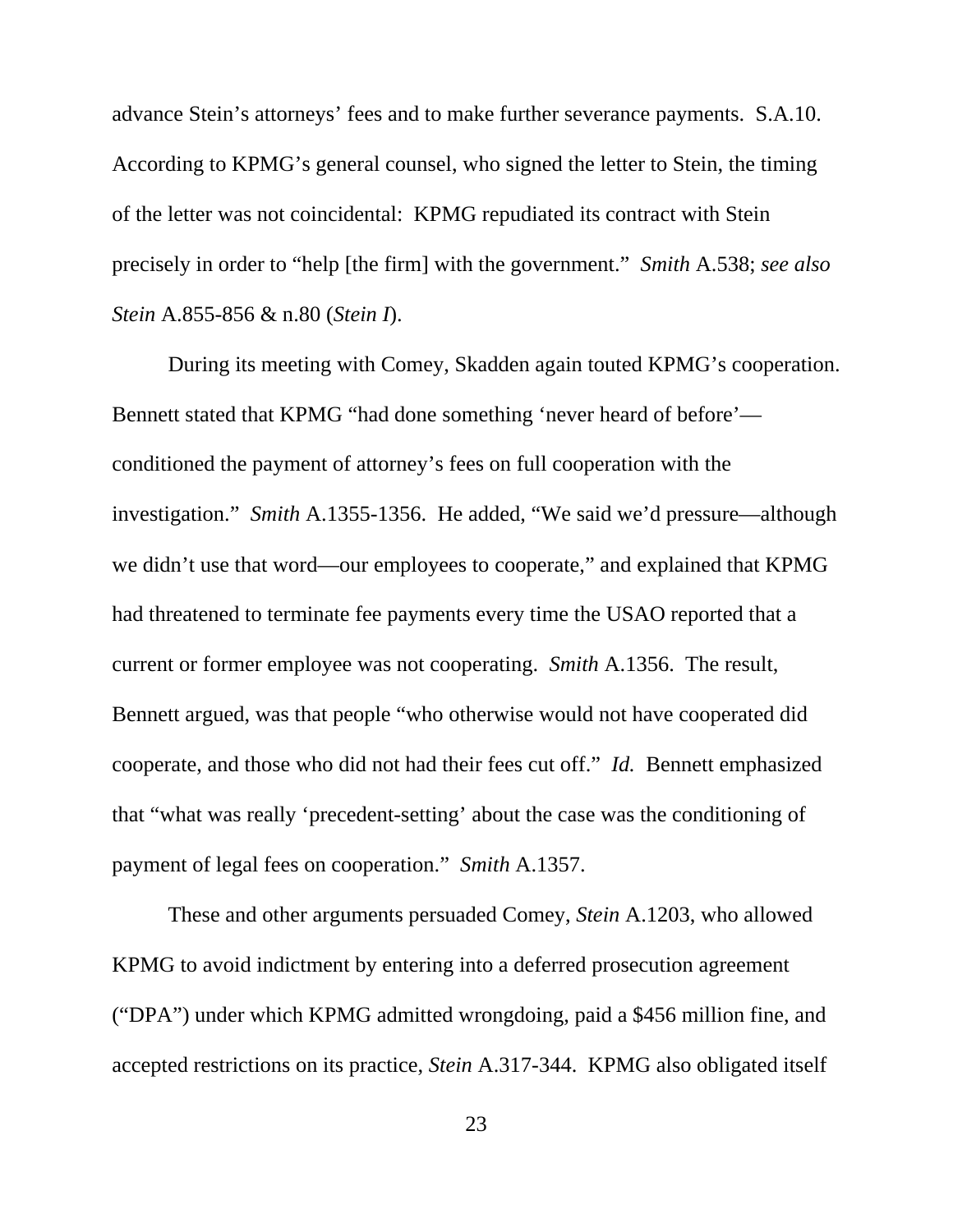"to cooperate fully and actively" with the government in "any investigation, criminal prosecution or civil proceeding … relating in any way to the [USAO]'s investigation." *Stein* A.325, 328. This obligation continued even after the January 2007 dismissal of the information against KPMG. *Stein* A.328.

#### **I. Proceedings In The District Court**

In August 2005, the government indicted six of the thirteen appellees; an October 2005 superseding indictment added the remaining seven. Dkts. 1, 57. Upon indictment, KPMG promptly cut off legal fees for each appellee who was still receiving them.

In January 2006, appellees filed a pre-trial motion "to remedy the violation of [their] constitutional rights to counsel and a fair trial resulting from the prosecutors' wrongful interference with [appellees'] ability to obtain advancement of legal fees from KPMG." Dkt. 272, at 1. Appellees did not argue that dismissal of the indictment was the only available remedy, stating that "it is not too late to remedy the injury … by an order directing advancement of legal fees." *Id.* at 27. The district court ordered an evidentiary hearing and allowed limited discovery. Dkts. 433-434.

KPMG aggressively sought to broker stipulations among the parties that would limit the scope of the contested issues. As part of that effort, KPMG wrote to the district court, offering to stipulate that: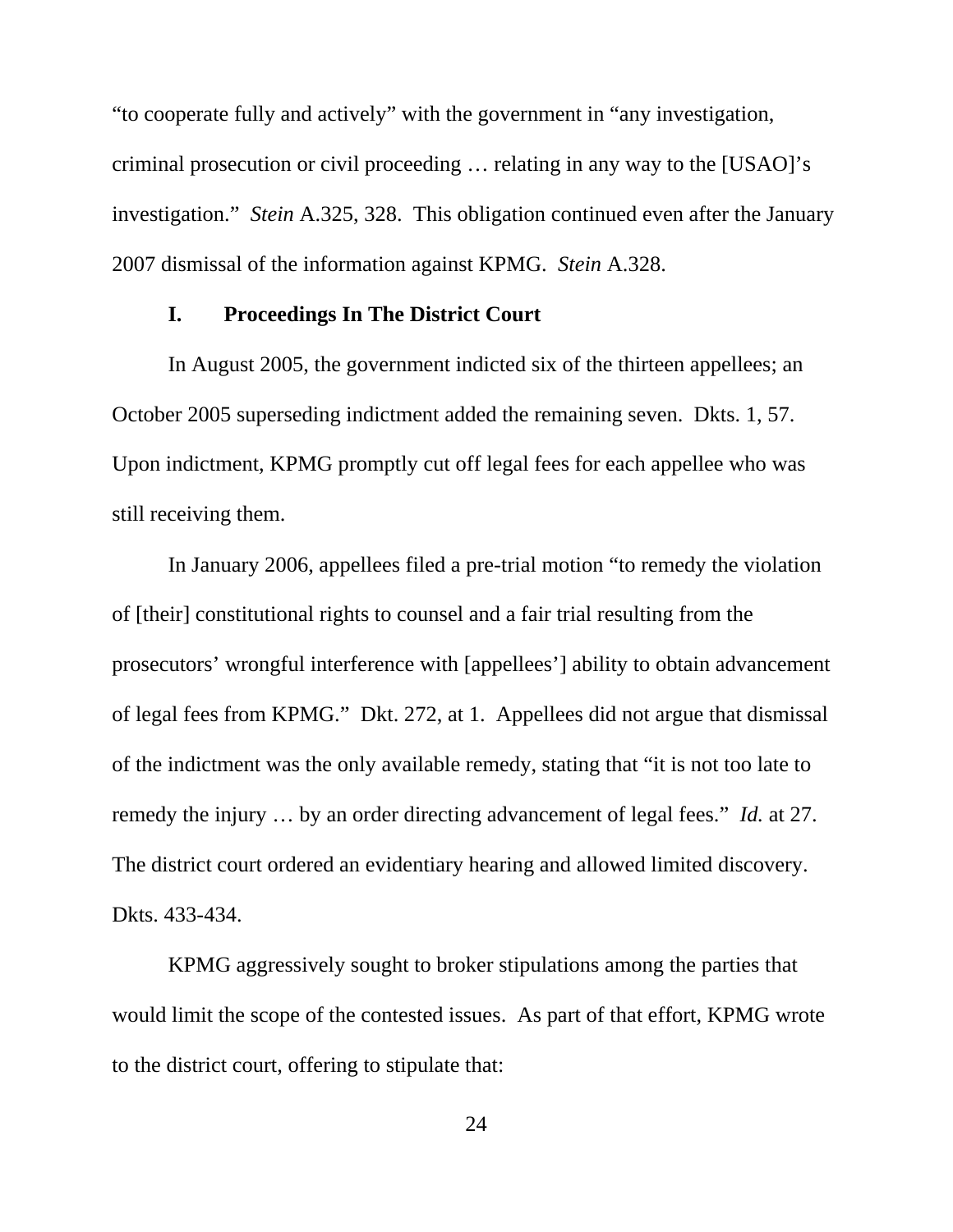The Thompson [M]emorandum in conjunction with the government's statements relating to payment of legal fees substantially influenced KPMG's determination(s) with respect to the advancement of legal fees and other defense costs to present or former partners and employees with respect to the investigation and prosecution of this case.

S.A.51 (internal quotation marks omitted). KPMG went on to state: "We are unaware of any basis upon which the parties could dispute the accuracy of the above-quoted statements." *Id.* 

Following a three-day evidentiary hearing, *Smith* A.343-773, the district court ruled that the USAO had violated appellees' Fifth and Sixth Amendment rights by pressuring KPMG into departing from its longstanding practice of advancing fees. *Stein* A.890. The court declined to dismiss the indictment, however, observing that there were at least two less drastic ways to remedy the harm: either the USAO could persuade or direct KPMG—which was obligated by the DPA to cooperate fully with the government—to pay appellees' fees in full, or appellees could successfully sue KPMG for those fees. *Stein* A.888.

Neither alternative bore fruit. As to the first, the USAO claimed to have no authority to direct KPMG to pay appellees' fees, and it refused to do anything to persuade KPMG to pay other than proclaiming that payment of fees would not harm KPMG's standing with the government—a step the district court explained was inadequate. *Stein* A.882. As to the second, the district court sought to exercise ancillary jurisdiction over a civil suit brought against KPMG by appellees.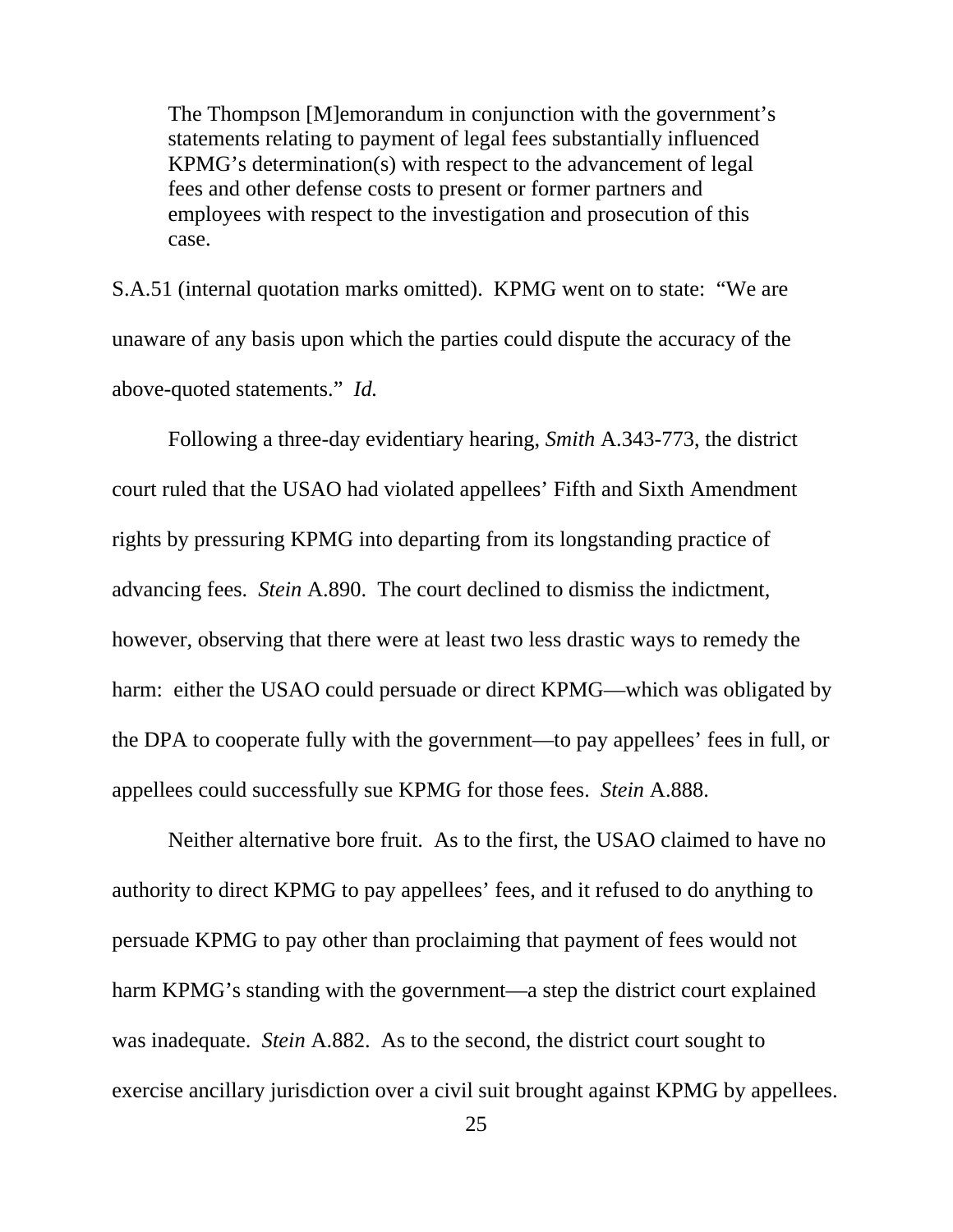*Stein* A.890; *United States v. Stein*, 452 F. Supp. 2d 230 (S.D.N.Y. 2006). This Court subsequently held, however, that the district court lacked such jurisdiction. *Stein v. KPMG, LLP*, 486 F.3d 753 (2d Cir. 2007). In its opinion, this Court observed that "[d]ismissal of an indictment for Fifth and Sixth Amendment violations is always an available remedy." *Id.* at 762-763; *see also id.* at 763 (noting that if there was a due process violation, "dismissal of the indictment is the proper remedy").

The district court then held another hearing, inviting additional submissions regarding the proper remedy for the constitutional violations. Though continuing to dispute the findings and conclusions in *Stein I*, the government told the court that if those findings and conclusions were correct, there was no adequate remedy other than dismissal. Dkt. 1051, at 1-6; *Stein* A.1375. Moreover, appellees submitted affidavits—which the government did not contest—detailing the crippling effect of the government's conduct on their ability to defend themselves against the sprawling and complex charges. *E.g.*, *Stein* A.1311-1318.

The district court considered and rejected the government's arguments that its factual findings in *Stein I* were erroneous, reviewing the evidence once again and noting that additional evidence not discussed in *Stein I*—some of which was not produced until after the fee hearing—further supported its findings. *Stein* A.1631-1646.In light of the government's acknowledgment that dismissal was the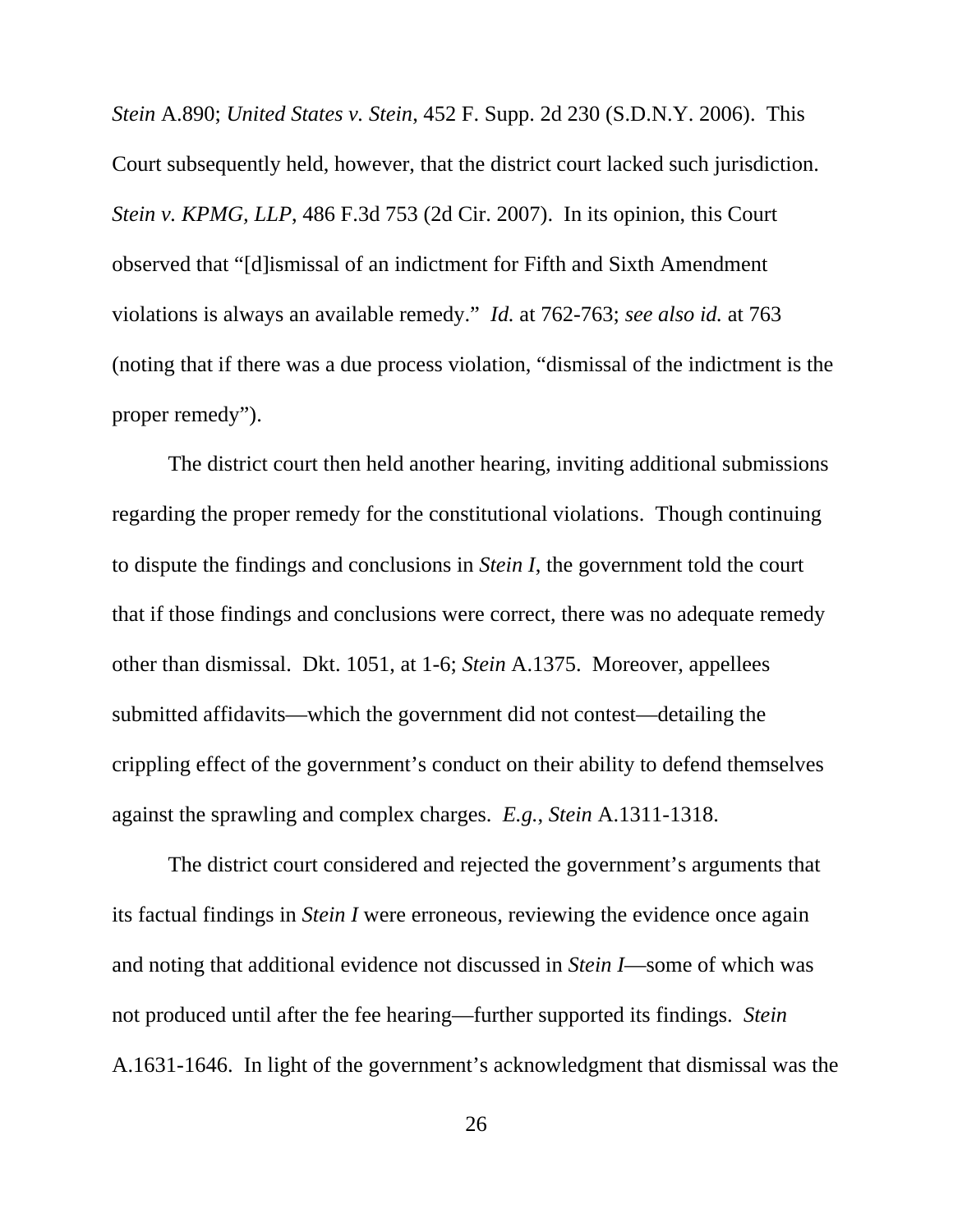only adequate remedy as long as *Stein I* stood, the court dismissed the indictment as to the thirteen defendants whose fees the court found KPMG would have paid in full but for the government's pressure. *Stein* A.1664. The court observed that it did so "only after pursuing every alternative short of dismissal and only with the greatest reluctance." *Id.*

#### **SUMMARY OF ARGUMENT**

The Sixth Amendment right to the assistance of counsel and the Fifth Amendment right to due process preclude the government from interfering with criminal defendants' access to resources that would otherwise be lawfully available to finance their defense. The prosecution in this case violated these rights by inducing KPMG to depart from its longstanding policy and withhold fees from appellees. The district court properly concluded that the only cure for appellees' constitutional injuries was dismissal of the indictment.

The government's attacks on the court's careful factual findings amount to little more than an effort to wish away the voluminous evidence of its unconstitutional conduct. The district court found, and the record amply demonstrates, that prosecutors, invoking the Thompson Memorandum, successfully pressured KPMG to depart from its unbroken practice of full and unconditional advancement of fees. But for prosecutors' interference, the court found, KPMG would have paid appellees' fees both before and after indictment.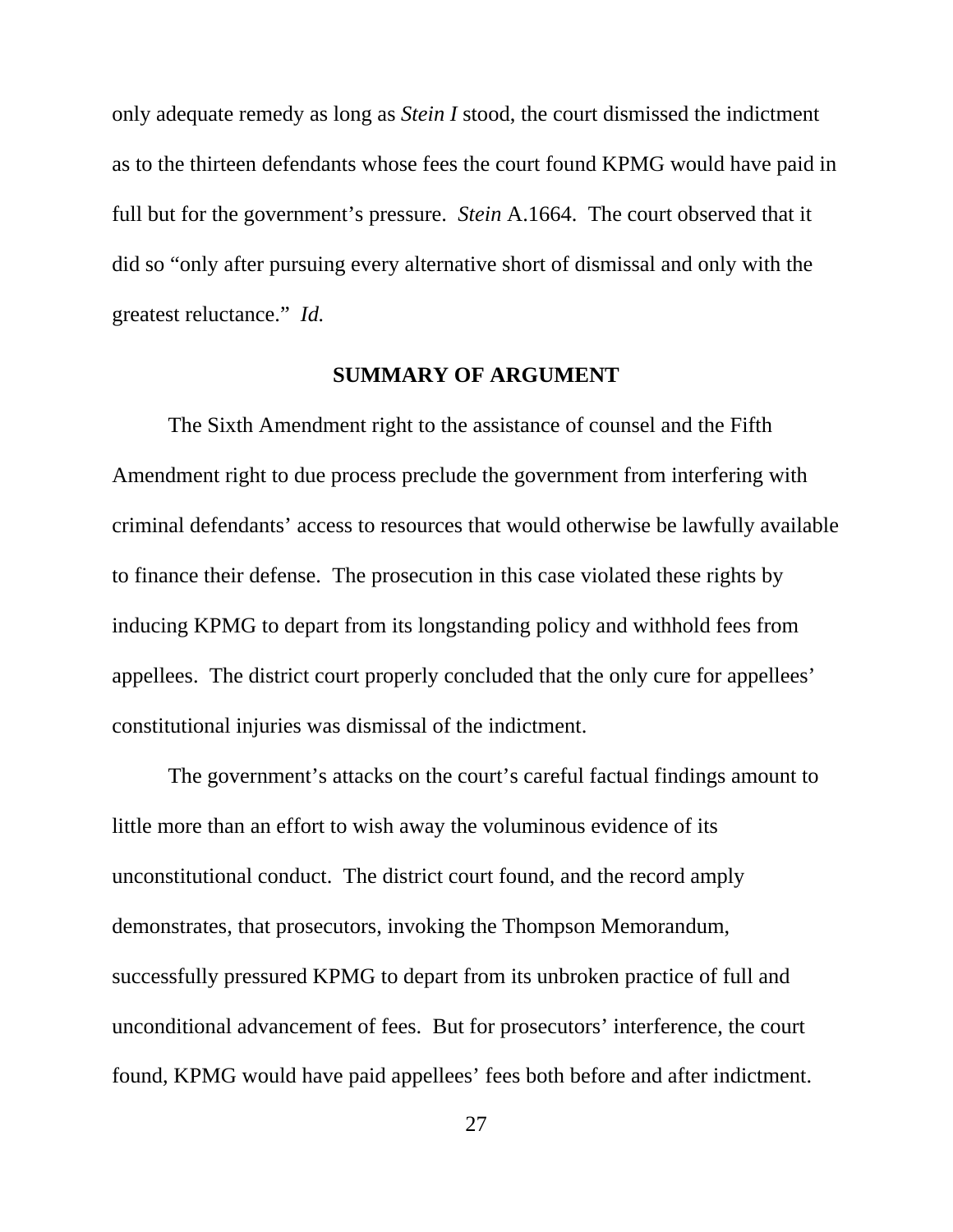Those findings are not only supported by substantial record evidence, but are also by far the most plausible interpretation of that evidence. They cannot be deemed clearly erroneous.

The government's conduct violated appellees' Sixth Amendment right to retain and pay counsel to assist in their defense. That right, which stands at the historical core of the Sixth Amendment, reflects the fundamental principle that, in an adversarial system, the government may not prevent a criminal defendant from employing all legitimate resources at his command in order to confront the government on an equal footing. The government's contention that it may interfere with impunity with businesses' lawful efforts to assist in their employees' defense—without any justification other than the desire to tilt the playing field in the government's favor—has no legal support and affronts basic Sixth Amendment values.

Perhaps recognizing the weakness of that argument, the government retreats to the irrelevant contentions—never raised below, and therefore forfeited—that it did not unconstitutionally "coerce" KPMG and that KPMG's conduct thus was not state action. But appellees need not show that the government's pressure on KPMG was the type of coercion that would render a confession or plea agreement involuntary; it is sufficient that, as the district court found, KPMG would have paid appellees' fees absent the government's improper pressure. And it is that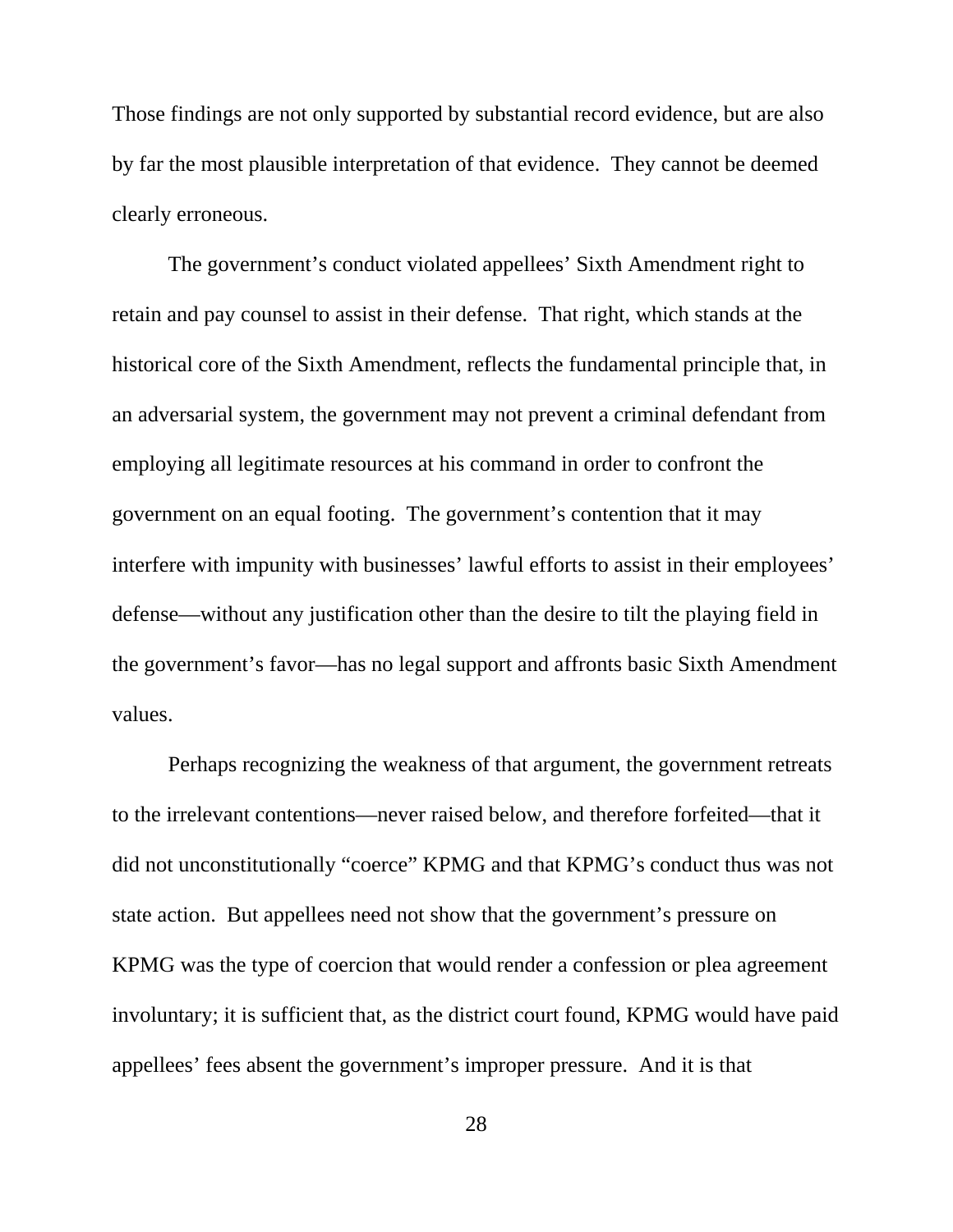pressure—not KPMG's decision not to pay fees—that is the challenged "state action." These arguments ultimately amount to nothing more than thinly disguised, and unavailing, challenges to the district court's factual finding.

The government's conduct likewise violated the Fifth Amendment's guarantee of due process. At its core, that guarantee ensures that the prosecution may not gain an unfair tactical advantage by impeding a defendant's ability to defend himself—whether by withholding exculpatory evidence, presenting perjured testimony, or otherwise acting with the purpose of denying the defendant a fair and equal playing field. By depriving appellees of funds KPMG otherwise would have advanced, and thus seriously impairing their ability to defend this extraordinarily complex case, prosecutors did exactly that.

The government's unjustified hobbling of appellees' defense violated their procedural due process right to a fair trial. This alone warrants affirming the district court's Fifth Amendment ruling, without considering whether the government's conduct also violated the Fifth Amendment's substantive due process protections. Were the Court to reach that issue, however, it should affirm the district court's conclusion that, by deliberately wielding the threat of indictment against KPMG to deny appellees the resources to defend themselves, the government grossly abused its authority, in violation of appellees' fundamental rights.

29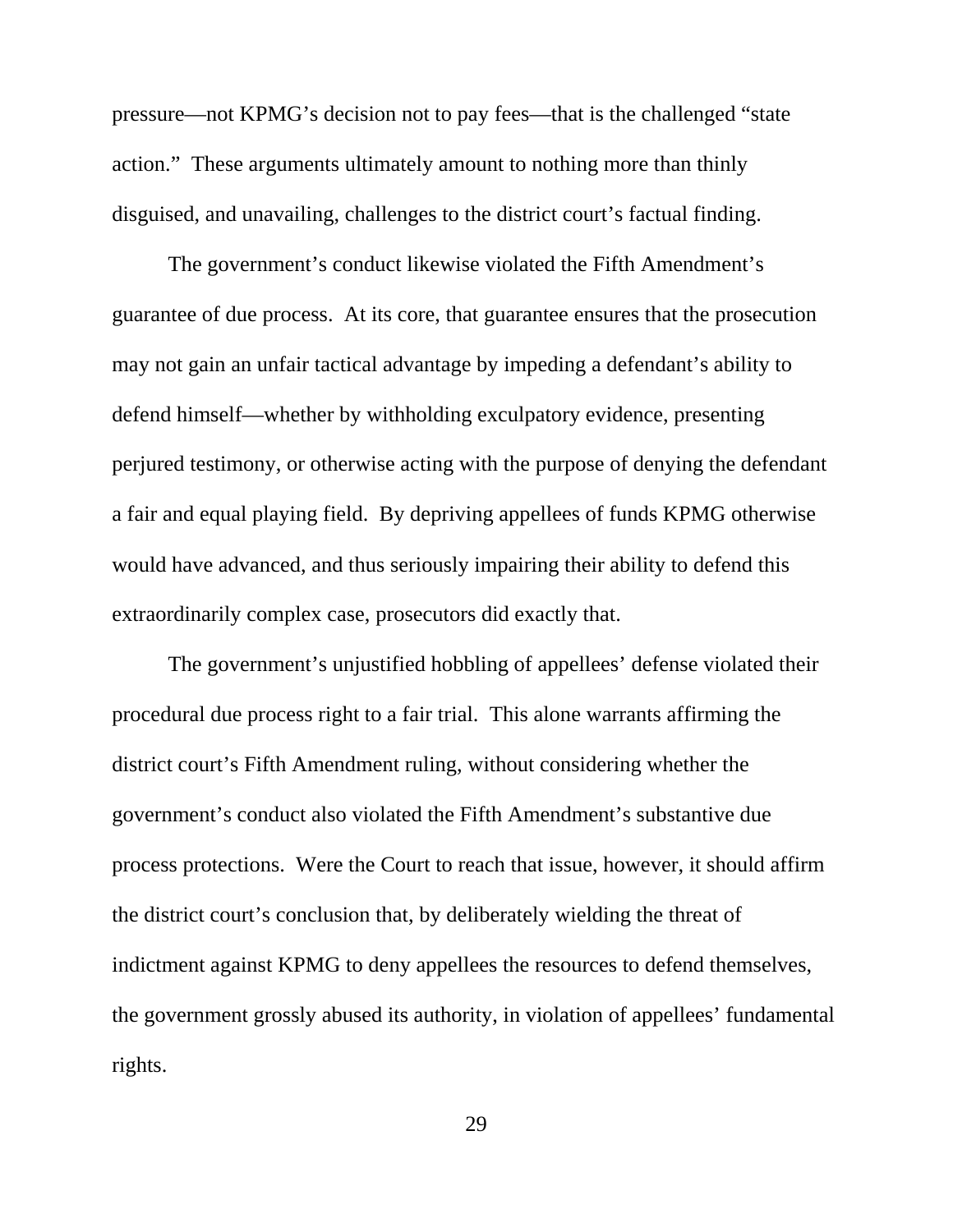Finally, the district court correctly concluded that dismissal of the indictment was the only adequate remedy for the serious harm the government inflicted on appellees' ability to defend themselves. Having failed in its efforts to provide a means for securing payment of appellees' legal fees—efforts in which the government resolutely refused to assist—the court found itself with no other choice. Indeed, the government conceded below that, in light of the court's findings and conclusions in *Stein I*, no other remedy was adequate. It is no answer for the government to argue now that it cured its violation in March 2006—many months after KPMG cut off appellees' fees—by stating that KPMG would not be penalized for paying fees. As the district court found, the government's improper and unconstitutional pressure caused KPMG to withhold appellees' legal fees, all of which it otherwise would have paid. No subsequent statement by the government could change that fact or reverse the injury it had already caused. The district court acted well within its discretion in dismissing the indictment.

#### **STANDARD OF REVIEW**

The district court's factual findings are reviewed for clear error. They may thus be set aside only if, after viewing the evidence "in the light most favorable to" appellees, *United States v. Harrell*, 268 F.3d 141, 145 (2d Cir. 2001), this Court is left "with the definite and firm conviction that a mistake has been committed," *Anderson v. City of Bessemer City*, 470 U.S. 564, 573 (1985). "Where there are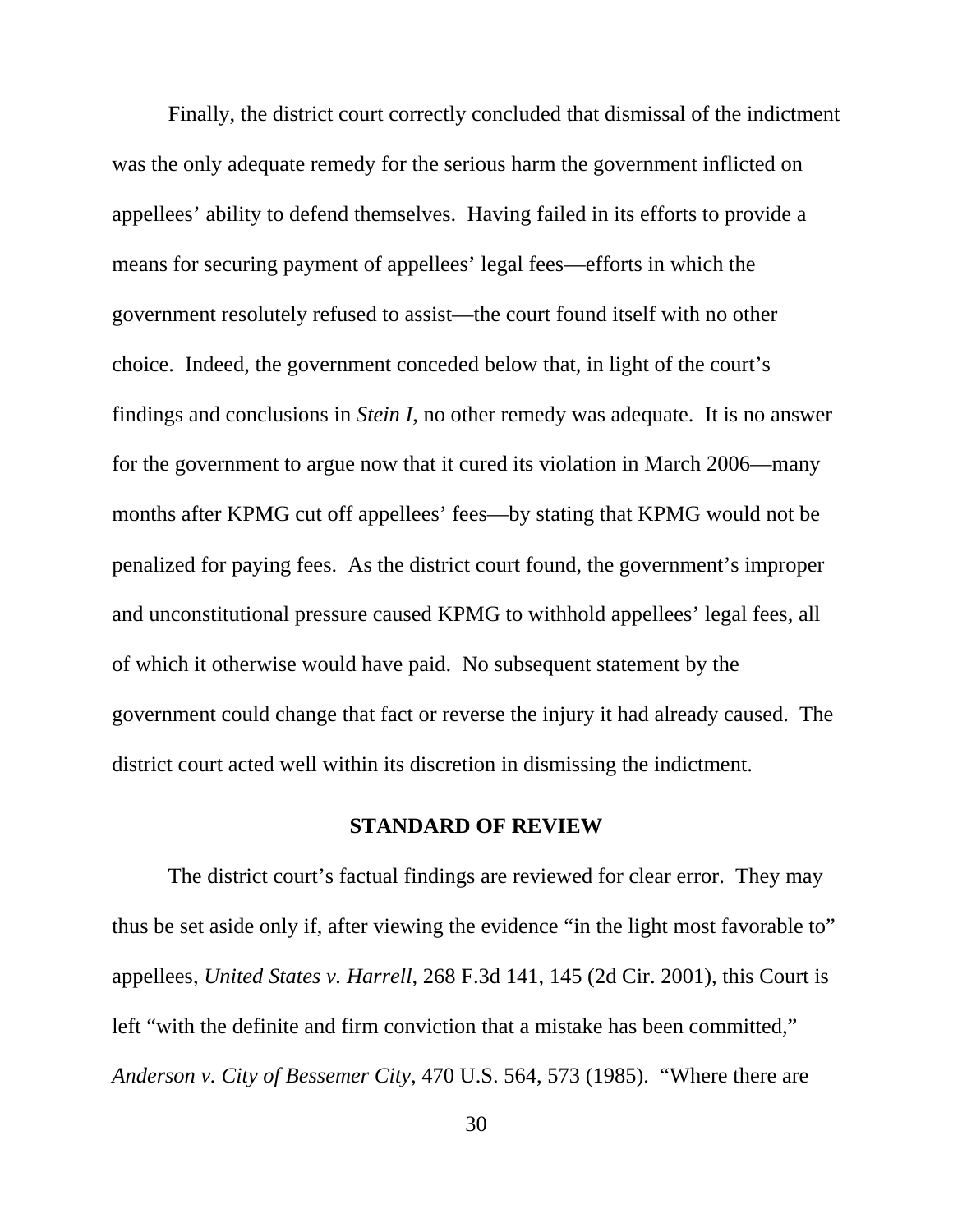two permissible views of the evidence, the factfinder's choice between them cannot be clearly erroneous." *Id.* at 574. Factual findings based on the testimony and observation of witnesses are entitled to "particular deference." *United States v. Morrison*, 153 F.3d 34, 52 (2d Cir. 1998); *see also United States v. Quinones*, \_\_\_ F.3d \_\_\_, 2007 WL 4571412, at \*13 (2d Cir. Dec. 28, 2007) (reaffirming "the deferential standard of review for factual findings based on oral testimony and documentary evidence").

The district court's conclusions as to pure questions of law are reviewed *de novo. United States v. Thorn*, 446 F.3d 378, 387 (2d Cir. 2006).

The district court's decision that dismissal of the indictment was the appropriate remedy for any constitutional violations is reviewed for abuse of discretion. *See United States v. Artuso*, 618 F.2d 192, 196 (2d Cir. 1980); *United States v. Fields*, 592 F.2d 638, 646-647 (2d Cir. 1978). It may therefore be reversed only if it rests on an error of law or a clearly erroneous factual finding, or if it "cannot be located within the range of permissible decisions." *Zervos v. Verizon N.Y., Inc.*, 252 F.3d 163, 169 (2d Cir. 2001).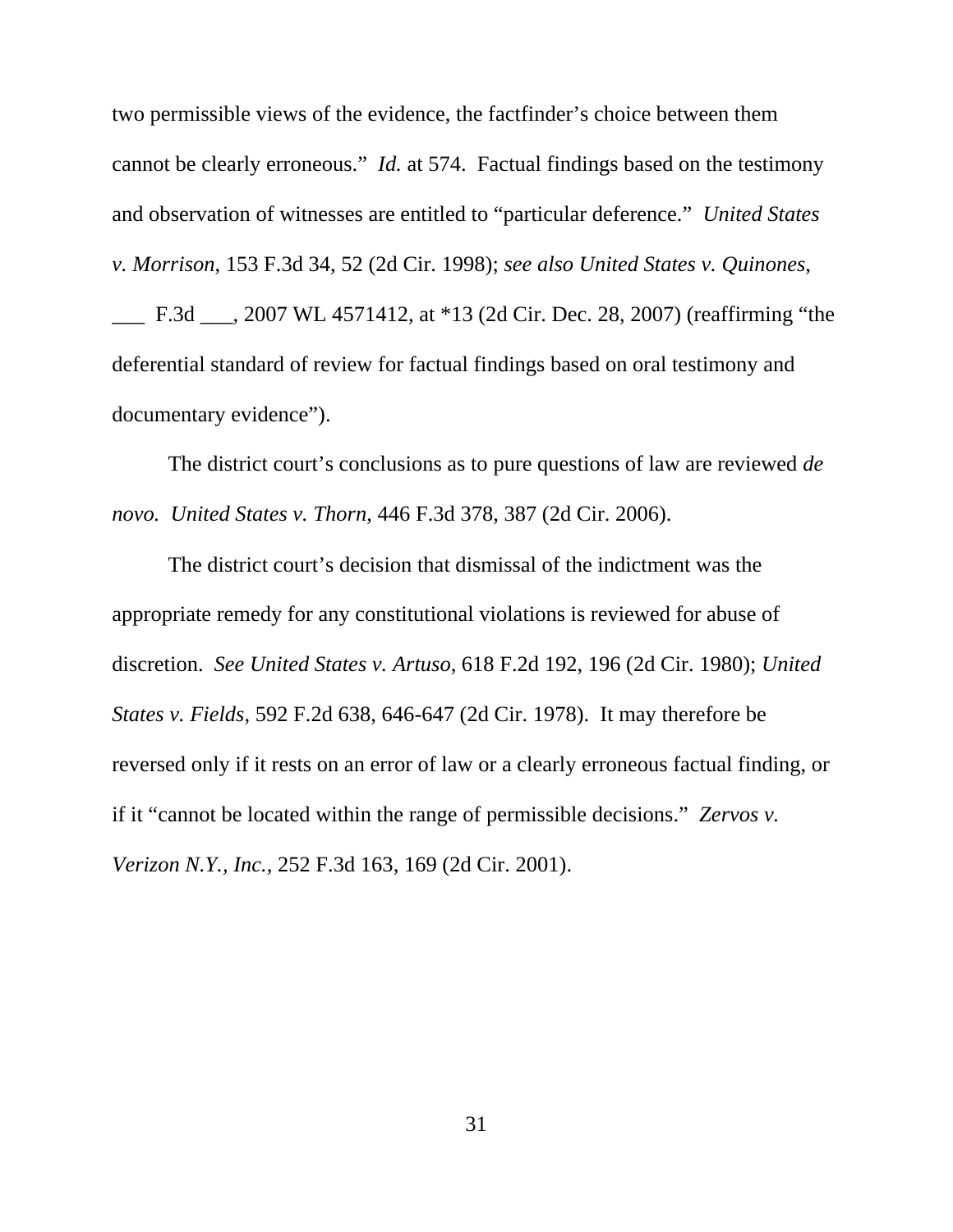#### **ARGUMENT**

## **I. THE EVIDENCE FULLY SUPPORTS THE DISTRICT COURT'S FINDINGS OF FACT**

After hearing days of live testimony and receiving hundreds of pages of documentary evidence, the district court made factual findings regarding the USAO's investigation of KPMG and KPMG's concomitant decision to depart (on this occasion only) from its longstanding practice of full, unconditional indemnification of its employees. Those findings, laid out in detail in *Stein I* and elaborated in *Stein IV*, provide the following coherent, credible explanation for all the evidence in the record:

At the start of the USAO's investigation, KPMG decided that in order to avoid indictment—which it believed would kill the firm—it had to cooperate fully with the investigation. At the same time, KPMG wanted to adhere to its longstanding practice of full advancement of fees; indeed, as Bennett told the USAO, it would be a "big problem" not to do so. The Thompson Memorandum, however, made KPMG aware that any non-mandatory advancement of fees could be deemed evidence of non-cooperation and thus increase its risk of indictment. Skadden therefore came to the February 25 meeting looking to sound out the USAO on advancement and to float the idea of paying fees only for employees who cooperated with the investigation. At the meeting, the USAO conveyed extreme hostility to non-mandatory fee payments, raising the specter of the Thompson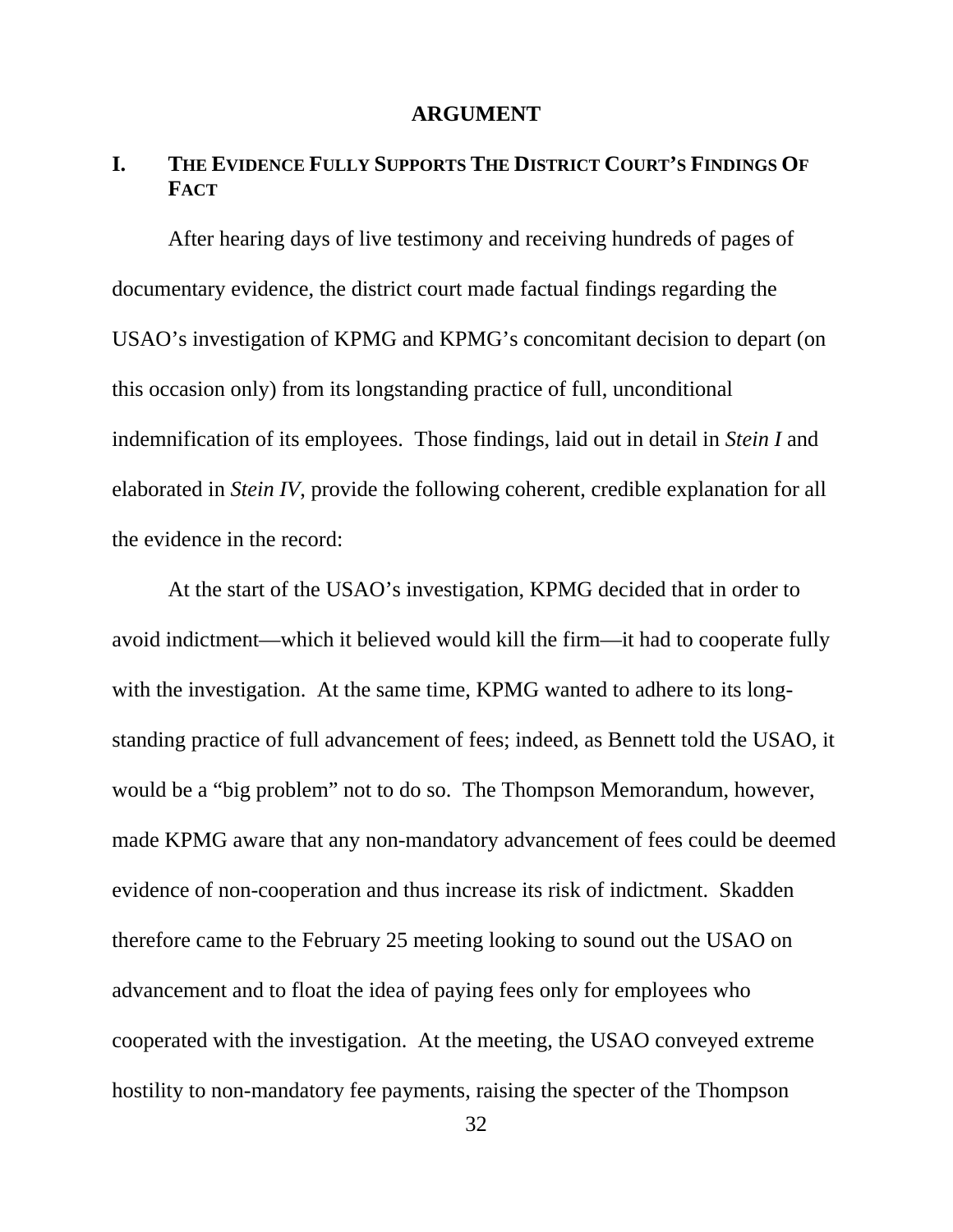Memorandum (and hence indictment) in its first substantive comment and during every subsequent discussion of fees. It also drove home its views by threatening to look at any non-mandatory payments "under a microscope."

Convinced by these comments that it could not avoid death-by-indictment unless it abandoned its longstanding practice of full advancement of fees, KPMG succumbed to the government's pressure, formulating and eventually adopting a plan under which fees would be capped, conditioned on cooperation, and cut off upon indictment. Prosecutors voiced no objection to this plan. Indeed, they repeatedly took advantage of it by reporting to Skadden those individuals who, in the government's view, were not cooperating. This led KPMG to threaten those people with termination of fees and (for current employees) dismissal. Those who resisted the pressure were indeed cut off (and sometimes fired); others were coerced into cooperating. After repeatedly seeking credit for sacrificing its employees in this way, KPMG was rewarded with a deferred prosecution agreement.

The government's brief is replete with challenges to these findings. But those challenges amount to nothing more than the contention that the court should have adopted the government's preferred interpretation of the evidence. That is insufficient: even if the government's preferred interpretation explained the evidence as well as the district court's—and it does not—the clearly erroneous

33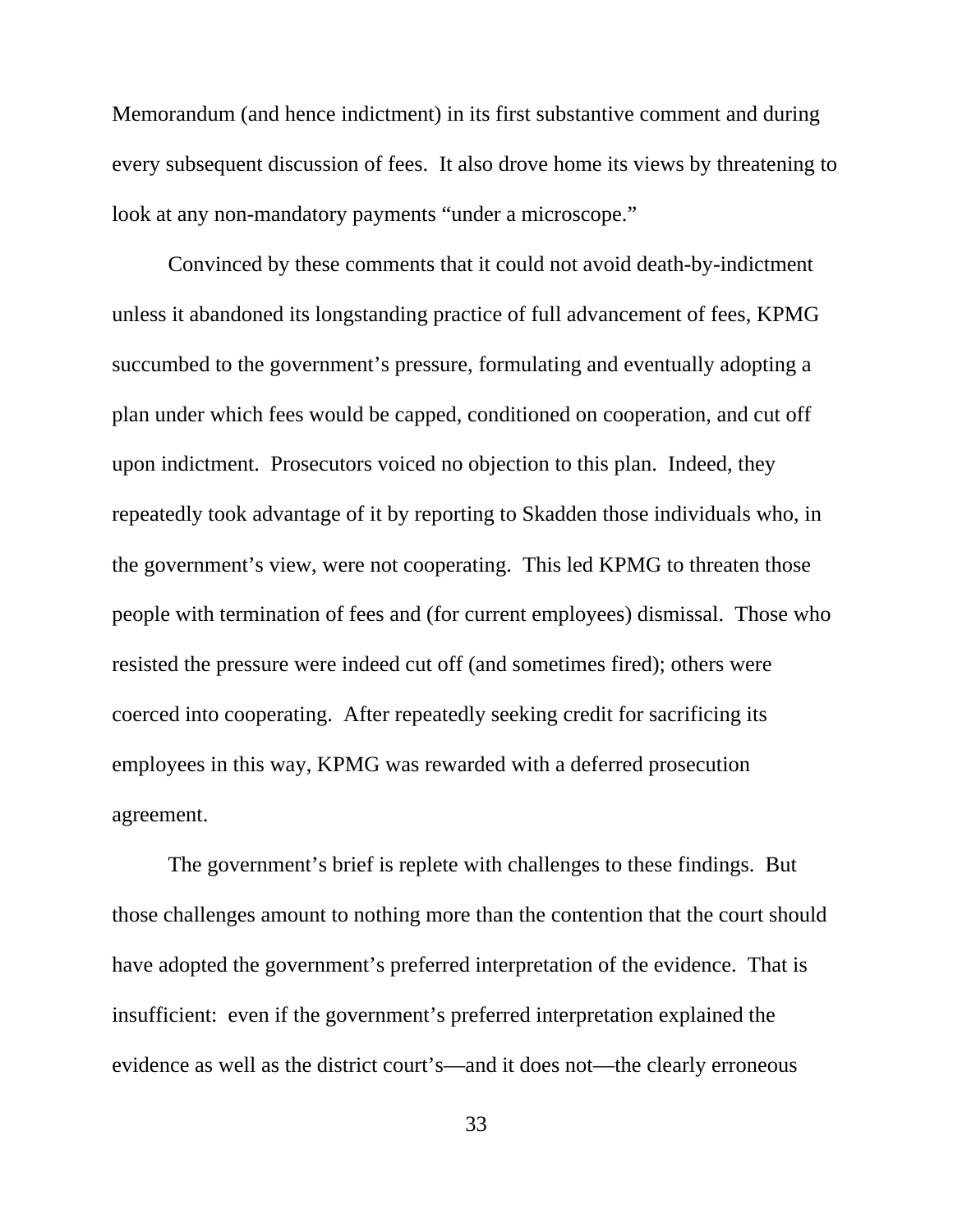standard "does not entitle a reviewing court to reverse the finding of the trier of fact simply because it is convinced that it would have decided the case differently." *Anderson*, 470 U.S. at 573. Rather, the government can prevail only if, after reviewing the evidence in the light most favorable to appellees, this Court is left "with the definite and firm conviction that a mistake has been committed." *Id.* As demonstrated below, the government cannot meet that burden. The record amply supports all the district court's findings.

# **A. The District Court's Findings Regarding The Thompson Memorandum Are Correct**

Contrary to the impression the government seeks to convey, the Thompson Memorandum was not the sole, or even the most significant, element of the constitutional violations in this case. Rather, it was the use to which prosecutors put the Memorandum—as a tool to convey their message that payment of fees would increase KPMG's likelihood of indictment—that, as the district court found, convinced KPMG not to pay appellees' fees. Nevertheless, the government expends much of its effort disputing the district court's findings regarding the Thompson Memorandum. Those efforts fail.

The government contends that the district court clearly erred in finding that the Thompson Memorandum "discourage[d] payment of legal fees for company employees by increasing the risk of indictment of a company under investigation that chooses to make such payments." *Stein* A.1632. That claim is refuted by the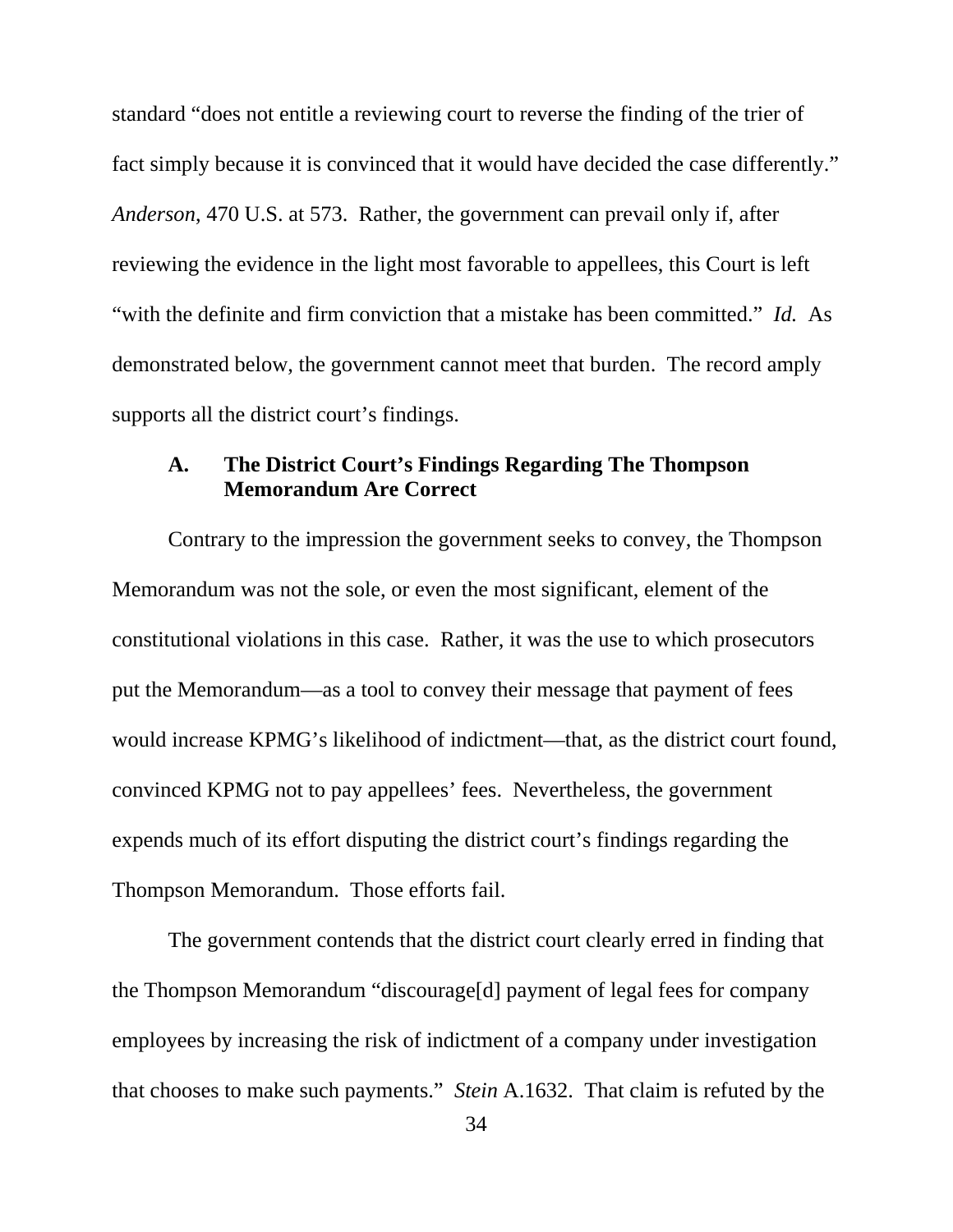text of the Memorandum itself. The Memorandum required prosecutors to consider an organization's "willingness to cooperate with the government's investigation" before deciding whether to bring criminal charges. *Smith* A.1139. In prescribing the manner in which prosecutors should assess cooperation, it provided:

[One] factor to be weighed ... is whether the corporation appears to be protecting its culpable employees and agents. Thus, while cases will differ depending on the circumstances, a corporation's promise of support to culpable employees and agents, either *through the advancing of attorneys fees* [or in other ways] may be considered by the prosecutor in weighing the extent and value of the corporation's cooperation.

*Id.* (emphasis added). In a footnote, the Memorandum carved out a single exception, noting that "[s]ome states require corporations to pay the legal fees of officers under investigation prior to a formal determination of their guilt," and that "a corporation's compliance with governing law should not be considered a failure to cooperate." *Smith* A.1144 n.4. The Memorandum was thus unambiguous: advancement of fees, unless required by law, increased an organization's risk of being deemed uncooperative and thus of being criminally charged.<sup>9</sup>

 $\overline{9}$ <sup>9</sup> The Thompson Memorandum, issued in January 2003, updated a 1999 advisory document known as the "Holder Memorandum." Although the Thompson Memorandum adopted many of the Holder Memorandum's provisions, including those regarding fee advancement, it departed from its predecessor in one significant respect: it made consideration of the factors it set out mandatory. *See* Suppression Br. 17 n.\*. Even under the non-binding Holder Memorandum, it had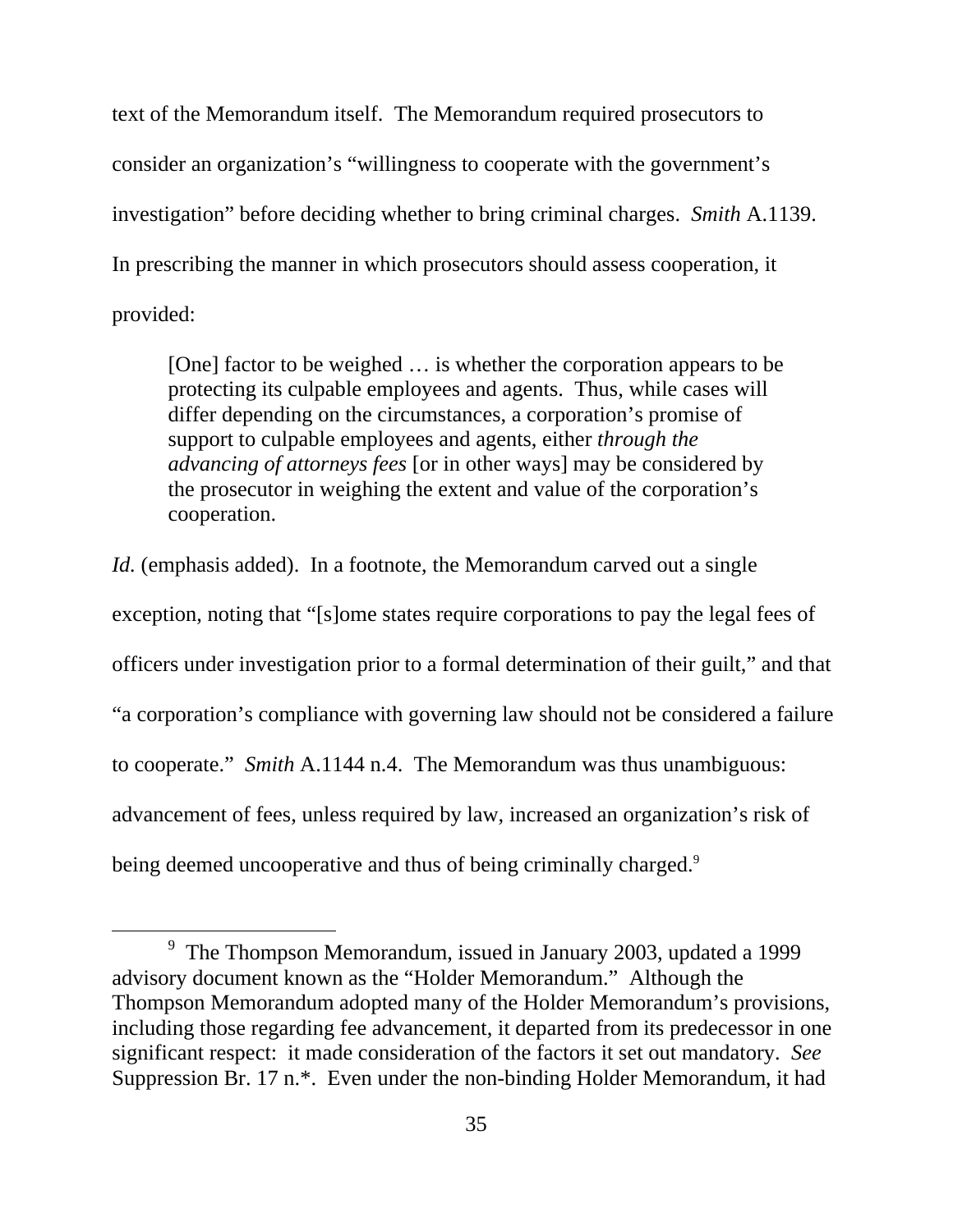The government's claim (Br. 74) that the Thompson Memorandum disfavored fee advancement only "in rare cases" in which an organization advanced fees as part of a concerted effort to "circle the wagons" does not withstand scrutiny. As the district court observed, "[i]f the government means to take the payment of legal fees into account in making charging decisions only where the payments are part of an obstruction scheme … it would be easy enough to say so. But that is not what the Thompson Memorandum says." *Stein* A.872 (*Stein I*); *see also United States v. Rosen*, 487 F. Supp. 2d 721, 724 (E.D. Va. 2007) ("[T]he Thompson Memorandum suggests that an organization that advances attorneys' fees to an employee the government deems 'culpable' is more likely to be prosecuted than a similarly situated organization that does not advance fees, unless the organization is required by law to advance fees.").<sup>10</sup>

 $\overline{a}$ 

<sup>10</sup> The Thompson Memorandum's reference to "culpable" employees does not support the government's position. That reference simply encouraged prosecutors—early in an investigation and before the facts were known—to view certain employees as "culpable" and to treat payment of fees to such employees as a factor favoring indictment. As one commentator put it, "[T]he Thompson

become increasingly common "for defense counsel to be confronted by a federal prosecutor who believes that a corporation is not fully cooperating … solely because the corporation is paying the legal fees for an officer, director or employee." American College of Trial Lawyers, *The Erosion of the Attorney-Client Privilege and Work Product Doctrine in Federal Criminal Investigations*, 41 Duq. L. Rev. 307, 335 (2003). "By replacing loose guidelines with strict requirements," Griffin, *Compelled Cooperation and the New Corporate Criminal Procedure*, 82 N.Y.U. L. Rev. 311, 321 (2007), the Thompson Memorandum worsened that problem and increased the pressure on organizations not to pay fees.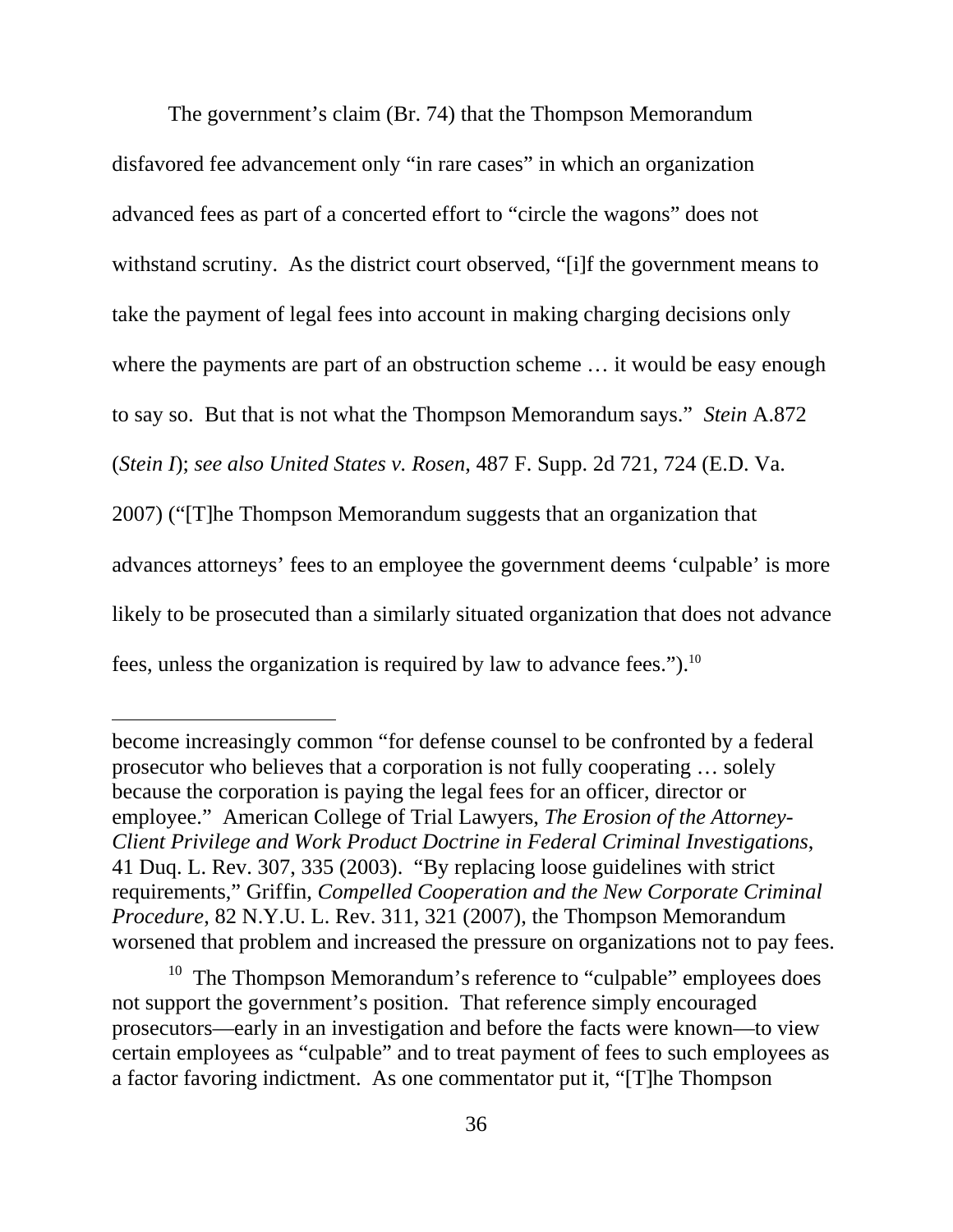Indeed, the government's reading of the Memorandum is entirely backward.

The Memorandum did not instruct prosecutors to consider whether an organization was "circling the wagons"—that is, obstructing an investigation—in order to determine whether its payment of fees was permissible; rather, it authorized prosecutors to treat fee advancement as evidence of non-cooperation. In other words, whereas the government asserts that the Memorandum allowed consideration of advancement only if advancement was being used to protect culpable employees, the text of the Memorandum made clear that advancement was itself evidence of such protection—even though such advancement had long been recognized to be lawful and beneficial.<sup>11</sup>

 $\overline{a}$ 

Memorandum treat[ed] virtually any employee who might be involved in misconduct as culpable well before the investigation [was] complete." Henning, *Targeting Legal Advice*, 54 Am. U. L. Rev. 669, 699 (2005); *see also The Thompson Memorandum's Effect on the Right to Counsel in Corporate Investigations: Hearing Before the S. Judiciary Comm.*, 109th Cong. 93 (2007) [hereinafter "*Thompson Memorandum's Effect*"] (statement of ABA President Karen J. Mathis) ("When implementing the … Thompson Memorandum, prosecutors often [took] the position that … employees … [were] 'culpable' long before their guilt ha[d] been proven or the company … had an opportunity to complete its own internal investigation.").

 $11$  In support of its reading of the Memorandum, the government identifies a company (HVB) that avoided indictment despite advancing fees. Br. 80-81; Suppression Br. 52. This proves nothing. Contrary to the government's characterization (Br. 51), appellees do not contend that the Thompson Memorandum *required* prosecutors to indict every company that advances fees, but only that it treated advancement as a factor weighing in favor of indictment and, more importantly, that prosecutors *here* used the Thompson Memorandum,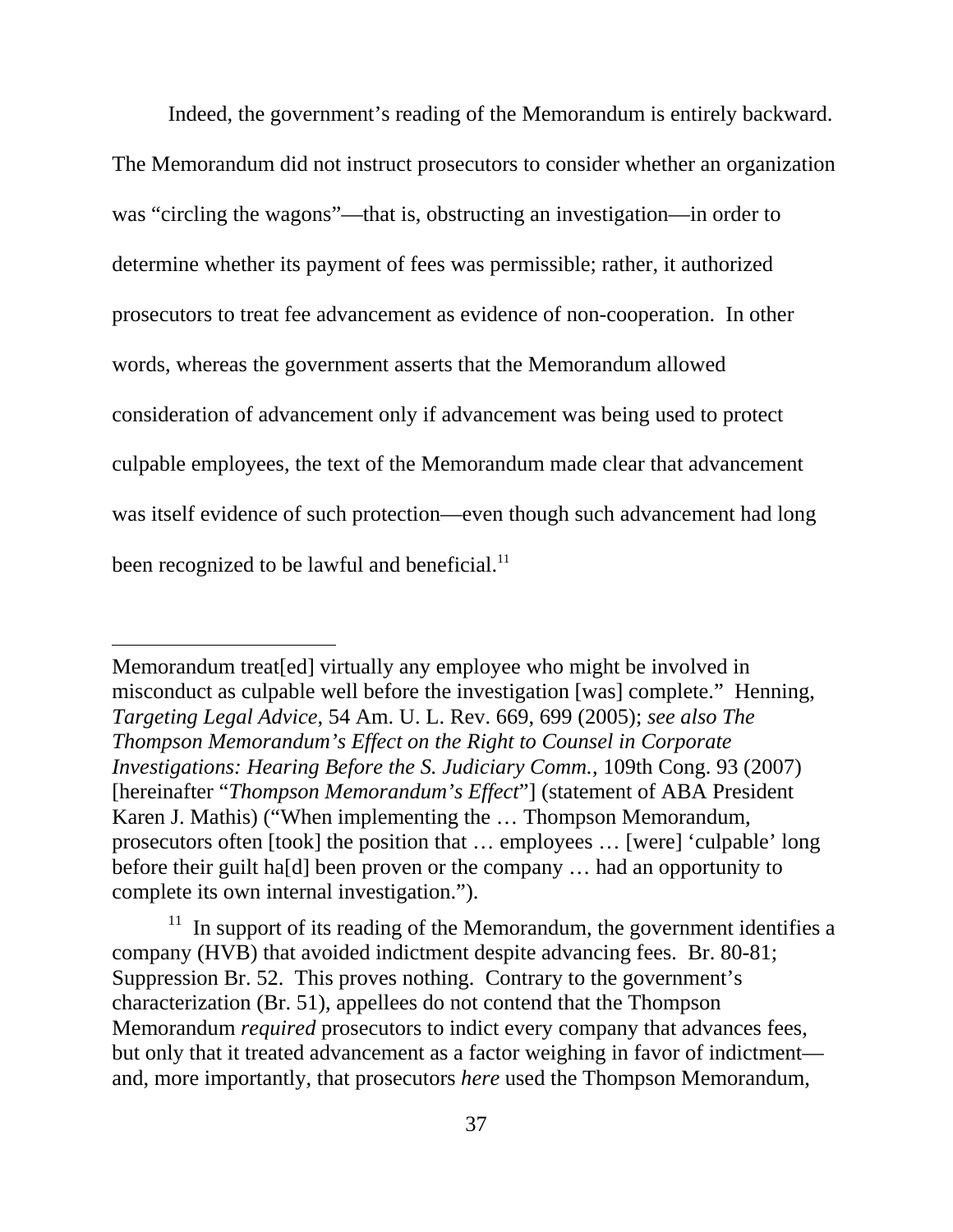Commentators agree that this was the Thompson Memorandum's meaning and effect: as one former DOJ official put it, "[a]fter the Thompson Memo, corporations seeking lenient treatment from Justice Department prosecutors r[a]n the risk that, if they advance[d] legal fees to their employees who [were] also under investigation, they [might] not qualify for leniency."12 Prosecutors took the Thompson Memorandum as a green light to "pursue[] a strategy that put[] companies at risk of being branded as uncooperative," and thus of being indicted, if they refused to cut off fee payments. $^{13}$ 

Growing concern about the Thompson Memorandum's coercive nature and its chilling effect on businesses' payment of attorneys' fees culminated in congressional hearings in 2006. Witness after witness testified that, in the words of former Attorney General Richard Thornburgh, the Memorandum's feeadvancement provision had "led to government pressure on companies to refuse to

 $\overline{a}$ 

along with other statements, to send KPMG a clear message that paying fees would increase its risk of indictment.

<sup>12</sup> Robinson, *Get-Out-of-Jail Free Cards: Amnesty Developments in the United States and Current Issues*, 8 Sedona Conf. J. 29, 35 (2007); *see also* Sitarchuk & Smith, *New Department of Justice Guidelines on Corporate Prosecutions: Does the Song Remain the Same?*, Bus. L. Today, July/Aug. 2007, at 49, 51 ("Thompson explicitly stated that [advancement of fees] could be considered by prosecutors as a strike against the corporation[.]").

<sup>13</sup> Koppel, *U.S. Pressures Firms Not To Pay Staff Legal Fees*, Wall St. J., Mar. 28, 2006, at B1.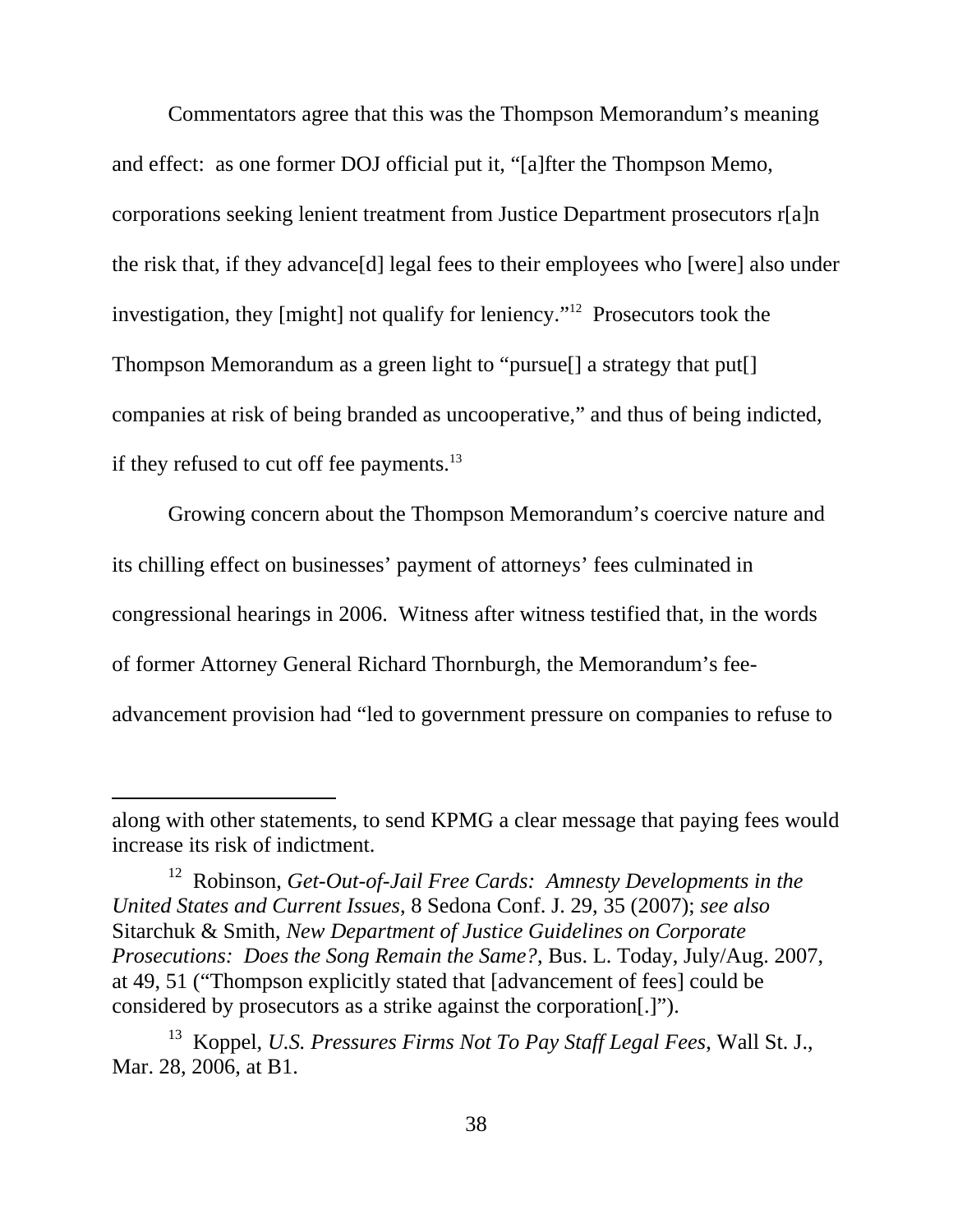pay the legal expenses of employees or former employees."14 Other witnesses confirmed that "[i]n light of the Draconian consequences of an indictment the Thompson Memorandum offer[ed] prosecutors enormous leverage."15 Indeed, "the most troubling aspect of the Thompson [M]emorandum[] [was] the impact that it ha<sup>[d]</sup> on the ability of corporate employees to gain access to separate and competent legal counsel."16 As former Attorney General Edwin Meese put it: "Companies reasonably consider each of the Thompson Memorandum factors to be mandatory. Given the Thompson Memorandum's indefiniteness about how the government will weigh its nine factors and the examples provided for each, in my judgment, corporate counsel would be irresponsible to advise their clients otherwise."17

 <sup>14</sup> *Thompson Memorandum's Effect* 142; *see also id.* at 23 (statement of ABA President Karen J. Mathis) ("[The Thompson Memorandum] instructs prosecutors to deny cooperation credit to companies that assist or support their socalled culpable employees … by paying for their legal counsel[.]").

<sup>&</sup>lt;sup>15</sup> *Id.* at 25 (statement of Andrew Weissman, Partner, Jenner & Block).

<sup>&</sup>lt;sup>16</sup> *Id.* at 27 (statement of Mark B. Sheppard, Partner, Sprague & Sprague).

<sup>&</sup>lt;sup>17</sup> *Id.* at 127. The district court's findings mirrored Meese's assessment. *See Stein* A.872 (*Stein I*) ("Few if any competent defense lawyers would advise a corporate client at risk of indictment that it should feel free to advance legal fees to individuals in the face of the language of the Thompson Memorandum itself. It would be irresponsible to take the chance that prosecutors might view it as 'protecting … culpable employees and agents.'").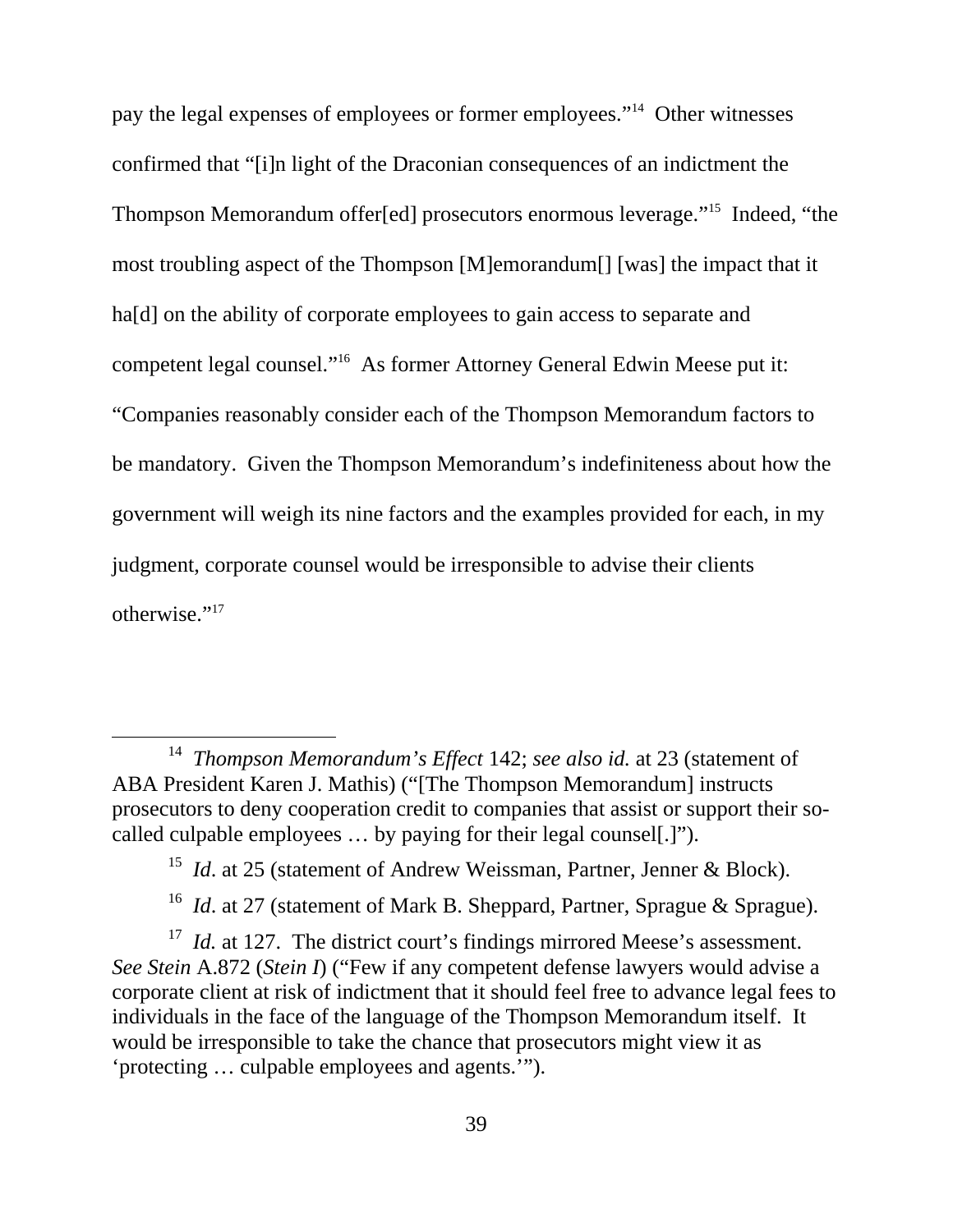Faced with mounting pressure from the legal community, as well as with proposed legislation that would have foreclosed consideration of attorneys' fees entirely, *see* S.186, 110th Cong. § 3 (2007), the Justice Department abandoned the Thompson Memorandum in late 2006 in favor of a new document known as the "McNulty Memorandum." In stark contrast to the Thompson Memorandum, the McNulty Memorandum provides that "[p]rosecutors generally should not take into account whether a corporation is advancing attorneys' fees to employees or agents under investigation and indictment." S.A.87. In a footnote, the Memorandum sets out a narrow exception: "In extremely rare cases [and only with the approval of the Deputy Attorney General], the advancement of attorneys' fees may be taken into account when the totality of the circumstances show[s] that it was intended to impede a criminal investigation." S.A.94 n.3.18

 $18$  The government points out (Br. 19) that this footnote cites the government's opening brief in the suppression appeal, intimating that prosecutors in this case followed the policies laid out in the McNulty Memorandum. That suggestion is unfounded. The government has already represented to this Court that "the AUSAs in this case … never had the belief that KPMG was using its fee advancement policy to shield culpable employees," Suppression Reply 53, and the USAO's actions thus cannot be explained by the notion that it faced the "extremely rare case" of obstruction alluded to in the McNulty Memorandum. The government also notes (Br. 19) that under the McNulty Memorandum, "[r]outine questions regarding the representation status of a corporation and its employees, including how and by whom attorneys' fees are paid" are not prohibited. S.A.94 n.4. Of course, as the district court found, the government's conduct here went well beyond such "[r]outine questions."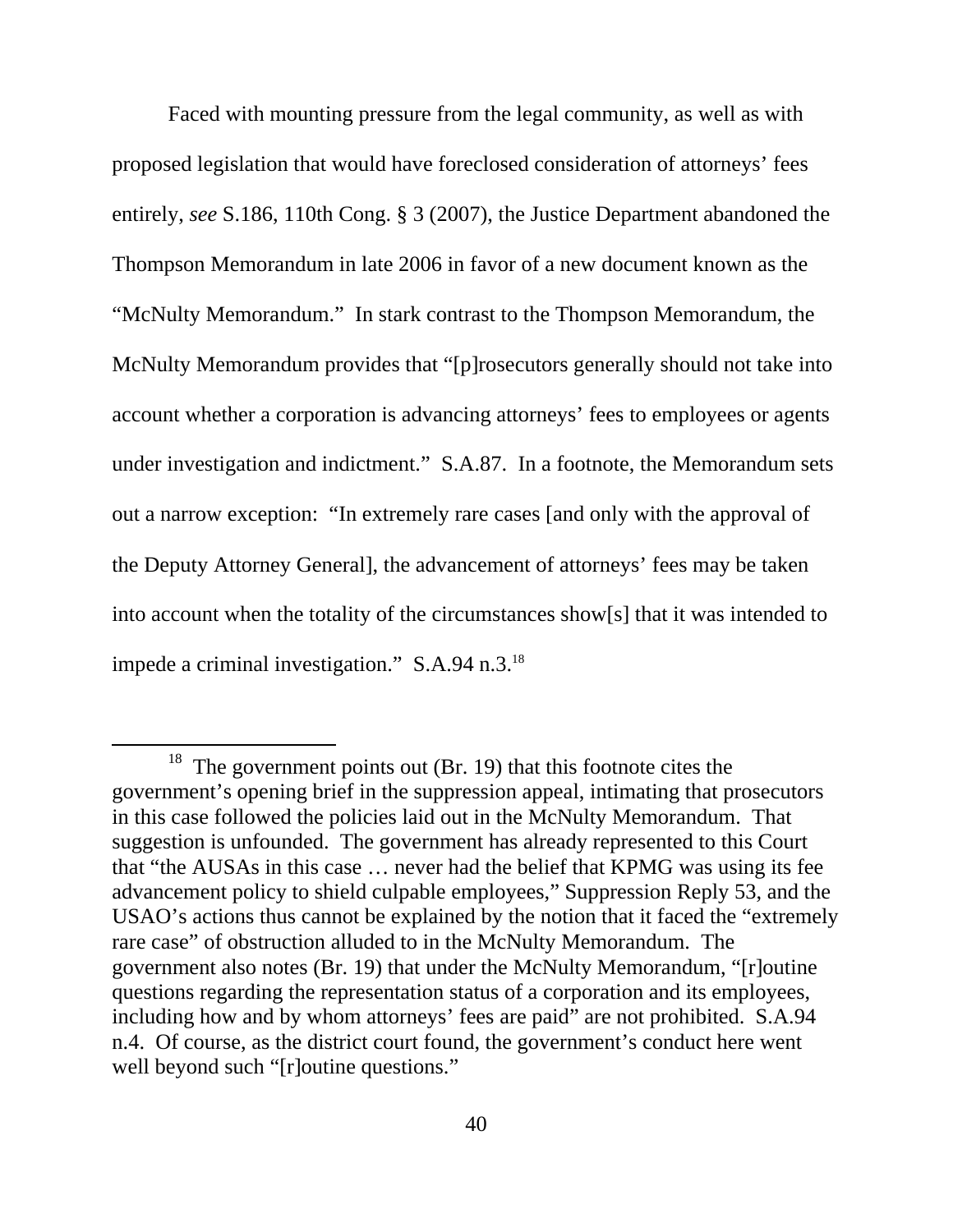The Thompson Memorandum's fee provisions were thus repudiated in the McNulty Memorandum: while the former instructed prosecutors to view fee advancement as a sign of non-cooperation subject to one narrow exception (a legal obligation to pay fees), the latter precludes prosecutors from viewing fee advancement as a sign of non-cooperation subject to one narrow exception (intent to obstruct an investigation). As a high-ranking DOJ official explained in a recent statement to Congress:

[T]he Thompson Memorandum … directed that a federal prosecutor, as part of assessing whether a corporation cooperated with a government investigation, may look at whether the company is paying the attorneys' fees of individuals alleged to have committed the fraud. The [McNulty Memorandum] generally prohibits prosecutors from considering whether a corporation is advancing attorneys' fees to employees or agents under investigation or indictment.<sup>19</sup>

In short, the government cannot credibly assert that the district court committed clear error by refusing to find that the contradictory fee advancement provisions of the Thompson Memorandum and the McNulty Memorandum somehow meant the same thing. The court correctly found that the Thompson

 <sup>19</sup> *The McNulty Memorandum's Effect on the Right to Counsel in Corporate Investigations: Hearing Before the Subcomm. on Crime, Terrorism, and Homeland Security of the H. Judiciary Comm.*, 110th Cong. 21-22 (2007) (statement of Deputy Assistant Att'y Gen. Barry M. Sabin); *see also* 153 Cong. Rec. S181 (daily ed. Jan. 4, 2007) (statement of Sen. Specter) (noting that the McNulty Memorandum departs from the Thompson Memorandum, "which effectively denied the payment of counsel fees").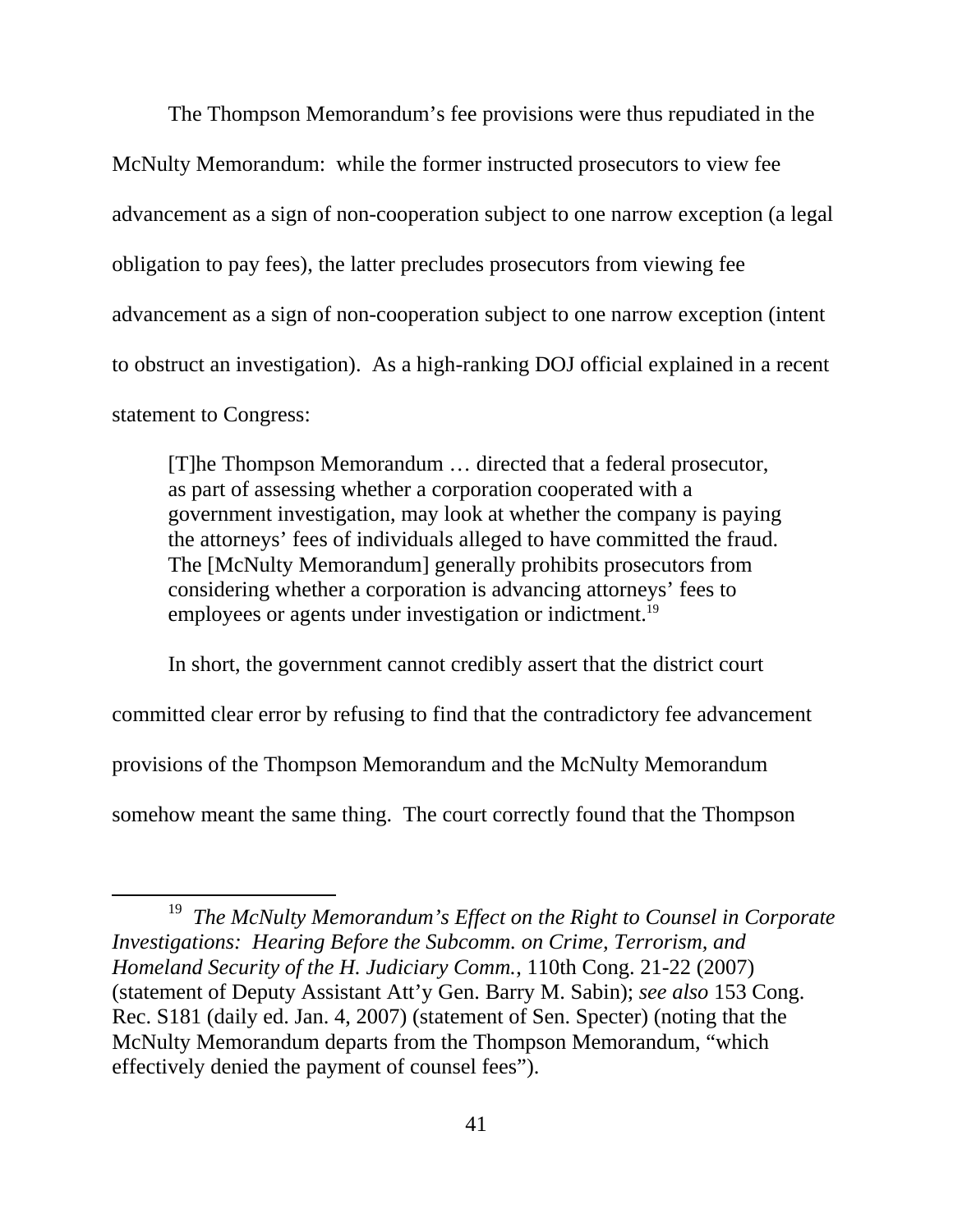Memorandum sent an unmistakable message to organizations under investigation: advance legal fees at your peril.

### **B. The Government's Challenges To The District Court's Findings Regarding The February 25 Meeting Lack Merit**

As the district court correctly found, the USAO clearly conveyed that same message—that by advancing legal fees for employees the USAO deemed "culpable," KPMG risked indictment and thus destruction—to counsel for KPMG at their initial February 25 meeting.

# **1. The district court's findings regarding what was said at the February 25 meeting are fully supported by documentary evidence and witnesses' testimony**

Although the government does not expressly challenge any of the district court's findings regarding what was said at the February 25 meeting, it repeatedly intimates that some of those findings are suspect. For example, the government observes that no witness at the fee hearing admitted to recalling Weddle's threat that the USAO would scrutinize non-mandatory fee payments by KPMG "under a microscope"—without expressly arguing that the district court committed clear error in finding that the statement was made. Br. 22; Suppression Br. 30-31 n.\*, 56 n.\*. The reason the government restricts itself to innuendo is that any such argument would be frivolous: notes taken during the meeting clearly attribute the threat to Weddle, *Smith* A.1339, and the government has suggested no reason why their author would have contemporaneously recorded (and underlined) the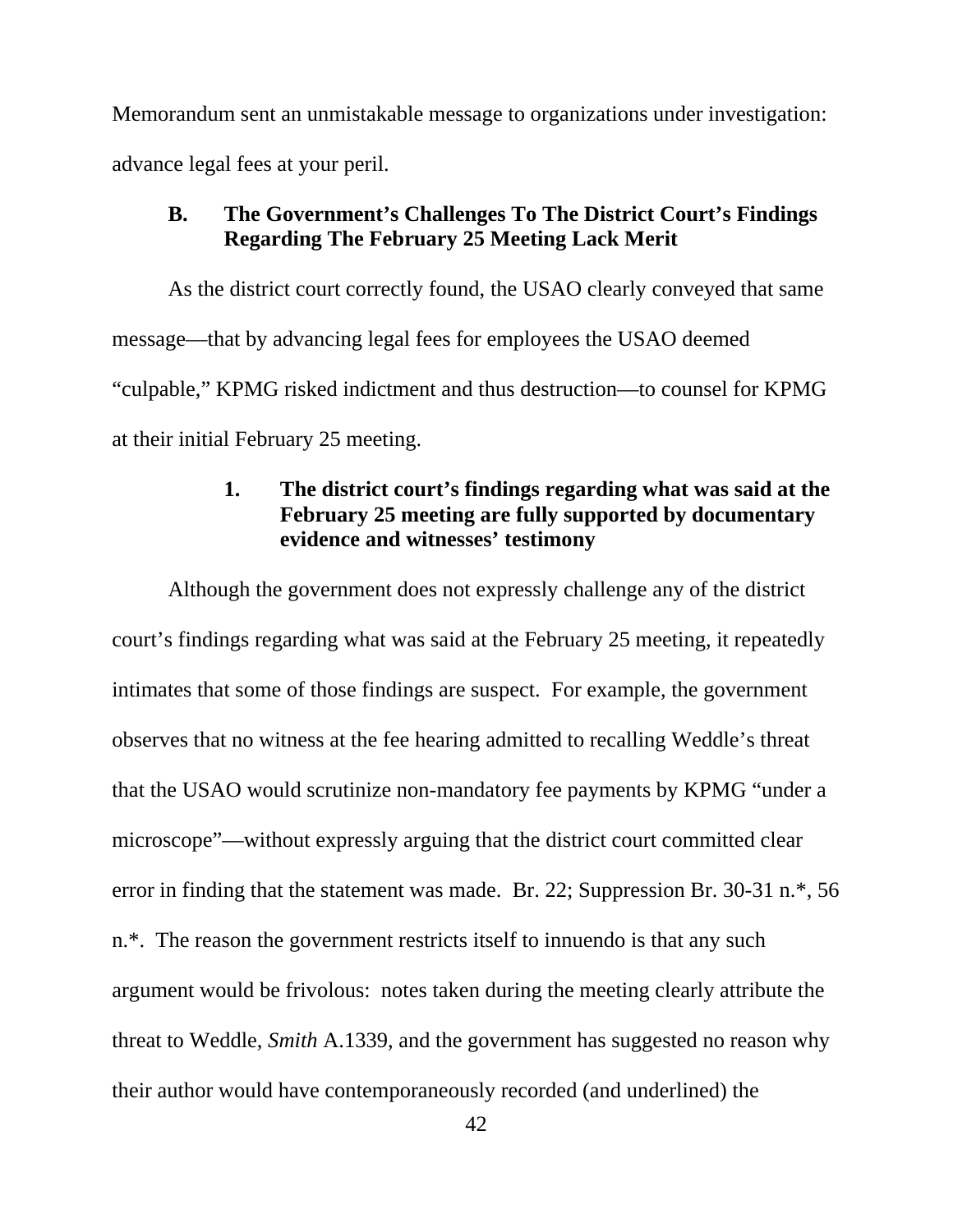statement had it not been made.<sup>20</sup> Nor did the government put on any witness such as Weddle himself—to deny that the statement was made. Any failure of the witnesses who did testify to recall Weddle's statement is easily explained (even ignoring motivation *not* to recall it) by the 26-month gap between the meeting and the fee hearing. The government's unstated assertion that the district court clearly erred in relying on uncontradicted, unchallenged, contemporaneous notes—the very purpose of which is to guard against imperfect memories—is absurd.21

Equally unworthy of this Court's attention are similar backhanded attacks on other findings the district court made regarding what was said at the February 25

<sup>&</sup>lt;sup>20</sup> The government points out (Br. 98) that a different set of notes taken by an IRS agent do not reflect the comment. But putting aside that the absence of a specific comment in one set of notes hardly casts doubt on the accuracy of its inclusion in another set, the government ignores the IRS agent's testimony that she had missed something Weddle said around the time of the "microscope" comment, and had so indicated in her notes. *Smith* A.589-590.

<sup>&</sup>lt;sup>21</sup> The government suggests (Br. 99 n.\*) that the day after testimony closed at the fee hearing, the district court rejected a government offer to reopen the evidence and have Weddle testify. The full exchange tells a different story. When the court observed that Weddle "didn't take the stand," *Smith* A.758, government counsel stated, "[T]here are … reasons strategically not to call certain witnesses. I hope I have some credibility with the court," adding, "If we have to put Mr. Weddle on to deny making that statement, fine. Nobody came into the courtroom and recalled that statement." *Smith* A.759. The court responded, "Let's just go on. I frankly can't decide this matter on the basis of which lawyers have credibility with me." *Id.* Even if that constituted a genuine offer to have Weddle testify—and the district court clearly did not understand it as such—the government does not explain why the court was obligated to excuse its admittedly "strategic[]" decision not to call him before the close of evidence.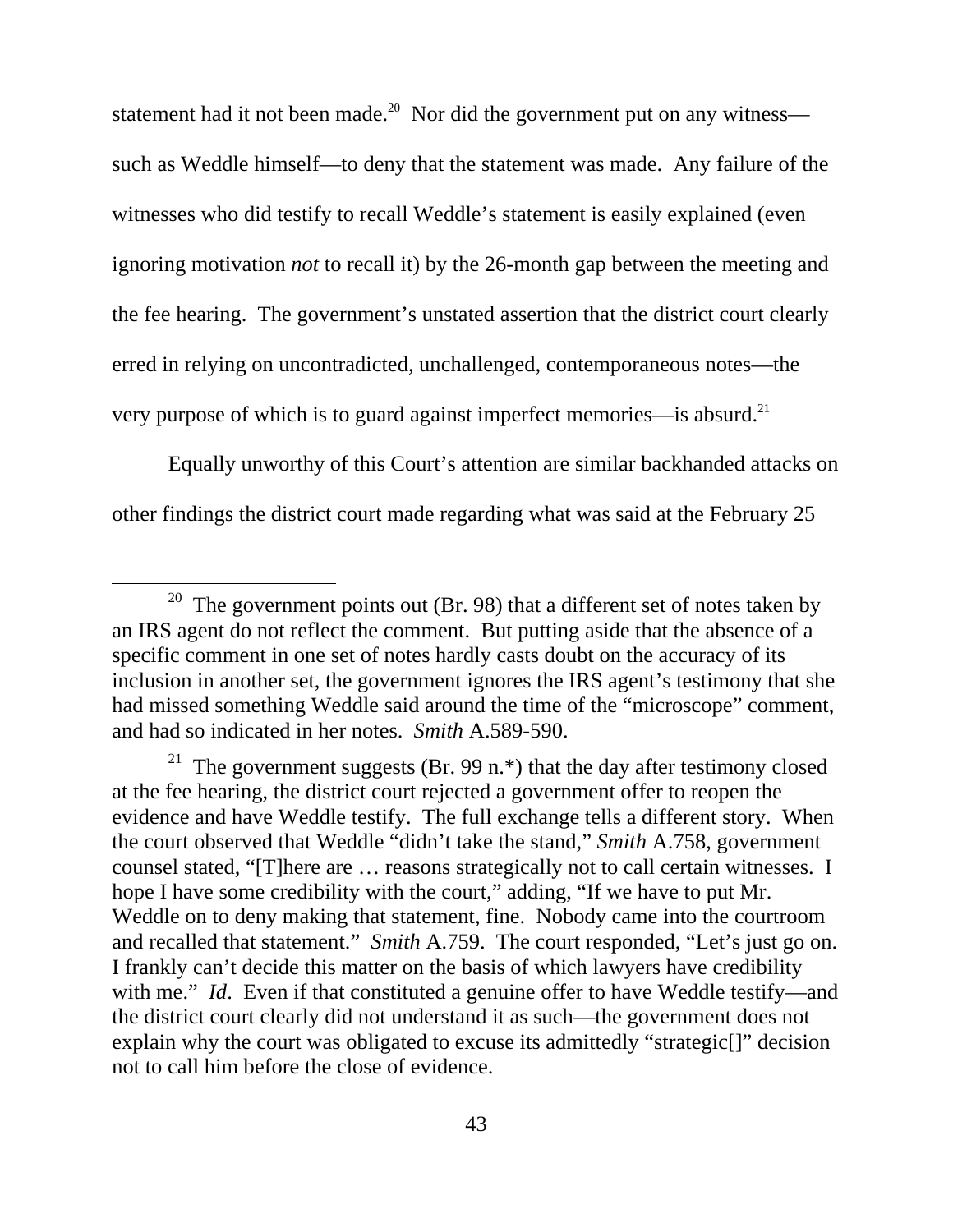meeting. For example, the government observes (Suppression Br. 29-30 n.\*) that one Skadden lawyer testified, consistent with his notes from the meeting, that when Weddle initially inquired about fees, Bennett responded by asking for the USAO's views on the subject, to which Neiman replied that the Thompson Memorandum "had to be considered." *Smith* A.365; *see also Smith* A.1338. But the government goes on to state that "no other notes or testimony regarding the meeting reflect that exchange." Suppression Br. 29-30 n.\*. Again, the government apparently hopes this Court will question the district court's finding that the exchange occurred. Yet, again, the government cannot actually argue for such a result, knowing there is no serious basis to contend that the district court was required to reject testimony that was not only uncontradicted but also corroborated by contemporaneous notes. $22$ 

 $22$  Similarly, relying on testimony given at the fee hearing, the government contends (Suppression Br. 30-31 n.\*) that Neiman's comment that "misconduct" should not "be rewarded" referred to severance packages, rather than legal fees. The district court, which heard the relevant testimony, found that the statement "was understood by both KPMG and government representatives as a reminder that payment of legal fees by KPMG … could well count against KPMG in the government's decision whether to indict the firm." *Stein* A.852. The government nowhere expressly argues that this finding was clearly erroneous, and it could not credibly do so, in light of the fact that the handwritten notes and memorandum of the IRS agent present at the meeting, as well as the notes of a Skadden attorney, each juxtapose Neiman's comment with the discussion of fees. *See Stein* A.851 (quoting notes and memorandum).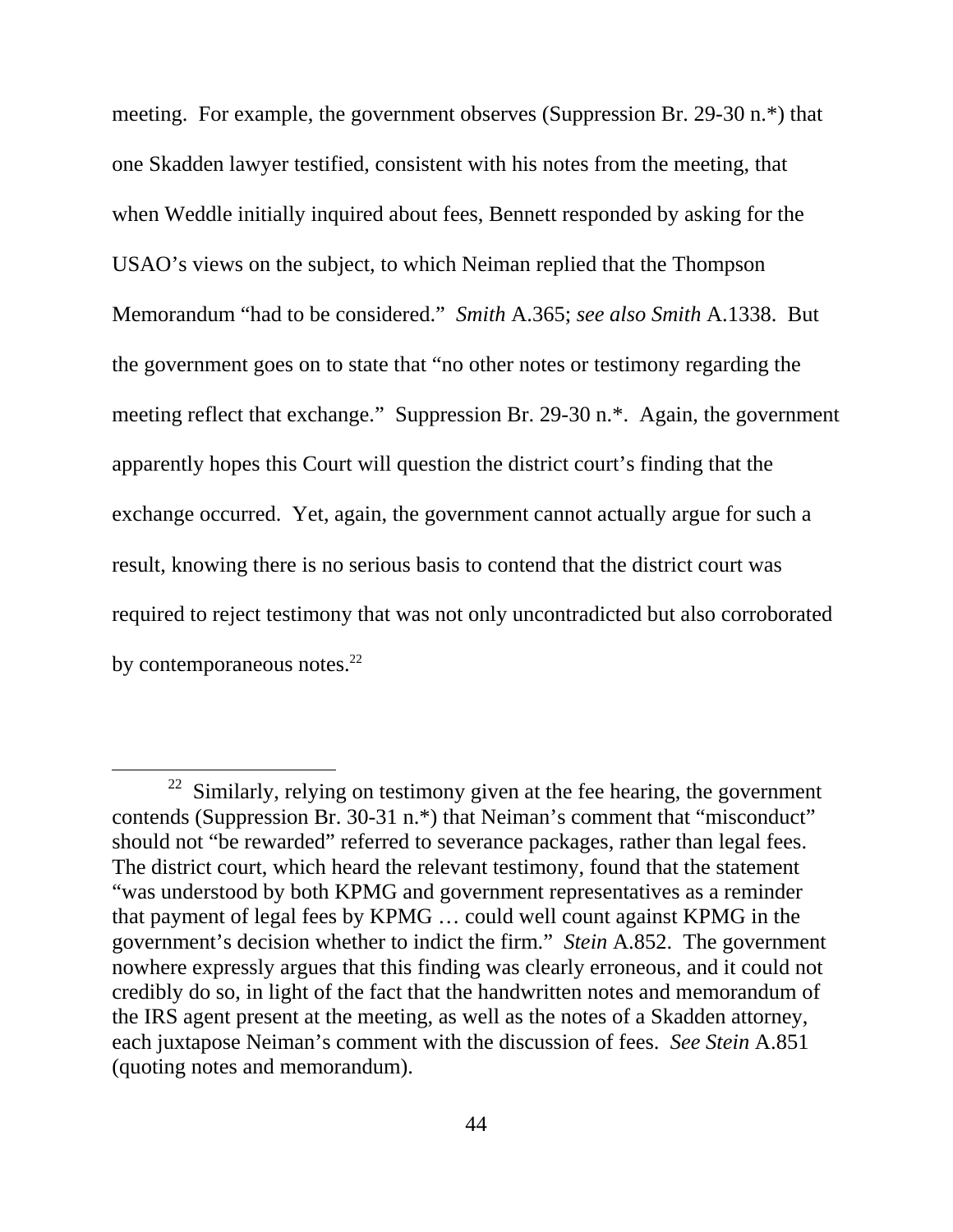Finally, there is no merit to the government's footnoted claim that the USAO's statements at the meeting were "directed solely at determining whether KPMG was attempting to shield culpable employees under the guise of entity cooperation." Suppression Br. 55-56 n.\*. The government's lone supporting piece of evidence is Neiman's testimony that Weddle's "microscope" comment, if made, "would suggest that it's perfectly fine to pay legal fees, but they could be scrutinized if, in fact, they were paid in an effort to circle the wagons." *Smith* A.637. But the government has already represented to this Court that "the AUSAs in this case … never had the belief that KPMG was using its fee advancement policy to … shield culpable employees." Suppression Reply 53. Neiman herself testified similarly, saying that prosecutors "were not concerned that KPMG w[as] circling the wagons, because they didn't appear to be doing that." *Smith* A.657. Moreover, Neiman's post-hoc explanation cannot be squared with Weddle's actual comment as recorded in contemporaneous notes: "[I]f [you] have discretion re fees—we'll look at that under a microscope." *Smith* A.1339. That comment does not suggest that the government would scrutinize payment of fees if KPMG were "circling the wagons," but rather that it would do so if KPMG had any "discretion" to pay fees. The government's "circling the wagons" explanation is thus both wholly implausible and flatly inconsistent with the government's own representations to this Court.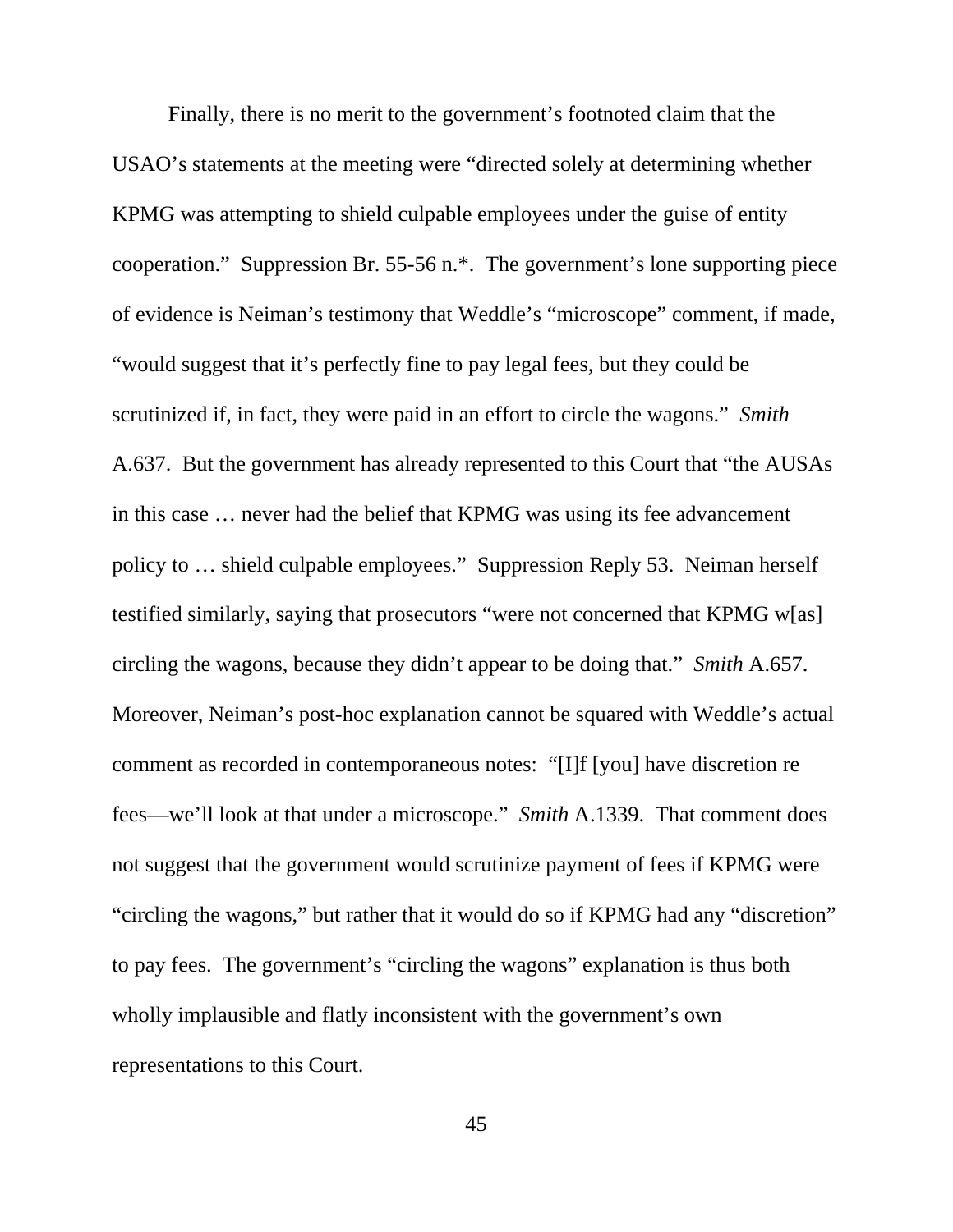### **2. The district court correctly found that the USAO's statements conveyed the message that payment of legal fees would increase KPMG's risk of indictment**

In addition to attacking the district court's specific findings regarding what occurred at the February 25 meeting, the government contends (Suppression Br. 56-57) that the court clearly erred in finding that "while the USAO did not say in so many words that it did not want KPMG to pay legal fees, no one at the meeting could have failed to draw that conclusion." *Stein* A.852. According to the government, this finding is "notable" for two reasons: first, "no witness testified that any such conclusion was drawn from the meeting," and second, Bennett began the meeting by announcing KPMG's intention to cooperate and subsequently stated that KPMG's tentative plan was not to pay fees for employees who declined to cooperate. Suppression Br. 57.

As to the government's first objection, the unstated premise that direct evidence on the point was required is faulty. In any event, there is such evidence: at the evidentiary hearing on several appellees' motions to suppress their proffer statements, a witness testified that, soon after the February 25 meeting, a Skadden lawyer who attended told him that "KPMG wanted to pay attorney's fees, [but] that the government did not want KPMG to pay attorney's fees." *Smith* A.981. This testimony—which the government neither objected to nor challenged on cross-examination, perhaps because it was corroborated by both contemporaneous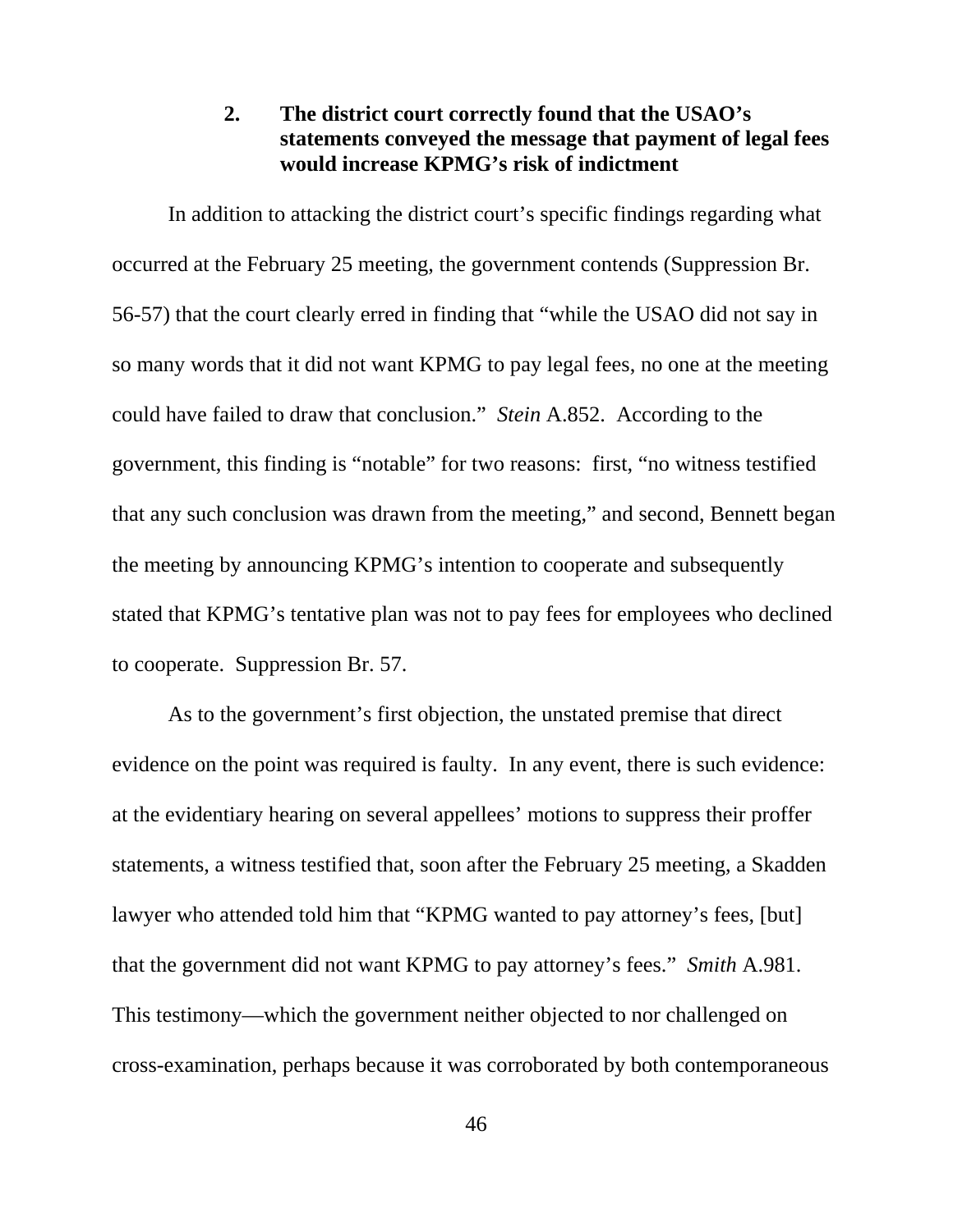notes, *Smith* A.1342, and a contemporaneous e-mail, S.A.74—allows for no serious argument that the district court clearly erred in finding that at the February 25 meeting the USAO conveyed the message that it did not want KPMG to pay fees. To the contrary, in combination with the statements that prosecutors themselves made at the meeting—statements clearly suggesting that payment of fees would increase KPMG's risk of death-by-indictment—this testimony shows that the court's finding was correct. $^{23}$ 

As to the government's second point, two responses are in order. First, the government does not explain why KPMG's announcement during the meeting that it planned to pay fees only for those who cooperated—a plan that was in any event avowedly tentative, *see, e.g.*, *Smith* A.1199, 1338—is inconsistent with the USAO having conveyed a message that it did not want payments made.

Second, the government conflates two related but distinct issues, namely KPMG's decision to cooperate and its decision to depart from its longstanding practice regarding fees. It is true that even before the February 25 meeting, the Thompson Memorandum had persuaded KPMG that it needed to cooperate with the USAO's investigation, and that Bennett voiced this view early in the meeting. But it is equally true that by the start of the meeting (and indeed by the end),

 $23$  The court's finding is also consistent with the testimony of one of the AUSAs present at the February 25 meeting that he did not believe KPMG should advance fees unless it was legally required to do so. *Smith* A.411.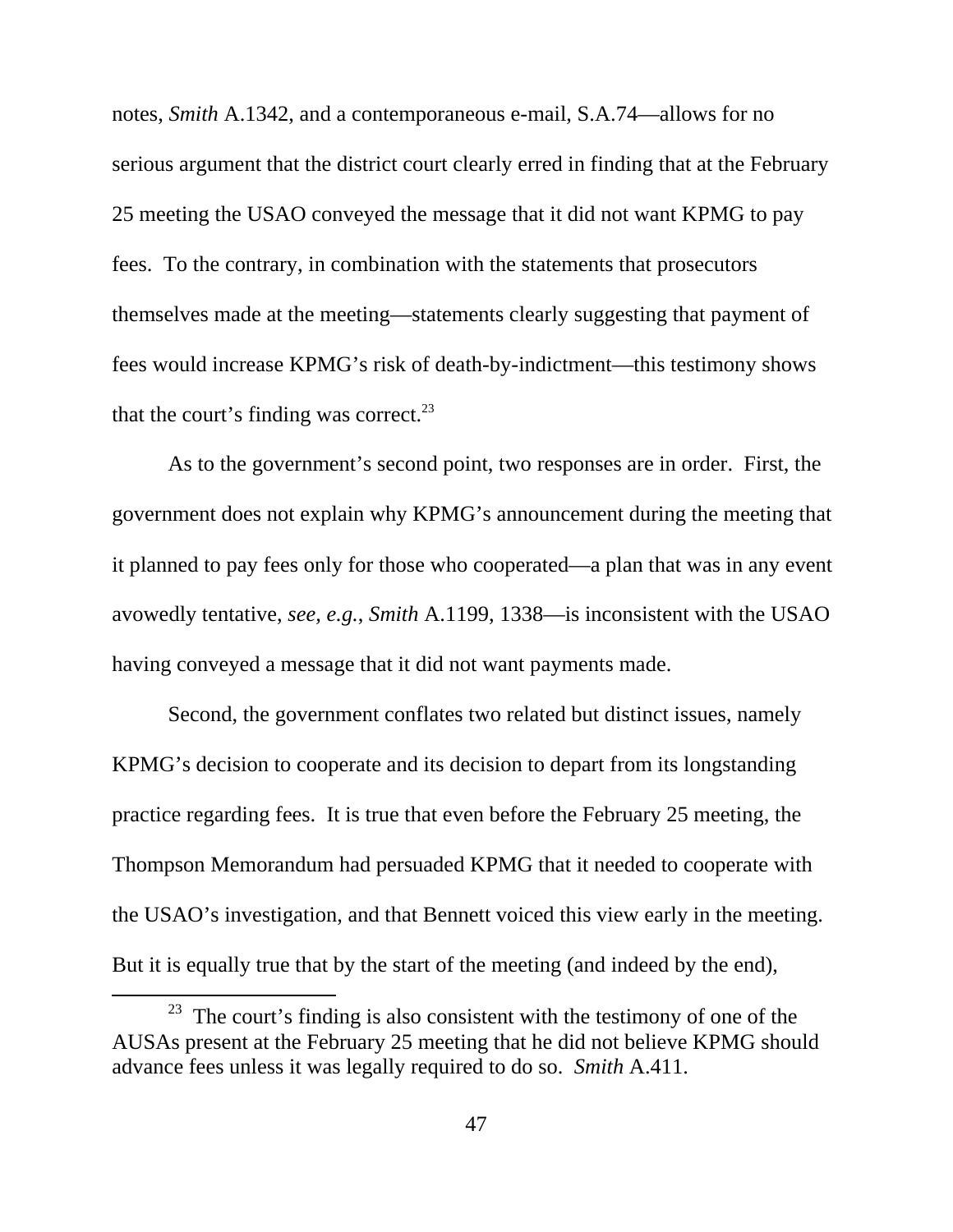KPMG had made no decision regarding fee payments.<sup>24</sup> On the one hand, "KPMG" wanted to pay attorney's fees," *Smith* A.981, as it had in every other case, and believed "it would be a big problem" not to do so, *Smith* A.1146. On the other hand, because KPMG had read the Thompson Memorandum's fee provisions and discussed the Memorandum with Skadden, it knew that prosecutors could consider fee payment evidence of non-cooperation weighing in favor of indictment. *Smith*  A.475-476. Skadden therefore came to the meeting to gauge the USAO's reaction to fee payments—indeed, the first thing out of Bennett's mouth on the topic was a request for the USAO's views, *Smith* A.365, 1338—and Bennett emphasized, even as he floated a tentative proposal, that no decisions had been made, *Smith* A.422. In short, Bennett's comments do nothing to undermine the district court's finding that the USAO conveyed to Skadden the message that KPMG should not pay fees.

The government also briefly suggests (Suppression Br. 57) that even if the USAO did convey such a message during the February 25 meeting, the district court clearly erred in finding that KPMG received that message. The only point

 $24$  The government appears to dispute this at one point, saying that "the record is clear that KPMG made its decision on its legal fee policy" before the February 25 meeting. Suppression Br. 68. No citation to the "clear" record is provided, however, and elsewhere in the same brief the government concedes that during the February 25 meeting Skadden "reiterated that no final decision regarding payment of fees had been made." *Id.* at 30 (citing *Smith* A.1199, 1338); *see also, e.g.*, *Smith* A.1146 (Weddle e-mail summarizing his March 2 call with Bennett: "[Bennett's] preliminary view on legal fees was as follows: (he said it was not decided yet[.])").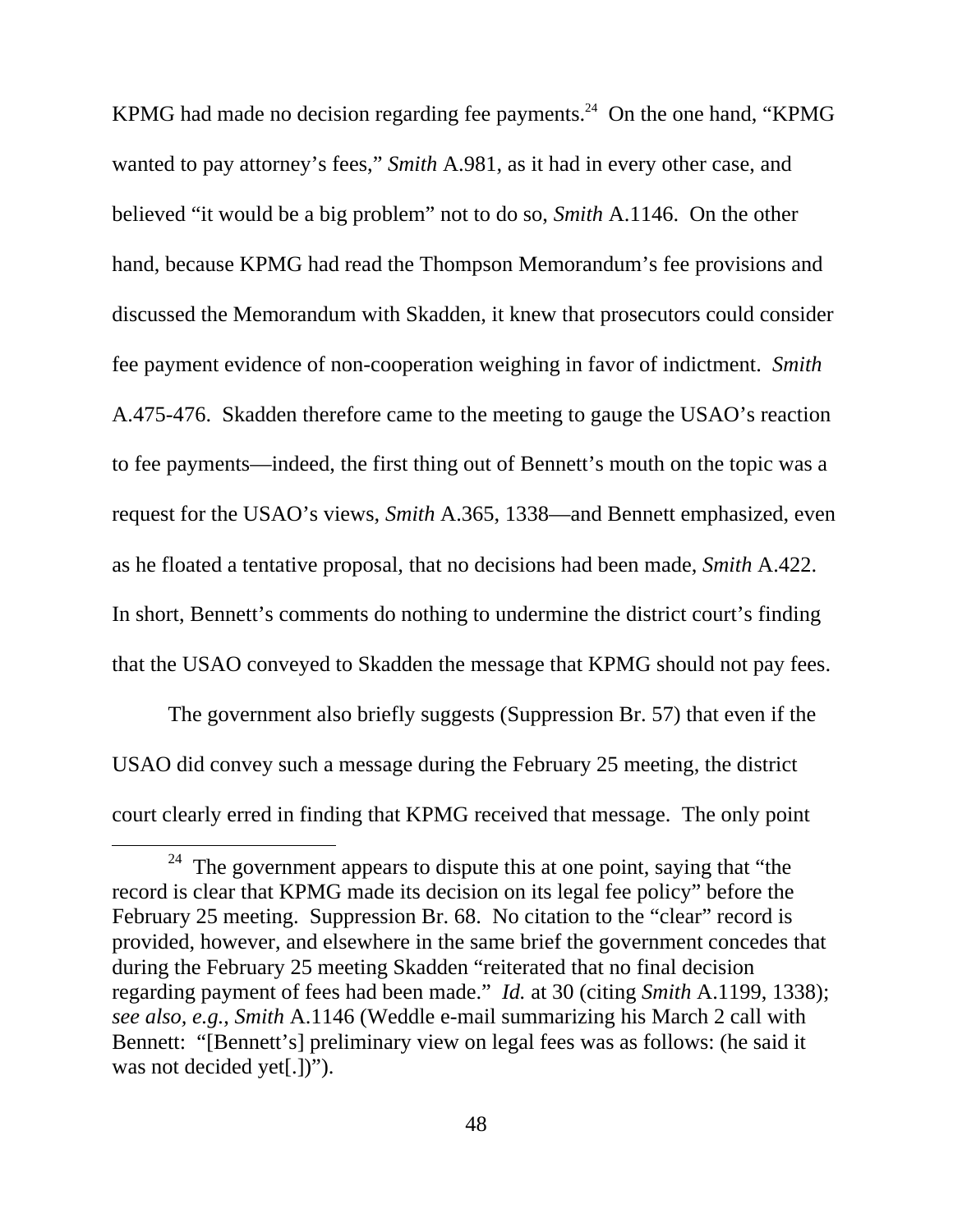the government makes in support of this suggestion is that KPMG's then-deputy general counsel, Joseph Loonan, did not recall having discussed the issue with Skadden after the meeting. The government does not explain, however, either why the district court had to credit this part of Loonan's testimony (another part of which the court labeled "perfectly absurd," *Smith* A.739), or why, even if the court did credit the testimony, Loonan's limited recall of two-year-old events proves that Skadden did not convey the message to him or others at KPMG.

In any event, other documentary evidence—notes taken by KPMG executive Greg Russo at a debriefing the Skadden attorneys provided KPMG directly after the February 25 meeting—clearly establishes that Skadden did pass on the USAO's message. Russo's notes juxtapose the phrases "paying legal fees" and "not a sign of cooperation," *Stein* A.1072, demonstrating, as the district court found, that Skadden lawyers had conveyed to KPMG that "payment of legal fees … would increase the chance that KPMG would be indicted" and thus destroyed, *Stein* A.1646 (*Stein IV*). Although the government's brief (at 92-94) addresses the other new evidence that the district court relied on in *Stein IV*, it is silent on this aspect of the Russo notes. Those notes, together with the other evidence in the record—such as KPMG's decision to back out of its agreement to pay Richard Smith's fees just two days after the February 25 meeting—show that the district court's finding that KPMG "got the message" was manifestly correct.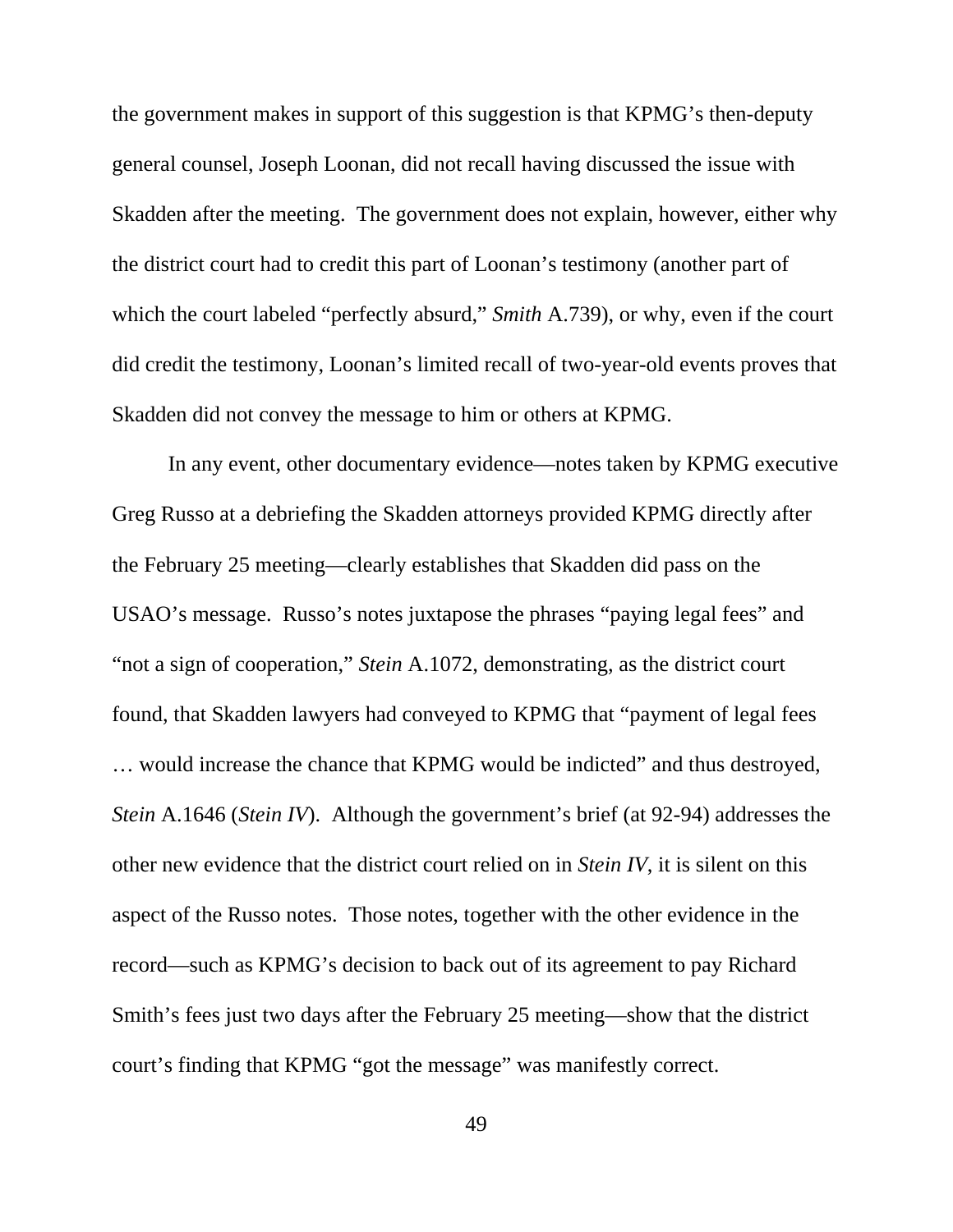Finally, the government argues (Suppression Br. 57) that even if the USAO communicated the message that KPMG should not pay fees, "the evidence is uncontested that KPMG … ignored that [message] and … paid the fees, subject to terms and conditions of its own devising." This statement sounds a recurring theme in the government's briefs: the notion that because the USAO never suggested the precise approach to advancement that KPMG adopted, any coercive tactics the USAO engaged in must have failed. That reasoning is untenable. KPMG's withholding of fees was not, from the USAO's perspective, an end in itself. It was instead a means to make convictions easier by impairing appellees' ability to defend themselves. The plan for limited and conditioned fee payments that Skadden and KPMG devised after the February 25 meeting furthered the USAO's goal even more effectively than a decision not to pay fees at all, by giving the USAO the ability (through KPMG) to pressure appellees and others into giving proffer statements that helped the government build its case and eventually indict a host of individuals—at which point fees *were* completely cut off. It thus makes no sense to argue, as the government does, that because the USAO did not specifically devise KPMG's fee plan, its adoption undermines the court's finding that the USAO's pressure caused KPMG to abandon its previously inviolate practice of paying fees in favor of that plan. KPMG can hardly be said to have resisted the prosecutors' pressure by giving them even more than they had demanded.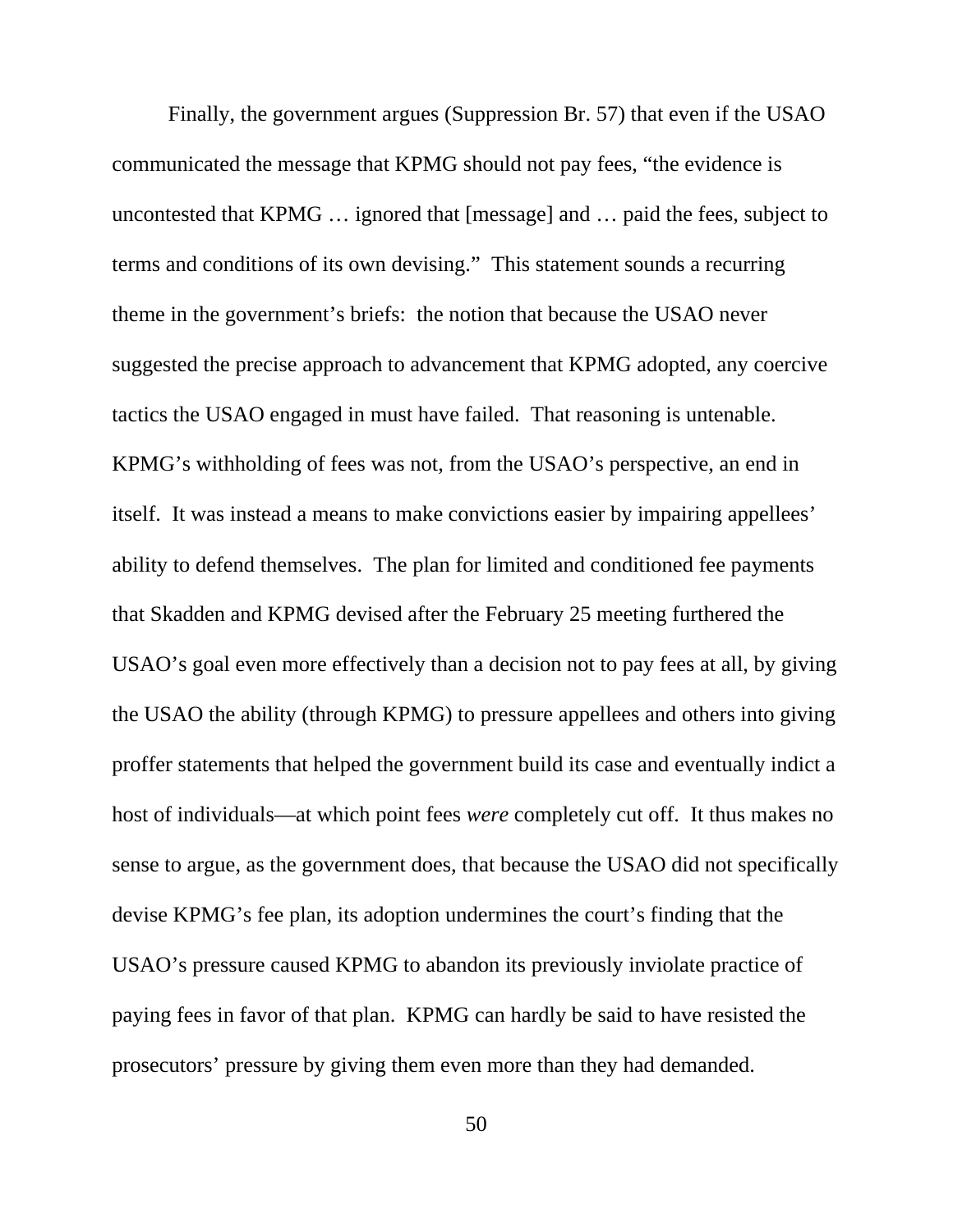### **C. The District Court Correctly Found That KPMG Would Have Paid All Of Appellees' Fees But For The Government's Pressure**

The government next challenges (Suppression Br. 63-70) what it correctly characterizes as the "factual linchpin" of the district court's decisions (*id.* at 63): the court's finding that "[a]bsent the Thompson Memorandum and the actions of the USAO, KPMG would have paid the legal fees and expenses of all of its partners and employees both prior to and after indictment, without regard to cost," *Stein* A.861 (*Stein I*). Far from being clearly erroneous, that finding has a wealth of support.

### **1. The government stipulated that KPMG had always paid legal fees fully and unconditionally before this case**

One piece of evidence alone suffices to support the district court's finding: the government's stipulation that KPMG had paid fees in every previous case, civil or criminal, without a condition of cooperation and without regard to cost. As the stipulation stated:

Prior to February 2004, … it had been the longstanding voluntary practice of KPMG to advance and pay legal fees, without a preset cap or condition of cooperation with the government, for counsel for partners, principals, and employees of the firm … in any civil, criminal or regulatory proceeding involving activities arising within the scope of the individual's duties and responsibilities as a KPMG partner, principal, or employee.

*Smith A.1133.* Moreover, "[t]his practice was followed without regard to economic costs or considerations with respect to individuals or the firm." *Smith*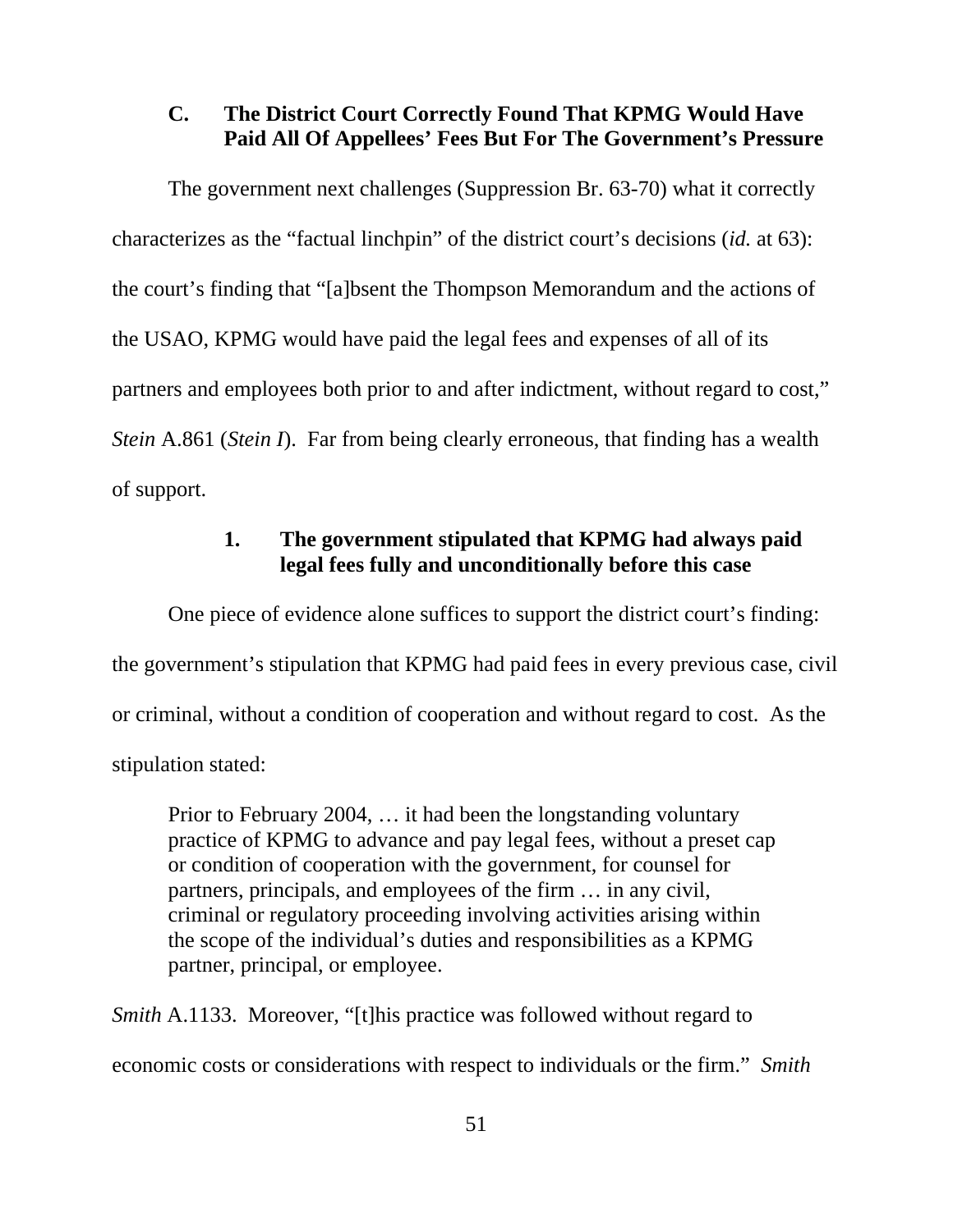A.1134. In light of this stipulation, the government cannot credibly contend that the court committed clear error in finding that KPMG would have continued its decades-long practice absent the Thompson Memorandum and the USAO's actions.

The government's effort to undermine the significance of its stipulation is unavailing. Noting that the most recent prior indictment of a KPMG employee occurred in the 1970s, it argues—while not contesting that KPMG paid pre- and post-indictment fees on that occasion—that one occasion is insufficient evidence to support a finding that KPMG would similarly have paid fees here. Suppression Br. 64. That argument fails for several reasons. First, it rests on the notion that the district court was required to disregard KPMG's long history of paying fees in civil and regulatory matters. The text of the stipulation itself refutes that notion, addressing criminal and non-criminal cases as indistinguishable—undoubtedly because that is precisely how KPMG always treated them, fully indemnifying employees in all cases, regardless of type.

Moreover, even if only prior payment of fees for indicted employees was relevant, the government's argument is curious. It objects to the district court's finding that KPMG would have acted as it had previously, yet its preferred finding is that KPMG would have acted in a way that it *never* had before. The government's position, then, is that the district court was required to find that

52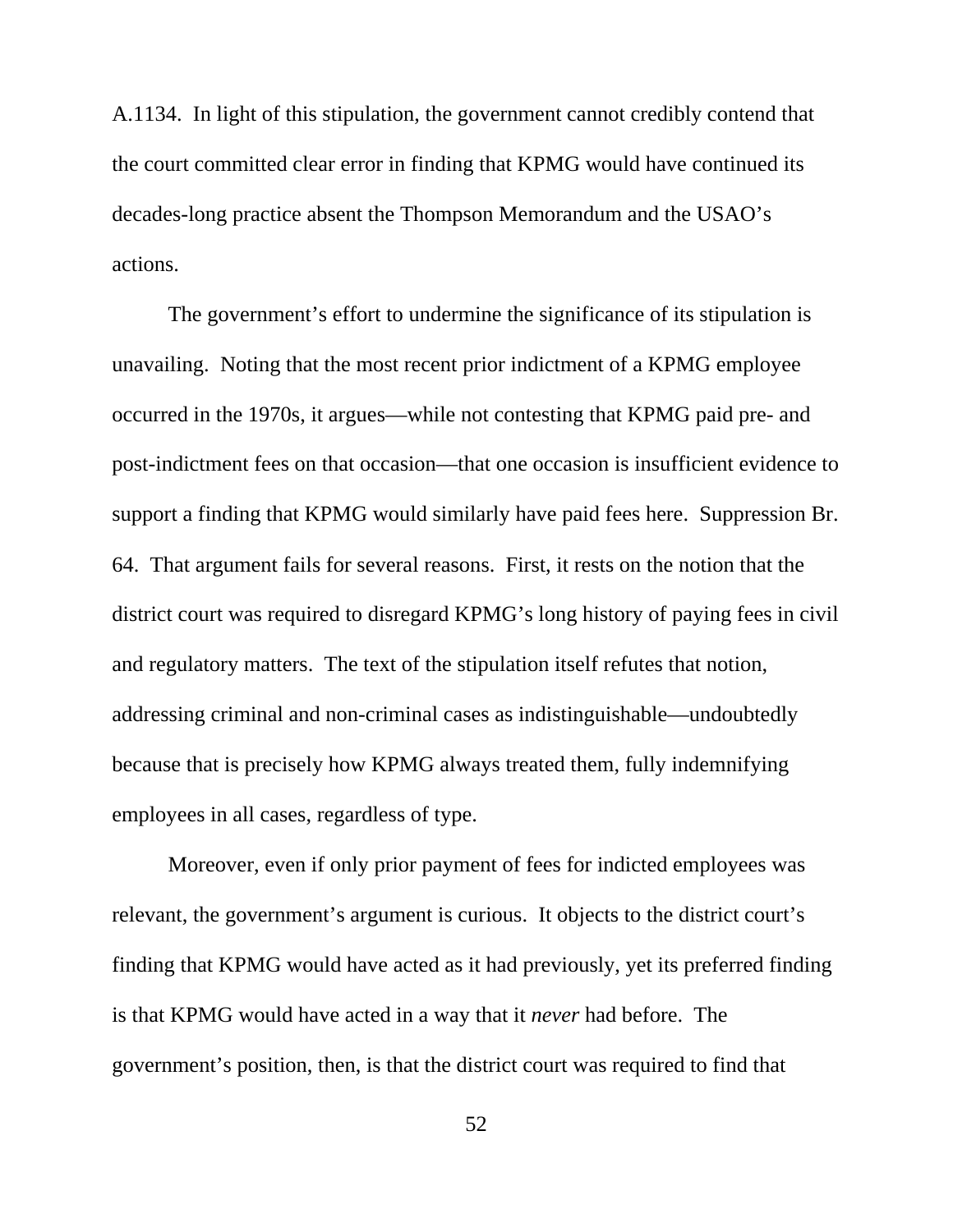KPMG would have acted differently than it had in the past, and committed clear error in finding that it would have acted similarly. Merely stating this position reveals its incoherence.

The only rationale the government offers for this argument is that this case was qualitatively different from the one in the 1970s. The government points to a Skadden attorney's statement during the February 25 meeting that KPMG generally paid legal fees for employees, but that because "this was new territory," KPMG was tentatively planning to condition fees on cooperation. Suppression Br. 65 (quoting *Smith* A.615). But the government's view that this comment referred to the "unprecedented convergence of civil, criminal, and regulatory crisis" facing KPMG (Suppression Br. 64) is not required by anything in the record; that is simply the government's preferred inference. An at least equally plausible inference—and the one that must be drawn when viewing the evidence in the light most favorable to the prevailing party—is that the "new territory" referred to was a world in which the Department of Justice had directed its prosecutors that any nonmandatory fee payments could be viewed as an indication of non-cooperation weighing in favor of indictment. The government's only evidence on this point thus actually supports the district court's finding.

53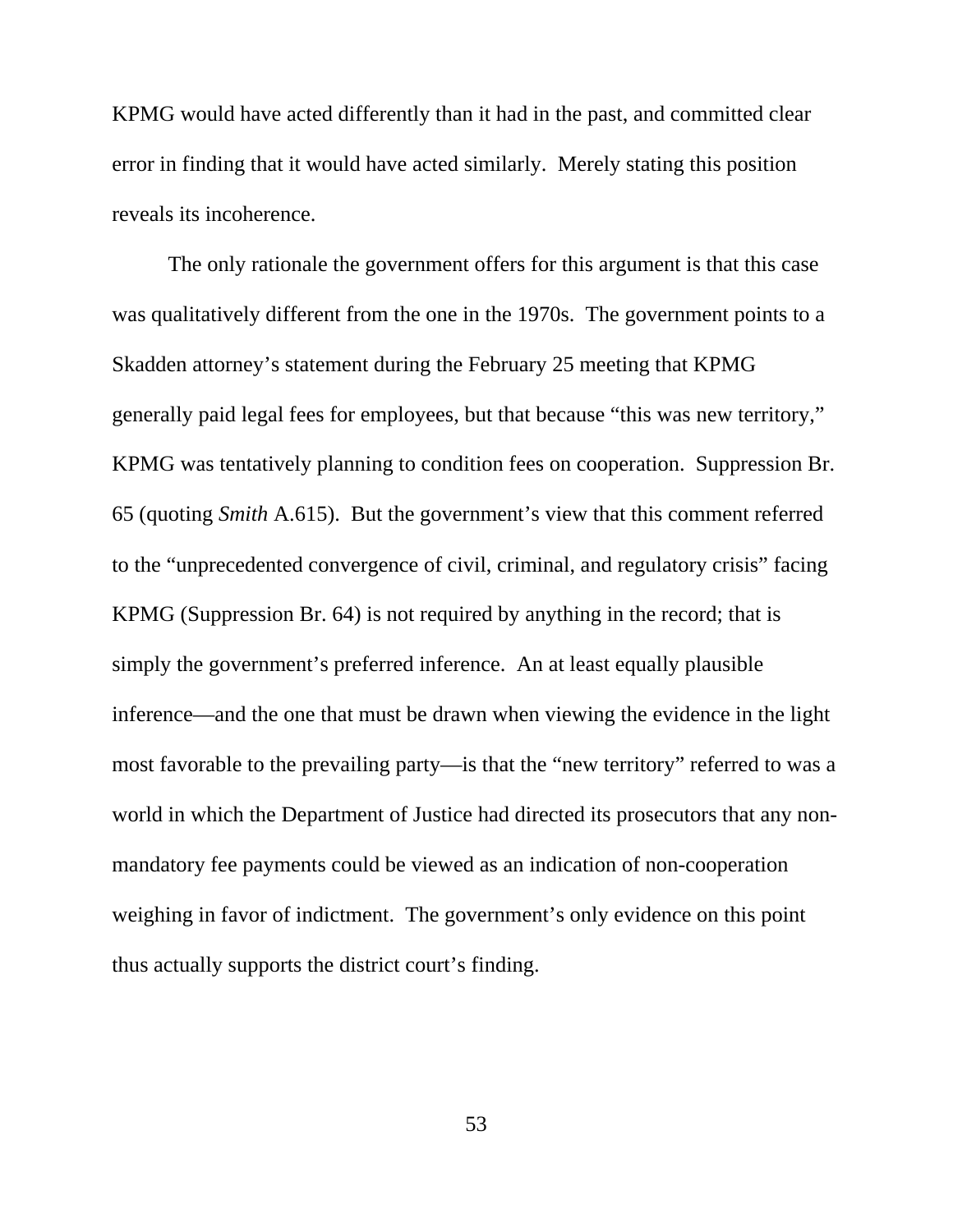## **2. KPMG itself represented that the Thompson Memorandum and the USAO's actions substantially influenced its decision regarding fees**

KPMG's past practice of full and unconditional payment of fees was hardly the only evidence supporting the district court's finding. Indeed, before the fee hearing, KPMG itself asked the court to accept its "unequivocal<sup>[]"</sup> and "categorical[]" representation that "[t]he Thompson memorandum in conjunction with the government's statements relating to payment of legal fees substantially influenced [its] determination(s) with respect to the advancement of legal fees" in this case. S.A.50-51 (internal quotation marks omitted). In light of this representation, the district court's finding that the government led KPMG to depart from its longstanding practice cannot be clear error; rather, it is manifestly correct.

The government attempts to minimize the import of KPMG's representation by arguing (Br. 84) that it is "consistent" with the conclusion that KPMG would have abandoned its longstanding practice even without government pressure. That argument drains KPMG's words of any meaning. To say that the Thompson Memorandum and the USAO's actions "substantially influenced" KPMG's decision regarding fee payments is to say that it is all but certain that if not for those factors the decision would have been different. This is clearly the view that KPMG held when it made its representation, because it characterized the representation as resolving "one of the ultimate factual issues in defendants'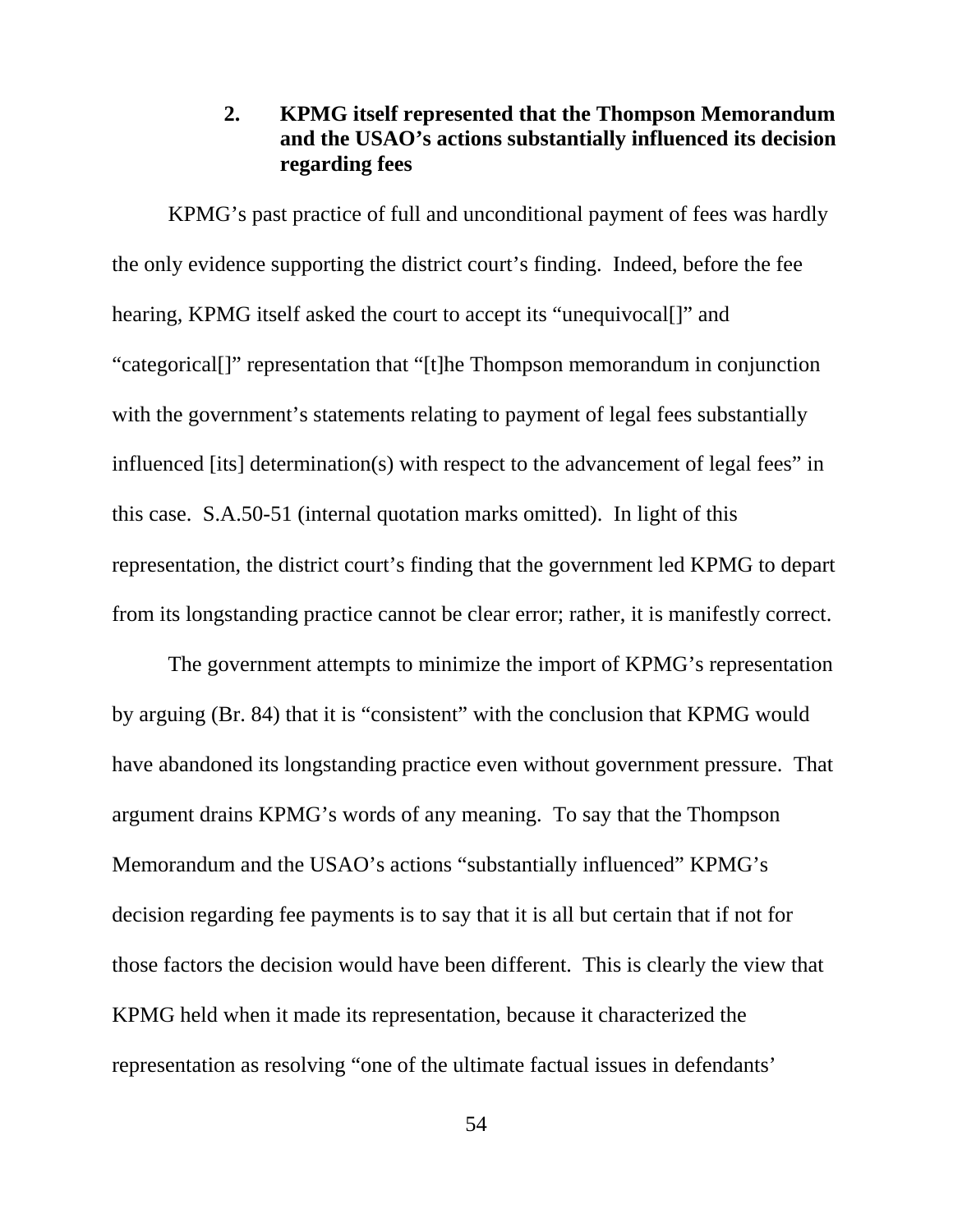motion." S.A.51. That issue, of course, was whether KPMG's decision not to pay fees was the result of government pressure. Yet the government now takes the position that not even KPMG's "unequivocal[]" representation regarding that issue can suffice to support the district court's finding. That position is indefensible.

# **3. A wealth of other record evidence indicates that KPMG intended to adhere to its practice of advancing fees in this case prior to its meeting with the USAO**

As discussed above, other record evidence further supports the district

court's finding that KPMG would have adhered to its past practice but for the

government's conduct:

- Just days before the USAO's investigation began, KPMG executed a severance agreement with Jeffrey Stein that obligated the firm to pay all his legal fees without limitation. S.A.6-7. KPMG later repudiated that contract for the specific purpose (as the firm's general counsel testified) of improving its standing with the government. *Smith* A.538.
- Before the February 25 meeting, KPMG negotiated a retention agreement with Richard Smith that likewise would have obligated the firm to pay all his legal fees, but when Smith met with KPMG's then-CEO two days after the February 25 meeting to finalize and execute the agreement, KPMG refused to sign. *Stein* A.928-930.
- KPMG's then-CEO sent a voice message to all partners shortly before the February 25 meeting stating that employees' fees would be paid by the firm, with no mention of any cap or condition of cooperation, and referring to a recent matter in which KPMG had paid more than \$20 million to defend four partners. *Stein* A.1070.
- KPMG executive Greg Russo's notes of his briefing from Skadden regarding the February 25 meeting make clear that the USAO had told Skadden that "[p]aying legal fees" was "not a sign of cooperation." *Stein*  A.1072.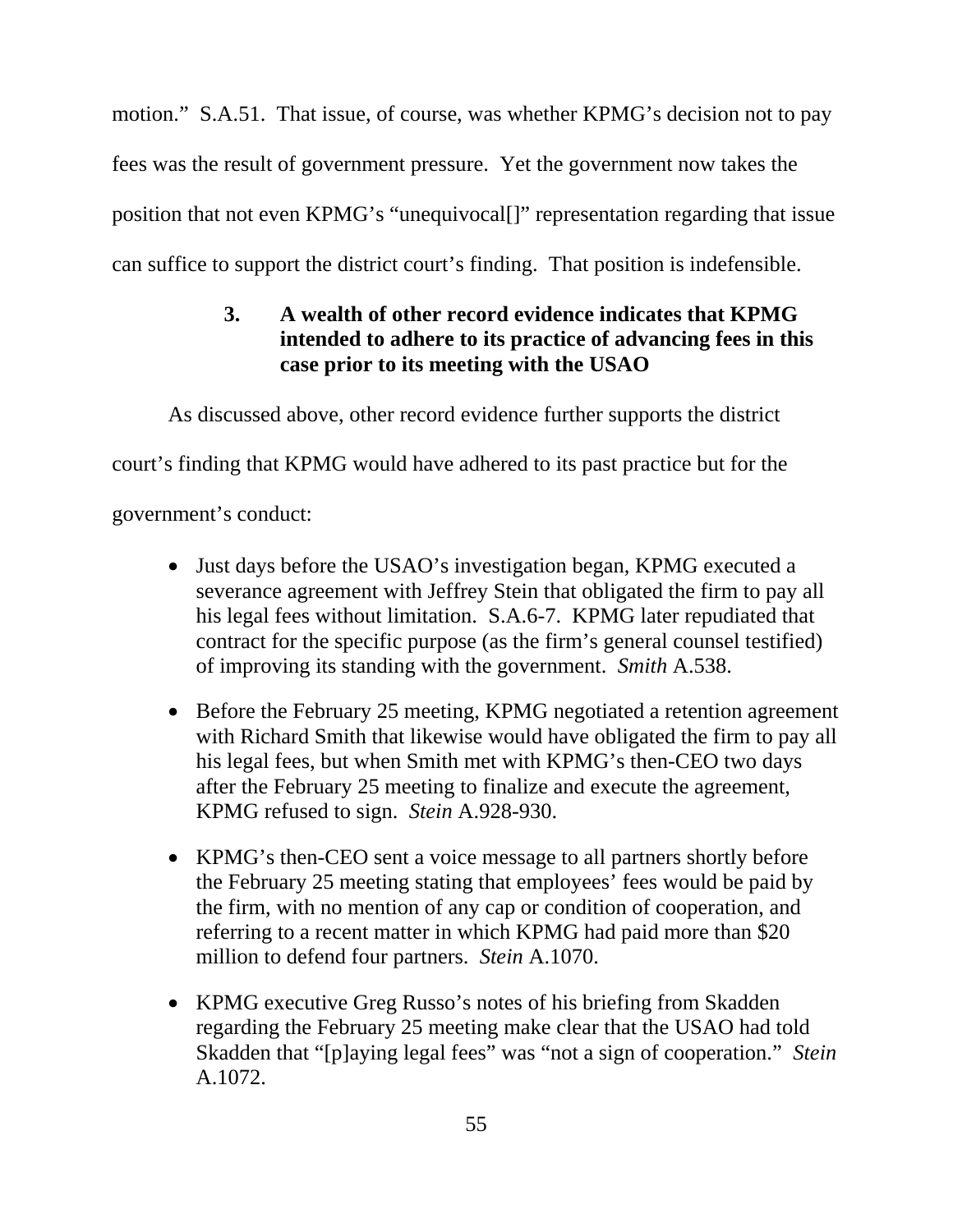- One Skadden lawyer said shortly after the meeting that "KPMG wanted" to pay attorney's fees [but] that the government did not want KPMG to pay attorney's fees," *Smith* A.981, and another Skadden lawyer told Weddle a few days later that it "would be a big problem" for KPMG not to pay fees, *Smith* A.1146.
- KPMG has paid over \$3.4 million in legal fees in civil and regulatory proceedings involving these same appellees arising from the same conduct at issue in the criminal proceedings—on the condition that appellees not use the lawyers representing them in the criminal case. *Stein* A.1557-1558; *Smith* A.558.

In response to the district court's observation that the government's

challenge to the court's factual finding ignored all of this evidence, *Stein* A.1642- 1643 (*Stein IV*), the government now ventures explanations for several of these facts, *see* Br. 90-94—while claiming (90 pages into its 25,690-word brief) that space considerations preclude "a point-by-point rebuttal." The issue, however, is whether this Court "*on the entire evidence* is left with the definite and firm conviction that a mistake has been committed." *United States v. United States Gypsum Co.*, 333 U.S. 364, 395 (1948) (emphasis added). Though the government may not care to make (or may not have) explanations for the remaining pieces of evidence—such as the Russo notes—this Court must consider them in deciding whether the district court's finding should be set aside.<sup>25</sup>

 $25$  The government also complains about the district court's observation in *Stein IV* that the government failed to call any witnesses to testify regarding KPMG's fee advancement decisions, noting—as it does repeatedly in its brief that "the defendants bore the burden of proof on the issue." Br. 25 (citing *Stein* A.1642-1643). But the court was merely responding to the government's argument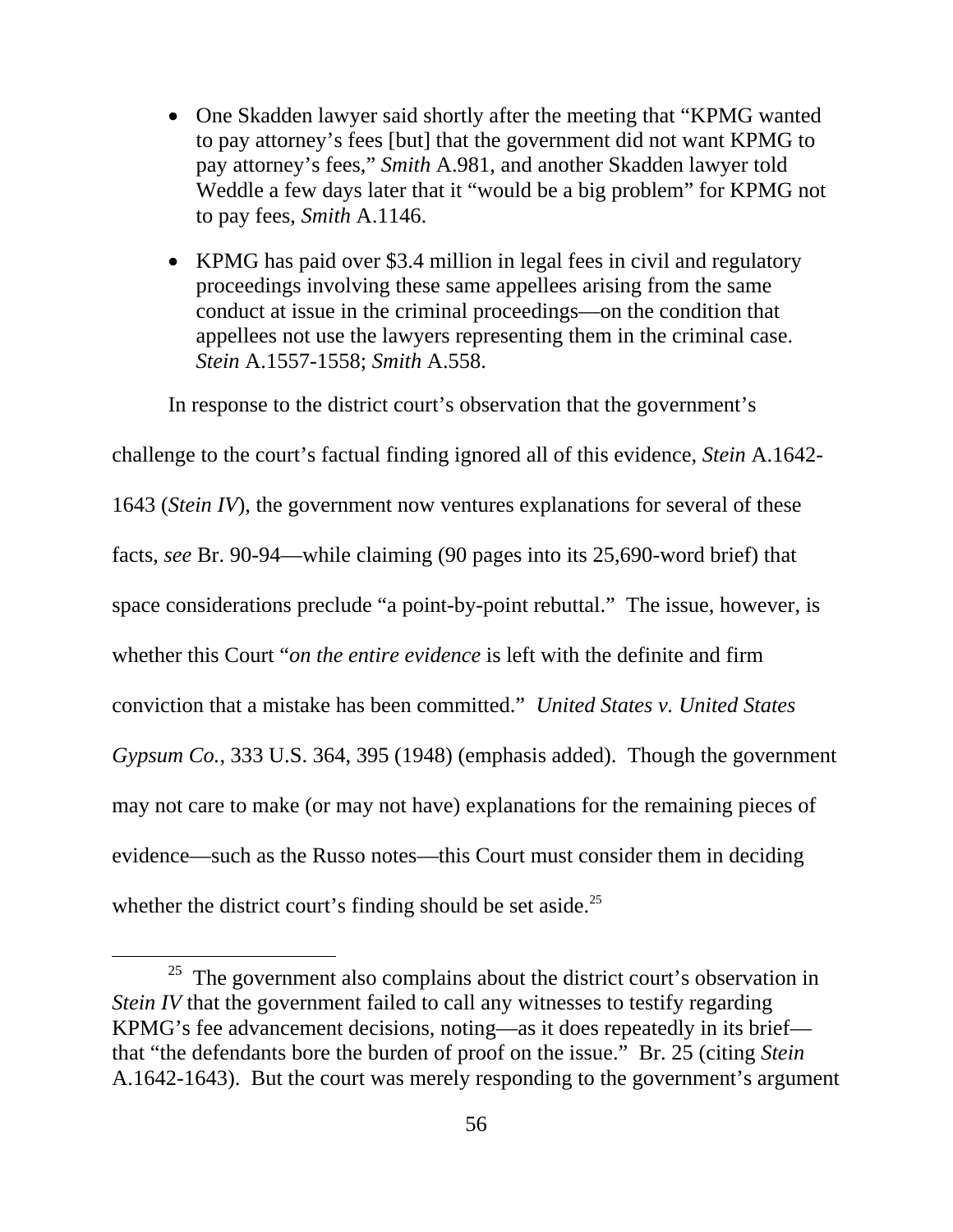The government's partial attempt to explain away this evidence falls well short of proving the court's finding clearly erroneous. A notable example is the government's feeble explanation for KPMG's decision to sign, and later repudiate, Stein's contract. That contract provided, in no uncertain terms, that Stein "shall be represented in all legal proceedings or actions … brought against [him] arising from and within the scope of his duties and responsibilities … by qualified counsel," including, if appropriate, counsel separate from KPMG's, and that "[t]he cost of such separate counsel, and related expenses, shall be the responsibility of the Firm and not that of [Stein]." S.A.6-7. The government now invokes the testimony of KPMG's general counsel, Joseph Loonan, that this provision actually imposed *no* obligations on KPMG because the payment of fees was described as "consistent with the Firm's general policy and practice"; according to Loonan, this meant that if KPMG's "policy and practice" changed after Stein's agreement was executed, the new policy would apply to Stein as well. Br. 90 (citing *Smith* A.173, 179). The district court found this testimony "perfectly absurd," *Smith* A.739, and

 $\overline{a}$ 

that its findings in *Stein I* were clearly erroneous. In doing so, it both explained that the existing record more than supported its findings and pointed out that the government had the opportunity to make a fuller record if it believed such a record might have required different findings. That response is entirely legitimate, and it does not, as the government implies, amount to burden-shifting. More generally, the government's proclamations about who bore the burden of proof below, while true, are irrelevant. Appellees carried their burden. The issue now is whether the government can carry *its* heavy burden to have the district court's factual findings set aside.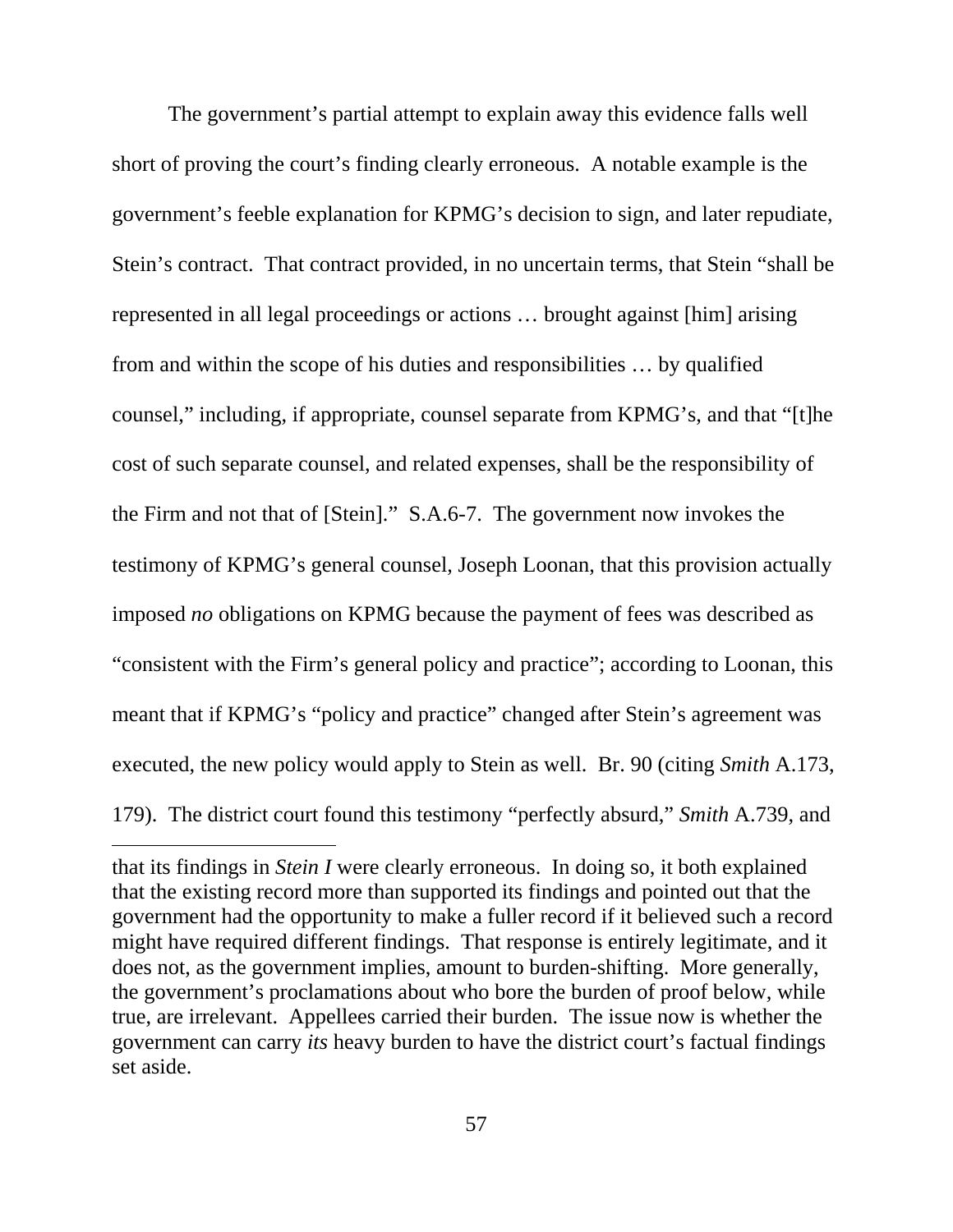in light of the contract's unequivocal requirement that KPMG pay fees, that characterization was justified. *See also Smith* A.697-698.

As to Smith's retention agreement, the government's argument (Br. 94) is that although KPMG backed out of the agreement just two days after the February 25 meeting, Smith's affidavit recounting KPMG's excuse at the time "makes no mention of the legal fees payment provisions being an issue." But the government nowhere explains why the timing of events did not by itself give the district court ample basis to conclude that those provisions were indeed an issue—in fact the driving issue—for KPMG's refusal to sign.

Regarding KPMG's decision to pay appellees' fees in civil and regulatory actions arising from the same conduct, the government contends (Br. 91) that the decision was driven by KPMG's liability insurance, which does not cover criminal matters. Indeed, the government calls it "[i]nexplicabl[e]" that the court "rejected this eminently practical reason for the distinction." *Id.* But the government argues as if the terms of KPMG's policies were established fact. To the contrary although the government fails to mention it—those policies were never put in evidence, and the district court made clear during the fee hearing that it would not countenance the government's effort to inject insurance into the case without introducing the actual policies. *See Smith* A.560-562, 738-739. While KPMG's counsel testified that the firm's policies did not cover criminal matters, in light of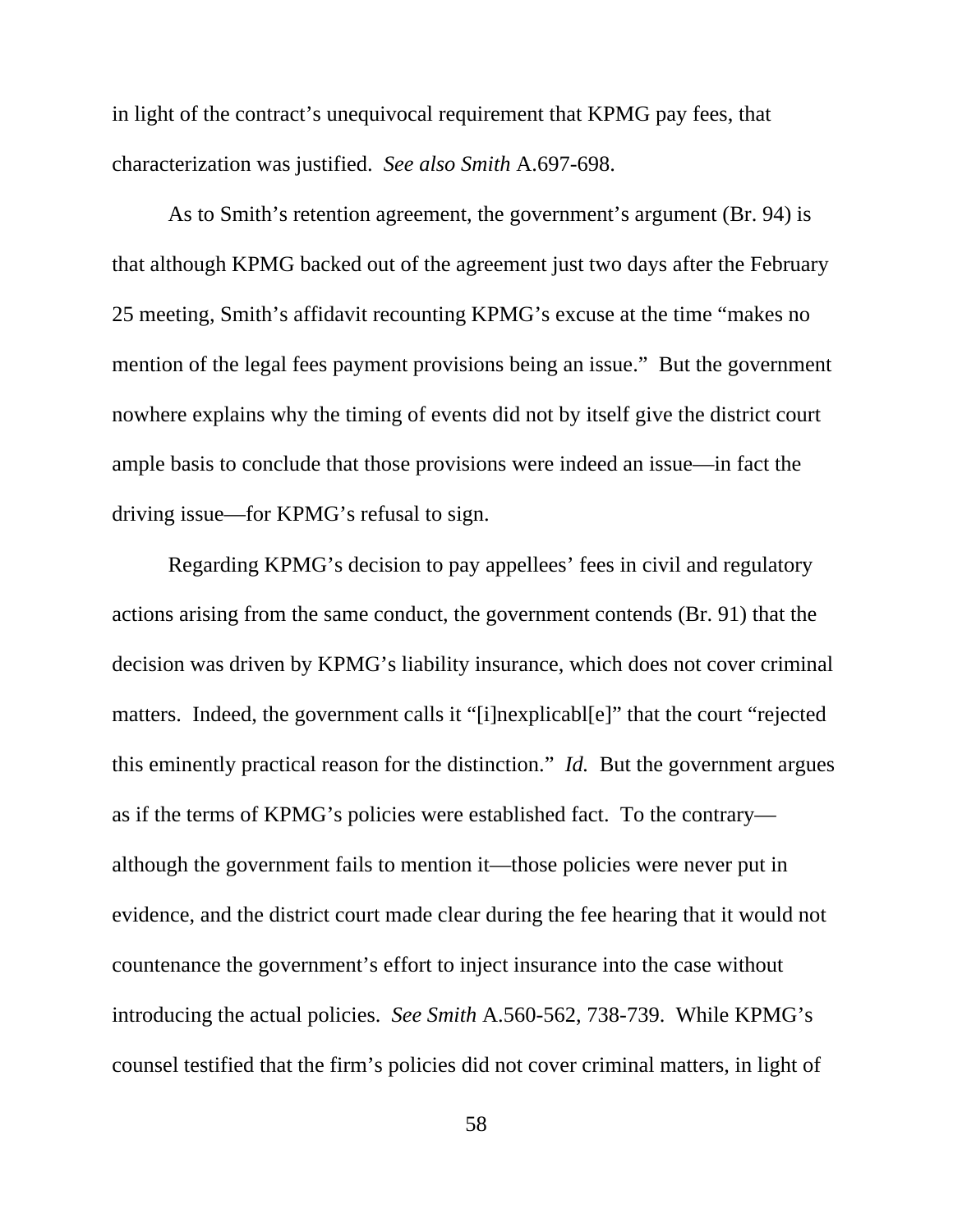the government's failure to introduce the policies, the district court had no obligation to credit that assertion. Far from being inexplicable, the court's decision not to view KPMG's insurance as explaining the firm's disparate treatment of this case and the related civil and regulatory proceedings was entirely rational.<sup>26</sup> Further, as noted above, KPMG's stipulation makes clear that its fee decisions had previously been made regardless of economic considerations, *Smith* A.1134, which hardly squares with the government's attempt to pin the change in policy on insurance limitations.

Finally, the government points to KPMG's representation, in the statement of facts accompanying its DPA, that it had departed from its longstanding practice of full indemnification "on its own initiative." *See, e.g.*, Suppression Br. 31-32 n.\*.<sup>27</sup> But the government's characterization of this statement as "the only direct evidence relating to the impetus for KPMG's decision on fees," *id.* at 63, is simply false. As discussed above, KPMG "unequivocally" represented to the district court

 $26$  The government suggested that it did not put the policies into evidence only because KPMG refused to produce them. *Smith* A.561. But KPMG's DPA obligated the firm to cooperate with the government's prosecution, *see Stein*  A.325-328, so there is no reason it could not have been required to produce the policies.

 $27$  The district court correctly observed that "the government failed to offer th[e DPA] in evidence or make this argument on the present motion." *Stein* A.861 n.97. In addition to being meritless for the reasons given in text, this argument is thus forfeited.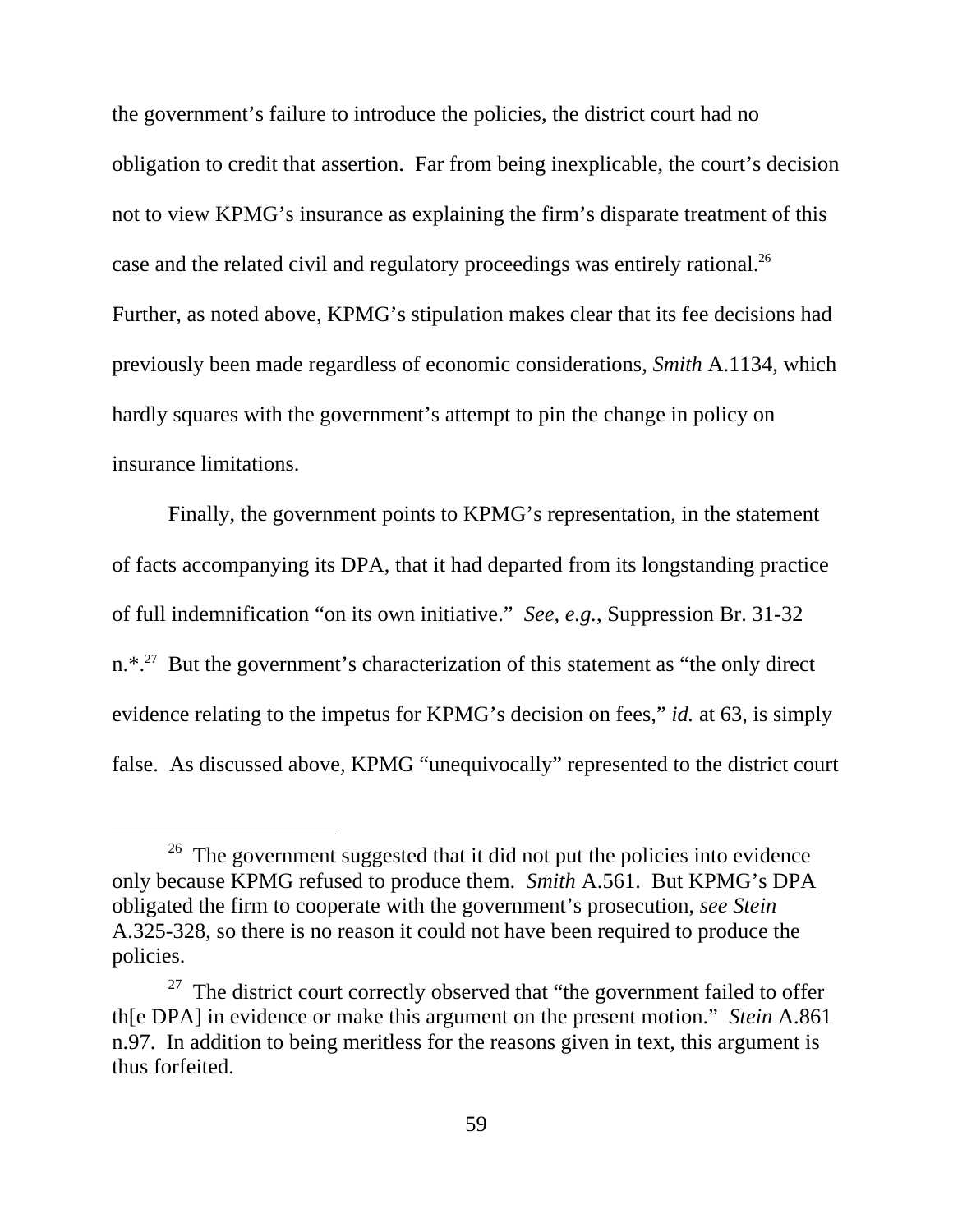that "[t]he Thompson memorandum in conjunction with the government's statements relating to payment of legal fees substantially influenced KPMG's determination(s) with respect to the advancement of legal fees and other defense costs to present or former partners and employees" in this case. S.A.50-51 (internal quotation marks omitted). Moreover, that representation—unlike the one in the statement of facts—was made in connection with the fee hearing and in order to resolve the "ultimate factual issue[]" of the effect of the USAO's conduct on KPMG's decision regarding fees. S.A.51. In light of KPMG's "unequivocal[]" representation on that subject, the district court was under no obligation to give the sentence in the statement of facts the talismanic significance the government ascribes to it.

In the end, the government's argument that the district court erred in finding that KPMG cut off appellees' fees because of government pressure is simply that the court "gave unduly short shrift to the many reasons, wholly unrelated to the Thompson Memorandum [and the USAO's conduct], that would necessarily have been factored in to KPMG's thinking on this issue." Suppression Br. 65. Even were that the case, the court's weighing of various factors and its finding as to the factor that actually drove KPMG's decision could not be deemed clearly erroneous. But that is not the case. Rather, the entire record—including KPMG's undisputed past practice, its unequivocal representation that the government's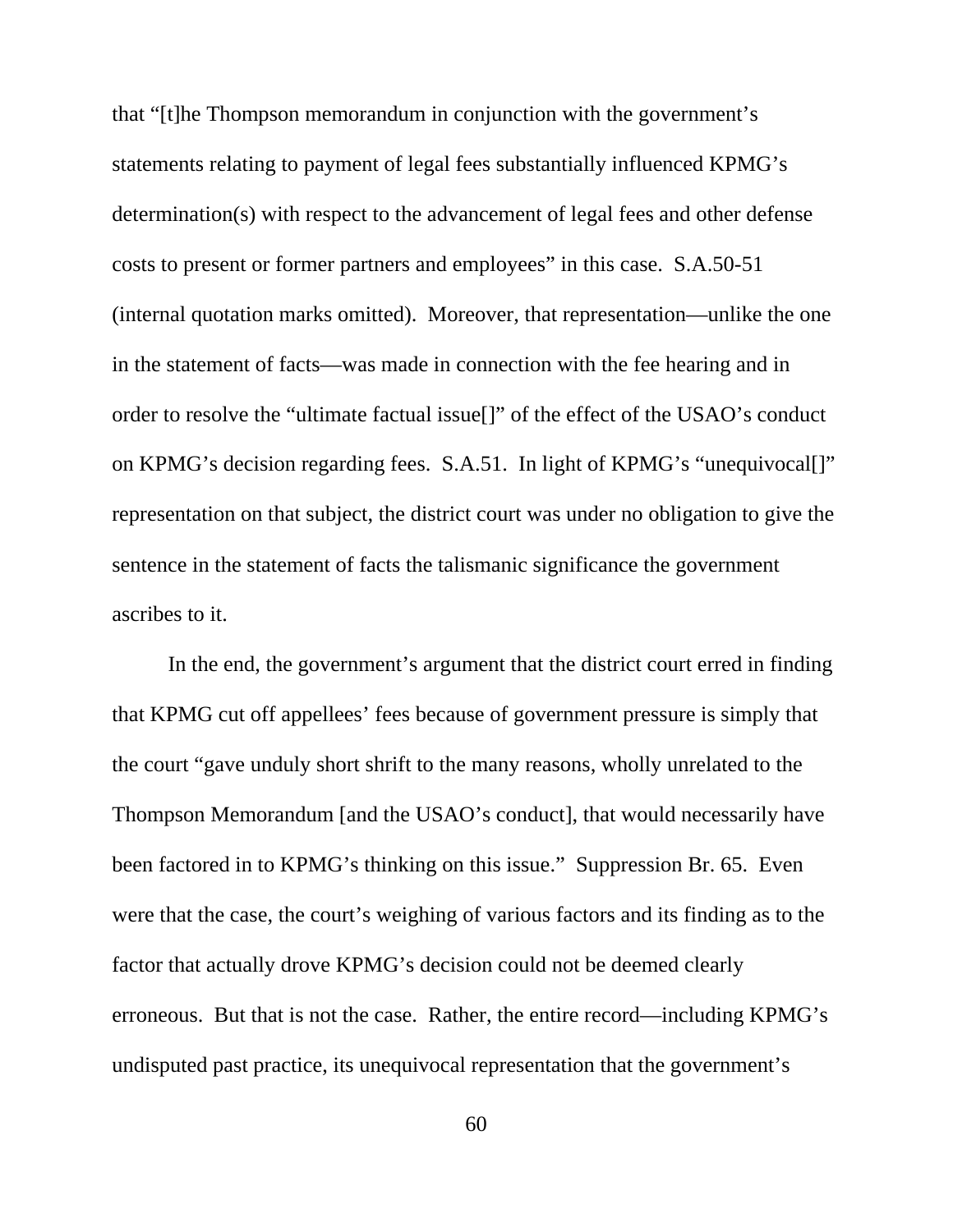conduct substantially influenced its decision, and a wealth of documentary evidence—strongly supports the district court's conclusion that KPMG would have paid appellees' fees but for the government's pressure not to do so.

### **D. The District Court's Finding That The USAO Sought To Minimize The Involvement Of Defense Counsel Was Amply Supported**

The government also challenges (Suppression Br. 58-63) the district court's finding that the USAO's conduct revealed "a desire to minimize the involvement of defense attorneys." *Stein* A.861 (*Stein I*). Although this finding is not necessary to the conclusion that the government's actions violated appellees' constitutional rights, the record abundantly supports it.

The primary support, of course, is the USAO's successful efforts to induce KPMG to depart from its longstanding practice of full advancement. The whole point of these efforts was to minimize the involvement of defense counsel. In so doing, the government ensured that the subjects of the USAO's investigation would have their ability to pay for a lawyer severely limited, and that persons who were indicted would have their fees cut off altogether, depriving them of substantial resources with which to defend against the charges. As demonstrated above, the district court's finding that KPMG's actions were indeed the result of the government's pressure is unassailable, and by itself suffices to support the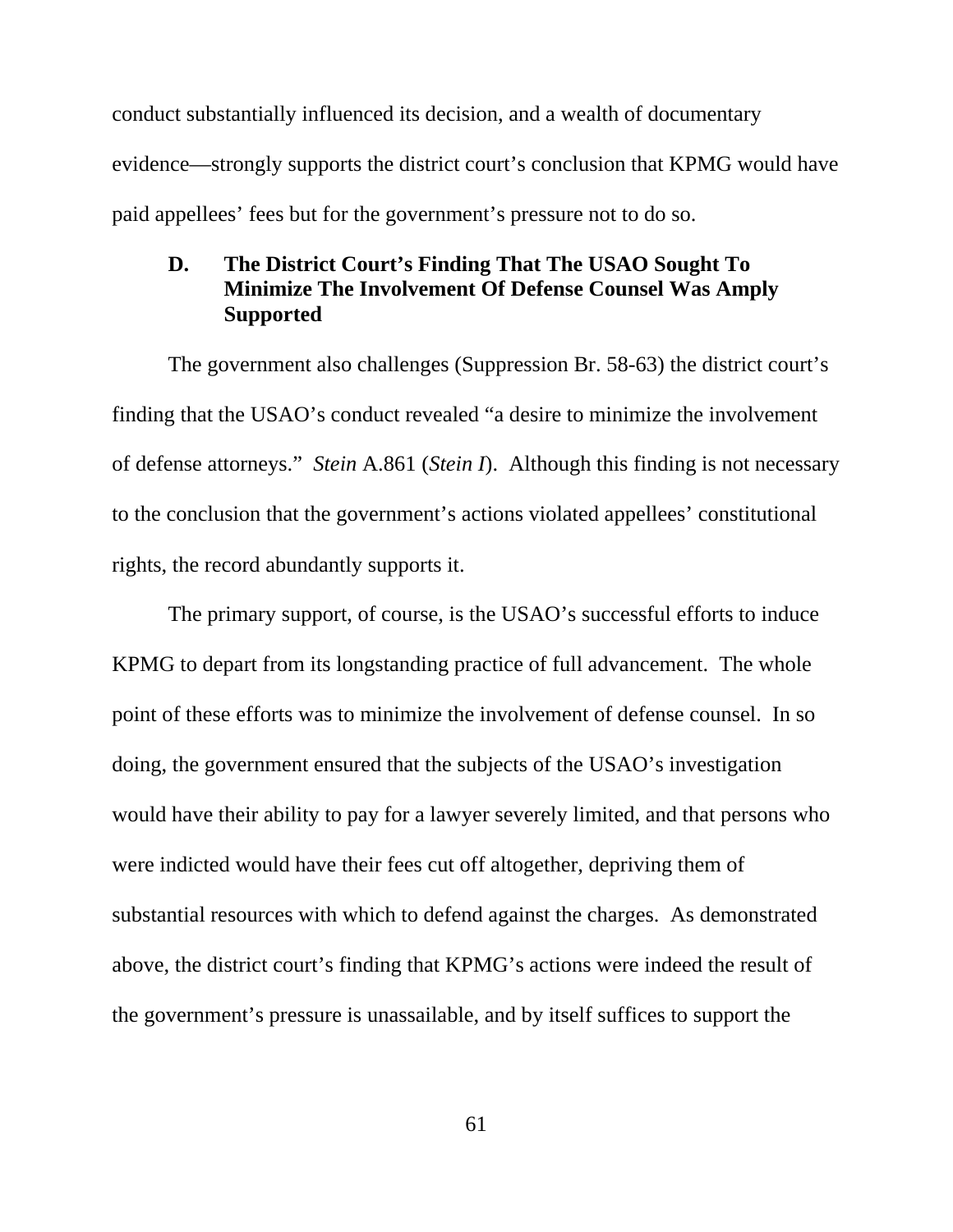court's subsidiary finding about the government's effort to minimize the involvement of defense counsel.

The district court, however, pointed to additional evidence that bolsters that subsidiary finding, principally the USAO's conduct in regard to the "advisory memo" that KPMG distributed to employees in March 2004. *See supra* pp.18-20. The district court found that "the government's purpose in demanding [that KPMG issue a supplemental memo] was to increase the chance[] that KPMG employees would agree to interviews without consulting or being represented by counsel." *Stein* A.855. The government argues that it merely wanted to alert KPMG employees that they could hire their own attorneys rather than using those retained by KPMG (Suppression Reply 41-42) and that "the only substantive difference" between the original memo and the USAO's proposed supplement was that the latter flagged the "third option of retaining counsel independently" and noted that lawyers paid by KPMG would not report an employee's contact with the government to KPMG absent consent (Suppression Br. 60). That explanation does not withstand scrutiny.

To begin with, the government is wrong that the "only" difference between the advisory memo and its proposed supplement is the one it identifies. For example, the original memo—but not the government's supplement—detailed the benefits employees would enjoy by opting to have counsel, *Smith* A.1299, making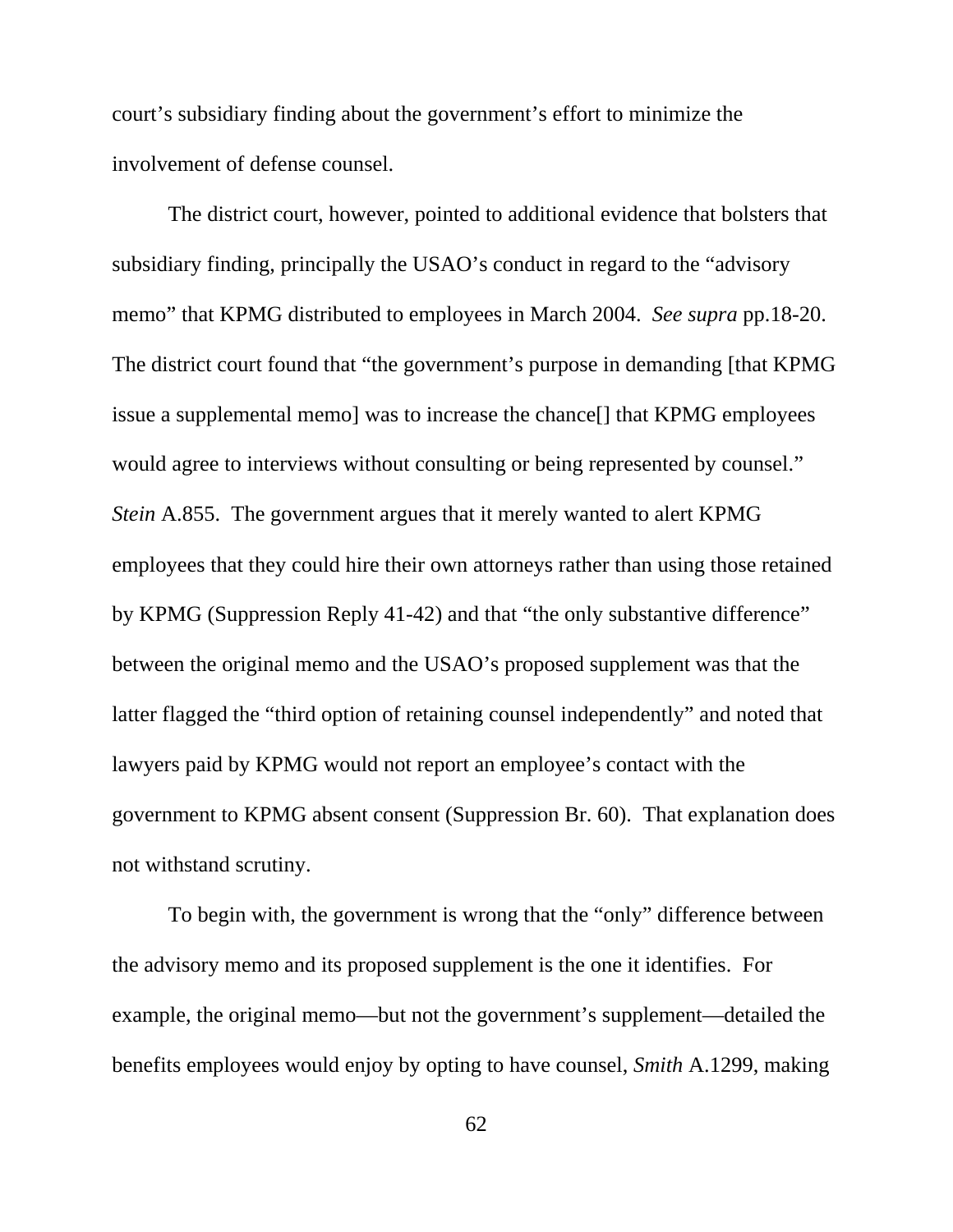it more likely that employees would do so. In addition, the original memo—but not the supplement—advised employees that they had the right not to speak to the government, *Smith* A.1298, that it would be "improper for investigators to resort to threats or intimidation, whether express or implied, in order to obtain an interview," *Smith* A.1299, and that employees who did agree to an interview "retain[ed] the right to suspend or terminate [the] interview at any time," *id.*<sup>28</sup>

Yet more damning to the government's post-hoc explanation is the fact that the supplement KPMG ultimately distributed nowhere mentioned the "third option" of retaining independent counsel that the government claims was so important. *Smith* A.1322-1325. That is so even though KPMG sent a draft of the supplement to the USAO (at the USAO's request) and asked prosecutors to share "any questions or concerns" they had. *Smith* A.1303. The USAO did express concerns about other aspects of the memo, leading to additional changes, *Smith* A.1319, but it raised no objection to the draft supplement's omission of the "third option." Were it true that the USAO was motivated by a desire to inform KPMG employees about that option—rather than a desire to downplay the benefits of counsel and stress employees' freedom to forego counsel (two things the draft and

 $28$  The government is also wrong in claiming (Suppression Br. 60) that its supplement was needed to inform employees about whom KPMG-paid attorneys would represent: the original memo addressed the topic, stating that lawyers paid by the firm "would not represent KPMG … but rather would provide independent legal representation" to the employee. *Smith* A.1298.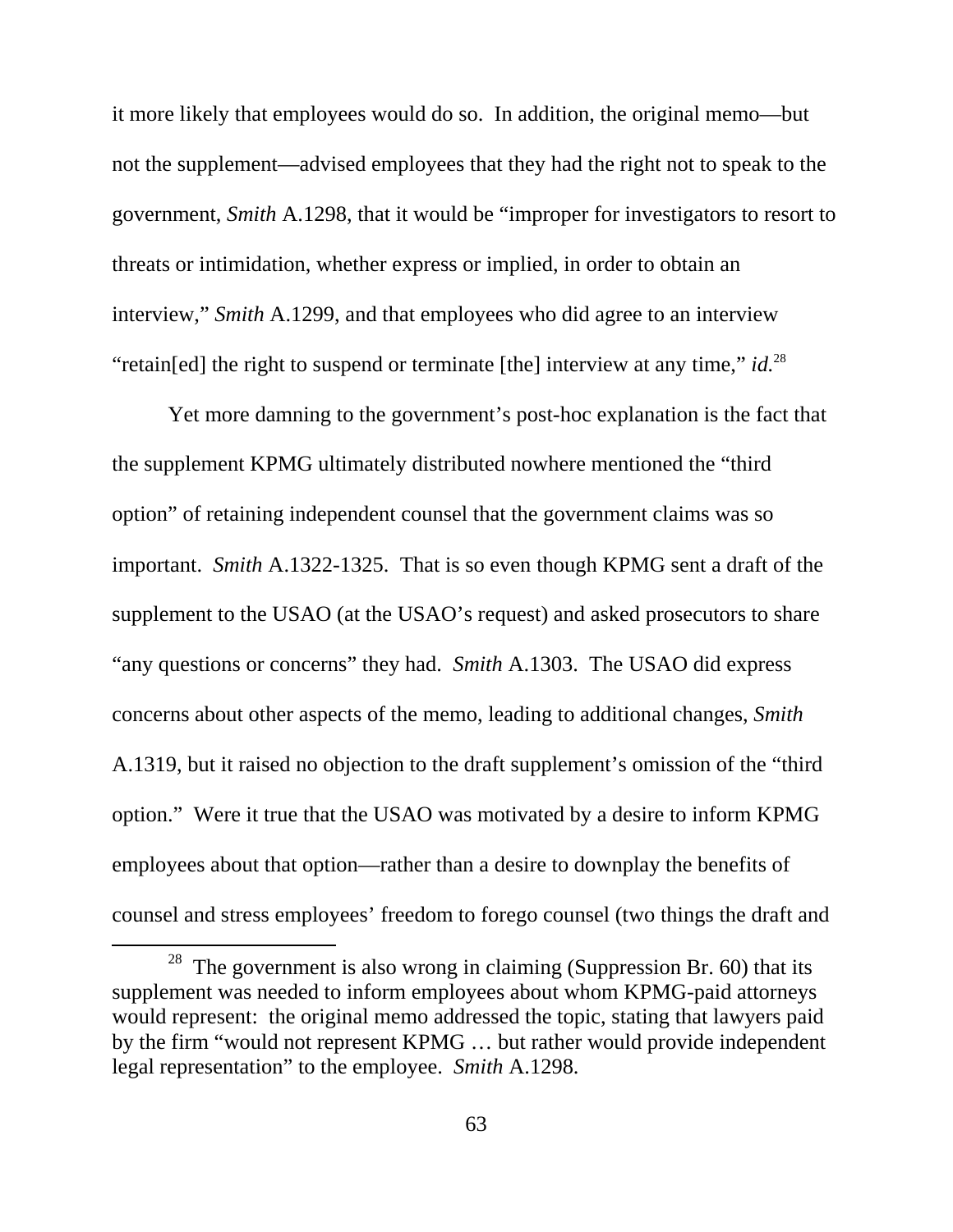final supplements actually did)—prosecutors surely would have flagged the omission for KPMG.

After appellees in the suppression appeal raised this point (Smith Br. 49; Watson Br. 44), the government responded only that the events merely demonstrated "that KPMG was not the Government's agent and did not 'do its bidding'" (Suppression Reply 42). That misses the point. In light of the USAO's previous statement to Skadden that the problems it perceived with the original memo "must be remedied," *Smith* A.1300, and its willingness to raise other concerns about the supplement, it is implausible that prosecutors would have allowed the supplement to be issued unless their concerns had been addressed.

In short, while simply offering a credible alternative explanation for its actions would not be enough to render the district court's explanation clearly erroneous, the government does not even offer its own credible explanation. The district court correctly found that the government's conduct of this investigation demonstrated an improper intent to minimize the involvement of defense attorneys.

64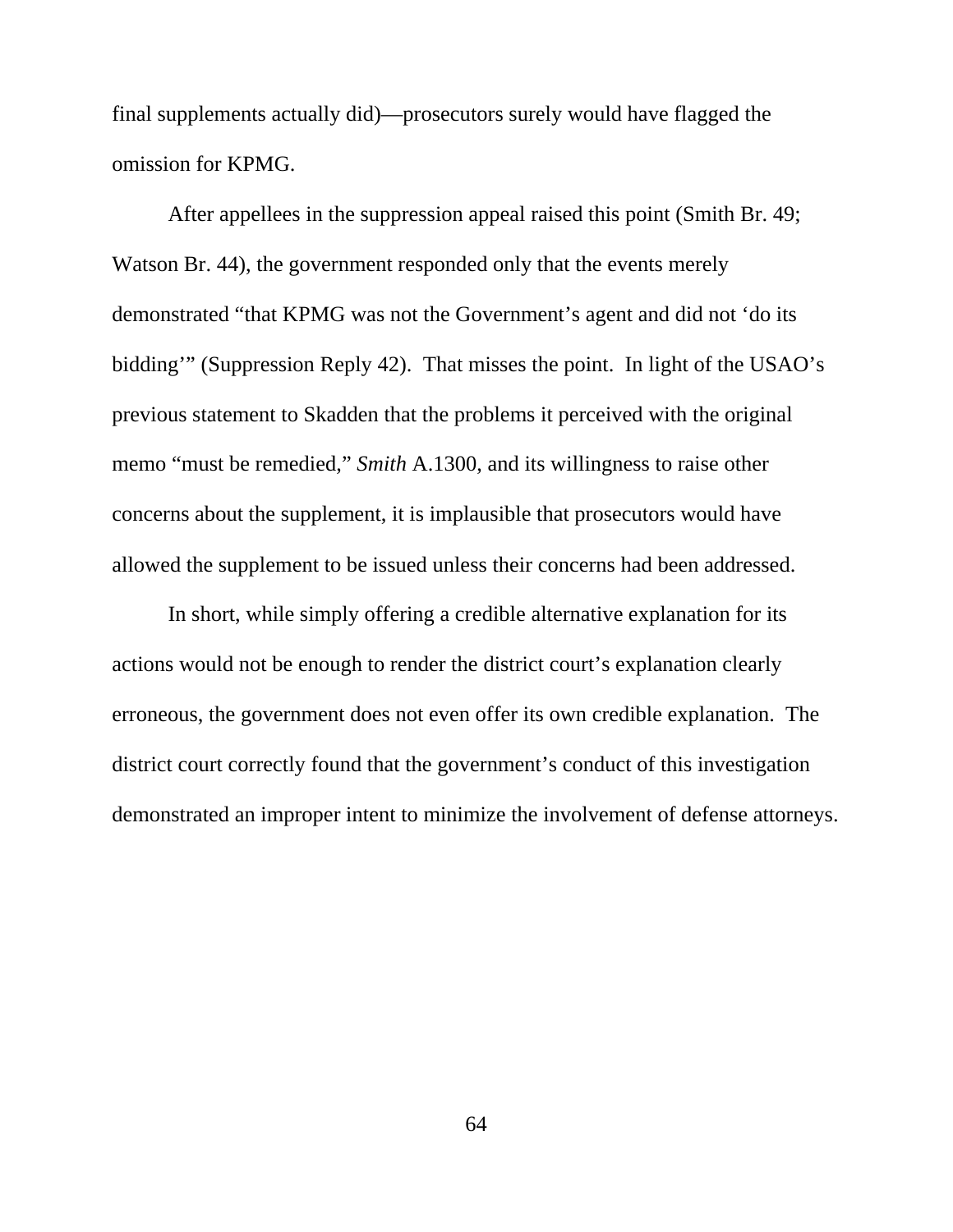# **II. THE GOVERNMENT'S CONDUCT VIOLATED APPELLEES' SIXTH AMENDMENT RIGHT TO COUNSEL**

### **A. The Sixth Amendment Bars The Government From Unjustifiably Interfering With Funds Lawfully Available To Defendants To Obtain Counsel And Mount A Defense**

The government's conduct in this case offended the most fundamental guarantee of the Sixth Amendment: that the government will not interfere with a defendant's retention of counsel to assist in his defense. The Sixth Amendment right to counsel originated in response to the English common-law rule that generally prohibited prisoners charged with treason or felony from availing themselves of the assistance of counsel. *See Powell v. Alabama*, 287 U.S. 45, 60 (1932); *Faretta v. California*, 422 U.S. 806, 823-825 (1975); *see generally*  Tomkovicz, *The Right to the Assistance of Counsel* 2-21 (2002). The American response to this "passionately assailed" practice, *Powell*, 287 U.S. at 60—first in the constitutions and statutes of the colonies and then in the Sixth Amendment itself—was to ensure that defendants could choose whether to defend themselves or to retain counsel to represent them. *Id.* at 60-65; *Faretta*, 422 U.S. at 828-829. "This right to retained counsel … recognized the defendant's freedom of choice to use his resources to provide that form of representation … that he deemed best suited for his defense." 3 LaFave et al., *Criminal Procedure* 461 (2d ed. 1999).

Thus, from its inception, the Sixth Amendment was designed to bar the government from meddling with a defendant's decision regarding whether, or how,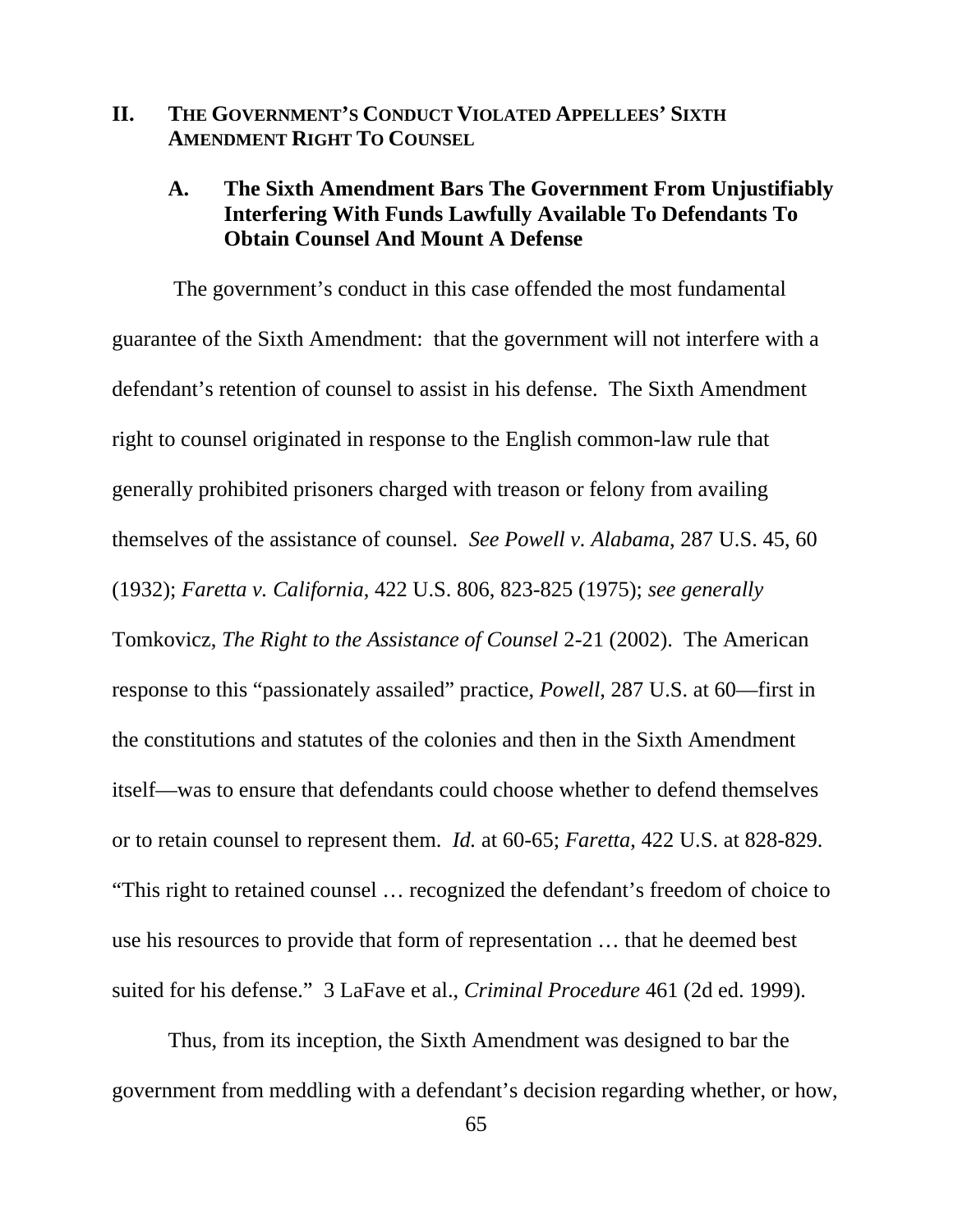to employ counsel. A central aspect of that guarantee is a defendant's "'right to be represented by an otherwise qualified attorney whom that defendant can afford to hire, or who is willing to represent the defendant even though he is without funds.'" *United States v. Gonzalez-Lopez*, 126 S. Ct. 2557, 2561 (2006) (quoting

*Caplin & Drysdale, Chartered v. United States*, 491 U.S. 617, 624-625 (1989)).

"This right to use one's own resources—financial or otherwise—to secure representation by a defense attorney has never been seriously questioned. When occasions have arisen, the Supreme Court has consistently and resoundingly affirmed its solid constitutional foundation." Tomkovicz, *supra*, at 51. At its core, the Sixth Amendment thus requires the government "to refrain from unreasonable interference with the individual's desire to defend himself in whatever manner he deems best, using every legitimate resource at his command." 3 LaFave, *supra*, at 461-462.

In contrast, it was not until the early twentieth century that courts began to recognize the Sixth Amendment right to counsel as embracing not only a negative right against government interference with the defendant's ability to control his representation, but also a guarantee of positive entitlements, such as an indigent defendant's right to appointed counsel or the rule that the assistance counsel provides must meet a minimal level of effectiveness. *See, e.g.*, *Powell*, 287 U.S. at 57-58, 72; *McMann v. Richardson*, 397 U.S. 759, 771 & n.14 (1970); *see also*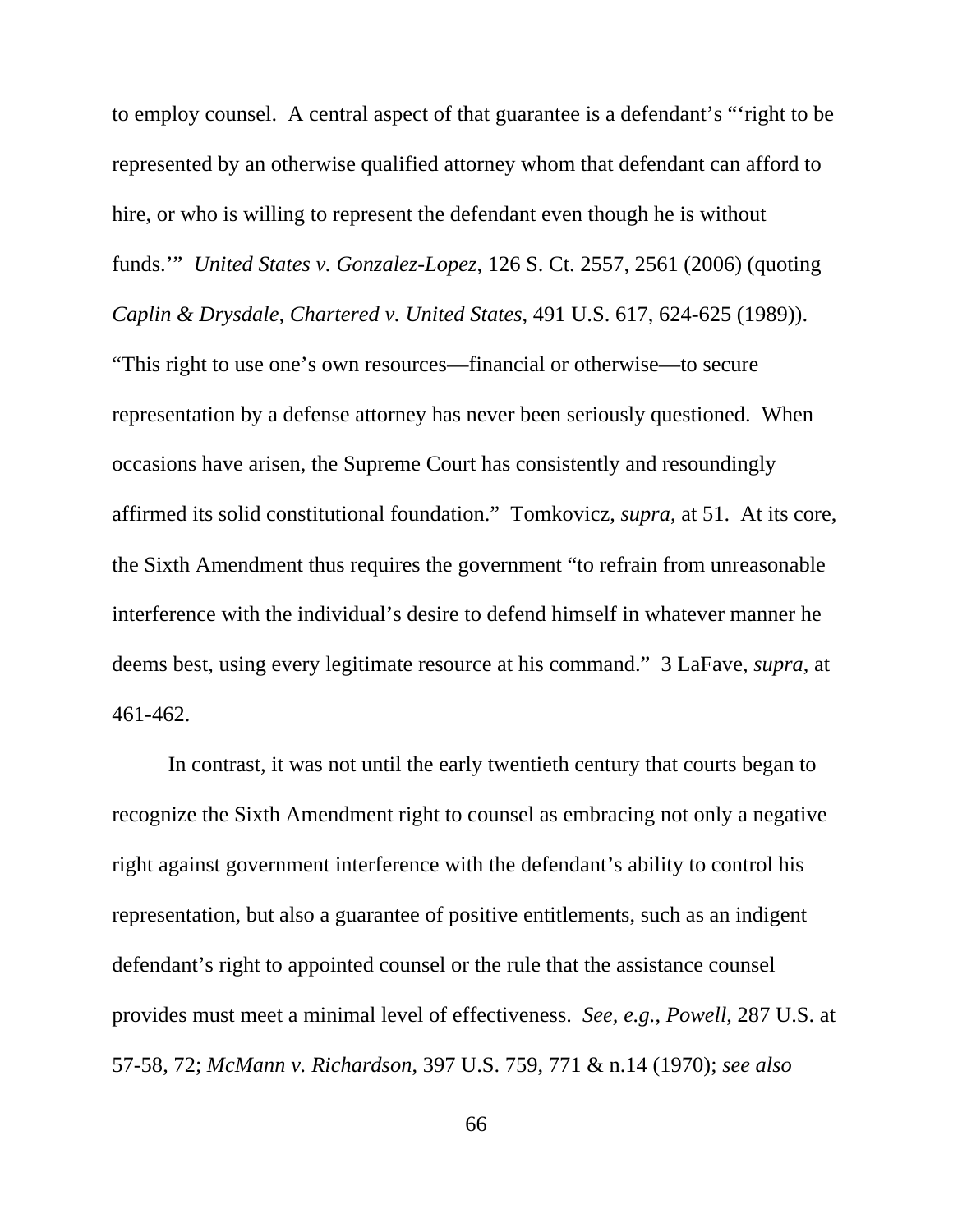*Gonzalez-Lopez*, 126 S. Ct. at 2562-2563 (explaining the distinct roots of the Sixth Amendment right to retain counsel of choice and the later-recognized right to the effective assistance of counsel). Appellees do not contend here that the government's conduct rendered their counsel's performance constitutionally ineffective. Nor do they assert that the Sixth Amendment guarantees them an affirmative right either to a particular amount of money for legal fees or to have KPMG pay those fees. Rather, the Sixth Amendment right at issue here is a defendant's right to use the resources lawfully available to him to secure representation by counsel, free of government interference. That right is at the historical core of the Sixth Amendment.

Freedom from government interference with the exercise of the right to counsel serves two purposes. First, it ensures fairness within the adversary system. *See Wheat v. United States*, 486 U.S. 153, 158 (1988); *United States v. Morrison*, 449 U.S. 361, 364 (1981). When the government is represented by counsel, a fair trial cannot be assured without permitting the defendant the assistance of counsel. *See Gideon v. Wainwright*, 372 U.S. 335, 344 (1963); *Powell*, 287 U.S. at 68-69. But that "equalizing effect," *United States v. Ash*, 413 U.S. 300, 309 (1973), cannot be achieved if one side is permitted to interfere with and undermine the efforts of its adversary.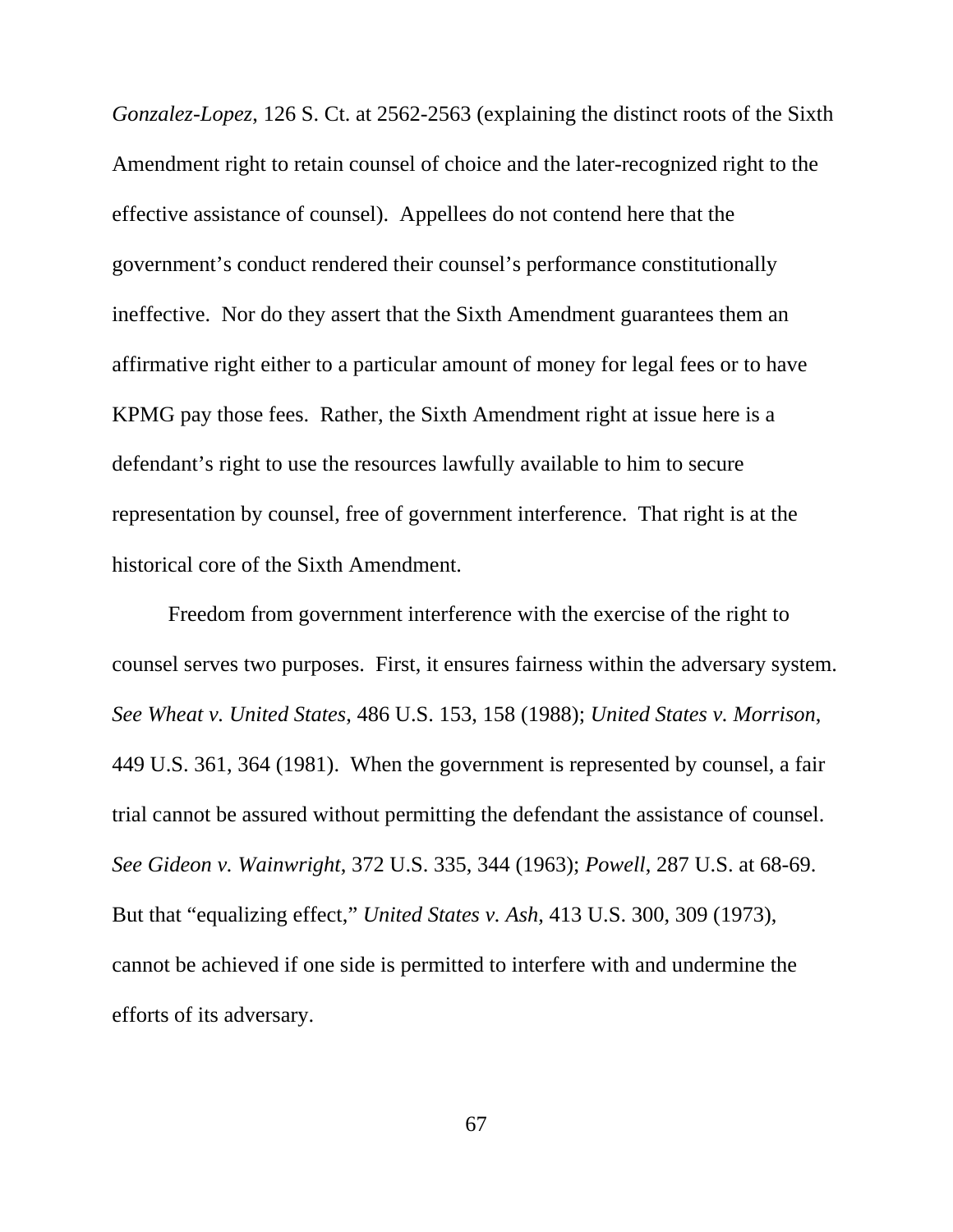Second, the prohibition against government interference protects a defendant's "broad[] right to control the presentation of his defense." *Lainfiesta v. Artuz*, 253 F.3d 151, 154 (2d Cir. 2001); *see also Gonzalez-Lopez*, 126 S. Ct. at 2562 (recognizing that the Sixth Amendment protects not only the generalized right to a fair trial, but also the defendant's specific interest in controlling his defense). The right to make a defense belongs to the defendant personally, *Faretta*, 422 U.S. at 819-820, and a defendant's choice of counsel, as well as the steps counsel takes on his behalf, are intrinsic to control of his own defense. They are not proper subjects for government meddling.

The Supreme Court and this Court have thus recognized that the Sixth Amendment shields defendants' exercise of the right to counsel against various forms of government interference. "[T]he prosecutor and police have an affirmative obligation not to act in a manner that circumvents and thereby dilutes the protection afforded by the right to counsel." *Maine v. Moulton*, 474 U.S. 159, 170-171 (1985). The government's obligation not to interfere begins with a defendant's decision whether to represent himself or to seek the assistance of counsel. *Faretta*, 422 U.S. at 834. For a defendant who chooses to retain counsel, the government cannot interfere without justification with his choice of counsel or with his use of his own funds to retain preferred counsel. *Caplin & Drysdale*, 491 U.S. 624-625; *Gonzalez-Lopez*, 126 S. Ct. at 2561; *Powell*, 287 U.S. at 53. Once a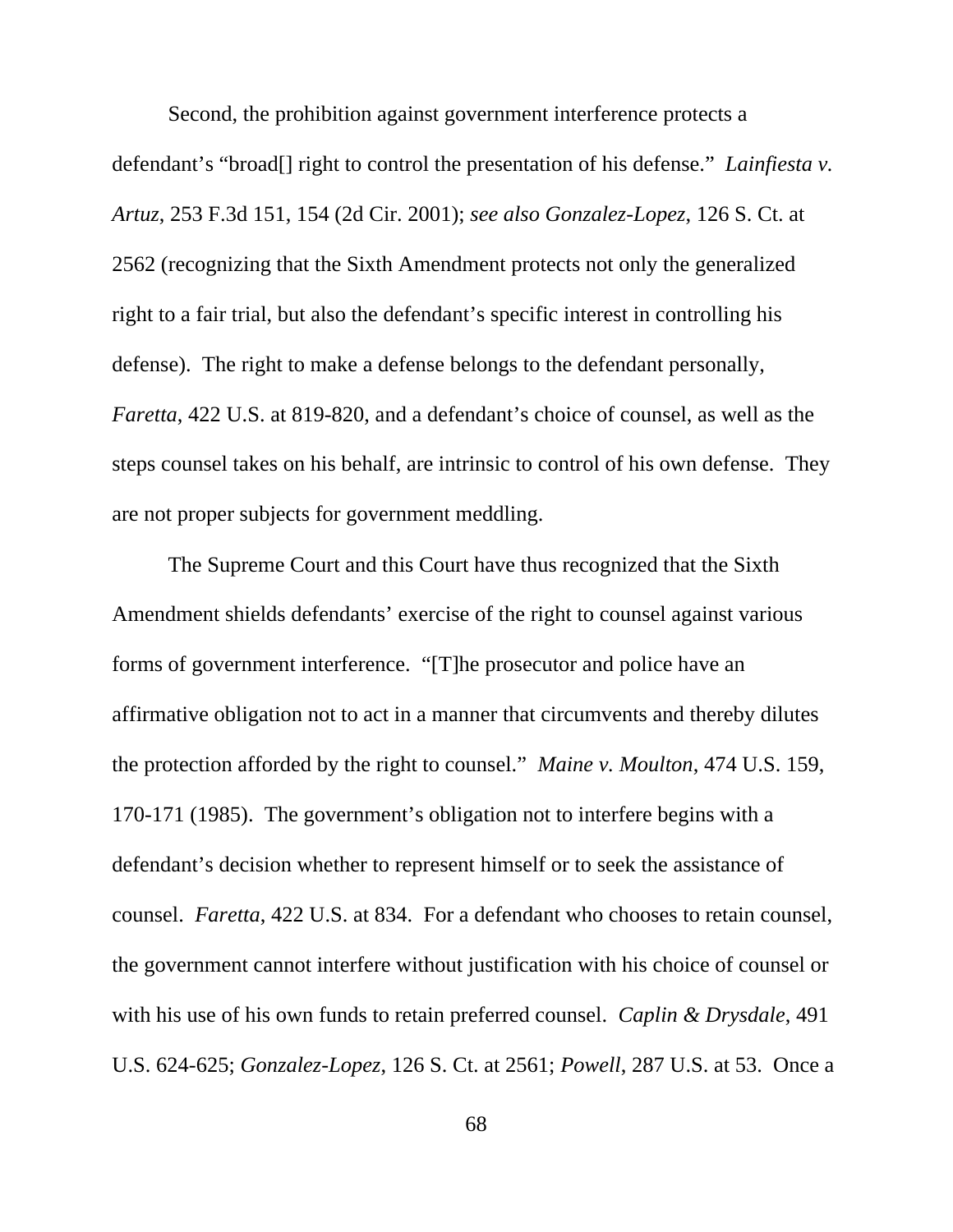defendant is represented by counsel, the government cannot arbitrarily intrude on his ability to consult with counsel, *Geders v. United States*, 425 U.S. 80 (1976), or circumvent the attorney-client relationship by obtaining incriminating statements made by a defendant outside his counsel's presence, *Moulton*, 474 U.S. at 176-180; *see also United States v. Henry*, 447 U.S. 264, 275 (1980) (government's deliberate elicitation of incriminating statements constituted "impermissible interference with the right to the assistance of counsel").

Likewise, the government may not interfere with the tactical decisions made by a defendant and his attorney. "[T]here can be no restrictions upon the function of counsel in defending a criminal prosecution[.]" *Herring v. New York*, 422 U.S. 853, 857 (1975). Accordingly, government action that "restricts the defense particularly counsel—in the planning of its case" violates the right to counsel. *Brooks v. Tennessee*, 406 U.S. 605, 612 (1972) (invalidating state law requiring a defendant to testify, if at all, before any other defense witnesses); *see also Herring*, 422 U.S. at 853, 864-865 (invalidating state law allowing judge to deny counsel's opportunity to make closing summation); *Ferguson v. Georgia*, 365 U.S. 570, 596 (1961) (invalidating state law prohibiting defense counsel from eliciting defendant's testimony through direct examination). Simply put, the government may not "interfere[] … with the ability of counsel to make independent decisions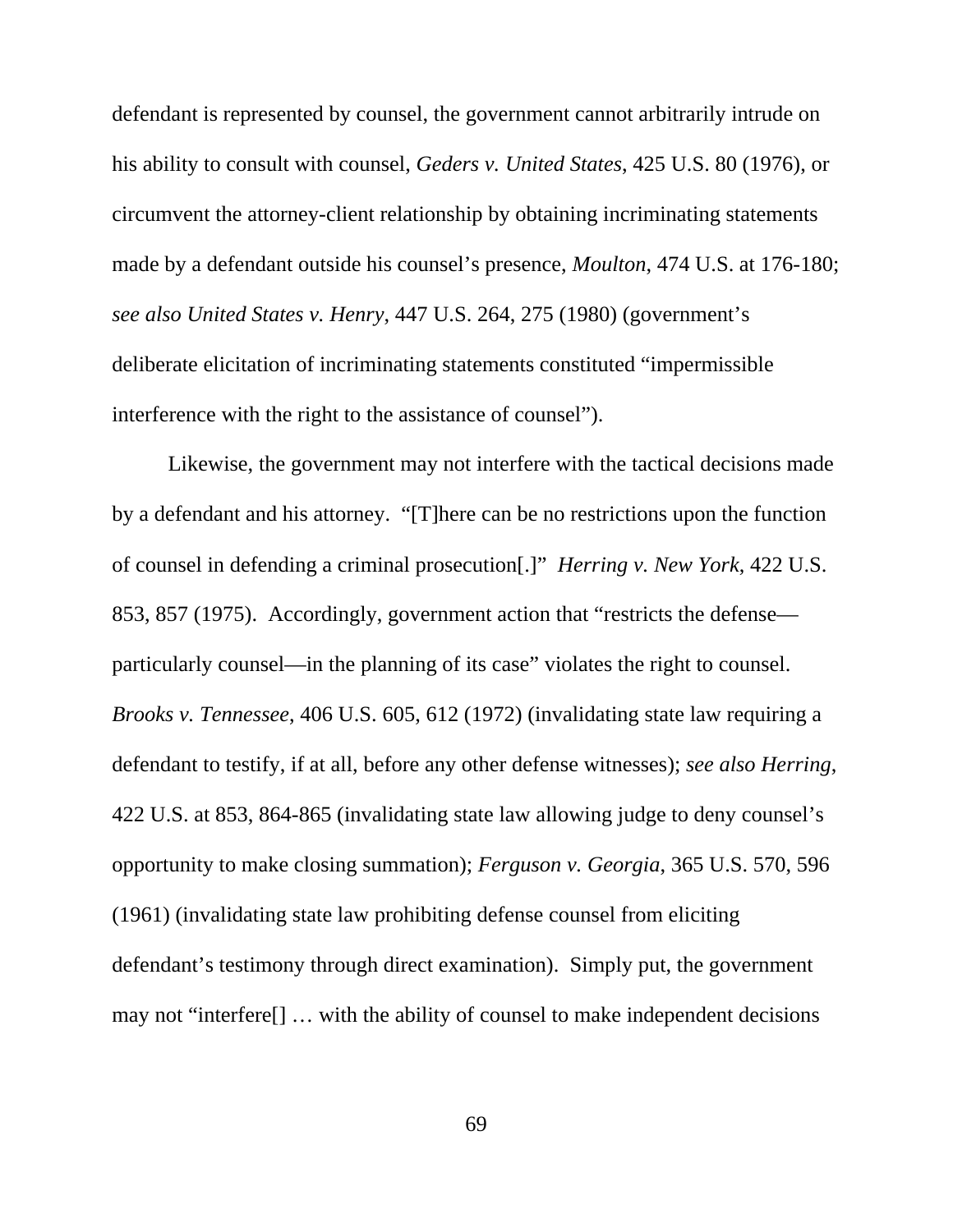about how to conduct the defense." *Strickland v. Washington*, 466 U.S. 668, 686 (1984); *accord Lainfiesta*, 253 F.3d at 154.

In sum, the history and purposes of the Sixth Amendment make plain that the government may not, without justification, interfere with a defendant's exercise of his right to counsel. That prohibition bars government interference with a defendant's use of resources that would otherwise be lawfully available to him to obtain counsel. A defendant's right to use those resources as he sees fit, in order to retain his chosen counsel, control his own defense, and confront the government on an equal footing in defending the charges against him, is at the core of the Sixth Amendment's protections. The facts as found by the district court make clear that that right was violated here.

# **B. Unjustified Government Interference With Lawfully Available Funds Violates The Sixth Amendment Even Where The Funds Are Voluntarily Advanced By Third Parties**

The government does not, and cannot, contest that the Sixth Amendment shields a defendant's exercise of the right to counsel from arbitrary government interference, and thus that it may not constitutionally prevent a defendant from using his own funds to retain counsel. Rather, it contends (Br. 63-66) that it was permitted to interfere with KPMG's advancement of fees for appellees because appellees have no constitutional right to "spend another person's money" to fund their defense. As an initial matter, because KPMG is a partnership, any fees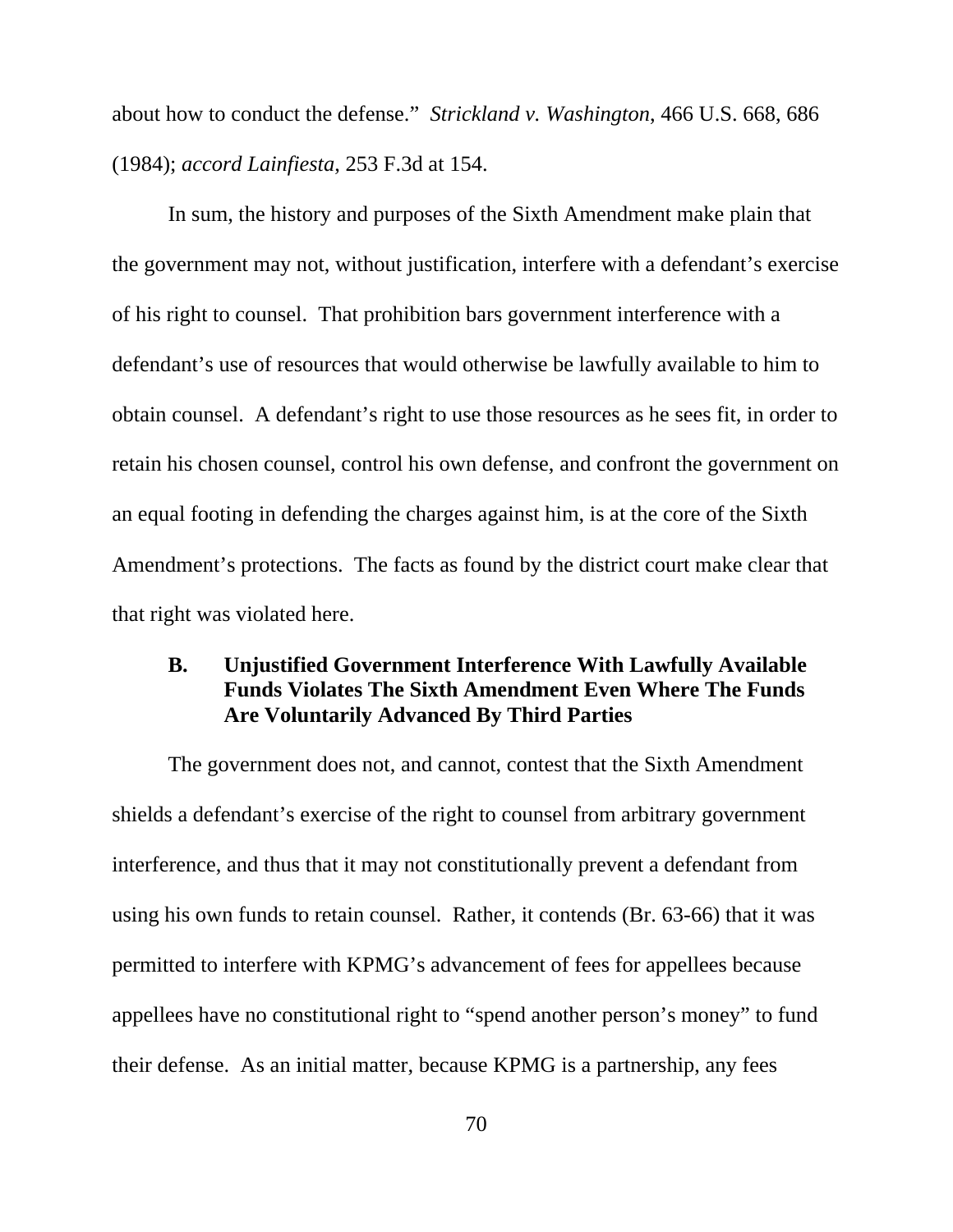advanced would have come from funds belonging to the partnership as a whole, in which every member of the firm had a stake. But even if the fees advanced by KPMG did amount to "another person's money," nothing in the government's submission supports its position that it is free, absent some legitimate lawenforcement justification, to prevent a third party from advancing funds for a defendant's counsel.

To bolster its untenable claim, the government relies heavily (Br. 63-64) on *Caplin & Drysdale*. There, the Supreme Court held that a statute prohibiting a defendant from using forfeitable assets—that is, assets that a court had powerful reason to believe were the proceeds of crime and properly belonged to the government—to pay his defense counsel did not violate the Sixth Amendment. 491 U.S. at 624-626; *see also United States v. Monsanto*, 491 U.S. 600 (1989). Like a robbery suspect seeking to use stolen funds to pay for his defense, the Court held, the defendant in *Caplin & Drysdale* had no Sixth Amendment right "to spend another person's money" to hire counsel. 491 U.S. at 626.

The government's reliance on *Caplin & Drysdale* fails. At the outset, the government misrepresents the nature of the Sixth Amendment right at issue. Appellees claim no affirmative constitutional entitlement to spend KPMG's money in their defense, but a negative right to be free of unjustified interference with their exercise of the right to counsel. An aspect of this right is that the government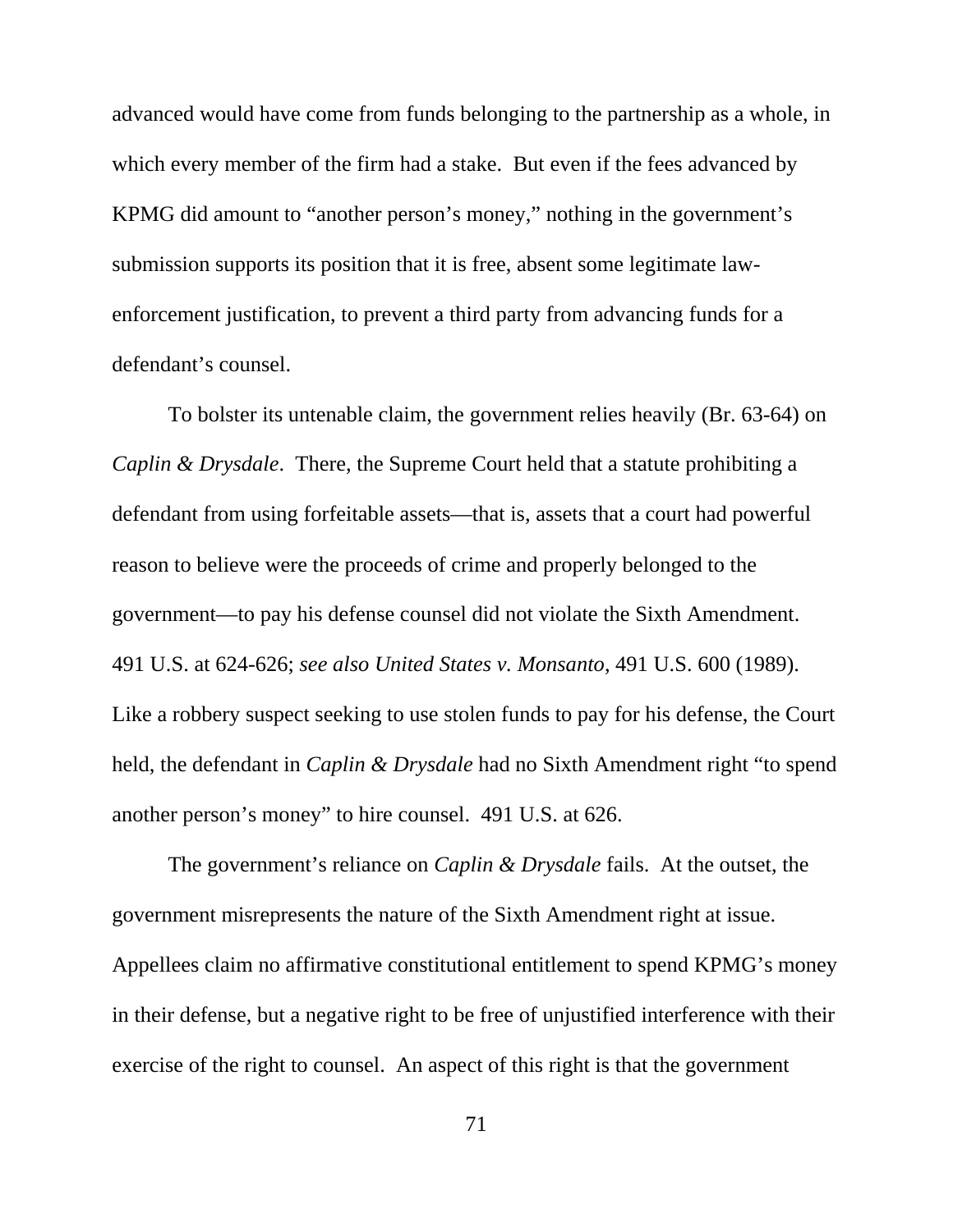cannot arbitrarily interfere with the availability of resources—the defendant's or a third party's—that the defendant could lawfully have used to retain counsel. Here, KPMG's resources would have been lawfully available to appellees, and the government was therefore not free arbitrarily to cause those funds to be cut off. This is so whether KPMG's decision to advance fees would have been pursuant to legal obligation or strictly voluntary. For Sixth Amendment purposes, all that matters is that—as the district court expressly found—but for the government's pressure, KPMG would have advanced appellees' legal fees.<sup>29</sup>

The circumstances in *Caplin & Drysdale* were very different. As noted above, the assets at issue were forfeitable as proceeds of criminal activity. 491 U.S. at 619-621; *see also Monsanto*, 491 U.S. at 614. Unlike KPMG's money in this case, those assets thus were never legitimately available to the defendant. *See Caplin & Drysdale*, 491 U.S. at 630 (rejecting "any notion of a constitutional right to use the proceeds of crime to finance an expensive defense"). Rather, the government had a substantial interest in the forfeitable assets, and nothing in the

<sup>&</sup>lt;sup>29</sup> Appellees believe that KPMG was indeed legally obligated to advance fees. *See Stein* A.864 & n.119 (*Stein I*) (setting out the arguments that "all [appellees] had contractual and other legal rights to … advancement"). But the district court did not rest its conclusion that the Sixth Amendment had been violated on that premise, *see id.*; rather, it concluded that, regardless of any legal obligation, KPMG would have paid the fees, consistent with its past practice, but for the government's interference. *Stein* A.861. This Court thus need not reach the question whether KPMG was legally obligated to pay appellees' fees.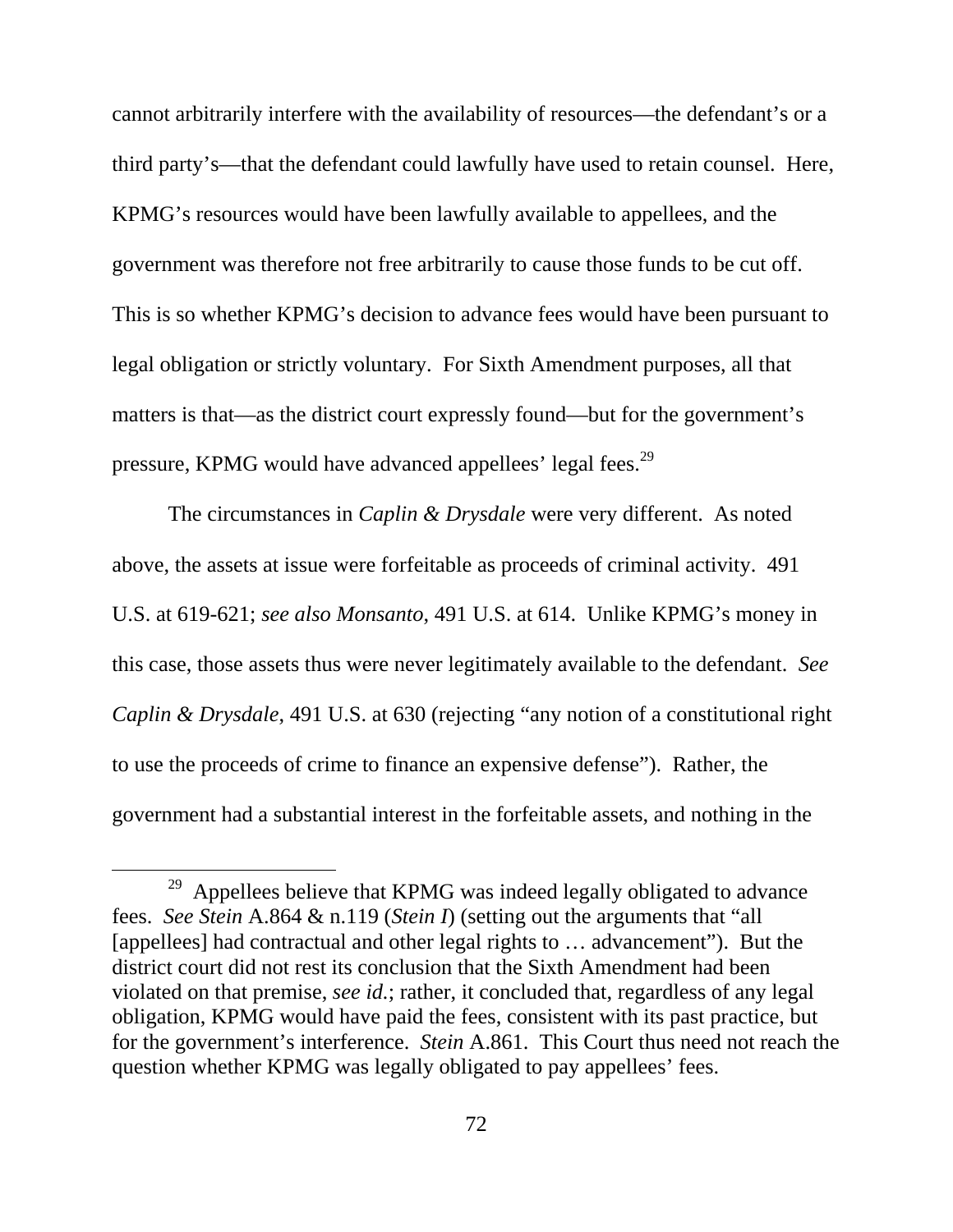Sixth Amendment required the government to turn over the proceeds of the defendant's criminal activity to fund his preferred defense. *Id.* at 627-628. *Caplin & Drysdale* thus did not present, or even touch on, the question at issue here: whether the government may prevent a third party from voluntarily advancing funds (to which the government has no claim) to pay for a defendant's counsel.

The government's unsupported assertion (Br. 64) that there is nothing to prevent it from "interfer[ing] with a third party's purely voluntary decision to pay the legal fees of a criminal defendant" has astonishingly broad, and unacceptable, implications. On the government's theory, it would be free to prevent a law firm from offering its services pro bono and thus shouldering the cost of a criminal defendant's fees and expenses simply because the defendant has no legal right to such assistance. Similarly, it would be free to threaten a defendant's parents to prevent them from retaining counsel for their child. The government offers no justification for the conclusion that it could constitutionally interfere with those lawful, common, and beneficial practices. The same is true of a business organization's decision to advance legal fees for its employees.

### **C. The Government Had No Legitimate Justification For Interfering With KPMG's Payment Of Appellees' Legal Fees**

Government action that has the effect of limiting or undermining a defendant's exercise of the right to counsel is permissible only when those limitations serve legitimate interests unrelated to a desire to impede the conduct of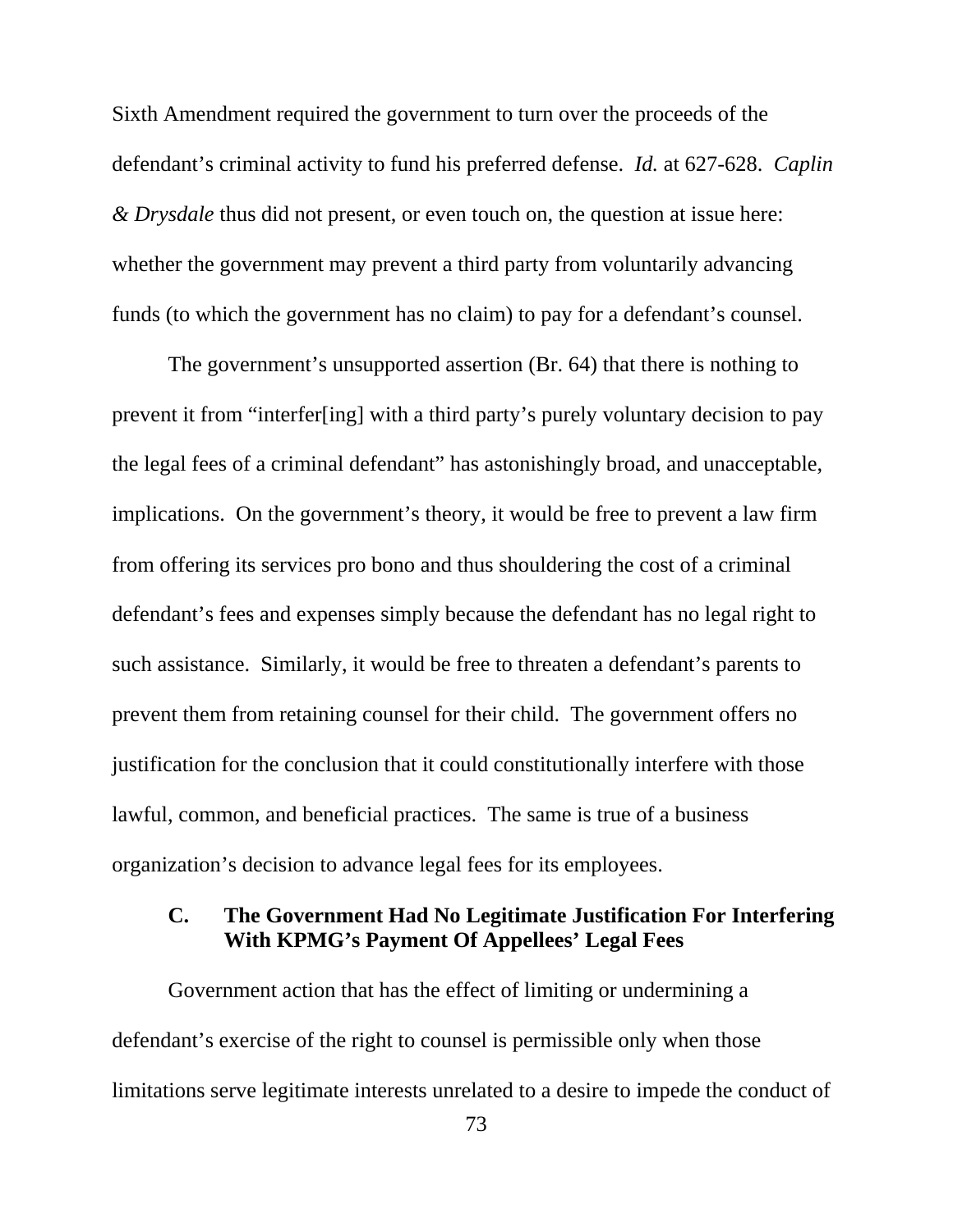the defense. For instance, a defendant may not insist on representation by an attorney who is not a member of the bar or is laboring under a conflict of interest. *Wheat*, 486 U.S. at 159-163. Those limitations serve the legitimate purposes of ensuring a fair trial and maintaining the ethical standards of the legal profession. *Id.* at 160-163.

*Caplin & Drysdale* recognized that principle in the context of legal fees. Even if the forfeiture order in that case limited the defendant's ability to retain counsel and mount his preferred defense, the order served the "strong governmental interest in obtaining full recovery of all forfeitable assets" that overrode any Sixth Amendment interest in "permitting criminals to use assets adjudged forfeitable to pay for their defense." 491 U.S. at 631. Thus, the forfeiture in *Caplin & Drysdale* was not designed to deny the defendant legal fees, but instead served legitimate government interests, including the interest in "depriving criminals of economic power." *Id.* at 630.

Similarly, *United States v. Locascio*, 6 F.3d 924 (2d Cir. 1993) (discussed at Br. 64-65), recognized that, in cases involving "benefactor payments" within an organized crime ring, legal fees may be paid to further the interests of a criminal enterprise, and evidence of such payments could help prosecute such an enterprise by proving its existence. In such situations, the government may have legitimate law-enforcement reasons for inquiring into or even preventing the payment of legal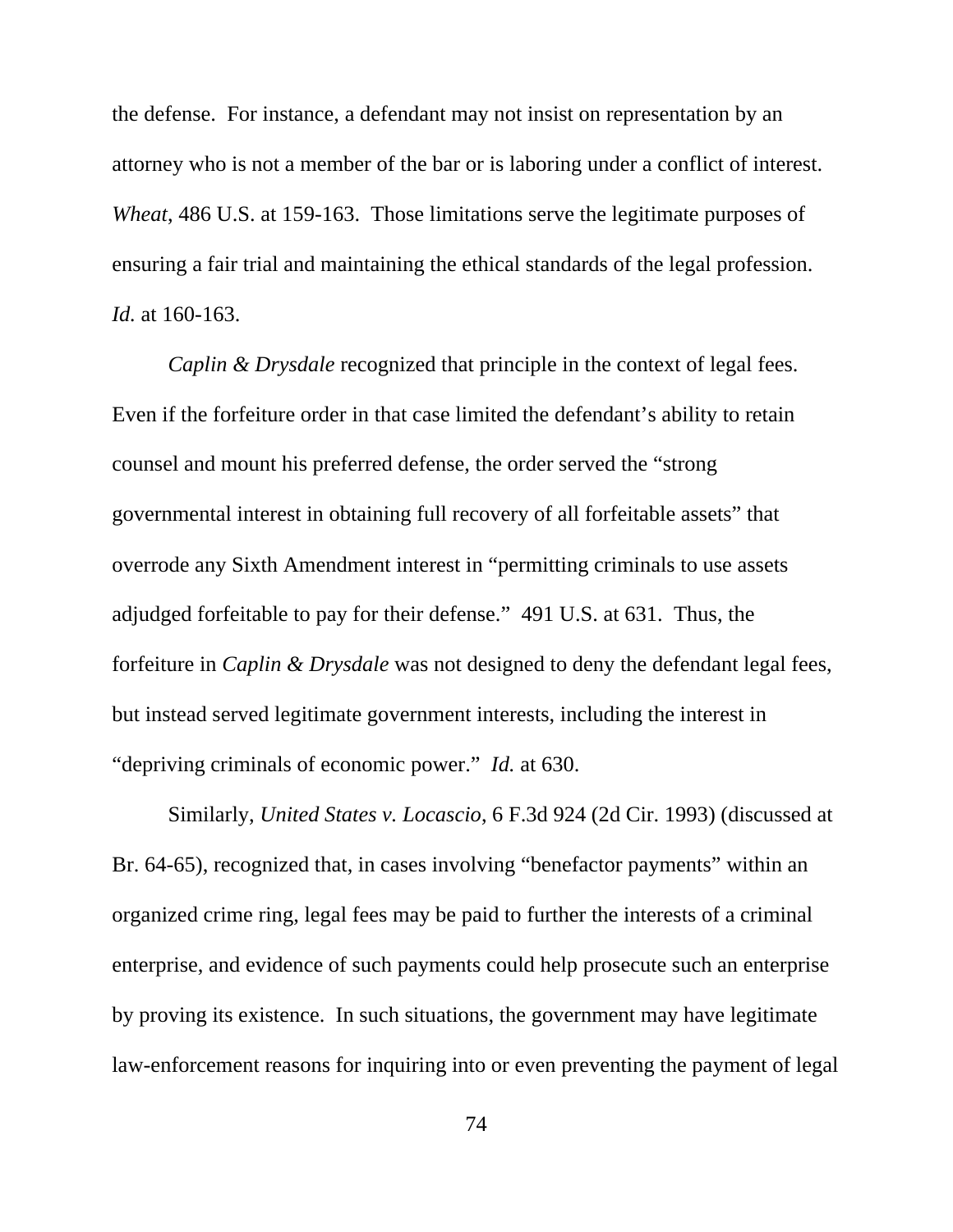fees. 6 F.3d at 932-933. Moreover, such an enterprise's payment of fees to "house counsel" to represent individuals can create a conflict of interest, and threaten the fairness of the criminal proceeding, if the payments' true purpose is to minimize the enterprise's own liability, potentially at the expense of counsel's nominal client. *Id.* at 932, 935. In such circumstances, third-party payment of a defendant's attorneys' fees can warrant close scrutiny. *See id.* 

No such legitimate interest justified the government's interference with appellees' Sixth Amendment rights. There can be no suggestion that KPMG's payment of appellees' legal fees was in any way unlawful. Far from the kind of criminal enterprise at issue in *Locascio*, KPMG was a legitimate business organization whose longstanding practice of advancing fees was consistent with widespread practice in the business community and recognized by state law as appropriate and beneficial. *See supra* pp.6-7. Nor was there any reason to suspect that KPMG would have paid fees for the reasons an organized criminal enterprise might—that is, to protect the enterprise itself from discovery and ensure that individual defendants will not reveal its criminal conduct.

The government asserts that if it may properly treat the payment of legal fees as evidence of the existence of a criminal enterprise, "then surely the Government can treat such payments, to the extent they are deemed to undermine a corporation's professed desire to cooperate, as a factor to consider in its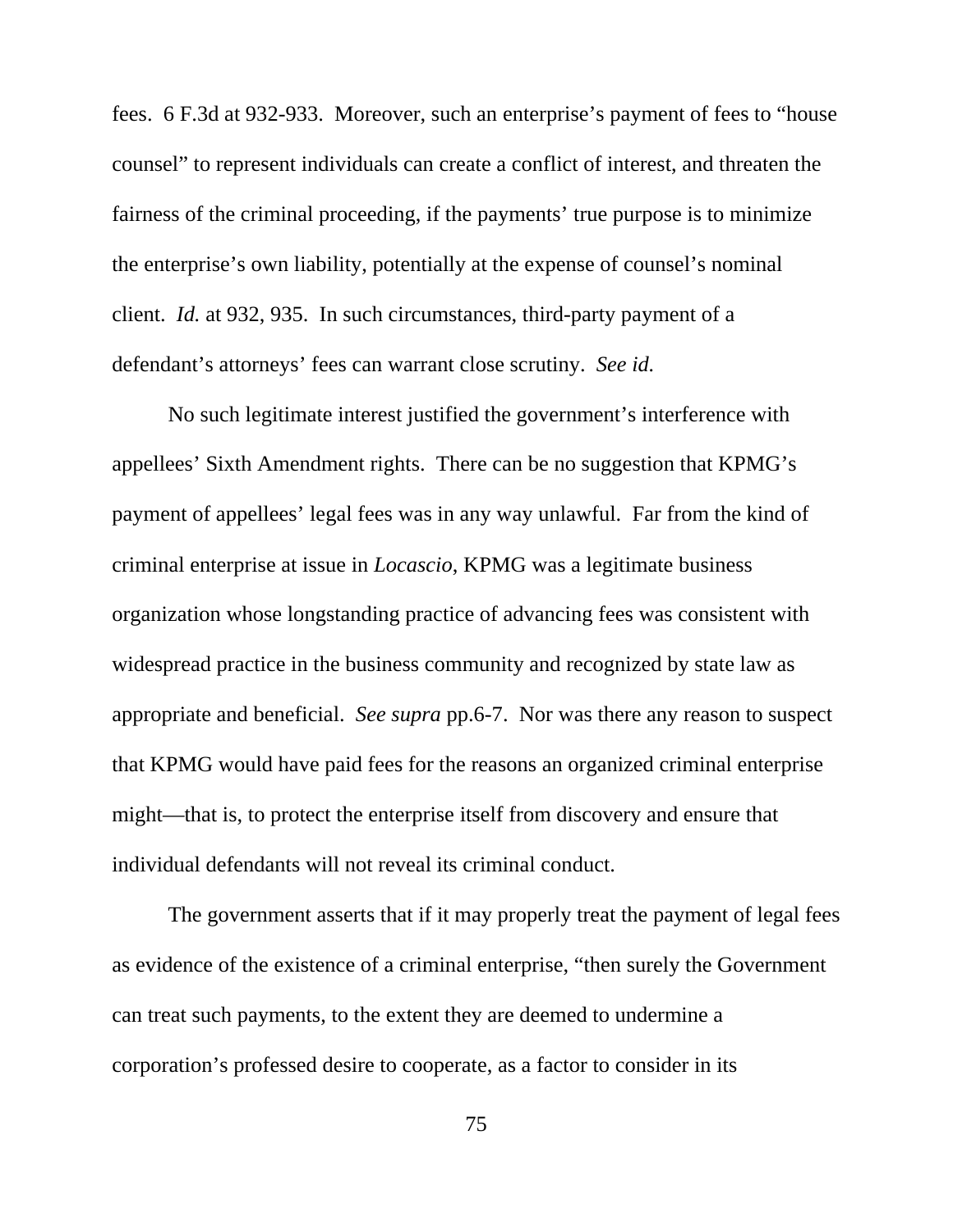discretionary charging decision concerning the payor." Br. 65. Whether or not that analogy holds in the abstract, it provides no justification for the government's actions here. It may be that, as the McNulty Memorandum provides, the government may permissibly consider a corporation's payment of legal fees for its employees as a factor favoring indictment when other evidence makes clear that the corporation is attempting to obstruct an investigation by buying its employees' silence. But the government has already represented to this Court that it "never had the belief that KPMG was using its fee advancement policy to shield culpable employees." Suppression Reply 53. As Neiman testified, prosecutors "were not concerned that KPMG w[as] circling the wagons because they didn't appear to be doing that." *Smith* A.657. Indeed, there was no evidence whatsoever that KPMG would have paid attorneys' fees in an effort to shield its own improper conduct from scrutiny or to induce appellees or others not to cooperate with the government's investigation.

The government thus had no law-enforcement or other legitimate interest in preventing KPMG from paying appellees' legal fees. To the contrary, the district court found, based on ample record evidence, that the USAO's conduct was driven by "a desire to minimize the involvement of defense attorneys," *Stein* A.861 (*Stein I*), and that prosecutors "deliberate<sup>[ly]"</sup> "used KPMG to strip any of its employees who were indicted of means of defending themselves that KPMG otherwise would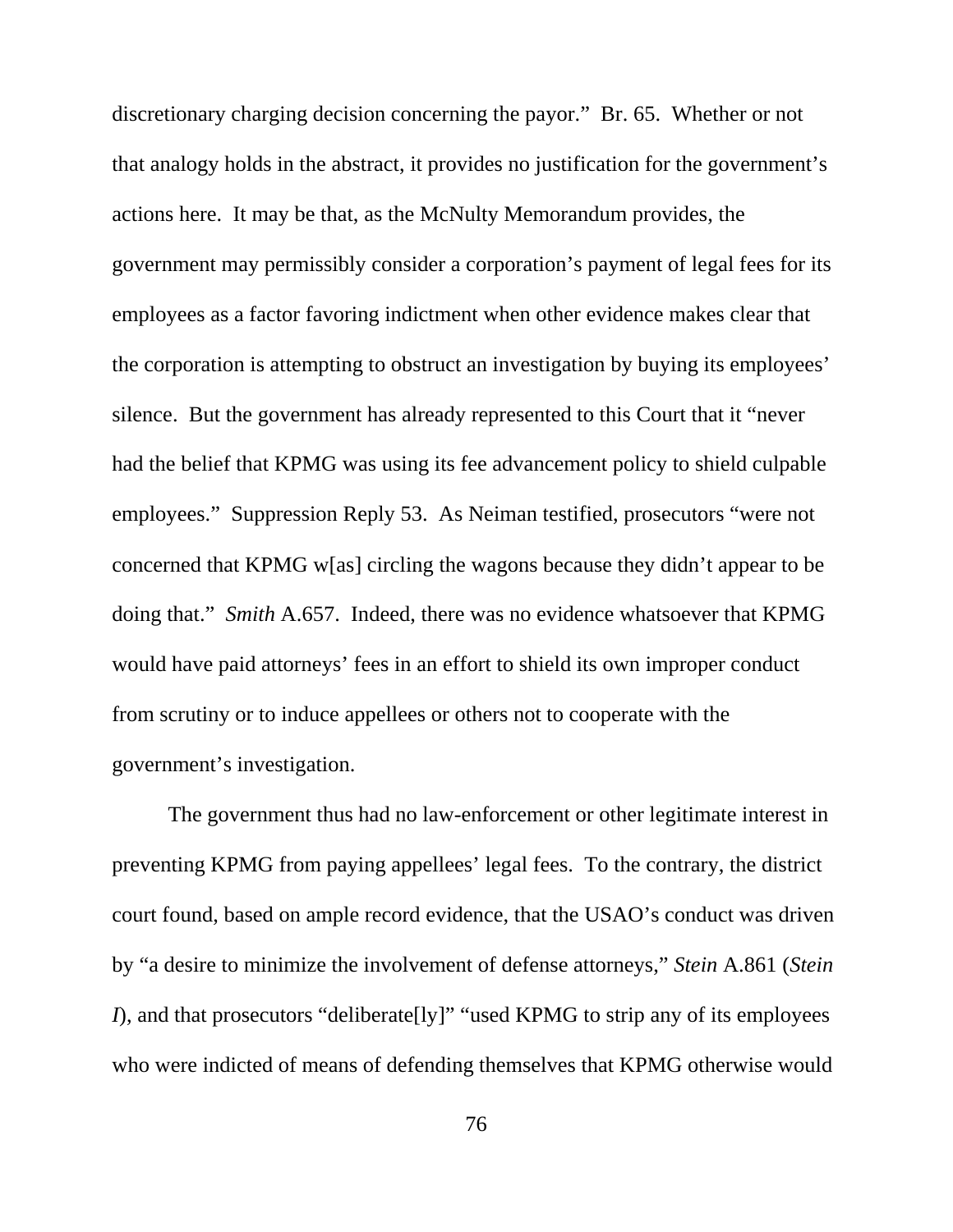have provided to them," *Stein* A.1651 (*Stein IV*).<sup>30</sup> This falls far short of the justification needed to override appellees' constitutional right to counsel. Indeed, such a purpose contravenes the core guarantee of the Sixth Amendment.

#### **D. The Government's Coercion And State-Action Arguments Fail**

The government argues at length that it did not unconstitutionally "coerce" KPMG to cut off appellees' legal fees (Br. 45-53), and that KPMG's decision to do so was not "state action" (Br. 53-63). The government never raised these points before the district court in the context of appellees' fee motion. They are therefore forfeited, and this Court should not consider them. *See, e.g.*, *Wal-Mart Stores, Inc. v. Visa U.S.A., Inc*., 396 F.3d 96, 124 n.29 (2d Cir. 2005). In any event, they fail. The concept of "coercion" is simply irrelevant to the Sixth Amendment analysis; and because appellees are challenging the government's conduct—not KPMG's there is no state-action issue here. Properly understood, these arguments are merely thinly veiled challenges to the district court's finding that, but for the government's interference, KPMG would have advanced appellees' legal fees. As demonstrated above, that finding cannot be deemed clearly erroneous.

 <sup>30</sup> *See also Stein* A.874-875 (*Stein I*) ("The government here acted with the purpose of minimizing these defendants' access to resources necessary to mount their defenses or, at least, in reckless disregard that this would be the likely result of its actions.").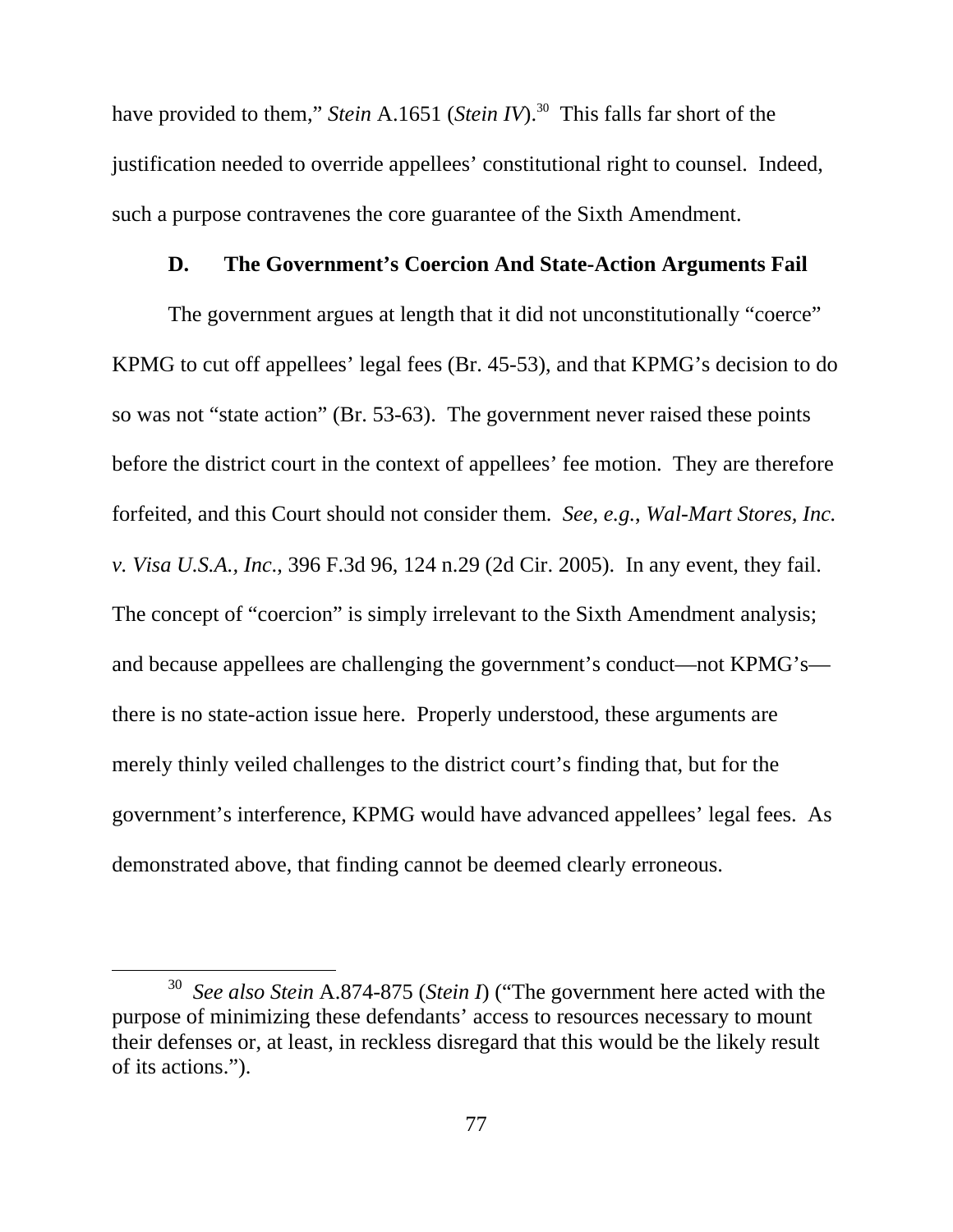The government borrows the concept of unconstitutional "coercion" from cases involving the admissibility of confessions and other incriminating statements, and the voluntariness of guilty pleas. *See, e.g.*, Br. 45-47. That concept is relevant to the government's appeal from the district court's suppression of certain appellees' proffer statements, because an incriminating statement may be suppressed if the defendant was coerced into making it. *See, e.g.*, U.S. Const. amend. V (prohibiting "compelled" self-incrimination); *Arizona v. Fulminante*, 499 U.S. 279, 287-288 (1991). Similarly, because a guilty plea must be made "voluntarily," it can be retracted if it is coerced or otherwise involuntary. *See, e.g.*, *Henderson v. Morgan*, 426 U.S. 637, 644-645 (1976) (a guilty plea "cannot support a judgment of guilt unless it [is] voluntary in a constitutional sense"). Thus, if KPMG were asking this Court to suppress a statement it had made or to set aside its DPA, the question whether the government "coerced" KPMG would be germane.

But that question simply has no relevance to the analysis of whether the government violated appellees' right to counsel—which is doubtless why the government never raised it during the fee proceedings in district court. The issue in this appeal is appellees' right to be free from unjustified government interference with their exercise of the right to counsel, not KPMG's right to be free of unconstitutional "coercion." While various forms of government "coercion"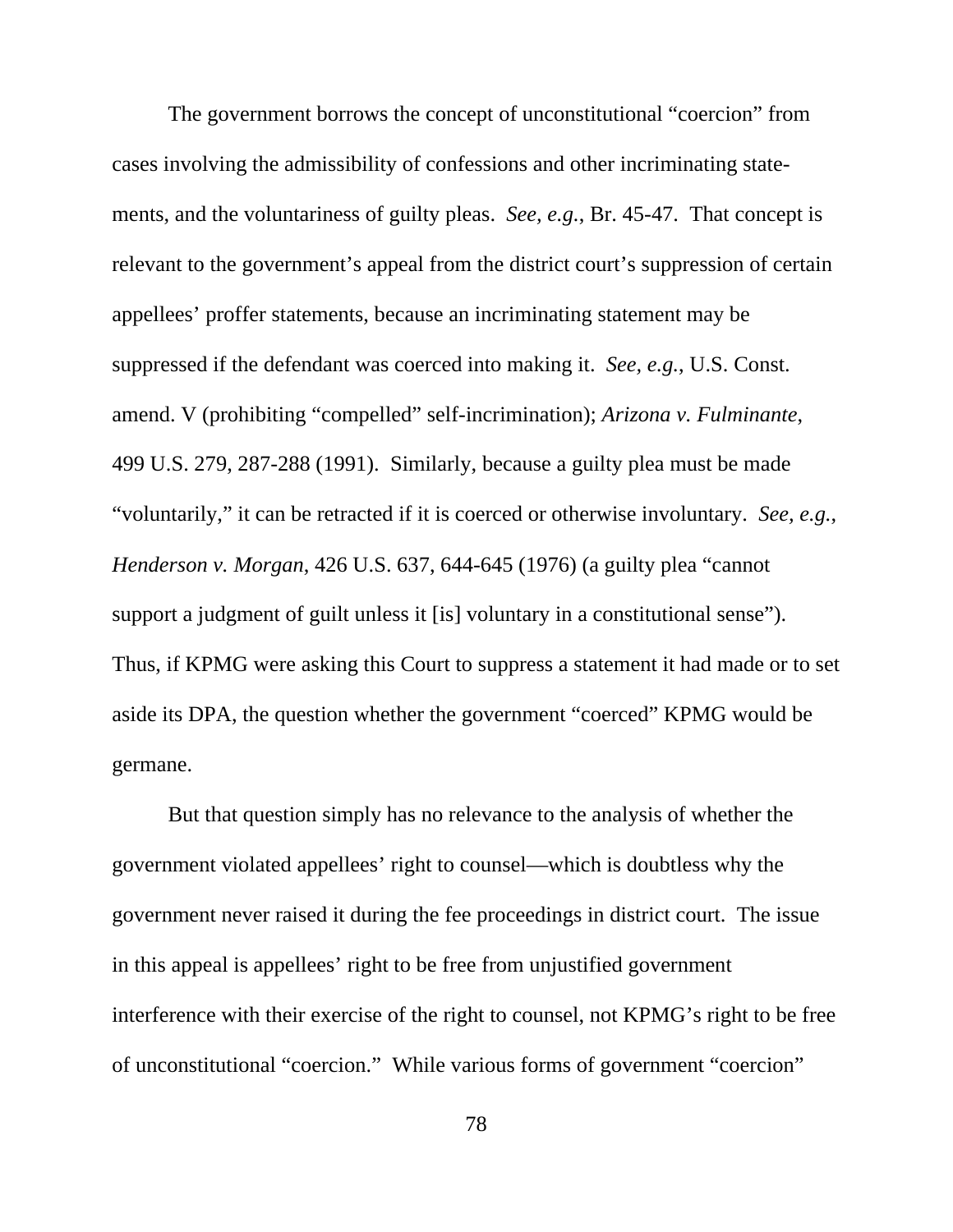could certainly result in unconstitutional interference with the right to counsel, a finding of "coercion" is not necessary to determine that such interference has taken place. *See supra* Part II.A (collecting cases regarding improper interference with right to counsel). Because, as the district court correctly found, KPMG would have paid appellees' attorneys' fees but for the government's unjustified actions, those actions violated appellees' Sixth Amendment rights—by depriving appellees of the resources they would otherwise have had to defend themselves—whether or not the government "coerced" KPMG in the narrow sense that the government employs the word.<sup>31</sup>

The "state action" argument is equally far afield. The state-action doctrine is designed to determine when "seemingly private behavior 'may be fairly treated as that of the State itself.'" *Brentwood Acad. v. Tenn. Secondary Sch. Athletic Ass'n*, 531 U.S. 288, 295 (2001). That test is met where there is a "close nexus between the State and the challenged action," *id*., such as where the state exercises coercive power or provides the private actor with significant encouragement, *see Flagg v.* 

 $31$  Even in the absence of coercion, the government may properly be held responsible for the consequences of a third party's reasonably foreseeable decision resulting from government action. *See Zahrey v. Coffey*, 221 F.3d 342, 351 (2d Cir. 2000). "*Even if the intervening decision-maker … is not misled or coerced*, it is not readily apparent why the chain of causation should be considered broken where the initial wrongdoer can reasonably foresee that his misconduct will contribute to an 'independent' decision that results in a deprivation of liberty." *Id.* at 352 (emphasis added).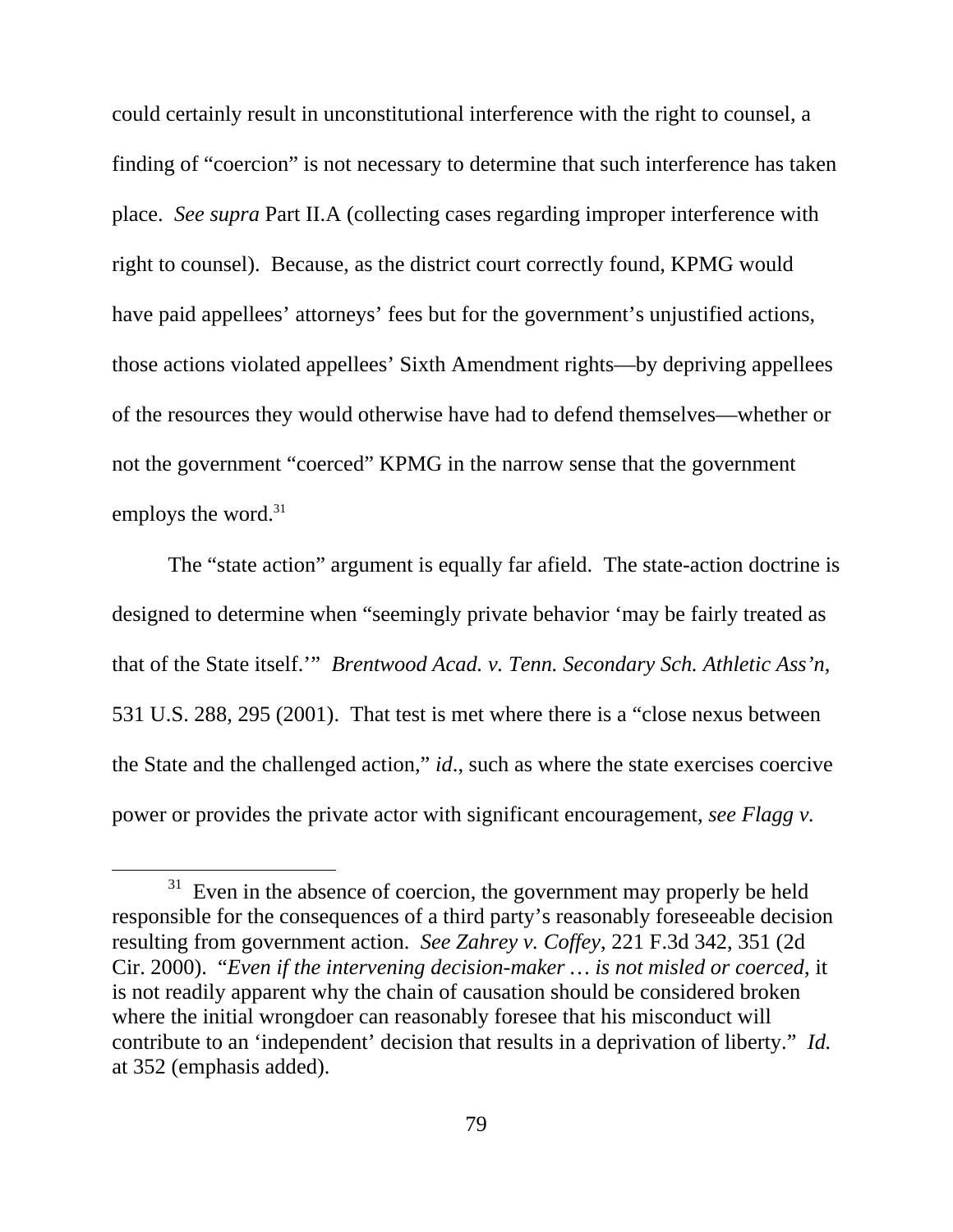*Yonkers Sav. & Loan Ass'n*, 396 F.3d 178, 187 (2d Cir. 2005). Here, however, there is no occasion for application of the state-action doctrine. While KPMG may well have breached its contractual obligations or violated state laws by refusing to advance appellees' legal fees, it was the government that effected the constitutional violation by causing KPMG not to pay appellees' fees—thus unjustifiably depriving appellees of resources that would otherwise have been lawfully available for their defense. Because it is the government's own conduct that is the basis for appellees' constitutional claim, there is no "seemingly private behavior" at issue, and no question that "state action" was present.<sup>32</sup>

At bottom, then, the government's arguments about "coercion" and "state action" are nothing more than a disguised attack on the district court's factual finding that, but for the government's conduct, KPMG would have paid appellees' fees. *See, e.g.*, Br. 51 (KPMG's motivation came "from a desire to display corporate responsibility in the face of allegations of wrongdoing …. Even though the company might not have done any of those things in the absence of the

 $32$  Even if the question were whether KPMG's actions violated appellees' constitutional rights, the district court's unassailable finding that the government caused KPMG to cut off appellees' legal fees is more than sufficient to establish the requisite "close nexus" between KPMG's actions and the government. *See Flagg*, 396 F.3d at 187 (close nexus exists where government exercises "coercive power" or provides "significant encouragement, either overt or covert"); *see also United States v. Stein*, 440 F. Supp. 2d 315, 337 (S.D.N.Y. 2006) (finding KPMG's acts of economic coercion "fairly attributable" to the government for purposes of defendants' motions to suppress).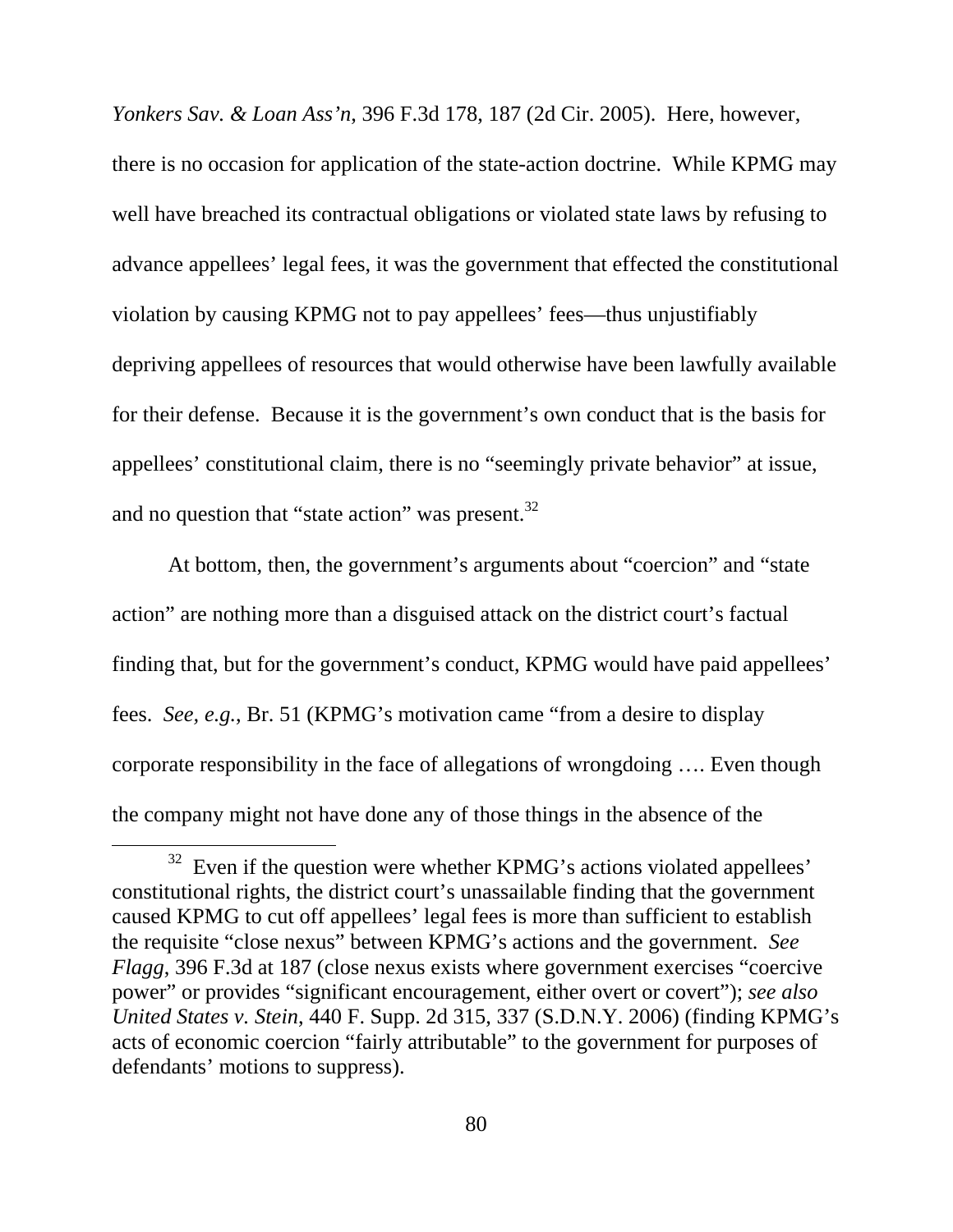investigation, ultimately the decision remained its own."); Br. 62 ("The USAO did not 'solicit, initiate, or guide' KPMG's decision to condition fees on cooperation and cap payment of those fees at \$400,000[.]"). Disguising these disagreements with the district court's factual findings as disputes about "coercion" and "state action" makes them no more persuasive. The district court's holding that the government violated appellees' Sixth Amendment right to counsel should be affirmed.

# **III. THE GOVERNMENT'S CONDUCT VIOLATED APPELLEES' FIFTH AMENDMENT DUE PROCESS RIGHTS**

As the district court correctly held, the government's conduct also contravened appellees' Fifth Amendment right to due process. "Due process guarantees that a criminal defendant will be treated with that fundamental fairness essential to the very concept of justice." *United States v. Valenzuela-Bernal*, 458 U.S. 858, 872 (1982); *see also, e.g.*, *California v. Trombetta*, 467 U.S. 479, 485 (1984) ("Under the Due Process Clause …, criminal prosecutions must comport with prevailing notions of fundamental fairness."). In the criminal context, the heart of the due process guarantee is, of course, a fair trial. *See, e.g.*, *In re Murchison*, 349 U.S. 133, 136 (1955) ("A fair trial … is a basic requirement of due process."), *quoted in United States v. Nelson*, 277 F.3d 164, 206 (2d Cir. 2002). "The right to a fair trial is a fundamental liberty[.]" *Estelle v. Williams*, 425 U.S.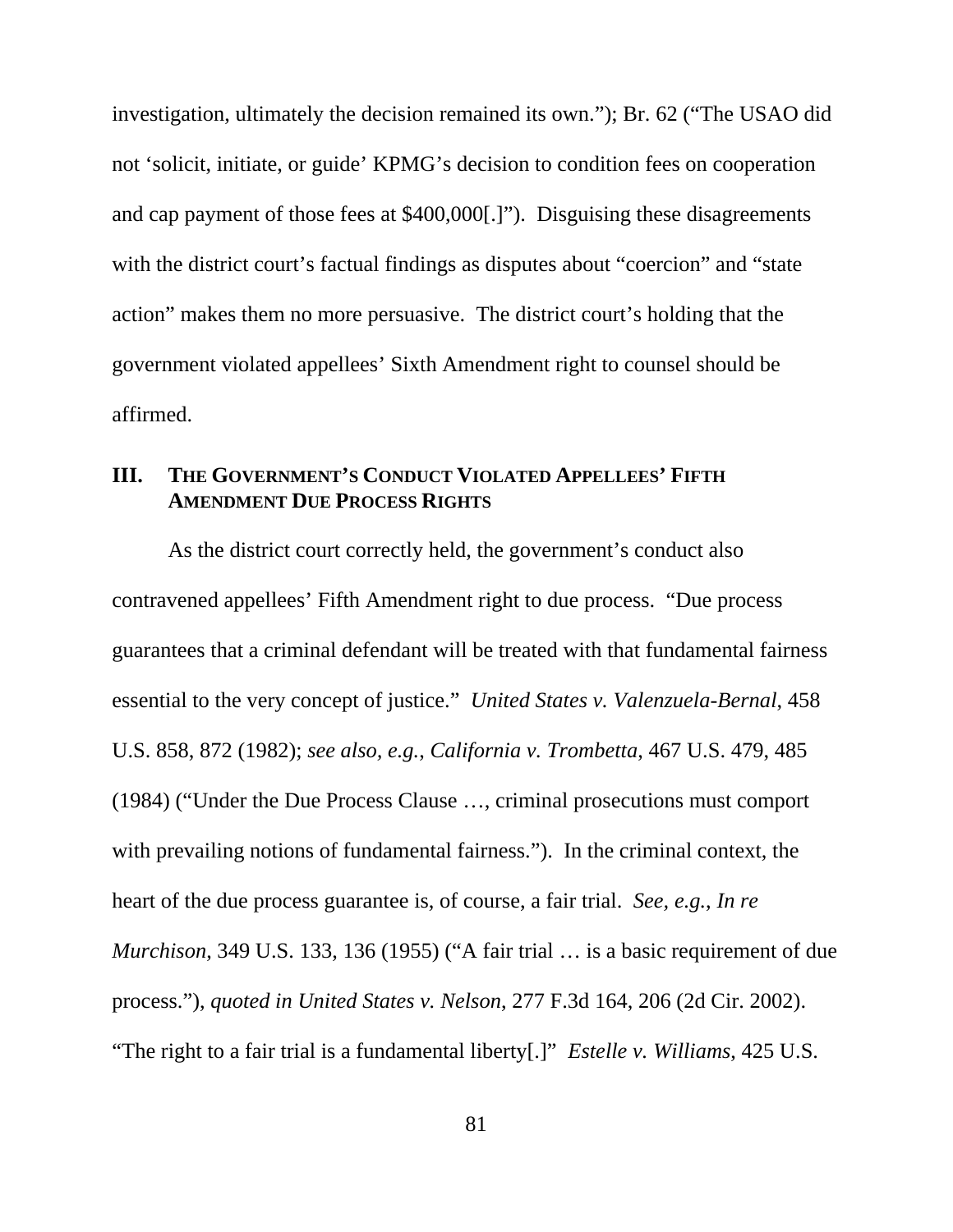501, 503 (1976); *accord, e.g.*, *United States v. Harvey*, 991 F.2d 981, 997 (2d Cir. 1992) (reversing conviction because the defendant was "denied … his fundamental right to a fair trial"). The government's unjustified, and unjustifiable, interference with appellees' ability to defend themselves violated that basic right.

#### **A. The Government's Conduct Violated Appellees' Procedural Due Process Right To A Fair Trial**

Starting from the indisputable premise that the right to fairness in the criminal process is fundamental to our system of justice, *Stein* A.868, the district court concluded that the government's conduct violated substantive due process. It is unnecessary, however, to reach that conclusion to affirm the district court's judgment. The government's efforts to deprive appellees of their liberty without a fair trial violated "[t]he most familiar office of [the Due Process] Clause"—to provide procedural due process, "a guarantee of fair procedure in connection with any deprivation of life, liberty, or property by a State." *Collins v. City of Harker Heights*, 503 U.S. 115, 125 (1992).

### **1. The due process right to a fair trial is independent of the Sixth Amendment right to counsel**

The due process right to a fair trial is independent of the Sixth Amendment right to counsel. To be sure, "the Constitution … defines the basic elements of a fair trial largely through the several provisions of the Sixth Amendment." *Strickland*, 466 U.S. at 684-685. But that amendment does not exhaust those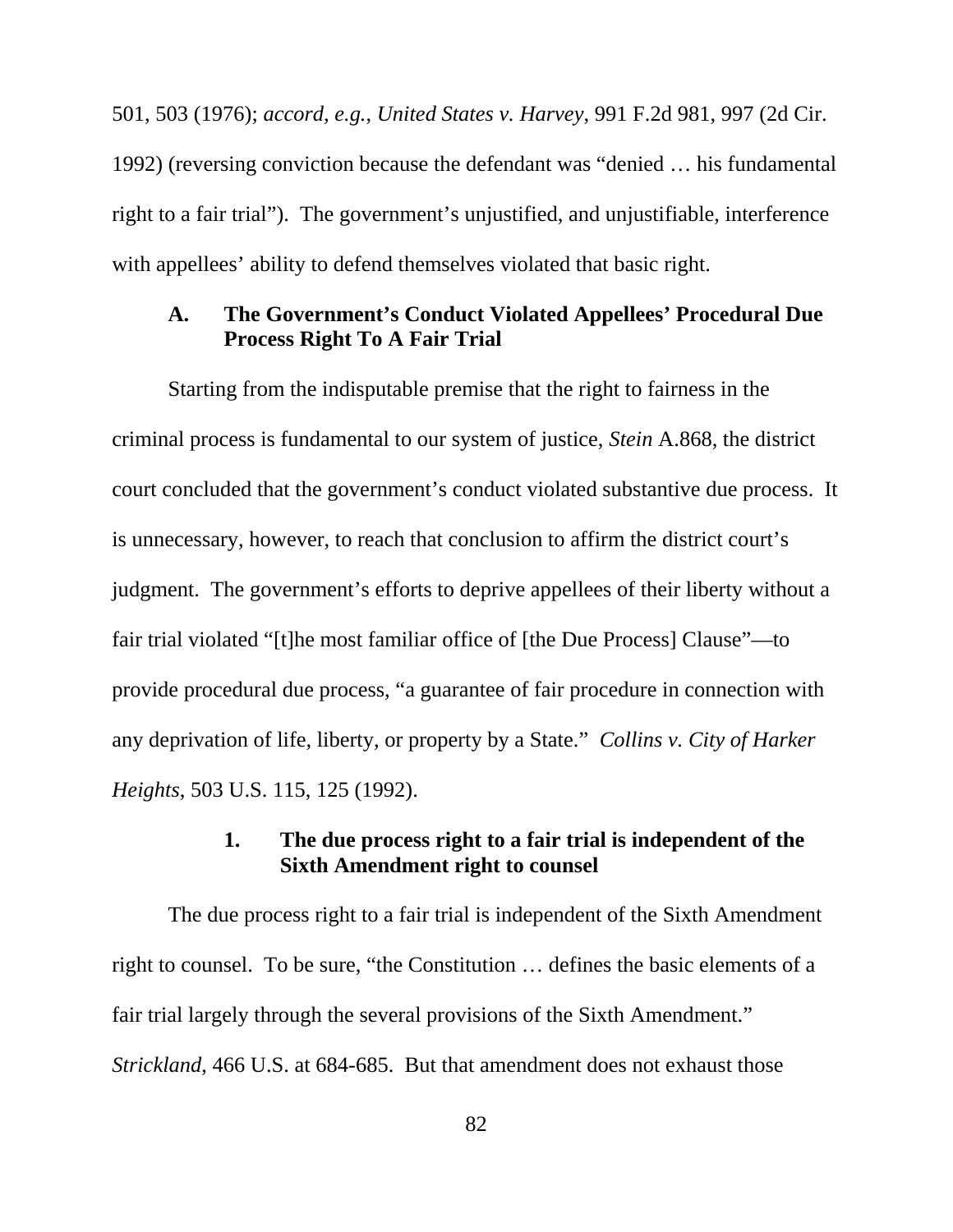elements. Were it otherwise, there would be no viable constitutional objection to, for example, a conviction based on less than proof beyond a reasonable doubt, *In re Winship*, 397 U.S. 358 (1970), one secured before a biased judge, *Tumey v. Ohio*, 273 U.S. 510 (1927), or one obtained by withholding exculpatory evidence, *Brady v. Maryland*, 373 U.S. 83 (1963), or proffering perjured testimony, *Napue v. Illinois*, 360 U.S. 264 (1959). Ultimately, "[t]he Constitution guarantees a fair trial through the Due Process Clauses." *Strickland*, 466 U.S. at 684-685.

Though distinct and independent, the rights to counsel and to a fair trial are of course related, in that deprivation of the right to counsel often results in a fundamentally unfair trial. Nonetheless, unless a reviewing court finds a violation that moots any remaining claims, it must separately consider whether each right was infringed. As the Supreme Court has explained, "[c]ertain wrongs affect more than a single right and, accordingly, can implicate more than one of the Constitution's commands. Where such multiple violations are alleged, … we examine each constitutional provision in turn." *Soldal v. Cook County*, 506 U.S. 56, 70 (1992); *see also United States v. James Daniel Good Real Prop*., 510 U.S. 43, 49-50 (1993) ("We have rejected the view that the applicability of one constitutional amendment pre-empts the guarantees of another. … The proper question is not which Amendment controls but whether either Amendment is violated.").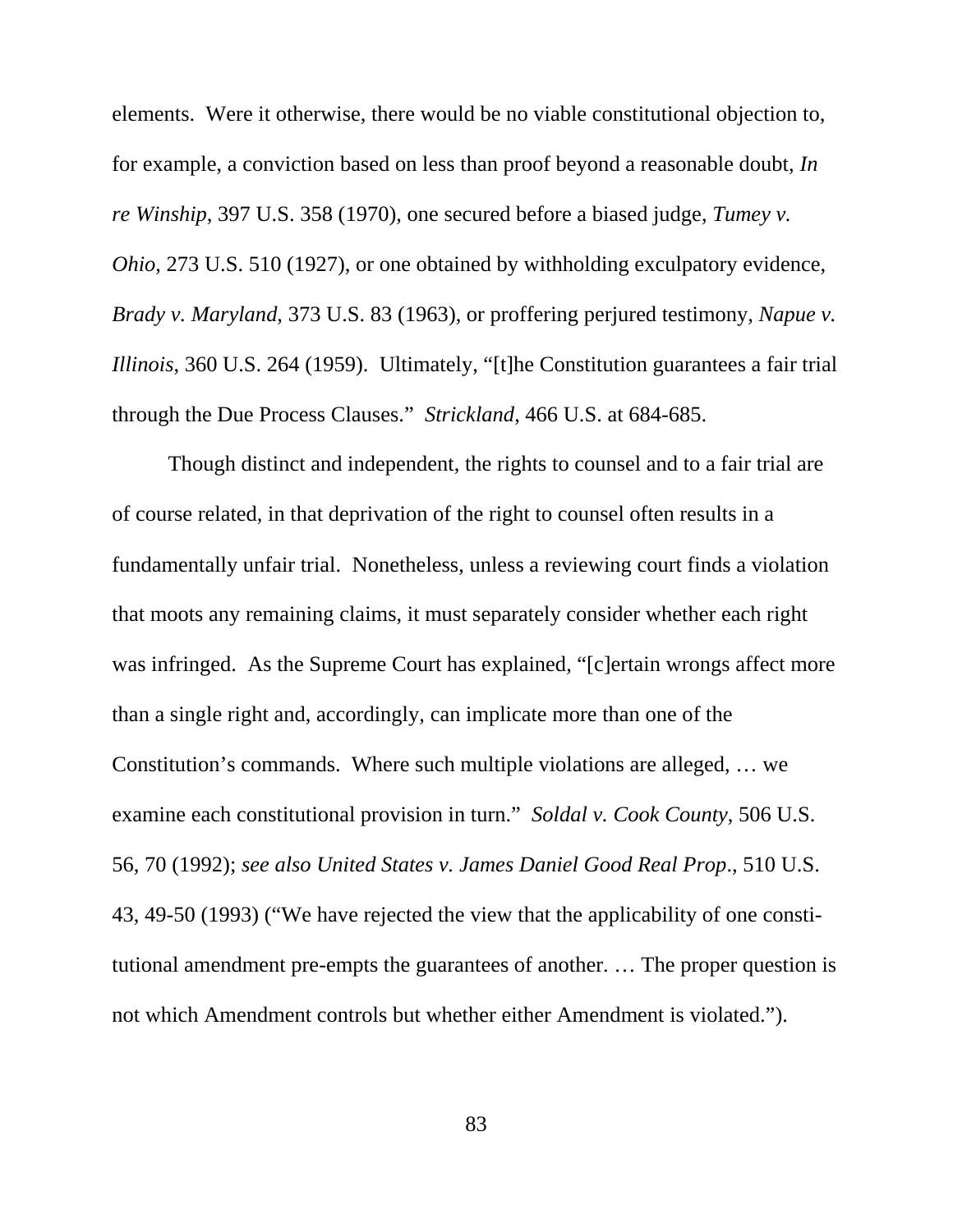These principles apply with equal force in the Sixth Amendment context. *See Kirby v. Illinois*, 406 U.S. 682, 690-691 & n.8 (1971) (plurality opinion) (conduct that does not violate the right to counsel might still deny due process); *Moore v. Illinois*, 434 U.S. 220, 227 (1977) (same); *United States v. Perez*, 387 F.3d 201, 204 (2d Cir. 2004) ("Because one touchstone of a fair trial is an impartial trier of fact, the [Sixth Amendment] right to an impartial jury also implicates due process rights." (citation and internal quotation marks omitted)). Thus, should this Court conclude that the government's conduct did not infringe appellees' right to counsel, it would still need to address whether that conduct denied appellees a fair trial.

# **2. Unjustified government interference with a defendant's ability to defend himself denies him a fair trial**

In successfully pressuring KPMG to depart from its longstanding practice of fully and unconditionally advancing its employees' legal fees, the government violated appellees' due process right to a fair trial. It is incompatible with fundamental fairness for the prosecution, absent a legitimate justification, to undermine an accused's ability to defend himself at trial. "[O]ur adversarial system of justice … is premised on the well-tested principle that truth—as well as fairness—is best discovered by powerful statements on both sides of the question." *Penson v. Ohio*, 488 U.S. 75, 84 (1988) (internal quotation marks omitted). Government interference with a criminal defendant's ability to present his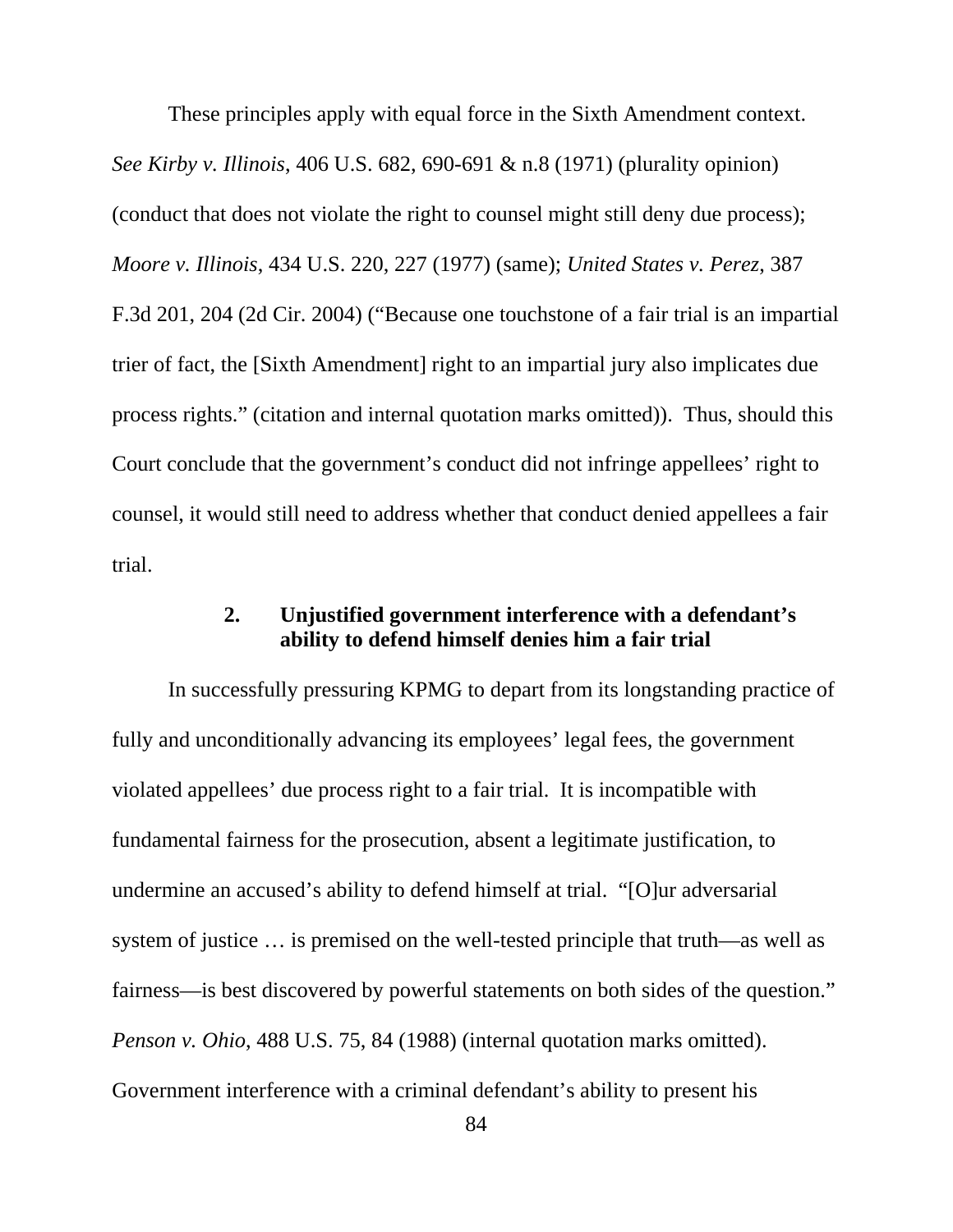"powerful statement[]" thus runs afoul of a cornerstone of our criminal-justice system. Indeed, "the inability of a defendant adequately to prepare his case skews the fairness of the entire system." *Barker v. Wingo*, 407 U.S. 514, 532 (1972). The government's role is to make its case for conviction while leaving the defendant free to make his best case for acquittal—not to improve the chances of conviction by tying one of the defendant's hands behind his back. *See Wardius v. Oregon*, 412 U.S. 470, 474 (1973) ("[T]he Due Process Clause … speak[s] to the balance of forces between the accused and his accuser."). Put simply, it is fundamentally unfair for the government to impede the ability of those against whom it has brought criminal charges to respond to those charges as fully and vigorously as they are lawfully able. *See United States v. Bieganowski*, 313 F.3d 264, 291 (5th Cir. 2002) ("[T]he Fifth Amendment protects the defendant from improper governmental interference with his defense."). That is precisely what the government did in this case when, without any legitimate justification, it interfered with appellees' receipt of money that they otherwise lawfully would have been able to use to mount their defense.

That the Due Process Clause precludes the government from unjustifiably interfering with an accused's ability to defend himself is hardly a novel concept; it is well-established in several other contexts. For example, due process prohibits the government from seeking to gain a tactical advantage at trial by delaying the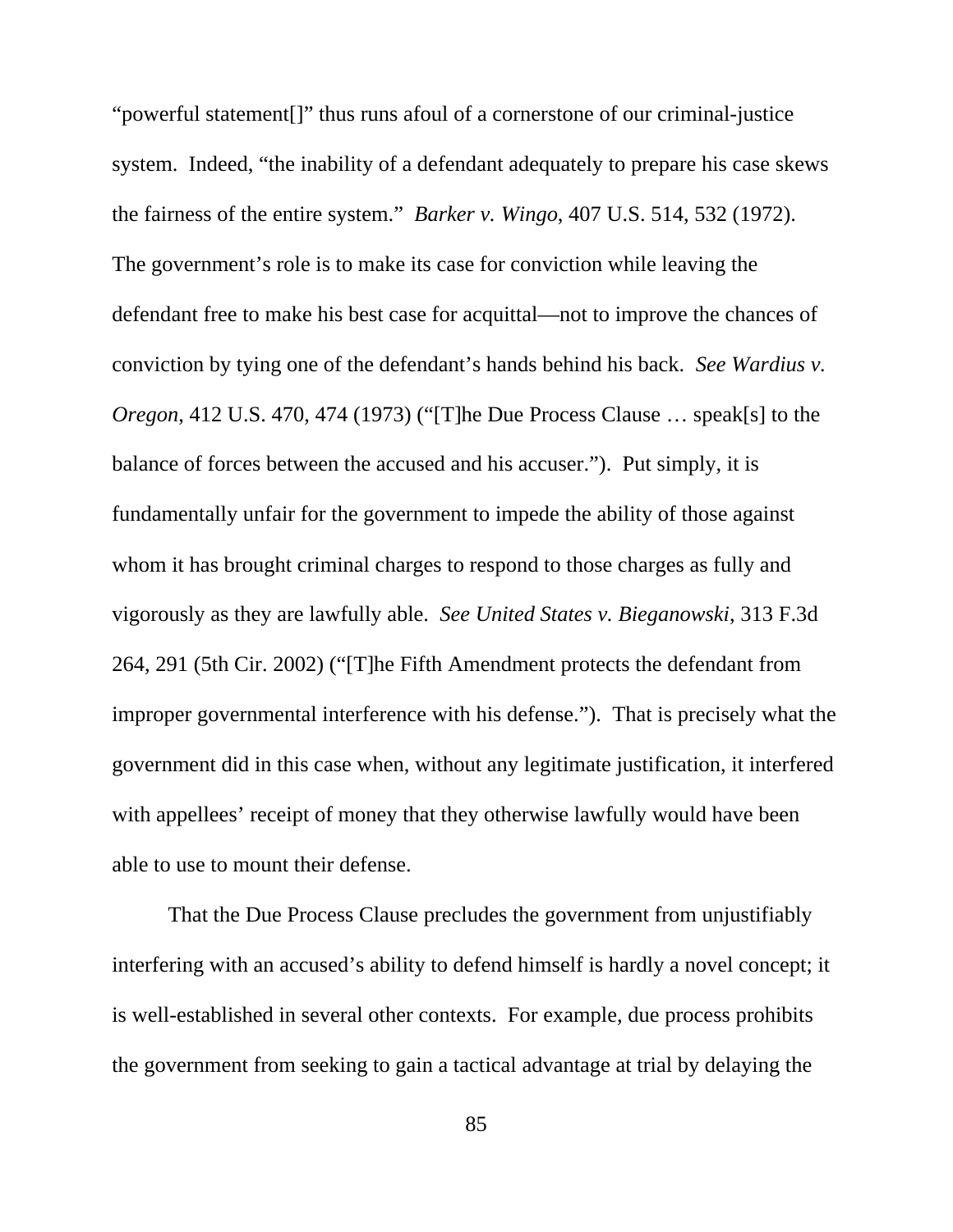filing of an indictment. *United States v. Marion*, 404 U.S. 307, 324 (1971); *see also United States v. Lovasco*, 431 U.S. 783, 795 n.17 (1977) (noting government concession that "[a] due process violation might … be made out upon a showing of prosecutorial delay incurred in reckless disregard of circumstances, known to the prosecution, suggesting that there existed an appreciable risk that delay would impair the ability to mount an effective defense"). Similarly, substantial government interference with testimony by defense witnesses—another way to hinder a defendant's ability to defend himself—can violate due process if it is not driven by a legitimate purpose (such as safeguarding a witness's privilege against self-incrimination). *See, e.g.*, *United States v. Pinto*, 850 F.2d 927, 932 (2d Cir. 1988) ("[I]ntimidation or threats that dissuade a potential defense witness from testifying may infringe a defendant's due process rights."); *Webb v. Texas*, 409 U.S. 95, 98 (1972) (per curiam) (summarily reversing conviction because "the judge's threatening remarks, directed only at the single witness for the defense, effectively drove that witness off the stand, and thus deprived the petitioner of due process").33 Due process likewise bars prosecutors from depriving a defendant of a fair chance to contest the charges against him by withholding material exculpatory

<sup>&</sup>lt;sup>33</sup> These two examples highlight the independence of appellees' due process claim: each example relates to a provision of the Sixth Amendment (the Speedy Trial Clause and the Compulsory Process Clause, respectively), yet the case law makes clear that the relevant government conduct can also violate due process.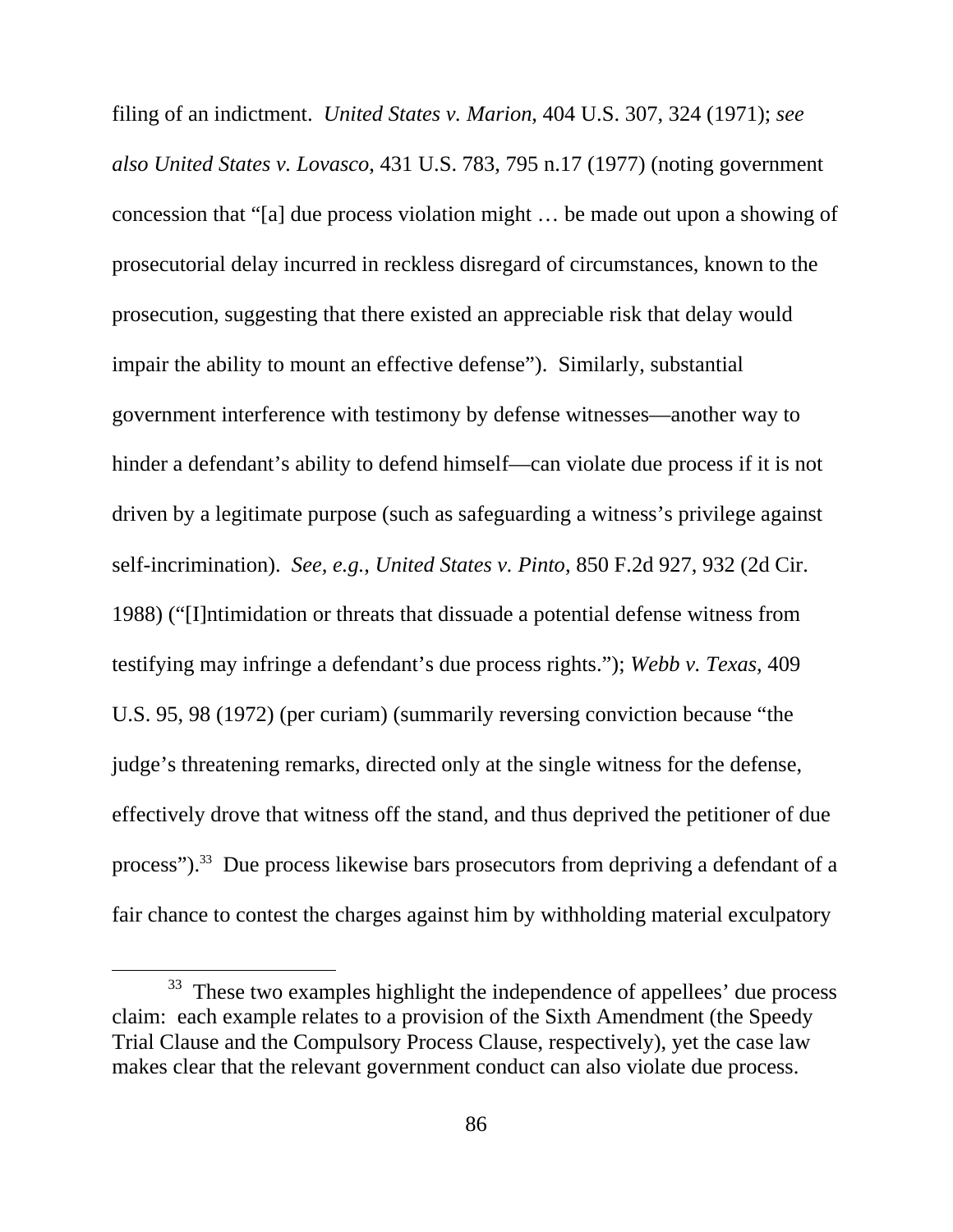information that could aid in his defense. *See, e.g.*, *Brady*, 373 U.S. at 87 ("[T]he suppression by the prosecution of [material] evidence favorable to an accused … violates due process[.]").

Government actions that limit a defendant's access to funds he could otherwise lawfully use to fund his defense can unquestionably impair his ability to defend himself at trial, no less than government interference with defense witnesses or prosecutorial suppression of exculpatory evidence. When no legitimate justification exists, such interference with the defense violates the defendant's due process right to a fair trial. That is precisely the situation here.

# **3. The government's actions crippled appellees' ability to defend themselves at trial**

It is undisputed that appellees suffered substantial prejudice as a result of the government's actions. As the district court observed, this case involved novel and arcane questions of tax law, highly complex transactions, and a staggering number of documents. *Stein* A.1655. The trial alone was expected to last from six to eight months, preceded by many months of intense preparation. *Id*. Appellees submitted detailed evidence to the district court regarding the myriad ways in which KPMG's departure from its longstanding practice of advancing fees harmed their ability to defend a case of such enormous scope and complexity. For example, appellees were forced to forego the retention of experts who could help the jury understand the complex subject matter of the government's charges. *Stein*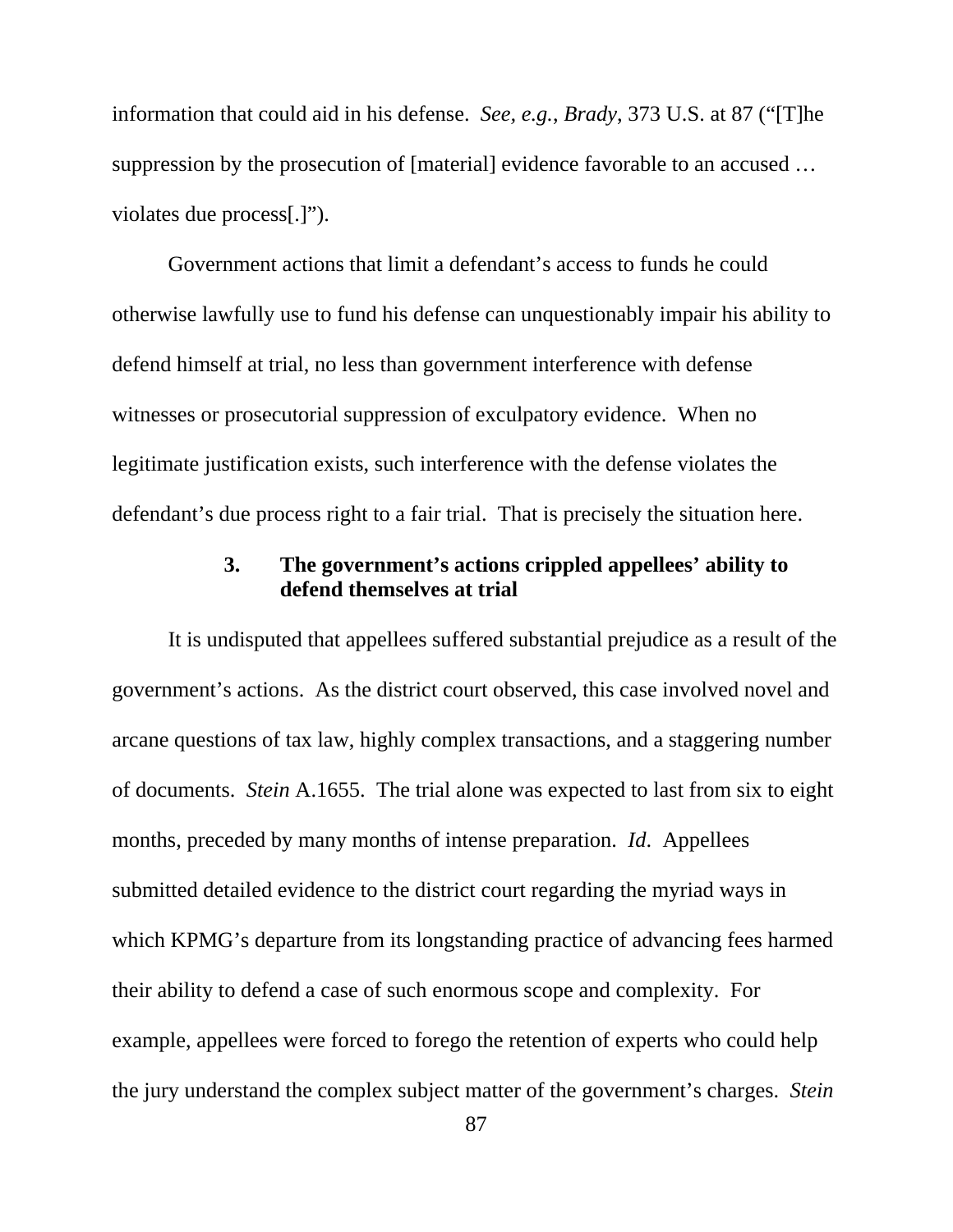A.1317, 1494. $34$  They were also forced to curtail or abandon efforts "to interview many of the approximately 180 witnesses whom the government interviewed and designated as trial witnesses or as persons having potentially exculpatory information." *Stein* A.1269-1270; *see also Stein* A.1263-1264. Several appellees were even forced to "take[] the lead on reviewing" the "22 million pages of electronic files provided by the government," and the "over 150,000 pages of trial exhibits" included on the government's proposed exhibit list. *See, e.g., Stein*  A.1315-1316. As the district court found, appellees also submitted evidence about their own financial circumstances that demonstrates their inability to afford the likely cost of defending such an enormous, intricate, and document-intensive case. *E.g.*, *Stein* A.1257-1259, 1272-1273; *see Stein* A.1660-1662 (*Stein IV*). This evidence, none of which the government contested, conclusively establishes that the government's actions crippled appellees' ability to defend themselves,

<sup>&</sup>lt;sup>34</sup> Such experts would also have helped the jury understand the substantial questions that exist about whether any of the charged conduct was actually criminal—questions noted by outside observers at the time of the indictment. *See, e.g.*, *KPMG in Wonderland*, Wall St. J., Oct. 6, 2005, at A14 ("[T]he tax shelters in this case have never been brought before a judge, so their legality and legitimacy has never been settled as a point of law. … That gives this KPMG trial an Alice-in-Wonderland quality; the accused are on trial for promoting a fraudulent tax shelter that has never been proved to be fraudulent in the first place.").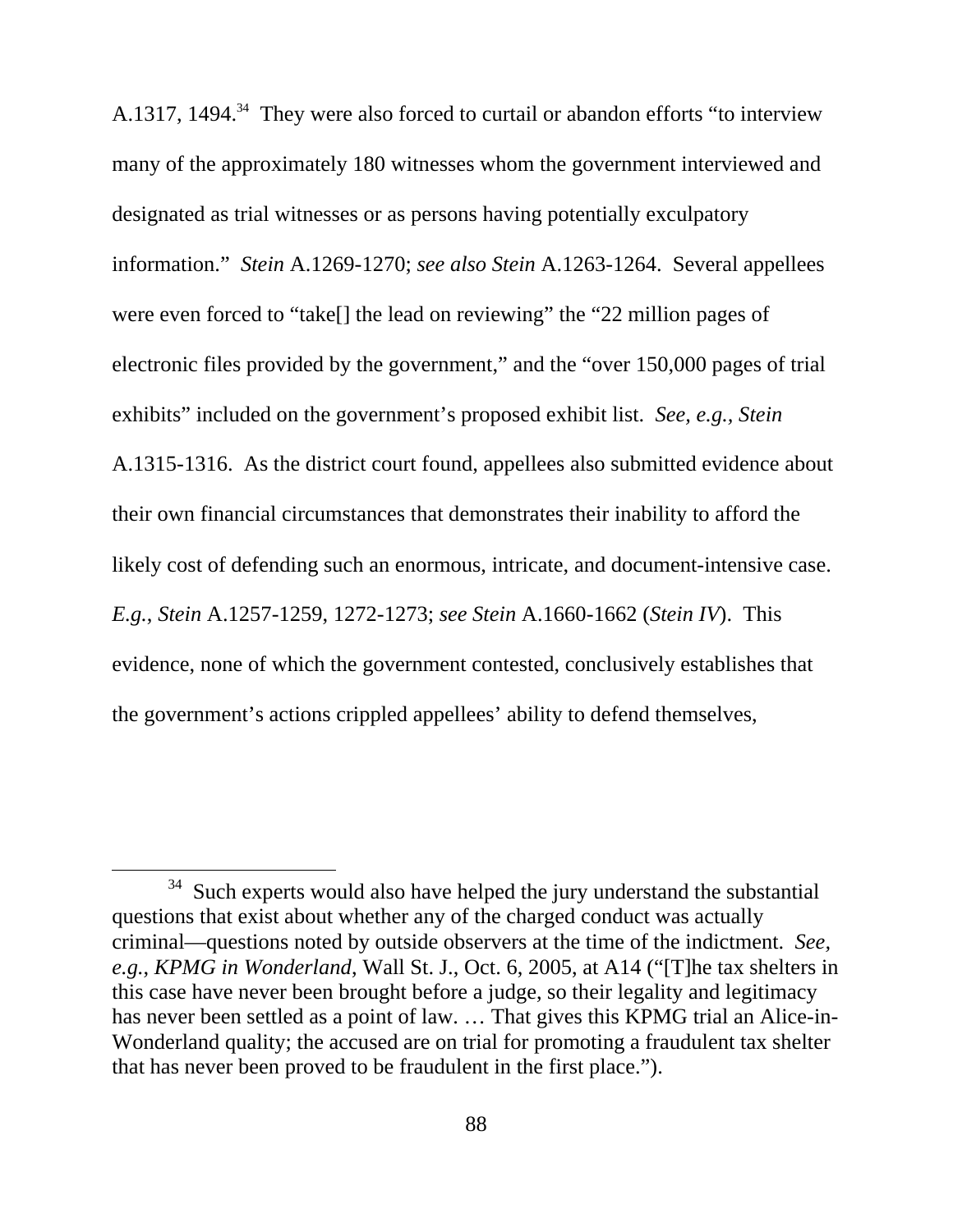depriving them of the opportunity for a fair trial at which they could meet the government on an equal footing.35

The point is not that it is impossible to have a fair trial when a criminal defendant has limited resources. Limited resources do not by themselves deny due process any more than it would violate due process for a criminal defendant to lack access to exculpatory evidence for reasons beyond prosecutors' control. The point is that it is fundamentally unfair for the government to interfere, without a legitimate justification, with a defendant's ability to defend himself against criminal charges, and that if such interference adversely affects the defendant's ability to mount a defense, the attendant trial is necessarily unfair. That standard has certainly been met here. As discussed in Part II.C above, the government has offered no legitimate justification for its actions, and in particular has expressly denied being motivated by concern that KPMG was obstructing the investigation by paying fees. Suppression Reply 53. Under the circumstances, the government's unjustified effort to hinder appellees' defense violated due process.

<sup>&</sup>lt;sup>35</sup> The same evidence made clear that the prosecution of appellees has already substantially drained their resources: many have drawn down their personal assets to pay for counsel and still owe millions of dollars in fees (while at the same time being unable to secure gainful employment). *See Stein* A.1660 & nn.167-170.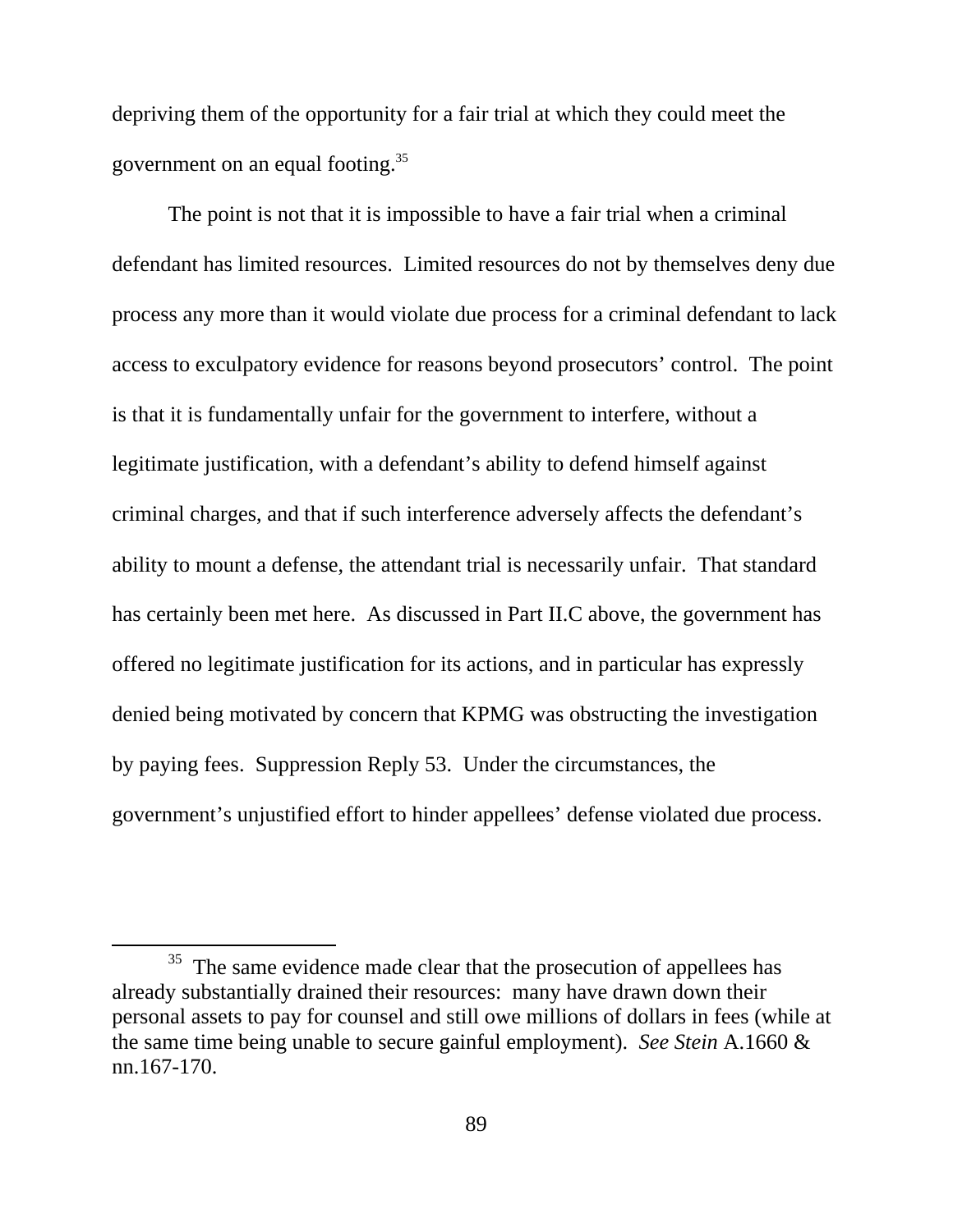### **B. In The Alternative, The Government's Actions Violated Appellees' Right To Substantive Due Process**

The government's violation of appellees' procedural due process right to a fair trial is by itself sufficient to sustain the district court's conclusion that appellees' Fifth Amendment rights were infringed. There is accordingly no need for this Court to address whether the government's conduct violated substantive due process—just as there was not in *Brady*, *Winship*, or any of the other cases establishing the content of the due process right to a fair trial. Were the Court to reach the substantive due process question, however, the district court's holding should be affirmed.

The government wrongly asserts (Br. 66-70) that a substantive due process claim is precluded by the principle, first articulated in *Graham v. Connor*, 490 U.S. 386 (1989), that "[w]here a particular Amendment provides an explicit textual source of constitutional protection against a particular sort of government behavior, that Amendment, not … substantive due process, must be the guide for analyzing" challenges to that behavior. *Albright v. Oliver*, 510 U.S. 266, 273 (1994) (plurality opinion) (internal quotation marks omitted). As the Supreme Court more recently explained, that principle does not bar every substantive due process claim relating to the subject matter of a specific constitutional amendment. *Graham* "does not hold that all constitutional claims relating to physically abusive government conduct must arise under either the Fourth or Eighth Amendment[]," but only that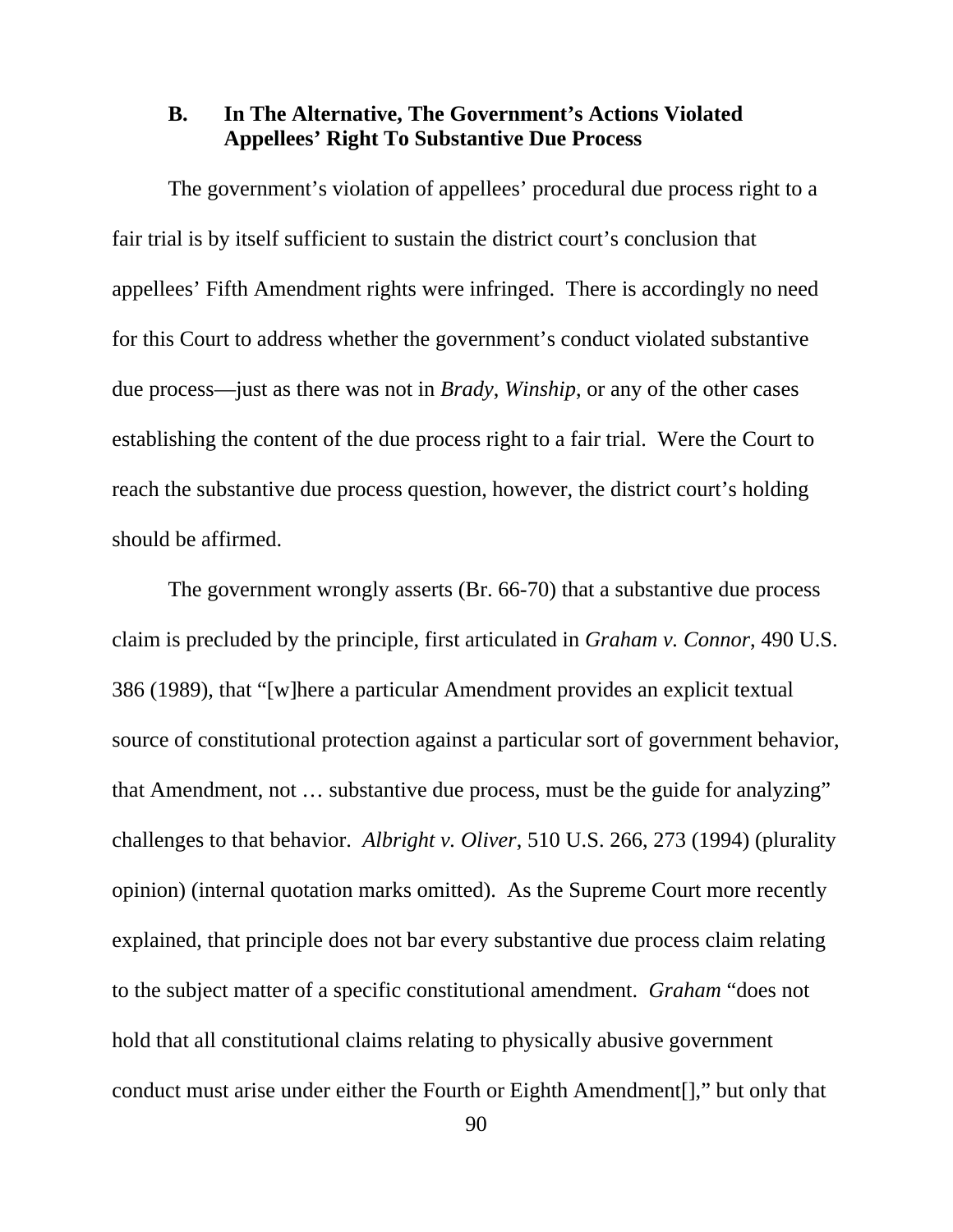"if a constitutional claim is covered by a specific constitutional provision, … the claim must be analyzed under the standard appropriate to that specific provision." *County of Sacramento v. Lewis, 523 U.S. 833, 843 (1998).*<sup>36</sup>

The government argues (Br. 68) that the Sixth Amendment is "an explicit textual source of constitutional protection" barring a substantive due process claim. But, as discussed above, while the Sixth Amendment safeguards various specific rights related to criminal prosecutions, its protections do not exhaust the broader right to fairness in the criminal process, which lies at the heart of appellees' Fifth Amendment claim. Accordingly, if the Court were to conclude that appellees' claim is not properly analyzed as an aspect of the right to counsel, the claim would not be "covered by" the Sixth Amendment, but may nevertheless be protected by the Fifth Amendment's guarantee against arbitrary and unfair government conduct. *See Lewis*, 523 U.S. at 843; *Poe v. Leonard*, 282 F.3d 123, 137 (2d Cir. 2002).

That guarantee encompasses the government's conduct here. The government accuses the district court (Br. 72-73) of improperly "proclaiming a new fundamental right," which it characterizes as the "right to third-party resources to pay for counsel of choice." The right at issue, however, is not a right

 <sup>36</sup> *See also* 1 Tribe, *American Constitutional Law* 1364 n.4 (3d ed. 2000) ("The upshot of *County of Sacramento* is that … [nothing] require[s] … all substantive due process claims relating to personal association to be tested under the First Amendment.").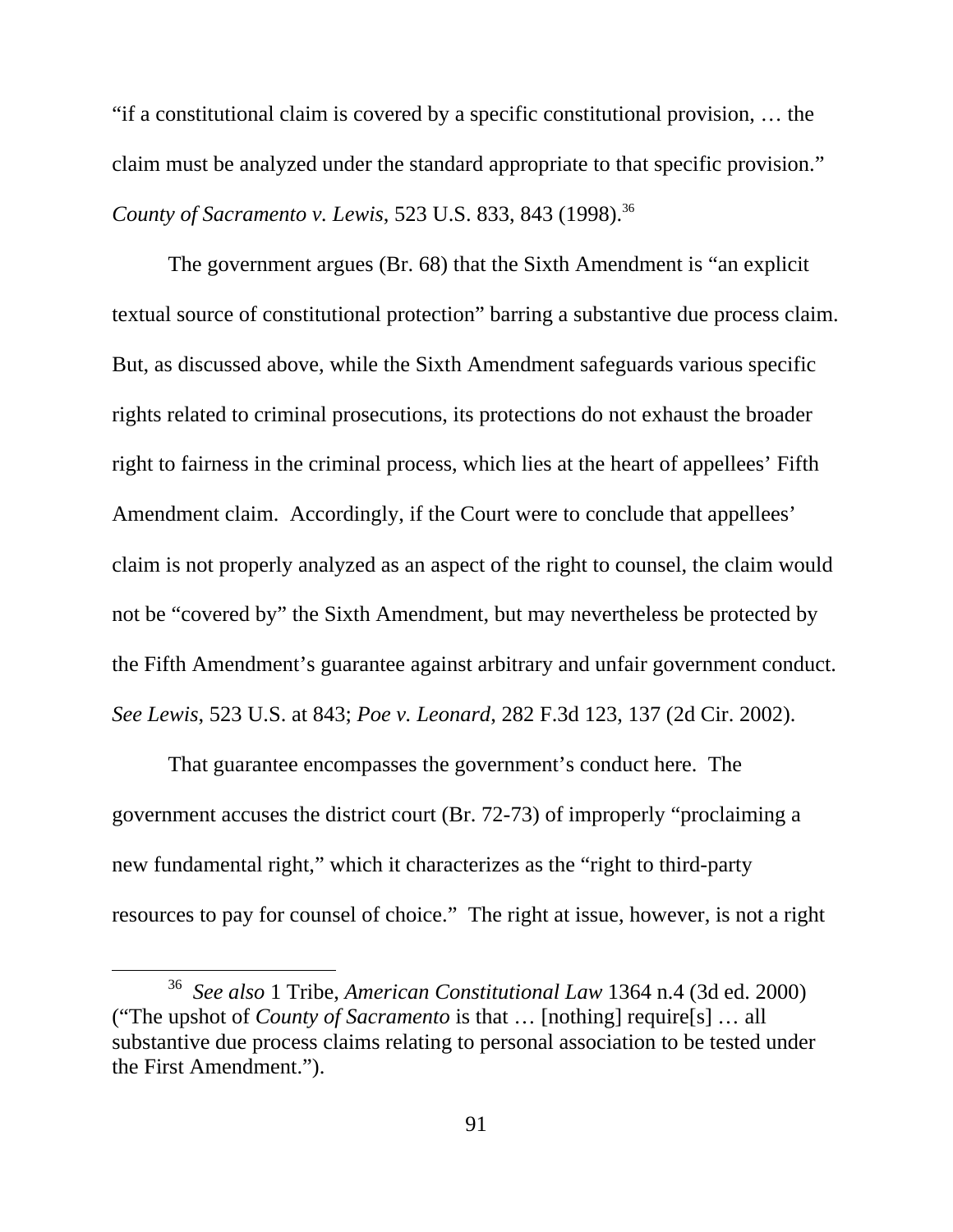to a third party's money, but a defendant's right to receive a fair trial on criminal charges, and in particular to defend himself against such charges without the government tying one hand behind his back. As discussed above, that right lies at the core of our adversarial system of criminal justice, and accordingly has long been recognized as among the most fundamental of rights.

The USAO's conduct—wielding the threat of indictment against KPMG in order to obtain an unfair advantage in prosecuting appellees—improperly infringed that fundamental right. The government's argument to the contrary again consists largely of attacks on the district court's factual findings. *See* Br. 78-100. Although the government at points purports to argue on the assumption that the court's findings are correct (Br. 100-101), even then it repeatedly offers a benign characterization of its conduct that is utterly inconsistent with those findings. *Compare, e.g.*, Br. 101 (referring to the government's mere "promulgation of a list of [charging] factors … that includes a reference to payment of legal fees when used to protect culpable employees"), *and* Br. 105 ("At the February 25 Meeting, the USAO did no more than follow [the Thompson Memorandum]."), *with Stein* A.1630 (*Stein IV*) ("The government threatened to indict, and thus to destroy, … KPMG …. It coerced KPMG to limit and then cut off its payment of the legal fees of KPMG employees."). Because the district court's findings were demonstrably correct, the government's efforts to evade those findings should be rejected.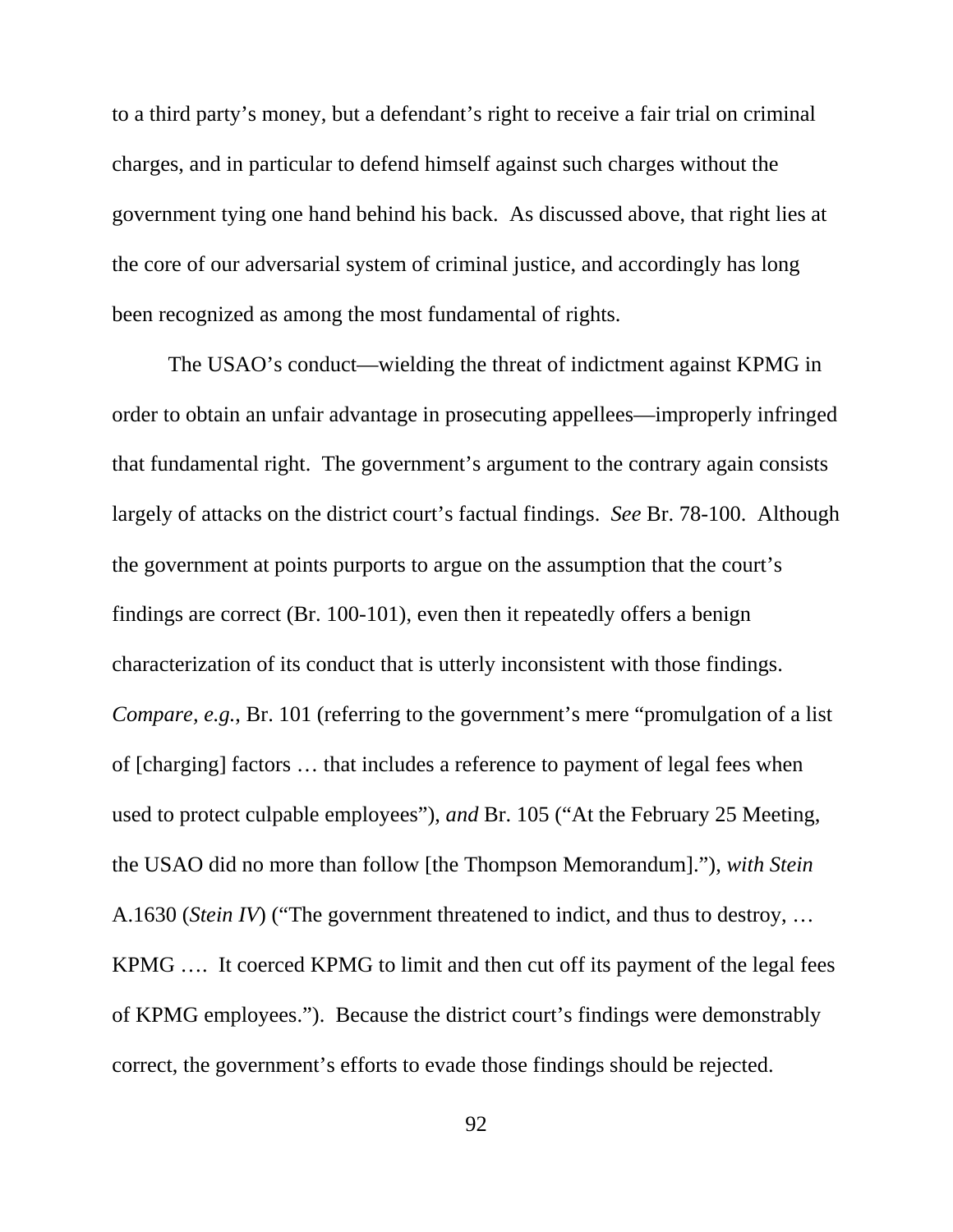Once the district court's factual findings are genuinely accepted, the government's arguments fail. First, as deployed in this case, the Thompson Memorandum's policy of treating payment of legal fees for employees as weighing in favor of indictment served no compelling governmental interest. While the government argues (Br. 74) that, "in rare cases," a corporation can impede a criminal investigation by paying fees in order to buy employees' silence, it does not even suggest that this is one of those "rare cases"—and, as discussed above, it has conceded that it never believed KPMG was attempting to "circle the wagons" by paying fees. To the contrary, as the district court found, the government's aim here was to obtain an improper advantage by "minimizing these defendants' access to resources necessary to mount their defenses." *Stein* A.874; *see also Stein*  A.1651. That can never be a legitimate, let alone compelling, government interest.

In any event, the constitutional violation in this case was not effected by the Thompson Memorandum alone, but also by the USAO's wielding the threat of indictment to prevent KPMG from paying appellees' fees. The district court correctly held that such conduct "shocked the conscience," that is, "constitute[d] a gross abuse of governmental authority," *Harlen Assocs. v. Inc. Vill. of Mineola*, 273 F.3d 494, 505 (2d Cir. 2001), and was "arbitrary in the constitutional sense," *City of Cuyahoga Falls v. Buckeye Cmty. Hope Found.*, 538 U.S. 188, 198 (2003). From the earliest stages of the investigation, prosecutors strove to ensure that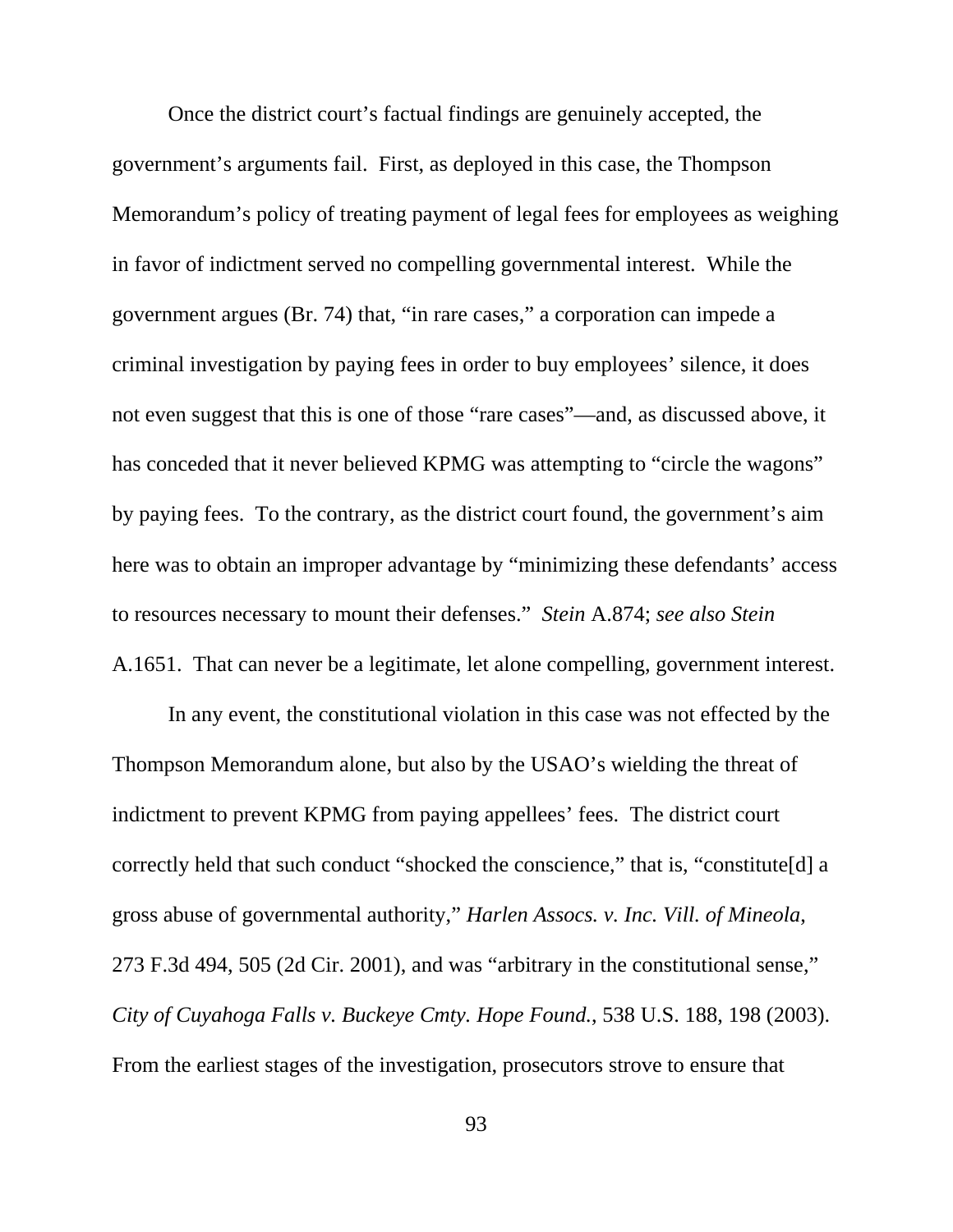KPMG employees who became ensnared in the investigation would,

notwithstanding their presumption of innocence, be sharply limited in their ability to defend themselves against any criminal charges and to enjoy the legitimate benefits of being represented by counsel during the investigation. Prosecutors decided that their role was not simply to gather the evidence and pursue whatever criminal charges that evidence warranted, but to rig the adversary system so that anyone ultimately charged with a crime would be at a serious and unfair disadvantage. They did so by threatening KPMG with destruction unless it sacrificed its employees by abandoning its consistent, decades-long practice of advancing legal fees, "strip[ping] … employees who were indicted of means of defending themselves." *Stein* A.1651 (*Stein IV*). The district court found that this conduct constituted "deliberate interference with the defendants' rights." *Id*. It did not err in holding that the USAO's conscious attempt to increase appellees' likelihood of conviction and lengthy prison sentences, based not on the evidence but rather on its evasion of "the crucible of meaningful adversarial testing," *Alabama v. Shelton*, 535 U.S. 654, 667 (2002), violated substantive due process.37

 <sup>37</sup> *See Lewis*, 523 U.S. at 849 ("[C]onduct intended to injure in some way unjustifiable by any government interest is the sort of official action most likely to rise to the conscience-shocking level."). Moreover, as the district court noted, prosecutors had ample time to reflect upon and consider their conduct beforehand, and their actions occurred only after extended deliberation. *Stein* A.1651. Accordingly, their conduct would be a gross abuse of authority even if it amounted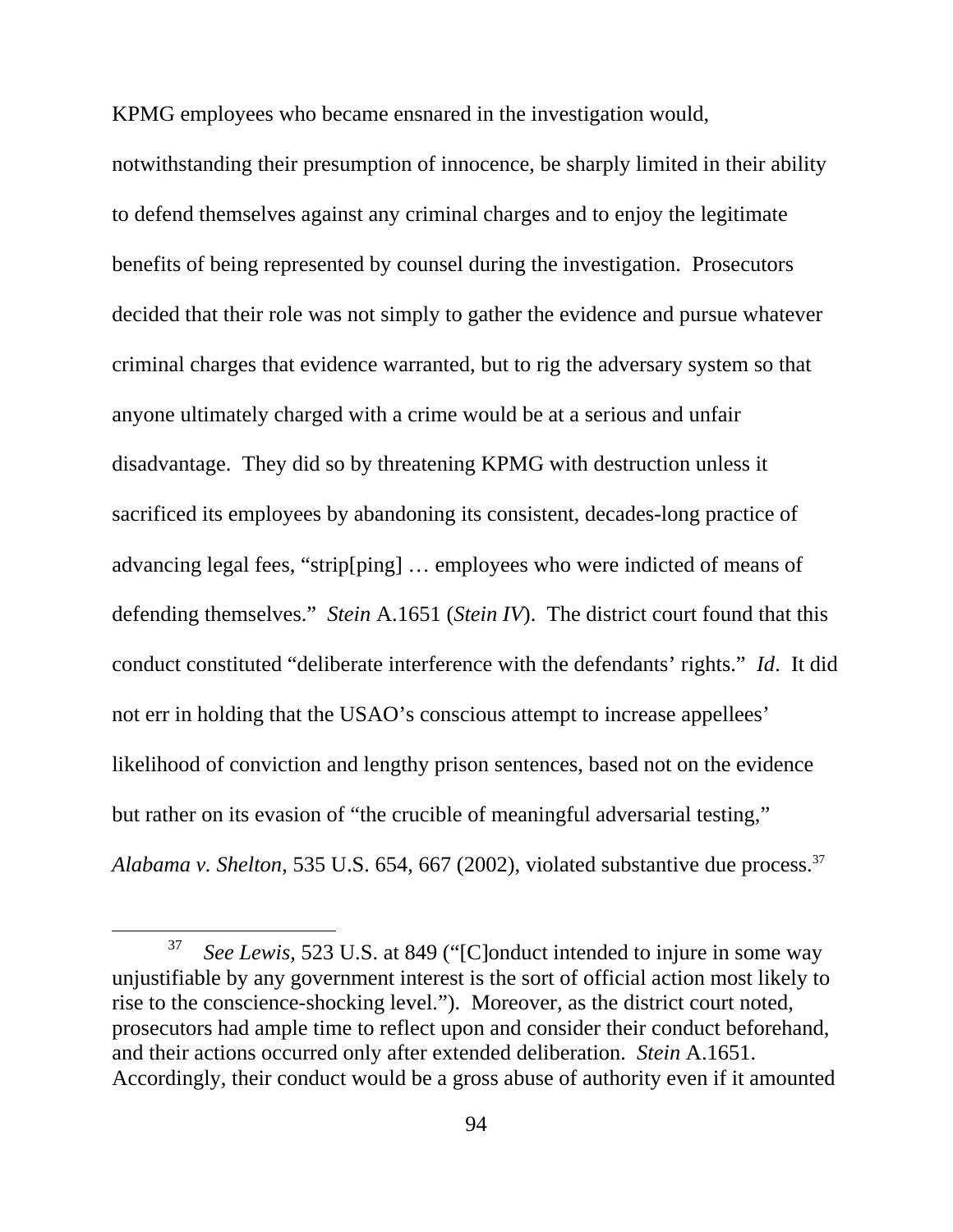### **IV. DISMISSAL OF THE INDICTMENT WAS THE ONLY ADEQUATE REMEDY FOR THE GOVERNMENT'S MISCONDUCT**

Having found that the government's interference with KPMG's advancement of attorneys' fees violated appellees' constitutional rights, the district court acted well within its discretion in dismissing the indictment. Indeed, by the time of *Stein IV*, dismissal was the only adequate remedy for the constitutional violation.

Dismissal of an indictment is appropriate where a violation of a defendant's constitutional rights has had an "adverse impact upon the criminal proceedings," and where the taint resulting from that violation cannot be neutralized by less drastic measures. *See Morrison*, 449 U.S. at 365, 367; *Brown v. Doe*, 2 F.3d 1236, 1245 (2d Cir. 1993). The remedy for a constitutional violation must be "one that as much as possible restores the defendant to the circumstances that would have existed had there been no constitutional error." *United States v. Carmichael*, 216 F.3d 224, 227 (2d Cir. 2000). Thus, "dismissal of an indictment is justified" when necessary "to eliminate prejudice to a defendant." *Fields*, 592 F.2d at 647; *see also id.* at 648 ("[W]here it is impossible to restore a criminal defendant to the position that he would [otherwise] have occupied[,] … the indictment may be dismissed.").

Mindful of these standards, the district court dismissed the indictment only after exploring several alternative remedies. *Stein A.*881-888 (*Stein I*). Indeed,

 $\overline{a}$ 

only to deliberate indifference to appellees' rights. *See Lewis*, 523 U.S. at 853; *Pabon v. Wright*, 459 F.3d 241, 251 (2d Cir. 2006).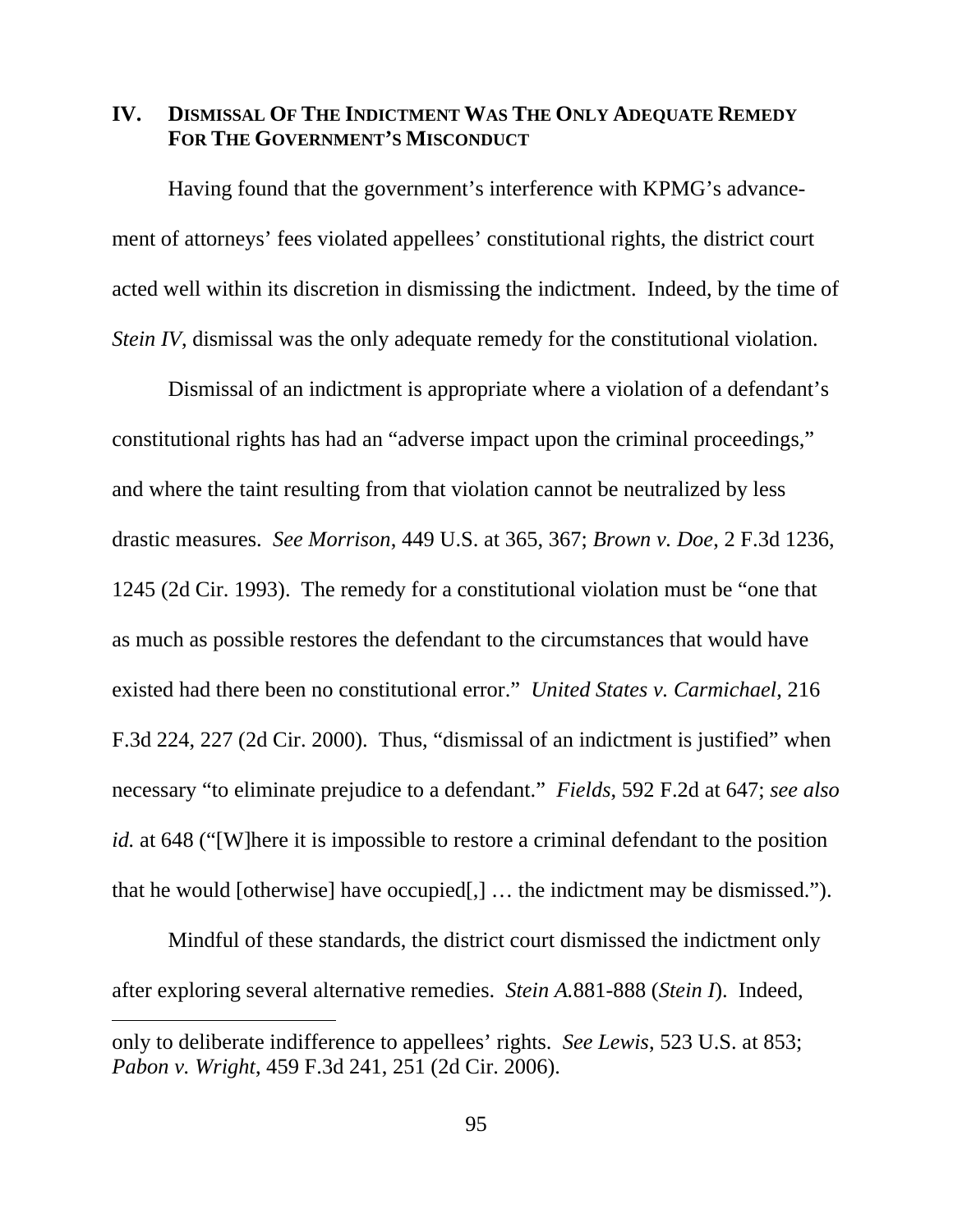appellees themselves first brought the government's misconduct to the district court's attention in an effort to obtain an immediate remedy (advancement of fees from KPMG or the government) that would have prevented further harm and obviated the need for dismissal. *See, e.g.*, Dkt. 272, at 27 ("[I]t is not too late to remedy the injury … by an order directing advancement of legal fees."); Dkt. 458, at 1-9 (same; suggesting numerous alternative remedies). Although the court concluded that it lacked authority to order the government to pay appellees' fees, *Stein* A.882-884, it attempted to avoid dismissal by exercising ancillary jurisdiction over proceedings brought by appellees directly against KPMG, *Stein*  A.885-888, and also suggested that the government could use its substantial influence under the DPA to cause KPMG to advance appellees' fees—as KPMG would have done absent the government's pressure, *Stein* A.888 & n.240.

The government, for its part, did nothing to assist in this effort. In the eighteen months that passed between appellees' first motion raising the Fifth and Sixth Amendment violations and the district court's dismissal of the indictment, the government was on notice that dismissal was possible if no other remedy was found. Yet there is no evidence that it took any steps to repair the damage it had done. For example, despite the leverage it held by virtue of the DPA—which obligated KPMG "to cooperate fully and actively with the [government] regarding any matter relating to the [USAO's] investigation," *Stein* A.325—the government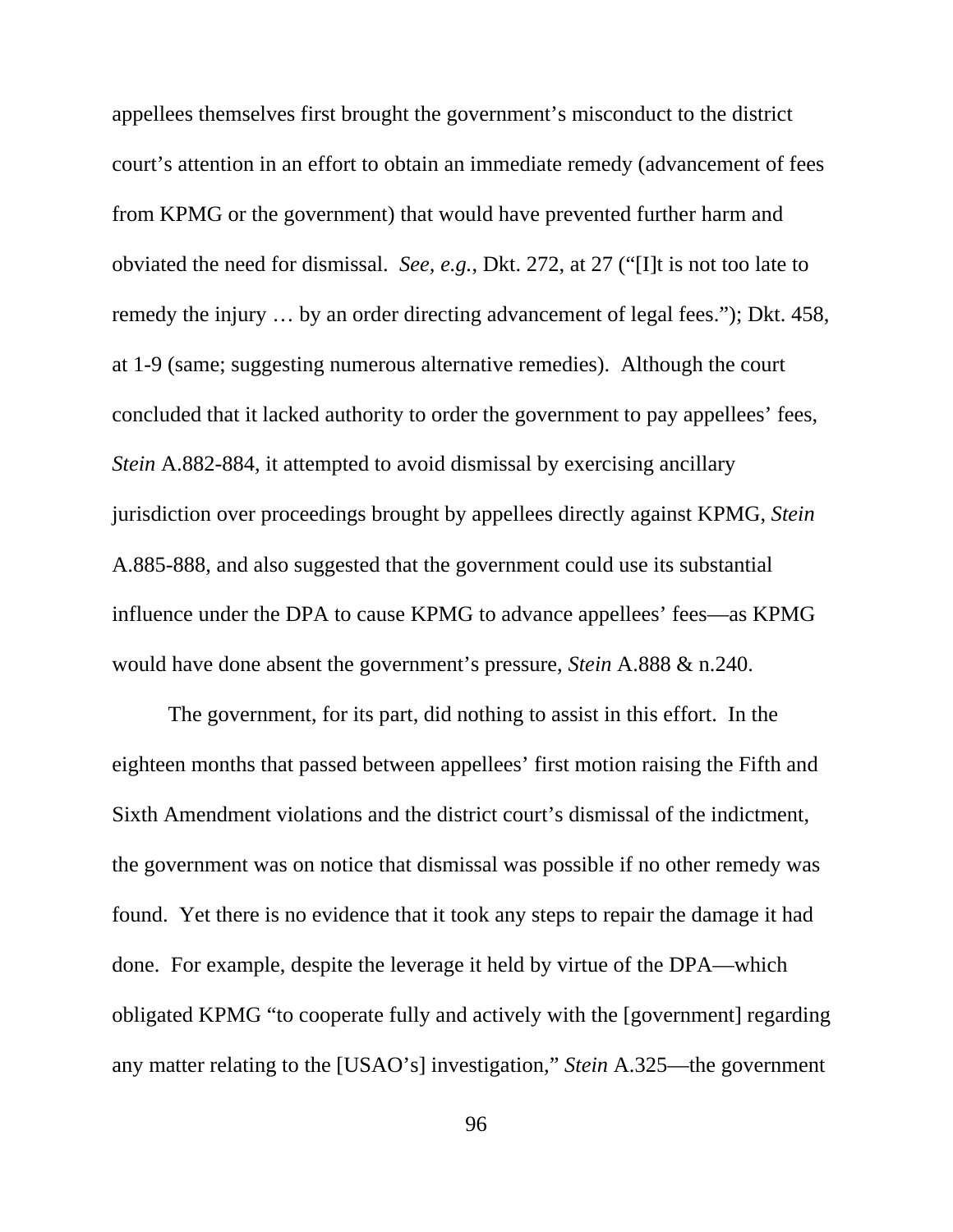refused to encourage KPMG to pay appellees' fees. And the government insisted that there was no way to advance appellees' legal fees from the money KPMG agreed to pay pursuant to the DPA. *See, e.g.*, Dkt. 1051, at 37-38<sup>38</sup> Thus, once this Court rejected the district court's assertion of ancillary jurisdiction, no other remedy was adequate to cure the harm. Even the government agreed that this was the case, conceding that if the district court's rulings in *Stein I* were correct, "the only action the Court could take consistent with those rulings would be dismissal of the Indictment." *Id.* at 1-2.

Dismissal was necessary because, as the district court found, the government's interference with KPMG's payment of appellees' legal fees had a substantial adverse impact on appellees' exercise of their right to counsel and their ability to have a fair trial at which they could defend themselves in the manner they otherwise would have. *See Stein* A.1655-1656 (cut-off of post-indictment fees has caused appellees to restrict activities of counsel); *Stein* A.1660 (appellees have been forced "to curtail the defenses they would have mounted had KPMG paid those costs"); *Stein* A.1662 (none of the appellees has resources needed to defend case as he or she would have if KPMG were paying). The district court's findings

<sup>&</sup>lt;sup>38</sup> At the time of *Stein I*, KPMG had not yet paid \$200 million of the penalty imposed under the DPA. *Stein* A.319. The government has not explained why, had it truly wished to cure the harm it had caused, it could not have reached agreement with KPMG to amend the DPA so that a portion of that as-yet-unpaid money would be set aside for attorneys' fees.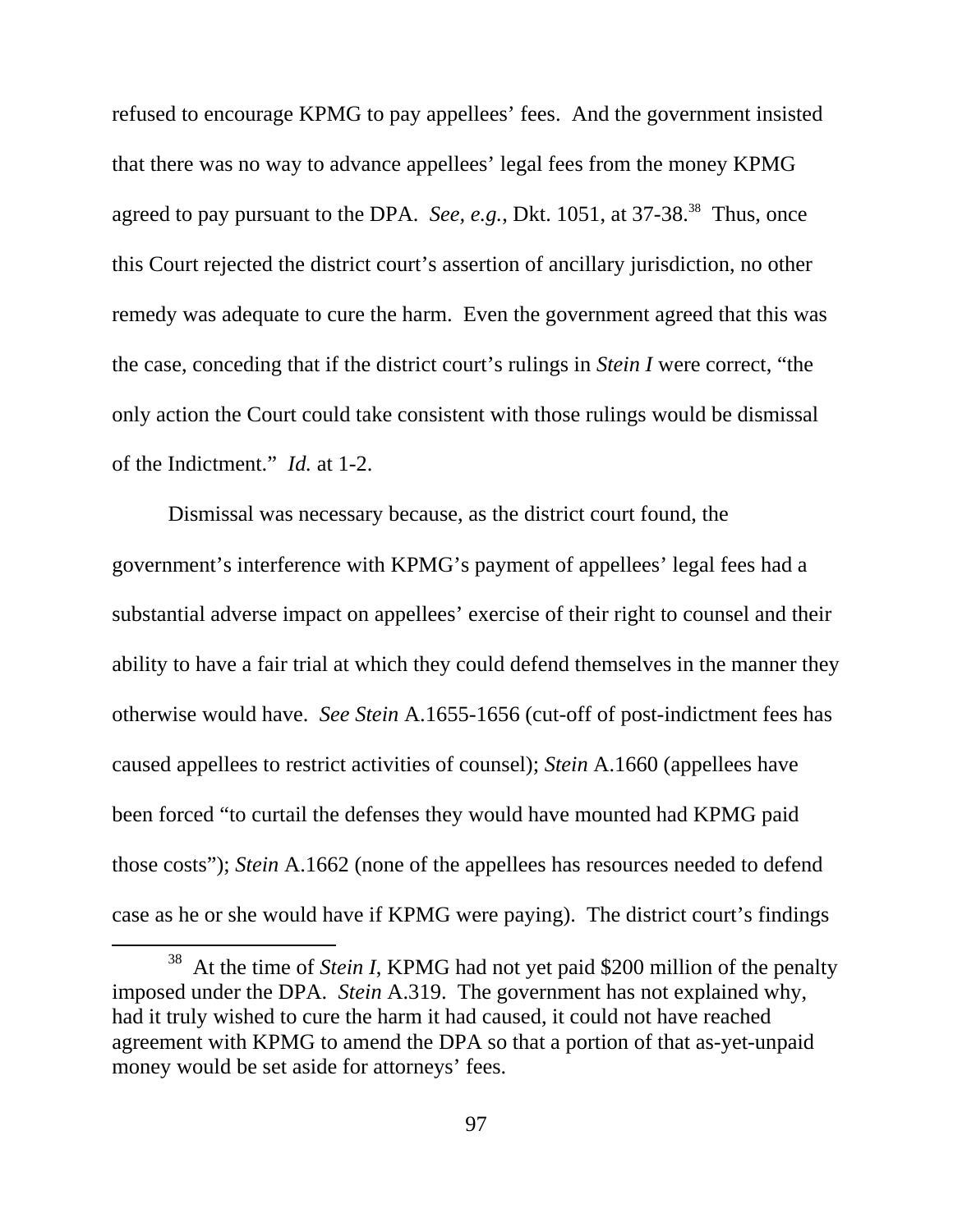in this regard rested both on the "exceptional demands" placed on appellees by the singular magnitude and complexity of the case, *Stein* A.1653-1655, and on the unchallenged declarations submitted by the KPMG defendants and their attorneys describing the specific ways in which KPMG's refusal to pay their post-indictment legal fees limited their ability to prepare for trial, *see* Part III.A.3 above. The government did not contest these assertions below, *Stein* A.1655, nor has it done so here. This case is thus fundamentally different from *Morrison*, where the defendant had made "no allegation that the claimed violation had prejudiced the quality or effectiveness of [her] legal representation." 449 U.S. at 363; *see also id.* at 366 ("Here, respondent has demonstrated no prejudice of any kind, either transitory or permanent, to the ability of her counsel to provide adequate representation in these criminal proceedings.").

Indeed, the true extent of the prejudice appellees have suffered can never be fully assessed. Rather, by so broadly impeding appellees' presentation of their entire defense, the government's violation of appellees' constitutional rights has infected the entire "framework within which the trial [would] proceed[]." *Gonzalez-Lopez*, 126 S. Ct. at 2564. "It is impossible to know what different choices" appellees and their attorneys would have made had the government not caused KPMG to forego advancement of appellees' legal fees, and impossible "to quantify the impact of those different choices on the outcome of the proceedings."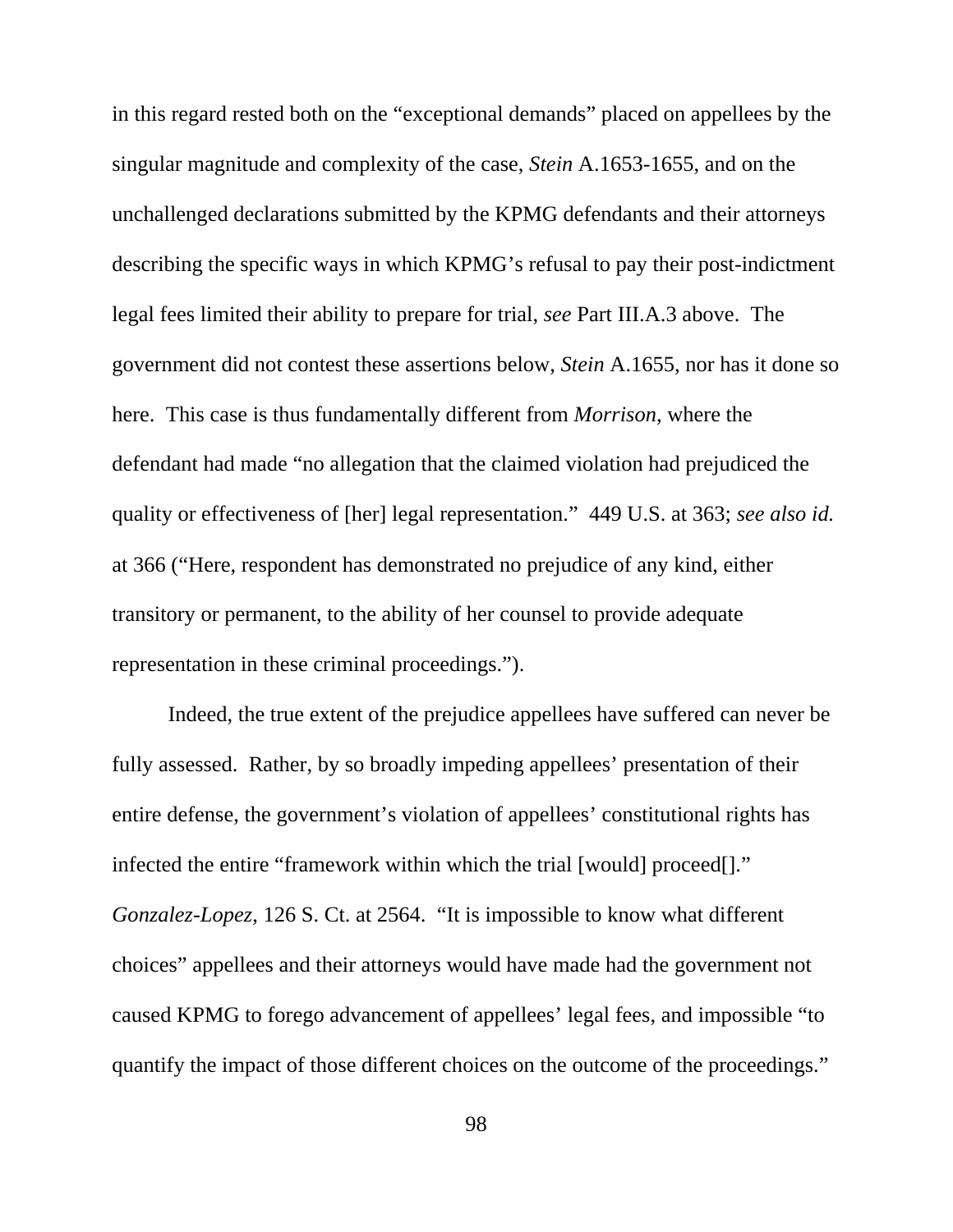*Id.* at 2565. Identifying a remedy narrower than dismissal that would have "restore[d] [appellees] to the circumstances that would have existed had there been no constitutional error," *Carmichael*, 216 F.3d at 227, would thus require "a speculative inquiry into what might have occurred in an alternate universe," *Gonzalez-Lopez*, 126 S. Ct. at 2565.

The government nevertheless argues (Br. 44) that the proper remedy would be to remand the case for trial "with the impediment to the defendant's [rights] removed"—that is, appellees should be permitted "to hire their counsel of choice using whatever resources KPMG was willing to give them, if any, free from Government influence." Such a remedy is possible, the government argues, because it "cured" any constitutional violation by asserting at a March 30, 2006 motion hearing—several months after appellees were indicted and their attorneys' fees cut off—that it would not hold KPMG's voluntary payment of fees against the firm. Br. 31-44; *see also Smith* A.249-250. According to the government (Br. 31), this assertion left KPMG "free to decide, without influence from the Government, whether to pay the defendants' legal fees," thereby undoing the damage done by the government's previous pressure. In fact, this supposed remedy neither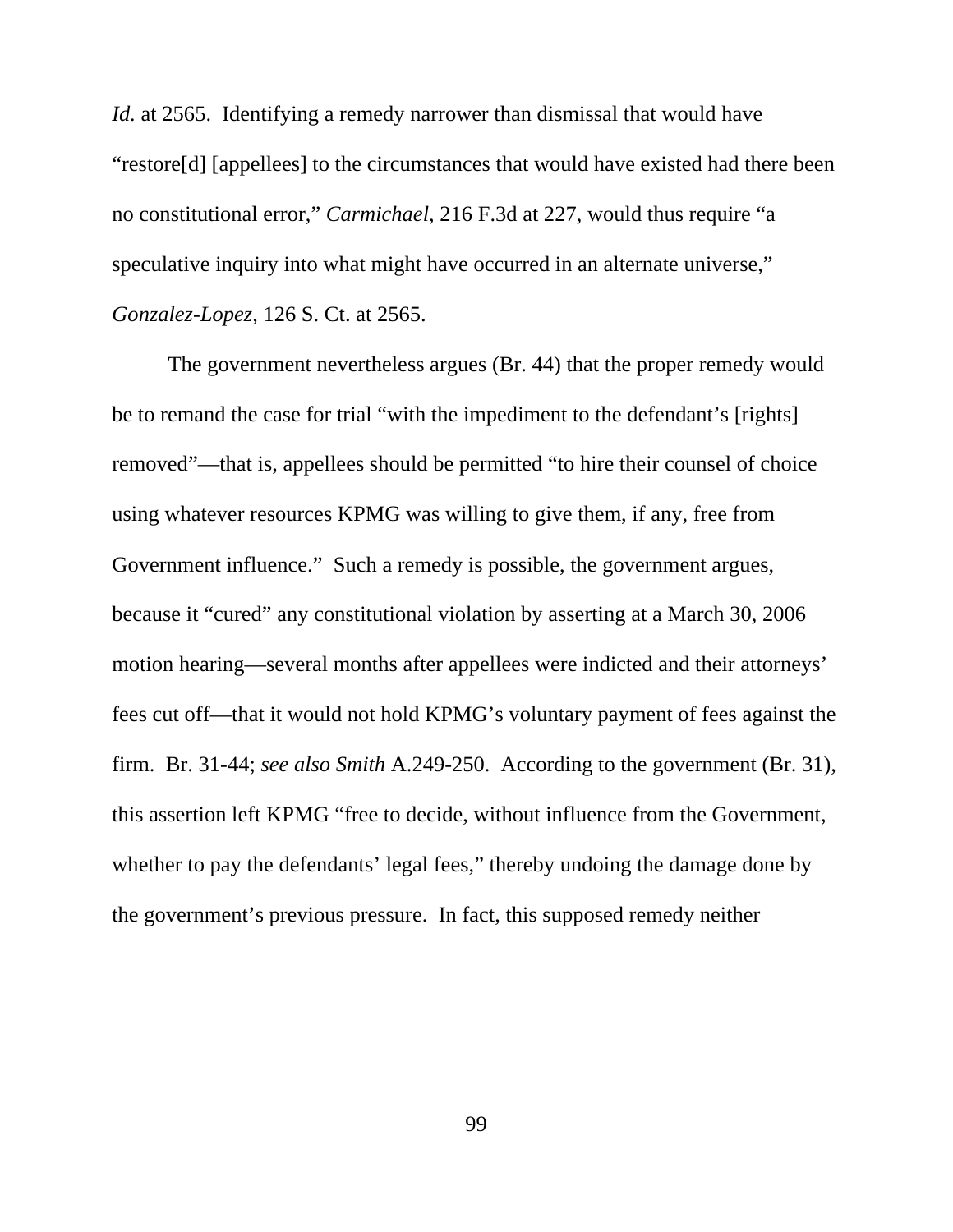neutralized the taint caused by the government's misconduct nor restored appellees to the position they would have enjoyed absent that misconduct.<sup>39</sup>

The government's "cure" argument rests on two flawed assumptions, one conceptual and one factual. First, the government contends (Br. 32) that "the District Court identified the harm caused by the Government here as its supposed pressure on KPMG [not to] pay legal fees for its employees." But the harm here was not the application of pressure alone; had KPMG resisted that pressure and adhered to its longstanding practice of full and unconditional advancement of fees, there would have been no harm to appellees and no warrant for dismissal. The harm lies in the fact that the government's coercive tactics succeeded, inducing KPMG to depart from its longstanding practice and instead conditionally pay each appellee a limited amount of fees that would be cut off upon indictment—crippling appellees' ability to defend themselves. In the face of that harm, the only remedy that could "restore[] [appellees] to the circumstances that would have existed had

 $39$  As an initial matter, the government's assertion hardly conveyed a clear change in its position, since the government simultaneously claimed—contrary to the district court's findings—that it had "always been the case" that the government had no objection to KPMG's payment of appellees' legal fees. *Smith* A.249-250. Moreover, the letter to the district court that the government cites in its brief (at 33-34) as "stat[ing] unequivocally" that the government would not find KPMG's payment of fees to violate the DPA in fact included no such statement, as the government acknowledged in its October 29, 2007 letter to this Court. As discussed in text, however, even had the government's statement been as unequivocal as it now represents, it would not have cured the constitutional violation.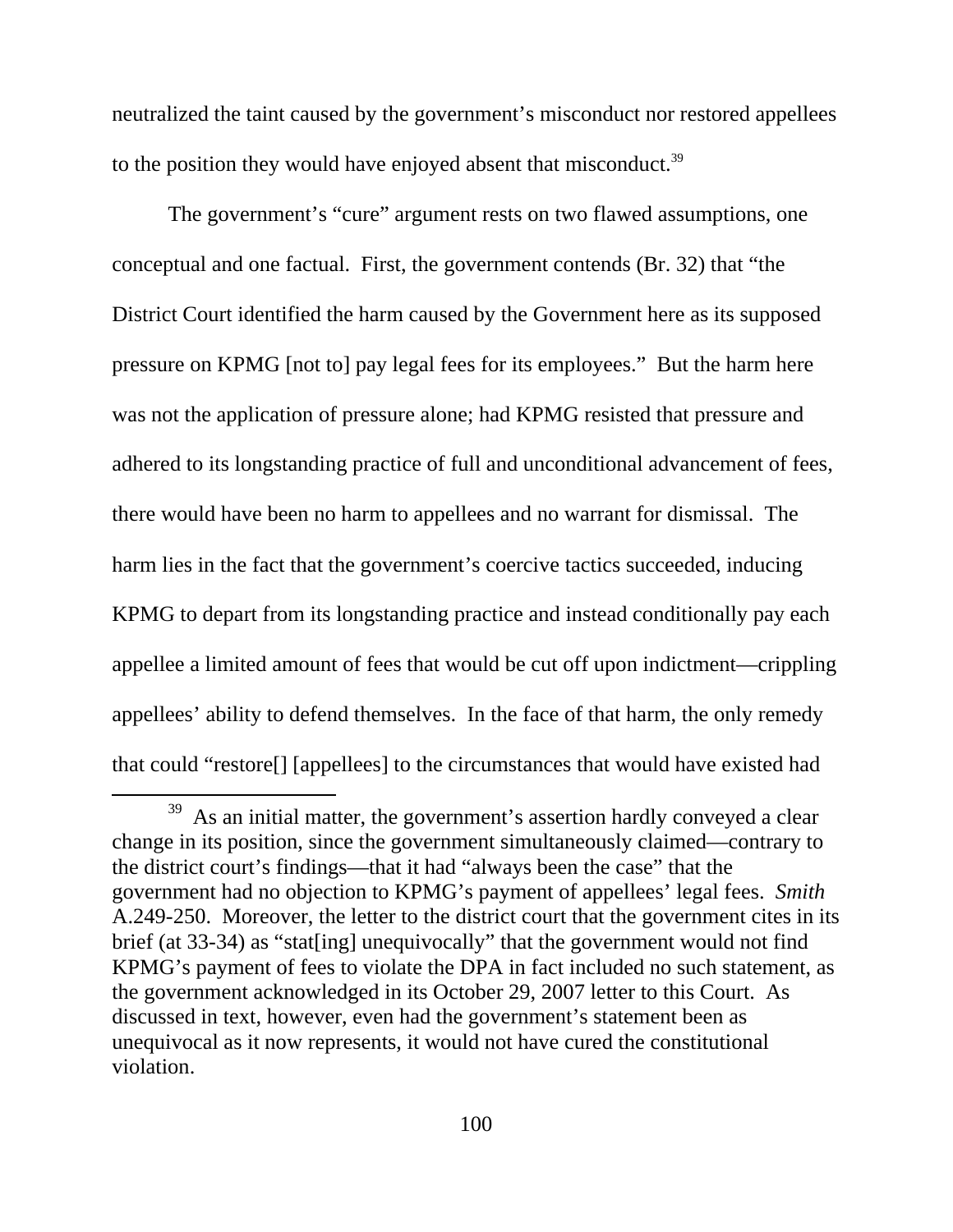there been no constitutional error," *Carmichael*, 216 F.3d at 227, would be for appellees' fees to be paid in full. Whether or not the government's March 2006 declaration eliminated the pressure the government had exerted on KPMG for over two years, it plainly did not bring about that remedy or otherwise neutralize the taint produced by the government's constitutional violations.

Second, the government's argument rests on the incorrect factual premise rejected by the district court—that KPMG's continued refusal to pay appellees' legal fees after the March 30, 2006 declaration was a decision made "without influence from the Government." Br. 31. "Even assuming," the government asserts, "that KPMG … would have decided initially to pay the defendants' legal fees without condition, there is no basis to conclude that [it] would have continued to do so indefinitely, and particularly after indictment." Br. 36. But that argument is a direct attack on the district court's factual finding that "[a]bsent the Thompson Memorandum and the actions of the USAO, KPMG would have paid the legal fees and expenses of all of its partners and employees both prior to and after indictment, without regard to cost." *Stein* A.861. Contrary to the government's contention, the "basis" for that finding was the stipulated fact that it was KPMG's "longstanding voluntary practice … to advance and pay legal fees, without a preset cap or condition of cooperation with the government … in any civil, criminal or regulatory proceeding involving activities arising within the scope of the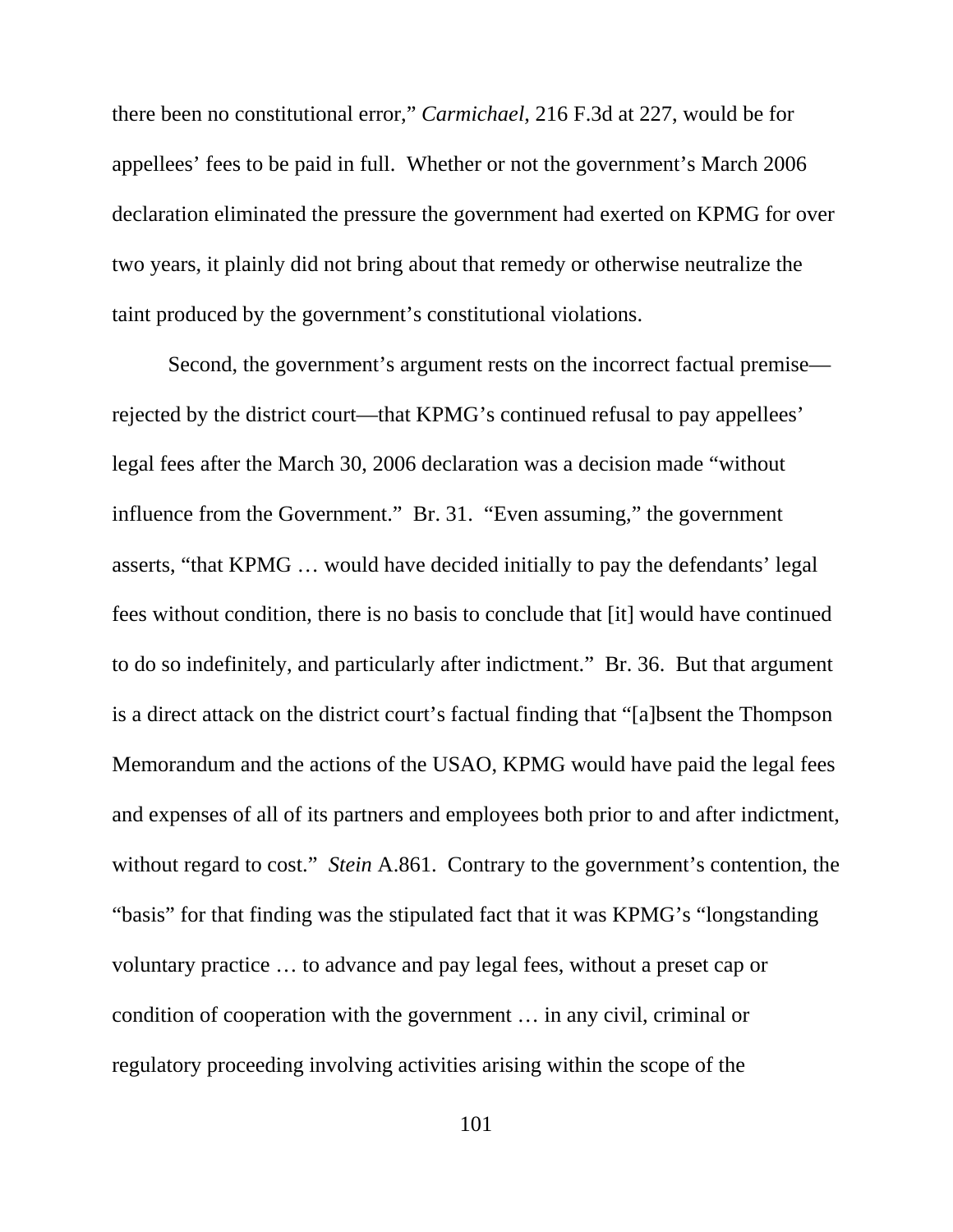individual's" employment. *Smith* A.1133. Apart from this case, KPMG has adhered to this policy without exception. *See, e.g.*, *Smith* A.471 (Loonan testifying that "throughout [his] 19 years … at KPMG," full and unconditional payment of fees "had always been the rule"). The government—which assured the district court at the fee hearing that it was "certainly not running away from the stipulation," *Smith* A.562—has not offered a single example, other than this case, of KPMG's departing from this policy. As demonstrated above, far from being clear error, the district court's finding that KPMG would have done in this case what it has done in every other case—including in civil and regulatory proceedings involving the same appellees and same subject matter—was entirely reasonable.

Undaunted, the government quotes at length from statements in briefs filed by KPMG's attorneys to the effect that the firm's departure from its longstanding practice was its own decision, and that it would not have paid appellees' fees after indictment even without the government's pressure. Br.  $37-40$ .<sup>40</sup> The government does not explain, however, why the district court was required to credit these patently self-serving statements, which were neither made under oath nor subject to cross-examination, and which were made in the context of KPMG's defense

 $40$  The government also quotes one witness's testimony that "KPMG's historical practice ... was voluntary and subject to revision." Br. 36. Even if true, that is irrelevant to whether KPMG, but for the government's pressure, would have departed from or adhered to that consistent, decades-long practice.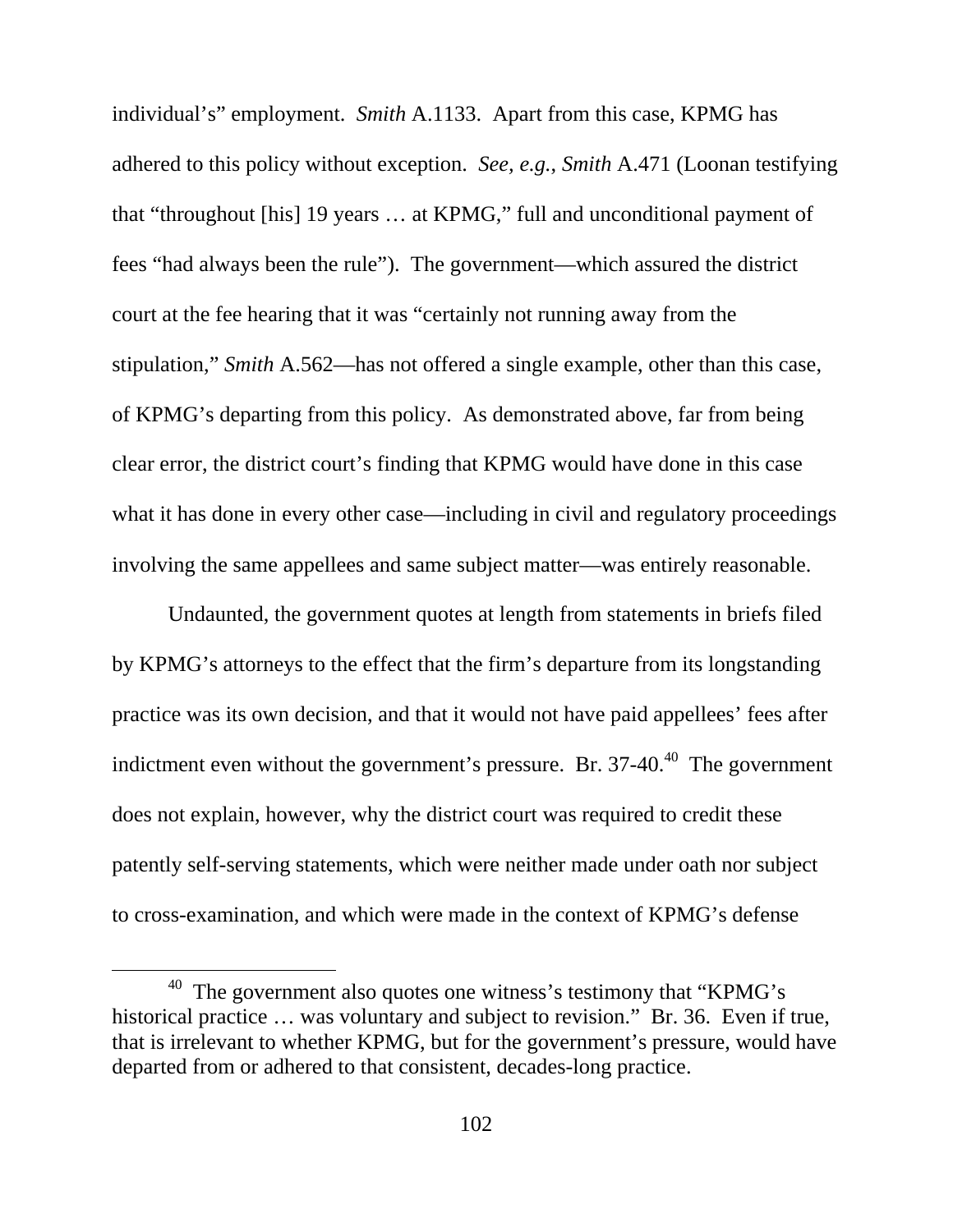against appellees' efforts to force it to pay their fees. As the district court observed, for KPMG to say anything else—*i.e.*, either that it would pay fees or that it was still refusing to do so because it did not believe the government's declaration—would have been to acknowledge to every one of its current (and potential) employees that the firm had sacrificed numerous members of its corporate family by caving to the government's pressure. *Stein* A.882 (*Stein I*). That sacrifice, moreover, would have come without the firm having done its own investigation or reached its own conclusion that any of the sacrificed employees had done anything wrong. *Smith* A.1199. The district court's decision to discount KPMG's statements in light of the firm's powerful motive not to reveal itself as prepared to abandon its employees so readily was wholly rational, and certainly cannot be deemed clearly erroneous.

The government's remaining arguments warrant only brief response. In passing, the government observes that "the defendants received the effective assistance of counsel throughout the relevant time period" and were "represented by competent counsel during the pendency of the criminal proceeding." Br. 41. Whether that is so is irrelevant, for the simple reason that appellees are not advancing an ineffective-assistance claim. Rather, appellees contend that the government violated appellees' Sixth and Fifth Amendment rights by unjustifiably interfering with resources that appellees otherwise would have had at their disposal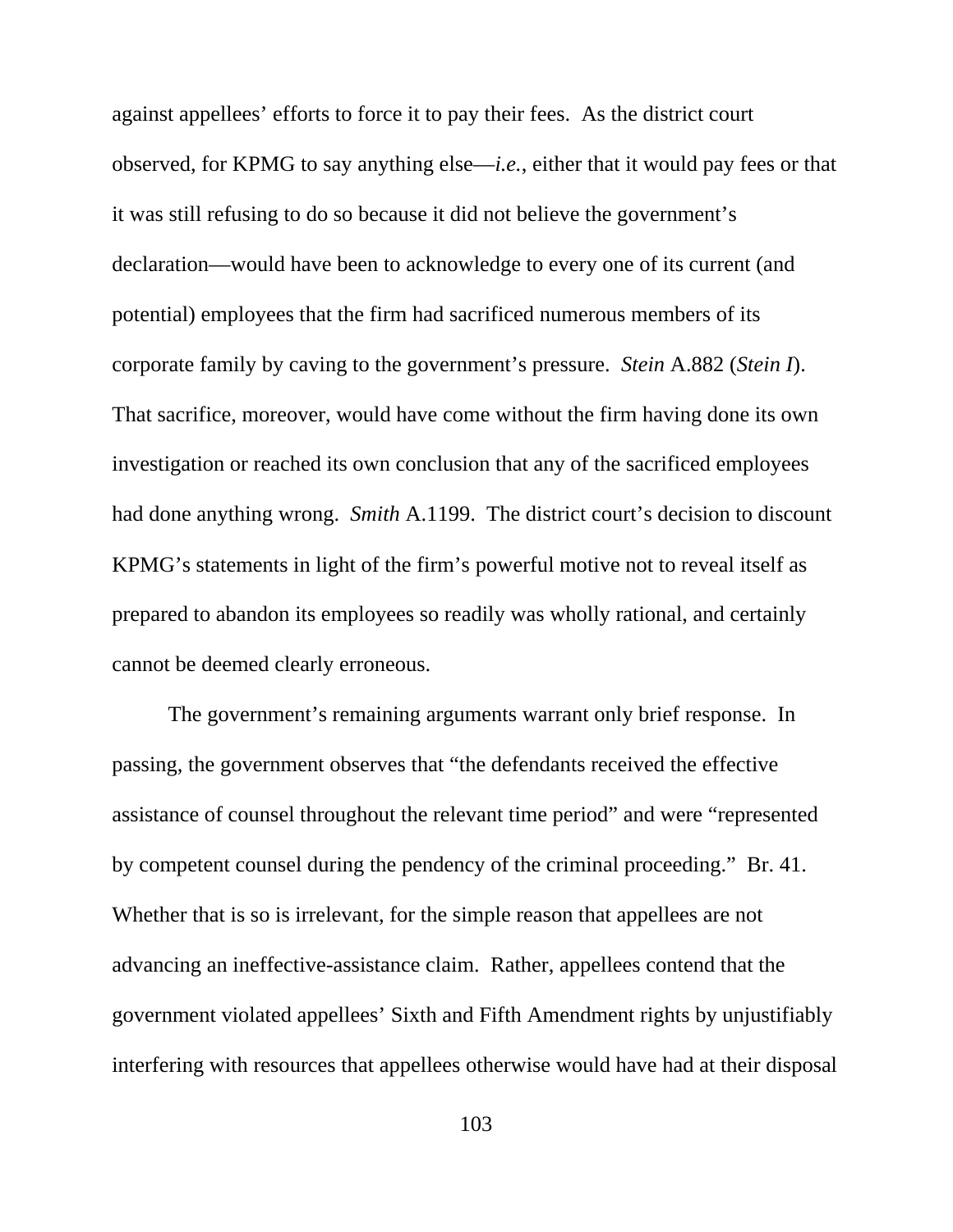to fund their defenses. Appellees' claim thus is fundamentally different from one that professionally unreasonable conduct by defense counsel deprived them of the Sixth Amendment's guarantee of effective assistance. The government offers no authority for the notion that it may interfere with impunity with a defendant's exercise of the right to counsel, or otherwise arbitrarily impair his ability to defend himself, so long as its interference does not render defense counsel's performance constitutionally inadequate. Indeed, *Strickland* itself is directly to the contrary; there, the Court carefully distinguished between claims of government interference with the right to counsel and claims of actual ineffectiveness caused by counsel's own errors, and made clear that the standard it announced applied only in the latter category. *See* 466 U.S. at 686, 692. As *Strickland* makes plain, where the government's own interference impairs a defendant's right to counsel, the defendant is entitled to a remedy even if counsel's performance is not rendered constitutionally ineffective. *See id.* at 692.<sup>41</sup>

The government also suggests (Br. 42-43) that various accommodations it made in advance of trial, including construction of an online discovery database,

<sup>&</sup>lt;sup>41</sup> *Morrison* thus did not adopt a standard for prejudice like the one later set out in *Strickland* for ineffective assistance claims, but instead required only that the defendant show an "adverse impact upon the criminal proceedings," 449 U.S. at 367, or "continuing prejudice" that "could not be remedied by a new trial or suppression of evidence," *id.* at 365 n.2, in order to justify dismissal on the ground of government interference.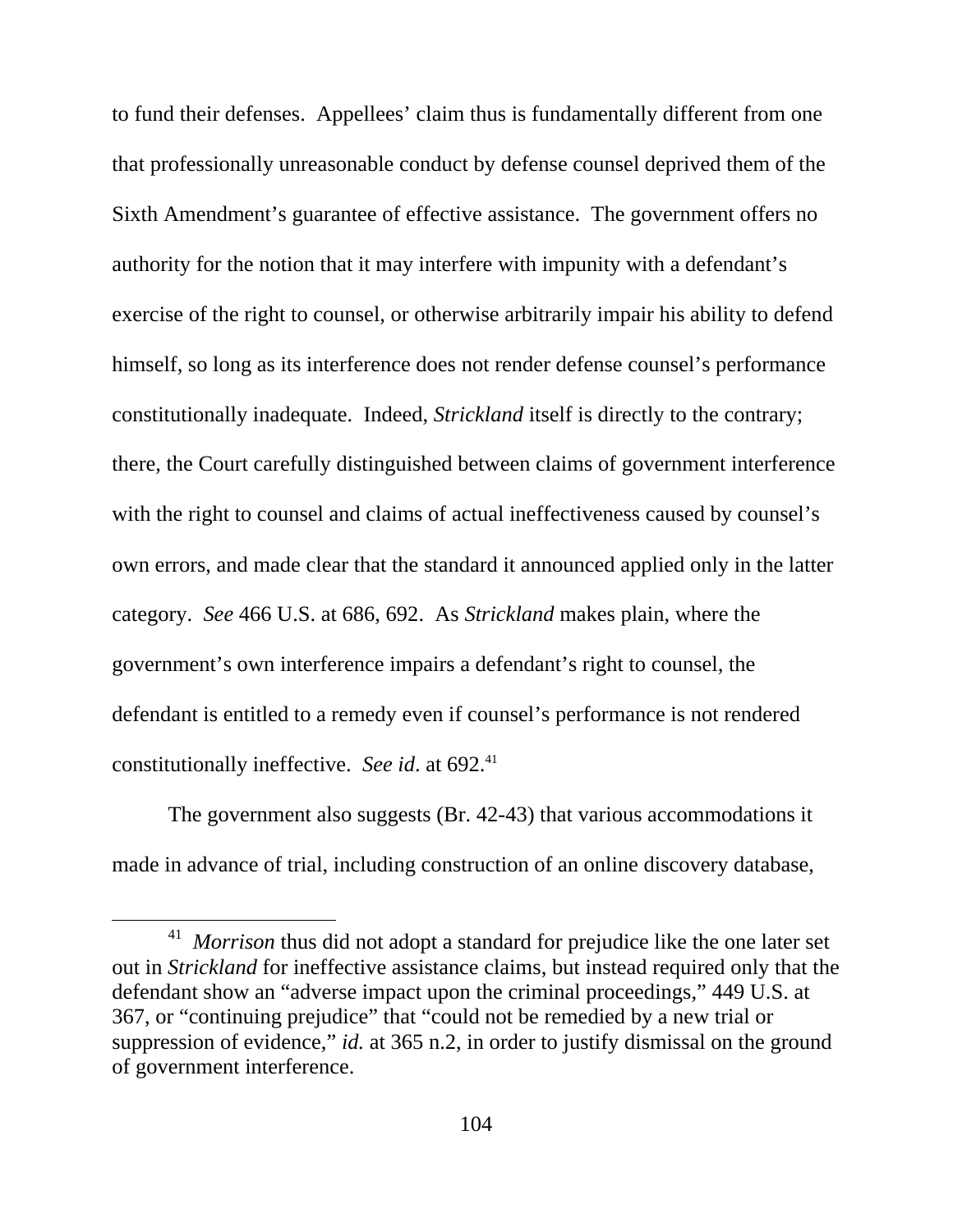coupled with the delay in trial occasioned by the district court's rulings and efforts to bring KPMG into the case, "have had the unintended effect of giving the defendants precisely the remedy appropriate for any infringement on their resources for a few months: more time to prepare for trial" and that "[n]o other sanction was appropriate or necessary." But the government expressly agreed below that if the constitutional holdings in *Stein I* were correct, dismissal was the only appropriate remedy. Dkt. 1051, at 1-6. The government's new argument to the contrary is therefore waived, and the Court should not entertain it. In any event, as discussed above, the government's actions affected every aspect of appellees' defense, causing pervasive and unquantifiable harm. That harm could not be redressed merely by the provision of additional time—or by a discovery database—because neither would render appellees any more able to pay for the attorneys, experts, and others needed to mount a defense against the complex charges against them. As the district court concluded, the government's violation of appellees' rights could not be remedied by the piecemeal measures the government now suggests.

Dismissal of the indictment was thus appropriate under the standards set forth in *Morrison*. Indeed, it was the only possible remedy that remained after the district court's efforts to bring KPMG into the case failed and the government refused even to attempt to use its influence to cause KPMG to pay the fees or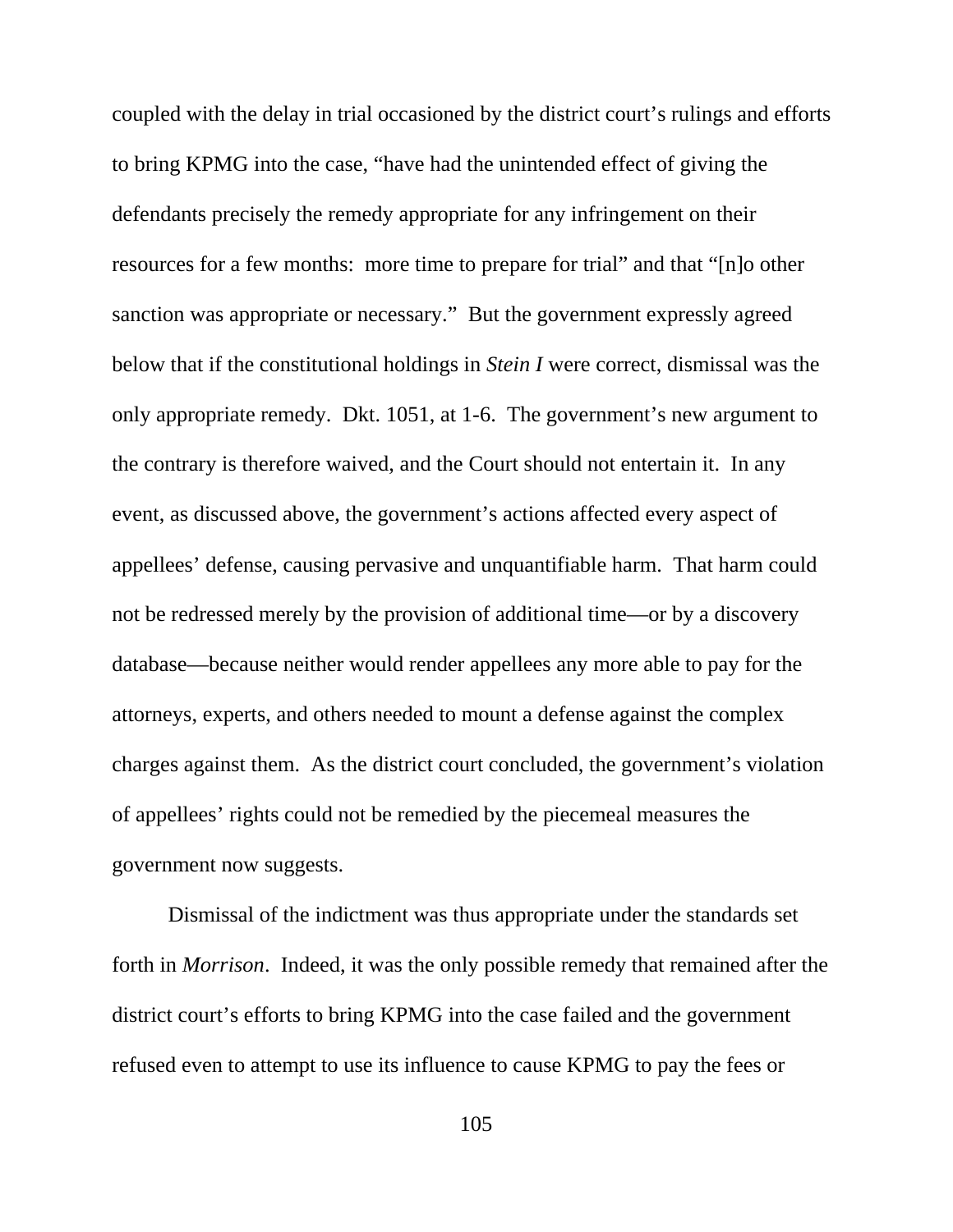effect some other remedy. The district court dismissed the indictment "only after pursuing every alternative short of dismissal and only with the greatest reluctance." *Stein* A.1664 (*Stein IV*). At a minimum, the court acted well within its discretion and adopted a remedy that fell squarely "within the range of permissible decisions." *Zervos*, 252 F.3d at 169.

#### **CONCLUSION**

This Court should affirm the order of the district court dismissing the indictment against appellees.

Dated: January 11, 2008 Respectfully submitted,

s/ Seth P. Waxman SETH P. WAXMAN DANIELLE SPINELLI CATHERINE M.A. CARROLL DANIEL S. VOLCHOK WILMER CUTLER PICKERING HALE AND DORR LLP 1875 Pennsylvania Avenue N.W. Washington, D.C. 20006 (202) 663-6000

PAUL A. ENGELMAYER WILMER CUTLER PICKERING HALE AND DORR LLP 399 Park Avenue New York, New York 10022 (212) 230-8000

*Counsel for Appellees Jeffrey Stein, John Lanning, Richard Smith, Randy Bickham, and Richard Rosenthal*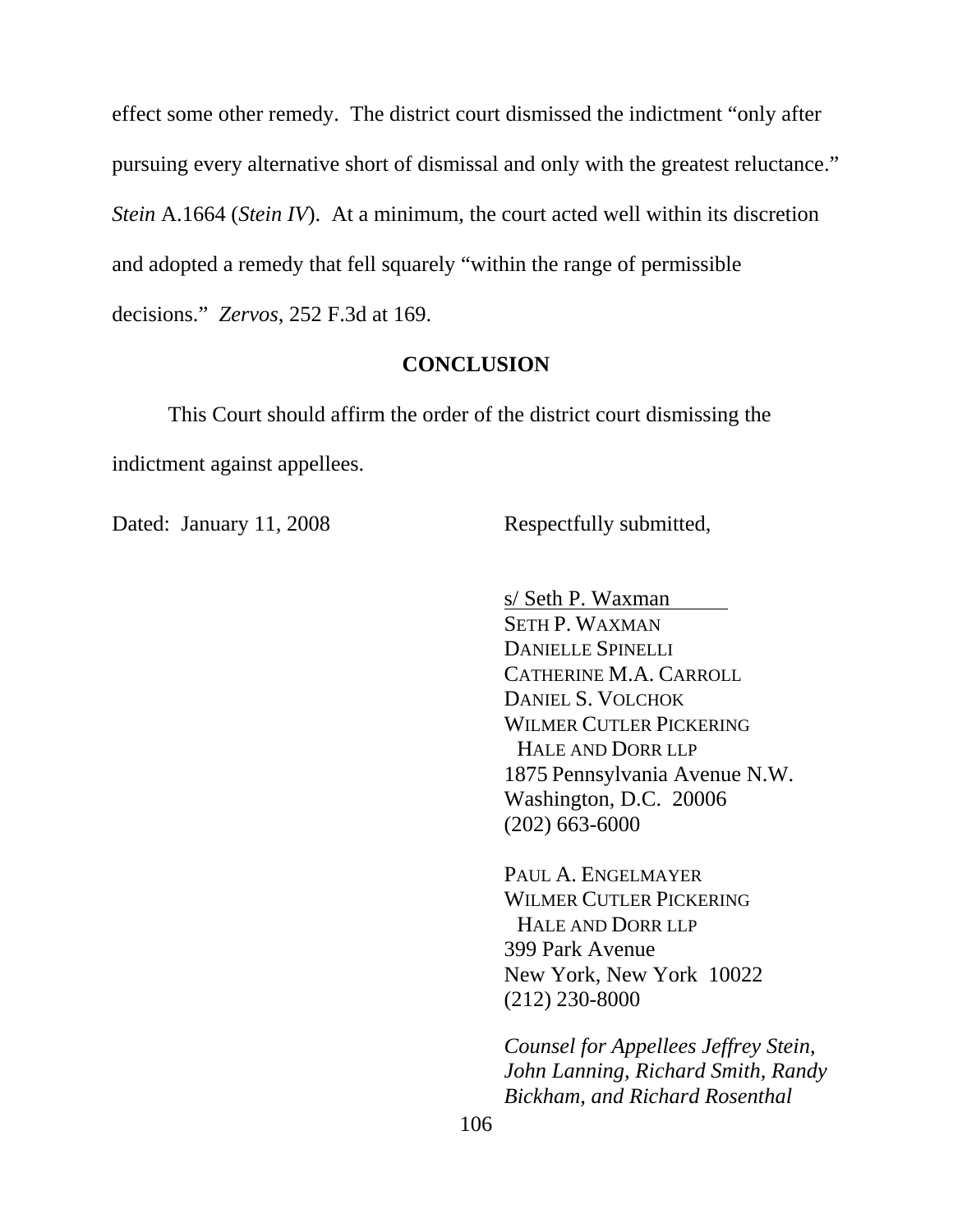DAVID SPEARS SPEARS & IMES LLP 51 Madison Avenue New York, New York 10010 (212) 313-6996

CRAIG D. MARGOLIS VINSON & ELKINS LLP 1455 Pennsylvania Avenue, N.W. Washington, D.C. 20004 (202) 639-6540

*Counsel for Appellee Jeffrey Stein* 

MICHAEL J. MADIGAN ROBERT H. HOTZ, JR. AKIN GUMP STRAUSS HAUER & FELD LLP 590 Madison Avenue New York, New York 10022 (212) 872-1000

### *Counsel for Appellee John Lanning*

ROBERT S. FINK CAROLINE RULE FRAN OBEID KOSTELANETZ & FINK, LLP 530 Fifth Avenue New York, New York 10036 (212) 808-8100

*Counsel for Appellee Richard Smith*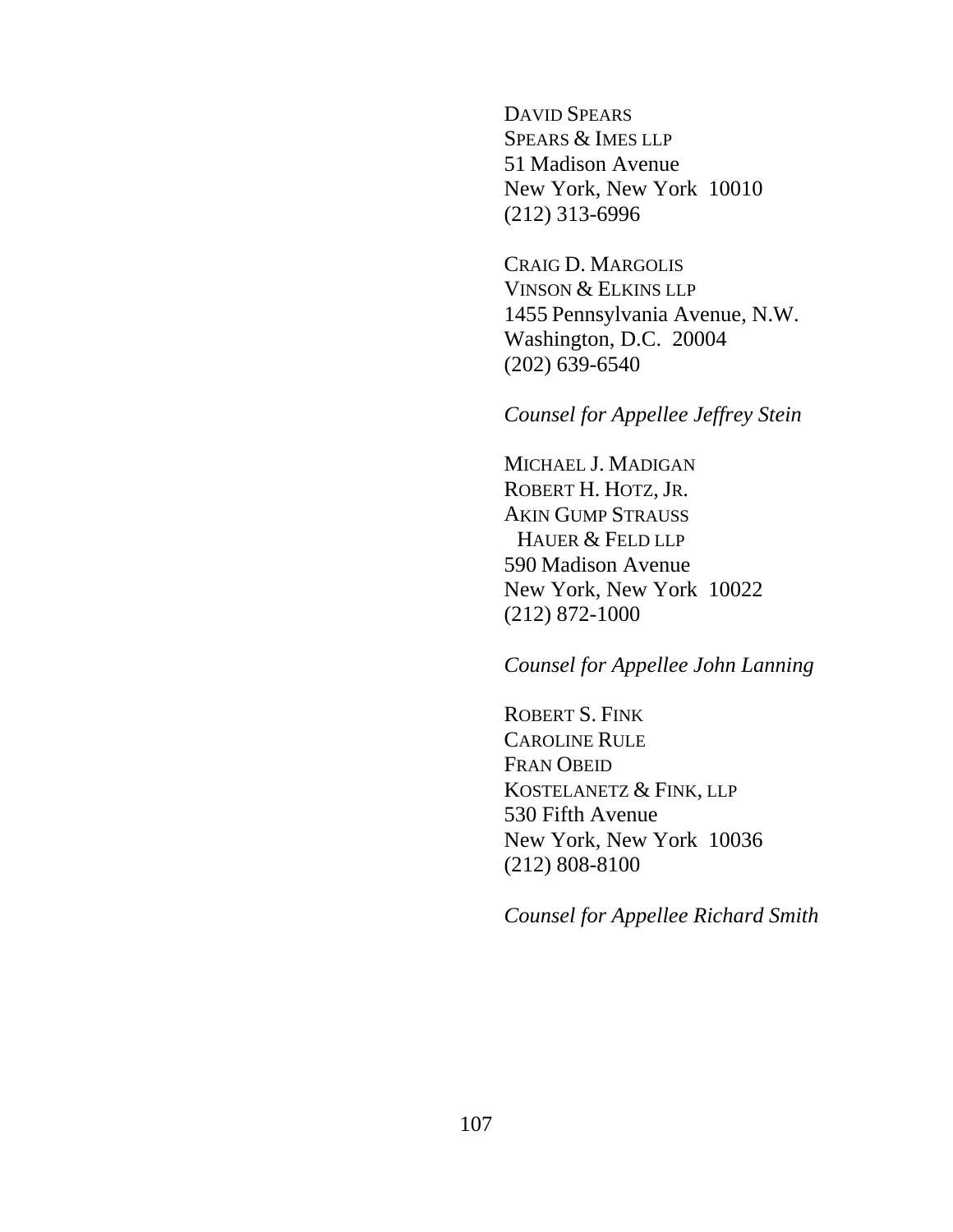GEORGE D. NIESPOLO STEPHEN H. SUTRO DUANE MORRIS LLP One Market, Speak Tower, 20th Floor San Francisco, California 94105 (415) 957-3000

*Counsel for Appellee Randy Bickham*

SUSAN R. NECHELES HAFETZ & NECHELES 500 Fifth Avenue New York, New York 10110 (212) 997-7595

*Counsel for Appellee Richard Rosenthal*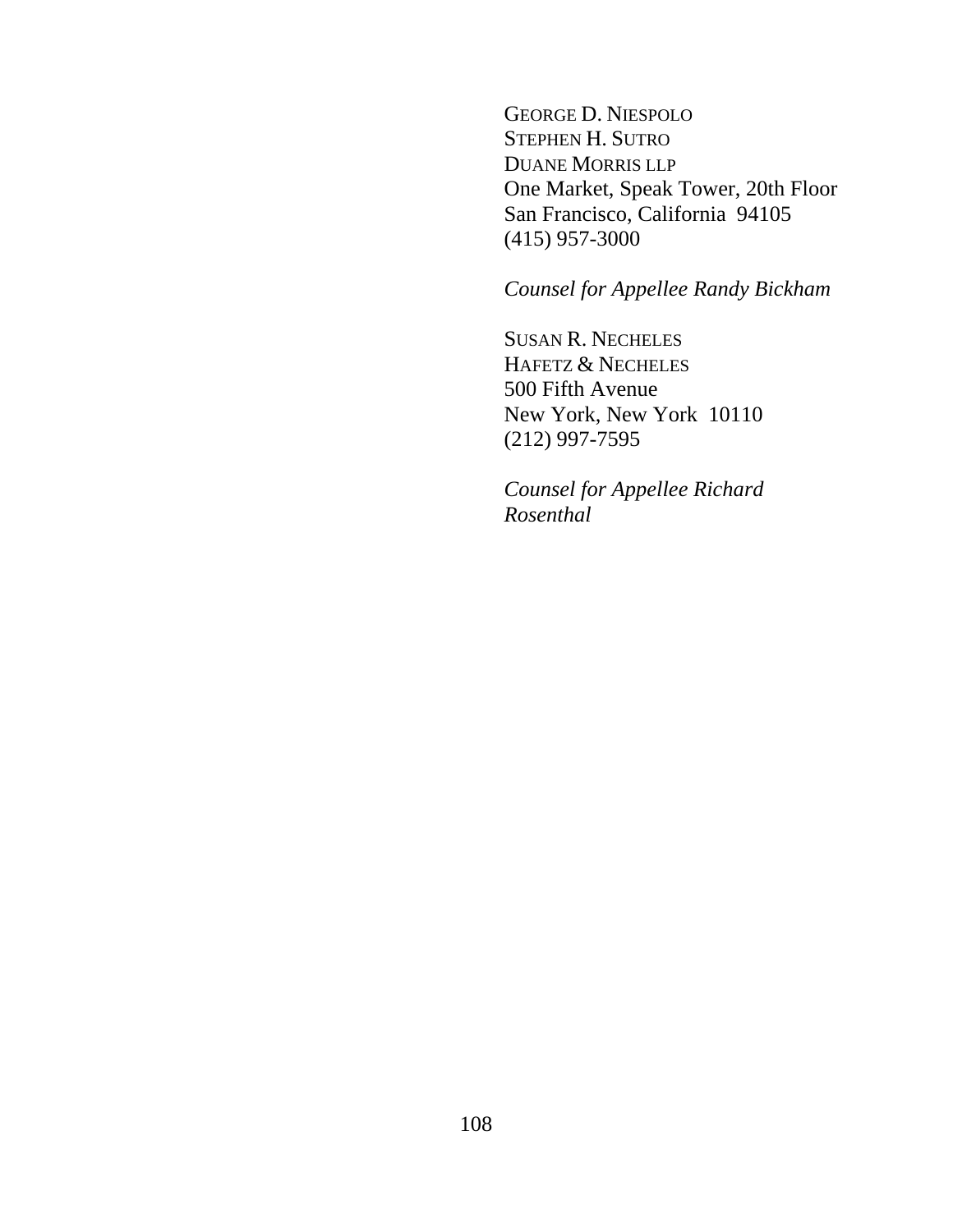#### **CERTIFICATE OF COMPLIANCE**

I hereby certify that the foregoing Brief for Appellees Jeffrey Stein, John Lanning, Richard Smith, Randy Bickham, and Richard Rosenthal complies with this Court's January 7, 2008, order granting those appellees leave to file a brief of up to 25,690 words. According to the word-processing system used to prepare the brief (Microsoft Word), the brief contains 25,604 words, excluding the parts exempted by Federal Rule of Appellate Procedure 32(a)(7)(B)(iii).

> s/ Daniel S. Volchok Daniel S. Volchok

# **ANTI-VIRUS CERTIFICATION**

I hereby certify that on this 11th day of January, 2008, I scanned the pdf version of the foregoing Brief for Appellees Jeffrey Stein, John Lanning, Richard Smith, Randy Bickham, and Richard Rosenthal, and that no viruses were detected during that scan.

> s/ Daniel S. Volchok Daniel S. Volchok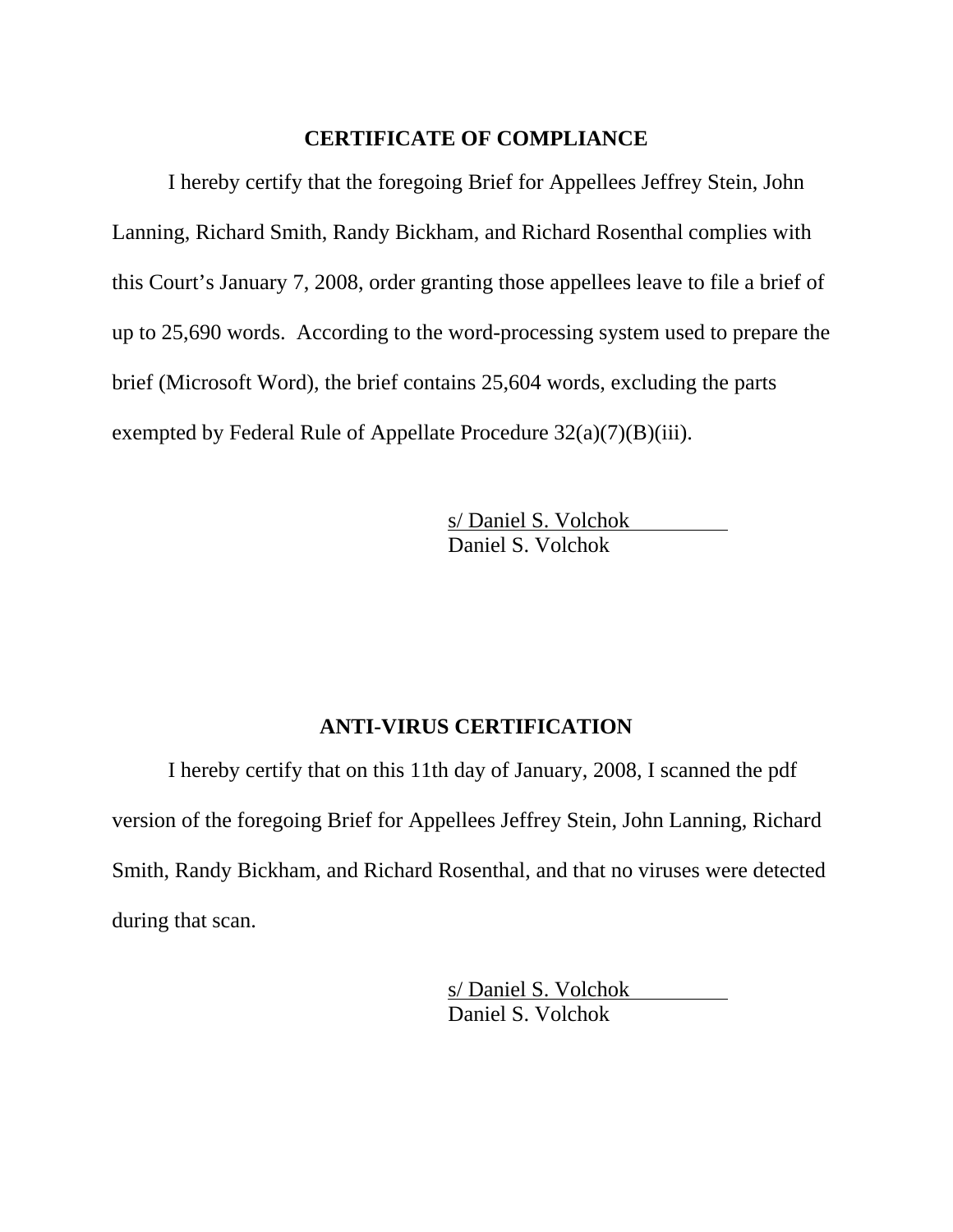## **CERTIFICATE OF SERVICE**

I hereby certify that on this 11th day of January, 2008, I caused a pdf version and two paper copies of the foregoing Brief for Appellees Jeffrey Stein, John Lanning, Richard Smith, Randy Bickham, and Richard Rosenthal to be sent via electronic mail and overnight delivery service to the following individuals:

Karl Metzner John S. Martin, Jr. Office of the United States Attorney Otto G. Obermaier for the Southern District of New York Martin & Obermaier, LLC One St. Andrew's Plaza 565 Fifth Avenue, 8th Floor New York, New York 10007 New York, New York 10017 karl.metzner@usdoj.gov jsm@martinobermaierlaw.com *Counsel for the United States* ogo@martinobermaierlaw.com

*Counsel for Philip Wiesner, Larry DeLap, Carol G. Warley, and Steven Gremminger* 

I further certify that on this 11th day of January, 2008, I caused a pdf version

of the foregoing Brief for Appellees Jeffrey Stein, John Lanning, Richard Smith,

Randy Bickham, and Richard Rosenthal to be sent to each of the following

individuals, each of whom has consented to service by electronic mail only:

Stanley S. Arkin Christina C. Arguedas Arkin Schaffer & Supino Ted W. Cassman 590 Madison Avenue Raphael M. Goldman sarkin@arkin-law.com 803 Hearst Avenue *Counsel for Jeffrey Eischeid* Berkeley, California 94710

New York, New York 10022 Arguedas, Cassman & Headley, LLP arguedas@achlaw.com cassman@achlaw.com goldman@achlaw.com *Counsel for Gregg Ritchie*